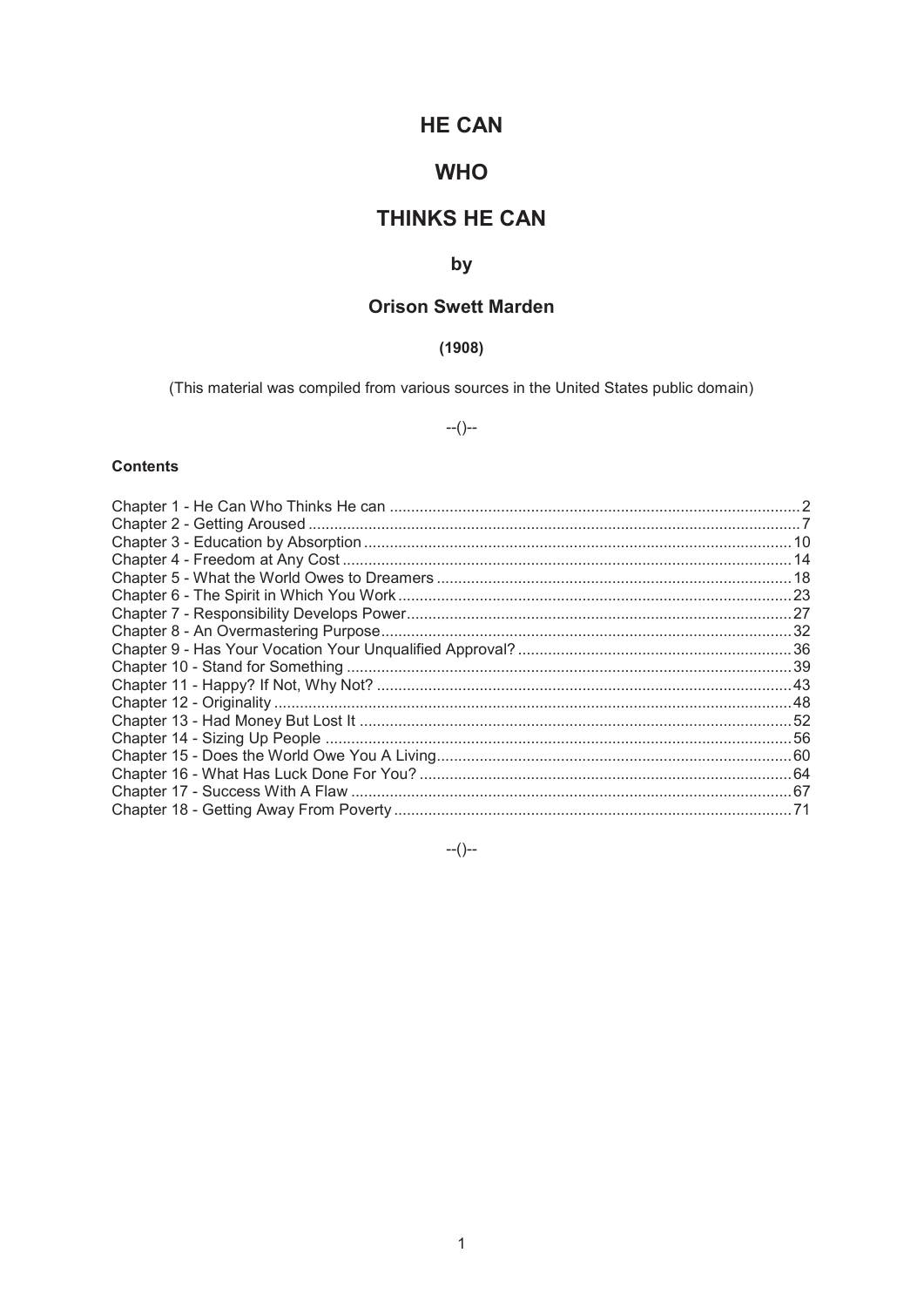#### **He Can Who Thinks He Can**

"I PROMISED my God I would do it."

In September, 1862, when Lincoln issued his preliminary emancipation proclamation, the sublimest act of the nineteenth century, he made this entry in his diary "I promised my God I would do it." Does any one doubt that such a mighty resolution added power to this marvelous man; or that it nerved him to accomplish what he had undertaken? Neither ridicule nor caricature neither dread of enemies nor desertion of friends, could shake his indomitable faith in his ability to lead the nation through the greatest struggle in its history.

Napoleon, Bismarck, and all other great achievers had colossal faith in themselves. It doubled, trebled, or even quadrupled the ordinary power of these men. In no other way can we account for the achievements of Luther, Wesley, or Savonarola. Without this sublime faith, this confidence in her mission, how could the simple country maiden, Jeanne d'Arc, have led and controlled the French army? This divine self-confidence multiplied her power a thousandfold, until even the king obeyed her, and she led his stalwart troops as if they were children.

After William Pitt was dismissed from office, he said to the Duke of Devonshire, "I am sure I can save this country, and that nobody else can." "For eleven weeks," says Bancroft, "England was without a minister. At length the king and aristocracy recognized Pitt's ascendency, and yielded to him the reins."

It was his unbounded confidence in his ability that compelled the recognition and led to the supremacy in England of Benjamin Disraeli, the once despised Jew. He did not quail or lose heart when the hisses and jeers of the British parliament rang in his ears. He sat down amid the jeering members, saying, "You will yet hear me." He felt within him then the confidence of power that made him prime minister of England, and turned sneers and hisses into admiration and applause.

Much of President Roosevelt's success has been due to his colossal self-confidence. He believes in Roosevelt, as Napoleon believed in Napoleon. There is nothing timid or halfhearted about our great president. He goes at everything with that gigantic assurance, with that tremendous confidence, which half wins the battle before he begins. It is astonishing how the world makes way for a resolute soul, and how obstacles get out of the path of a determined man who believes in himself.

There is no philosophy by which a man can do a thing when he thinks he can't. What can defeat a strong man who believes in himself and cannot be ridiculed down, talked down, or written down? Poverty cannot dishearten him, misfortune deter him, or hardship turn him a hair's breadth from his course. Whatever comes, he keeps his eye on the goal and pushes ahead.

What would you think of a young man, ambitious to become a lawyer, who should surround himself with a medical atmosphere and spend his time reading medical books? Do you think he would ever become a great lawyer by following such a course? No, he must put himself in a law atmosphere; go where he can absorb it and be steeped in it until he is attuned to the legal note. He must be so grafted upon the legal tree that he can feel its sap circulating through him.

How long will it take a young man to become successful who puts himself in an atmosphere of failure and remains in it until he is soaked, saturated, with the idea? How long will it take a man who depreciates himself, talks failure, thinks failure, walks like a failure and dresses like a failure; who is always complaining of the insurmountable difficulties in his way, and whose every step is on the road to failure how long will it take him to arrive at the success goal?

Will anyone believe in him or expect him to win?

The majority of failures began to deteriorate by doubting or depreciating themselves, or by losing confidence in their own ability. The moment you harbor doubt and begin to lose faith in yourself, you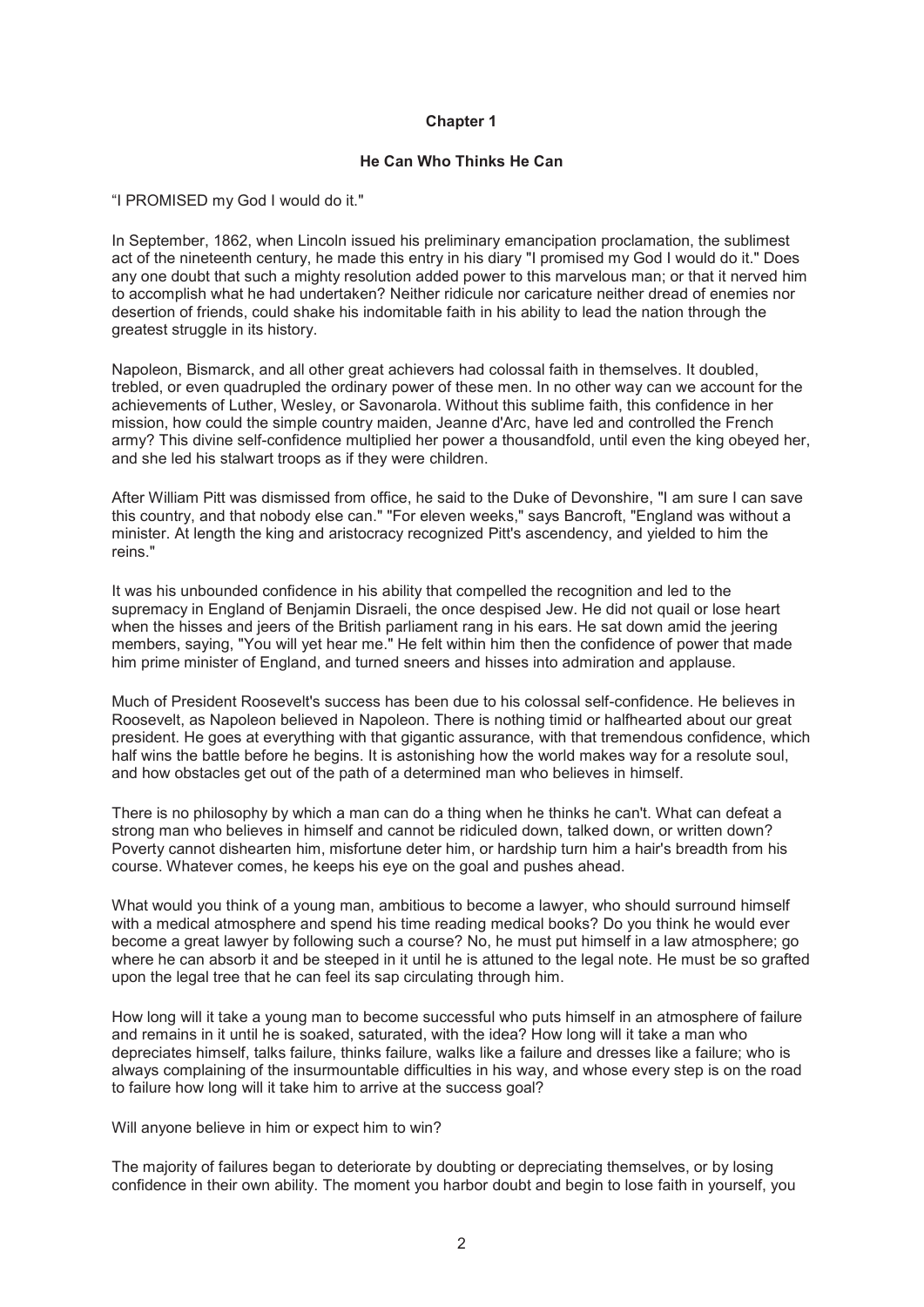capitulate to the enemy. Every time you acknowledge weakness, inefficiency, or lack of ability, you weaken your self-confidence, and that is to undermine the very foundation of all achievement.

So long as you carry around a failure atmosphere, and radiate doubt and discouragement, you will be a failure. Turn about face; cut off all the currents of failure thoughts, of discouraged thoughts. Boldly face your goal with a stout heart and a determined endeavor and you will find that things will change for you; but you must see a new world before you can live in it. It is to what you see, to what you believe, to what you struggle incessantly to attain, that you will approximate. "Trust thyself; every heart vibrates to that iron string."

I know people who have been hunting for months for a situation, because they go into an office with a confession of weakness in their very manner; they show their lack of selfconfidence. Their prophecy of failure is in their face, in their bearing. They surrender before the battle begins. They are living witnesses against themselves.

When you ask a man to give you a position, and he reads this language in your face and manner, "Please give me a position; do not kick me out; fate is against me; I am an unlucky dog; I am disheartened; I have lost confidence in myself," he will only have contempt for you; he will say to himself that you are not a man, to start with, and he will get rid of you as soon as he can.

If you expect to get a position, you must go into an office with the air of a conqueror; you must fling out confidence from yourself before you can convince an employer that you are the man he is looking for. You must show by your very presence that you are a man of force, a man who can do things with vigor, cheerfulness, and enthusiasm.

Self-reliance which carries great, vigorous self-faith has ever been the best substitute for friends, pedigree, influence, and money. It is the best capital in the world; it has mastered more obstacles, overcome more difficulties, and carried through more enterprises than any other human quality.

I have interviewed many timid people as to why they let opportunities pass by them that were eagerly seized by others with much less ability, and the answer was invariably a confession like the following: "I have not courage," said one; "I lack confidence in myself," said another; "I shrink from trying for fear I shall make a mistake and have the mortification of being turned down," said a third; "It would look so cheeky for me to have the nerve to put myself forward," said a fourth; "Oh, I do not think it would be right to seek a place so far above me," said another, "I think I ought to wait until the place seeks me, or I am better prepared." So they run through the whole gamut of self-distrust.

This shrinking, this timidity or self-effacement, often proves a worse enemy to success than actual incompetence. Take the lantern in the hand, and you will always have light enough for your next step, no matter how dark, for the light will move along with you. Do not try to see a long way ahead. "One step enough for me."

A physical trainer in one of our girls' colleges says that his first step is to establish the girls in selfconfidence; to lead them to think only of the ends to be attained and not of the means. He shows them that the greater power lies behind the muscles, in the mind, and points to the fact so frequently demonstrated, that a person in a supreme crisis, as in a fire or other catastrophe, can exert strength out of all proportion to his muscle. He thus helps them to get rid of fear and timidity, the great handicaps to achievement.

I believe if we had a larger conception of our possibilities, a larger faith in ourselves, we could accomplish infinitely more. And if we only better understood our divinity we would have this larger faith. We are crippled by the old orthodox idea of man's inferiority. There is no inferiority about the man that God made. The only inferiority in us is what we put into ourselves. , What God made is perfect. The trouble is that most of us are but a burlesque of the man God patterned and intended. A Harvard graduate, who has been out of college a number of years, writes that because of his lack of self-confidence he has never earned more than twelve dollars a week. A graduate of Princeton tells us that, except for a brief period, he has never been able to earn more than a dollar a day.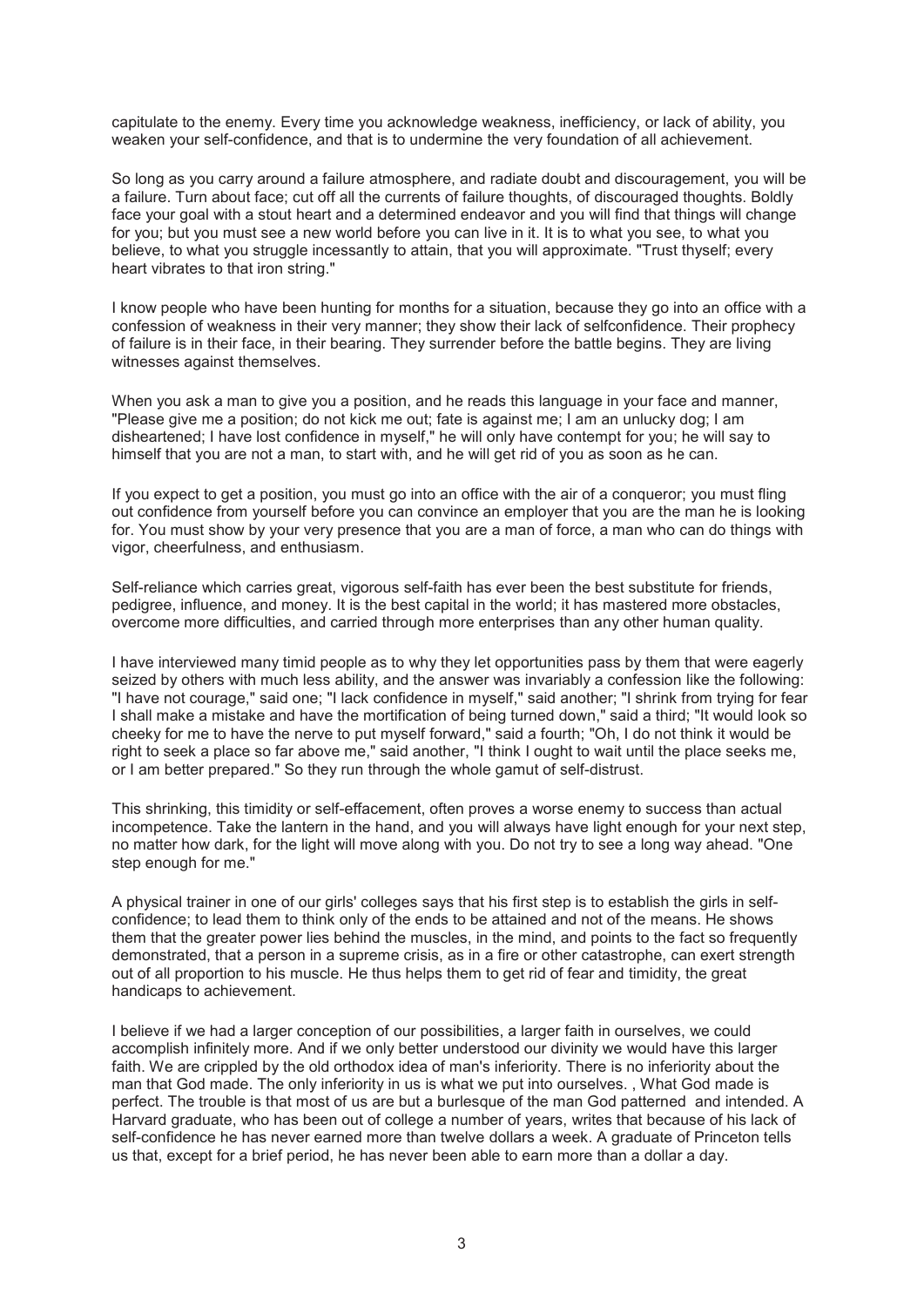These men do not dare to assume responsibility. Their timidity and want of faith in themselves destroy their efficiency. The great trouble with many of us is that we do not believe enough in ourselves. We do not realize our power.

Man was made to hold up his head and carry himself like a conqueror, not like a slave, as a success, not as a failure, to assert his God-given birthright. Self-depreciation is a crime.

If you would be superior, you must hold the thought of superiority constantly in the mind. A singularly modest man of so retiring a disposition that at one time he did not show half of his great ability, whose shrinking nature and real talent for self-abasement had actually given him an inferior appearance, told me one day how he had counteracted this tendency toward self-depreciation. Among other things, he said he had derived great benefit from the practice he had formed of going about the streets, especially where he was not known, with an air of great importance, as though imagining himself the mayor of the city, the governor of the state, or even the President of the United States. By merely looking as though he expected everybody to recognize that he must be a person of note, he changed not only his appearance, but also his convictions. It raised him immeasurably in his own estimation.

It had a marked effect upon his whole character. Where he once walked through the streets shrinking from the gaze of others and dreading their scrutiny, he now boldly invites, even demands, attention by his evident supeiority, for he has the appearance of one whom people would like to know. In other words, he has caught a glimpse of his divinity; he really feels his superiority, and his self-respecting manner reflects it.

Be sure that your success will never rise higher than your confidence in yourself. The greatest artist in the world could not paint the face of a madonna with a model of depravity in his mind. You cannot succeed while doubting yourself or thinking thoughts of failure. Cling to success thoughts. Fill your mind with cheerful, optimistic pictures, pictures of achievement. This will scatter the spectres of doubt and fear and send a power through you which will transform) you into an achiever. No matter how poor or how hemmed in you may be, stoutly deny the power of adversity or poverty to keep you down. Constantly assert your superiority to environment. Believe in yourself; feel that you are to dominate your surroundings. Resolve that you will be the master and not the slave of circumstances. This very assertion of superiority; this assumption of power; this affirmation of your ability to succeed, the attitude that claims success as an inalienable birthright, will strengthen the whole man and give great added power to the combination of faculties which doubt, fear and lack of confidence undermine.

Self-confidence marshals all one's faculties and twists their united strength into one mighty achievement cable. It carries conviction. It makes other people believe in us.

What has not been accomplished through its miraculous power! What triumphs in invention, in art, and in discovery have been wrought through its magic! What does not civilization owe to the invincible self-faith of its inventors, its discoverers, its railroad builders, its mine developers and city builders? It has won a thousand victories in science and in war which were deemed impossible by faint-hearted doubters.

The fact that you believe implicitly that you can do what may seem impossible or very difficult to others, shows that there is something within you that has gotten a glimpse of power sufficient to do the thing.

Many men who have achieved great things cannot account for their faith. They cannot tell why they had the implicit confidence that they could do what they undertook, but the result was evidence that something within them had gotten a glimpse of latent resourcefulness, reserve power, and possibilities which would warrant that faith; and they have gone ahead often when they could not see a ray of light with implicit confidence that they would come out all right, because this faith told them so.

It told them so because it had been in communication with something within them that was divine, that which had passed the bounds of the limited and had entered the domain of the limitless.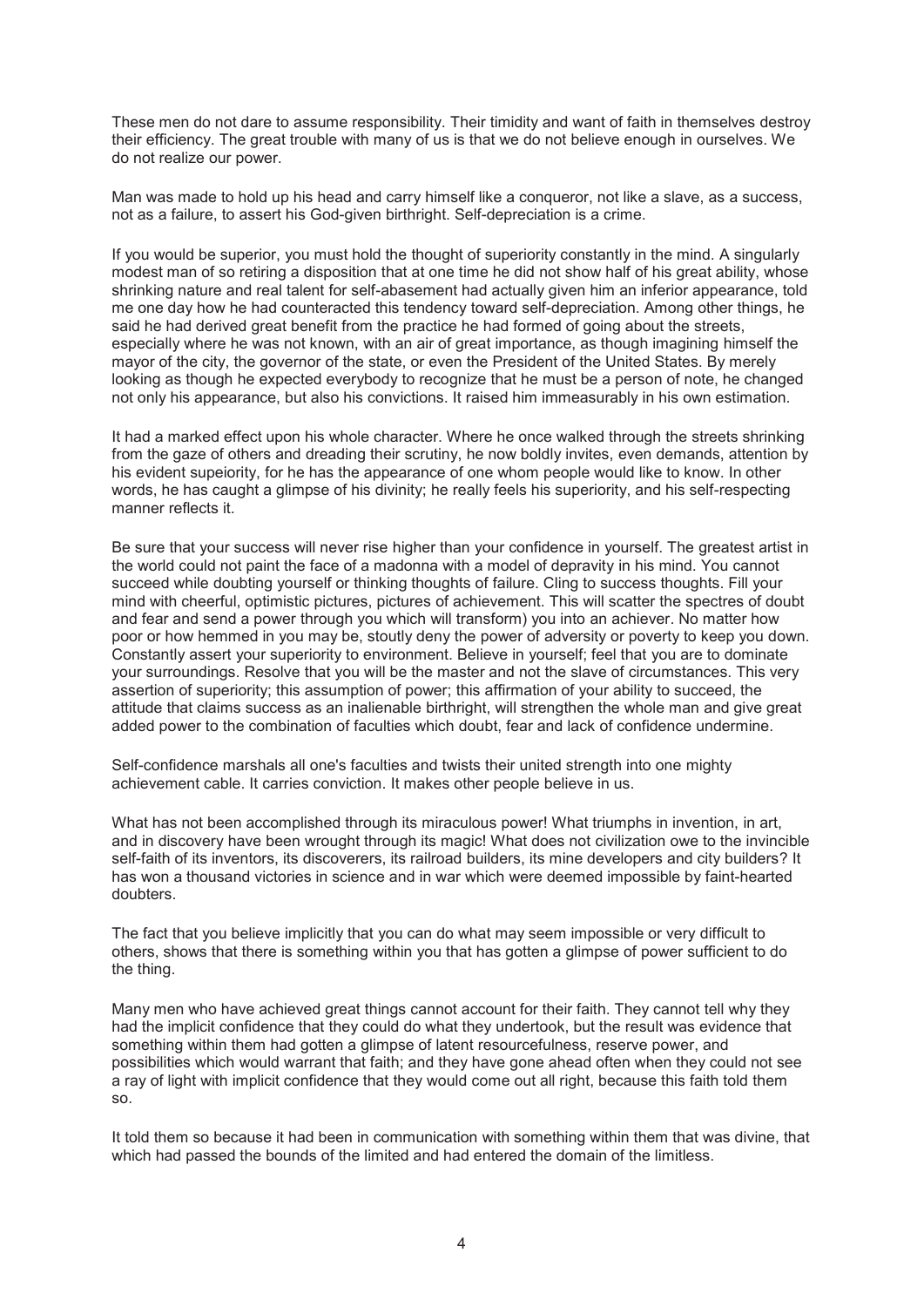When we begin to exercise the faculties of self-faith, self-confidence, we are stimulating and increasing the strength of the very faculties which enable us to do the thing we have set our heart on. The very exercise of faith helps us to do what we undertake, because our greater concentration develops that portion of the brain which enables us to accomplish it. Men who have left their mark on the world have often been implicit followers of their faith when they could see no light, and their faith has led them through the wilderness of doubt and hardship into the promised land. Our faith often tells us that we may proceed safely even in the dark, when we see no light ahead. Faith is a divine leader which never misdirects us. We must only be sure that it is faith, and not merely egotism or selfish desire. Our faith puts us in touch with the infinite; opens the way to unbounded possibilities, limitless power. It is the truth of our 'being. It is the one thing that we can be sure will not mislead us.

An unwavering belief in oneself destroys the greatest enemies of achievement, fear, doubt, and vacillation. It removes the thousand and one obstacles which impede the progress of the weak and irresolute. Faith in one's mission in the conviction that the Creator has given us power to realize our life call, as it is written in our blood and stamped on our brain cells, is the secret of all power.

Poverty and failure are self-invited. The disasters people dread often come to them. Worry and anxiety enfeeble their force of mind and so blunt their creative and productive faculties that they are unable to exercise them properly. Fear of failure, or lack of faith in one's ability, is one of the most potent causes of failure. Many people of splendid powers have attained only mediocre success, and some are total failures, because they set bounds to their achievement, beyond which they did not allow themselves to think that they could pass. They put limitations to their ability; they cast stumbling blocks in their way by aiming only at mediocrity or predicting failure for themselves, talking their wares down instead of up, disparaging their business, and belittling their powers.

Thoughts are forces, and the constant affirmation of one's inherent right and power to succeed will change inhospitable conditions and unkind environments to favorable ones. If you resolve upon success with energy, you will very soon create a success atmosphere and things will come your way. You can make, yourself a success magnet.

"If things would only change! "you cry. What is it that changes things? Wishing, or hustling? dreaming, or working? Can you expect them to change while you merely sit down and wish them to change? How long would it take you to build a house sitting on the foundation and wishing that it would go up? Wishing does not amount to anything unless it is backed by endeavor, determination, and grit.

Webster's father was much chagrined and pained when Daniel refused a fifteen-hundred dollar clerkship in the court of common pleas in New Hampshire, which he had worked hard to secure for him after he left college. "Daniel," he said, "don't you mean to take that office?" "No, indeed, father; I hope I can do much better than that. I mean to use my tongue in the courts, not my pen. I mean to be an actor, not a register of other men's acts." Sublime self-faith was characteristic of this giant's career.

Every child should be taught to expect success, and to believe that he was born to achieve, as the acorn is destined to become an oak. It is cruel for parents and teachers to tell children that they are dull or stupid, or that they are not like others of their age.

They should inspire them, instead, with hope and confidence and belief in their success birthright. A child should be trained to expect great things, and should believe firmly in his God-given power to accomplish something worth while in the world.

Without self -faith and an iron will man is but the plaything of chance, a puppet of circumstances. With these he is a king, and it is in childhood the seeds must be sown that will make him a conqueror in life.

If you want to reach nobility, you can never do it by holding the thought of inferiority, the thought that you are not as good as other people; that you are not as able; that you cannot do this; that you cannot do that. "Can't" philosophy never does anything but tear down; it never builds up. If you want to amount to anything in the world, you must hold up your head. Say to yourself continually: "I am no beggar. I am no pauper.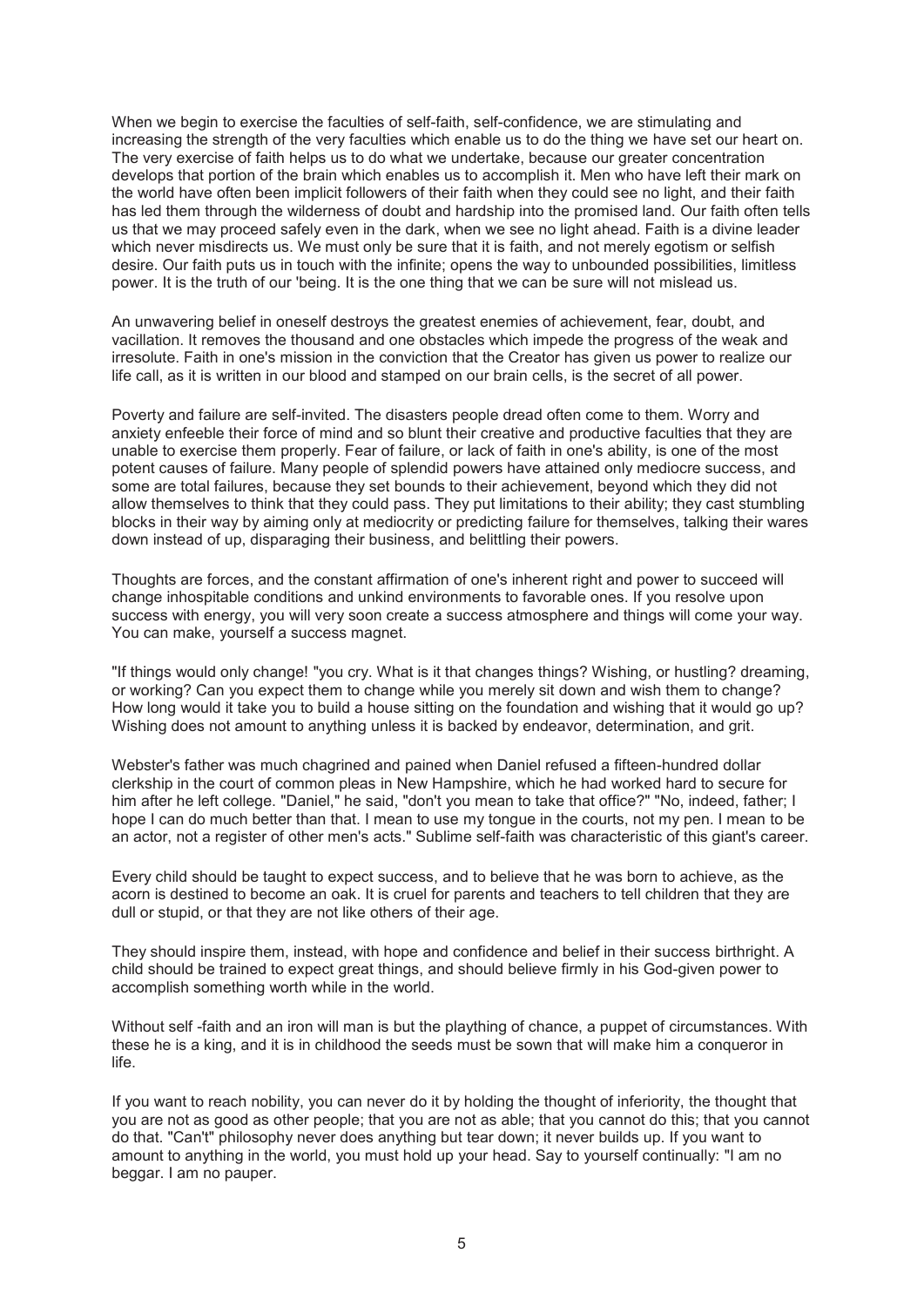I am not a failure. I am a prince. I am a king. Success is my birthright, and nobody shall deprive me of it."

A proper self-esteem is not a vulgar quality. It is a very sacred one. To esteem oneself justly is to get a glimpse of the Infinite's plan in us. It is to get the perfect image which the Creator had in mind when He formed us, the complete man or woman, not the dwarfed, pinched one which lack of self-esteem or of self-confidence sees. When we get a glimpse of our immortal selves, we shall see possibilities of which we never before dreamed. A sense of wholeness of power and self-confidence, will come into our lives which will transform them\* When we rate ourselves properly we shall be in tune with the Infinite; our faculties will be connected with an electric wire which carries unlimited power; and we shall no longer stumble in darkness, doubt and weakness. We shall be invincible.

--()--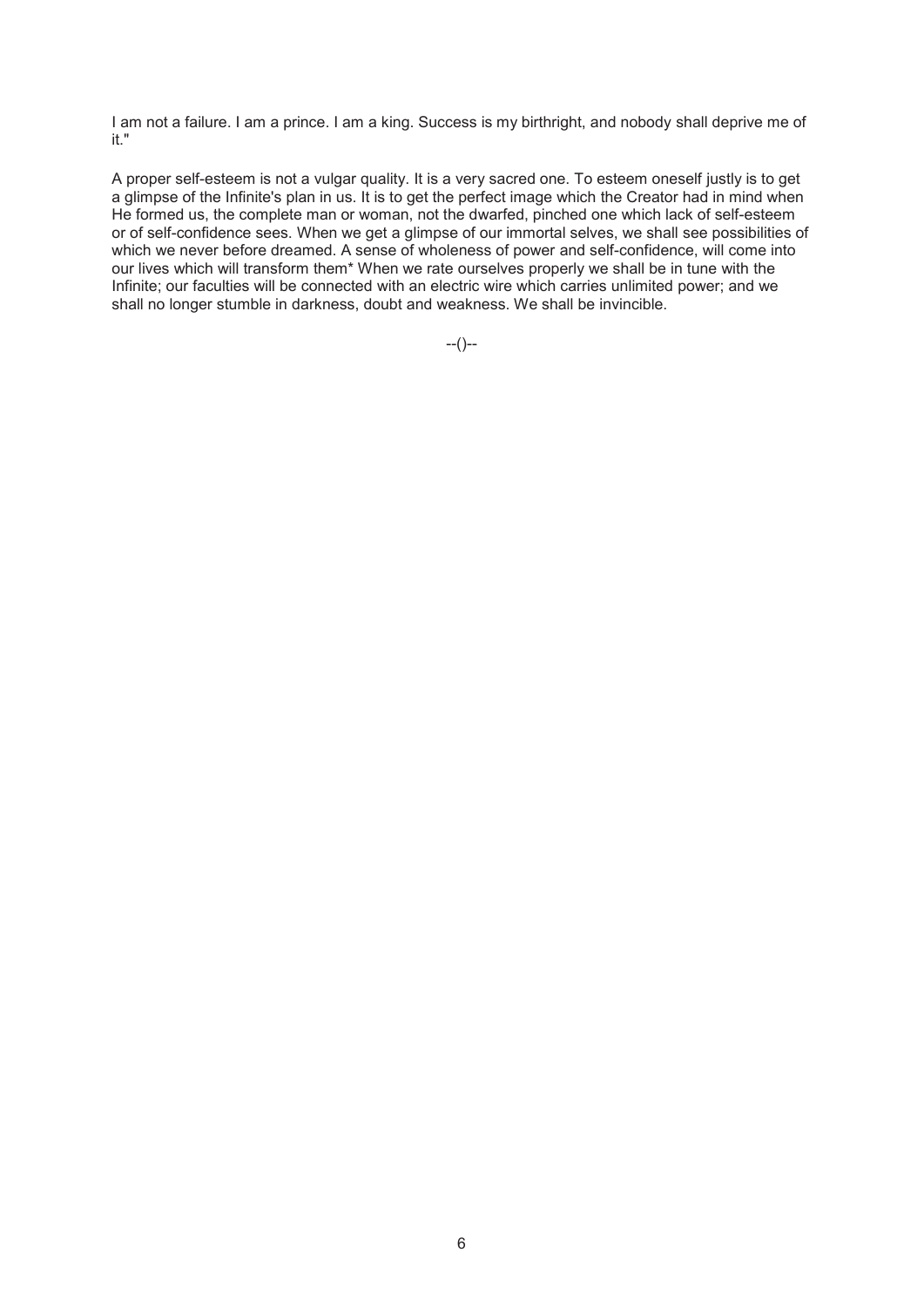#### **Getting Aroused**

"HOW'S the boy gittin' on, Davis?" asked Farmer John Field, as he watched his son, Marshall, waiting upon a customer. "Well, John, you and I are old friends," replied Deacon Davis, as he took an apple from a barrel and handed it to Marshall's father as a peace offering; "we are old friends, and I don't want to hurt your feelin's; but I'm a blunt man, and air goin' to tell you the truth. Marshall is a good, steady boy, all right, but he wouldn't make a merchant if he stayed in my store a thousand years. He weren't cut out for a merchant. Take him back to the farm, John, and teach him how to milk cows!"

If Marshall Field had remained as clerk in Deacon Davis's store in Pittsfield, Massachusetts, where he got his first position, he could never have become one of the world's merchant princes. But when he went to Chicago and saw the marvelous examples around him of poor boys who had won success, it aroused his ambition and fired him with the determination to be a great merchant himself. "If others can do such wonderful things," he asked himself, "why cannot I?"

Of course, there was the making of a great merchant in Mr. Field from the start; but circumstances, an ambition-arousing environment, had a great deal to do with stimulating his latent energy and bringing out his reserve force. It is doubtful if he would have climbed so rapidly in any other place than Chicago. In 1856, when young Field went there, this marvelous city was just starting on its unparalleled career. It had then only about eightyfive thousand inhabitants. A few years before it had been a mere Indian trading village. But the city grew by leaps and bounds, and always beat the predictions of its most sanguine inhabitants. Success was in the air.

Everybody felt that there were great possibilities there.

Many people seem to think that ambition is a quality born within us; that it is not susceptible to improvement; that it is something thrust upon us which will take care of itself. But it is a passion that responds very quickly to cultivation, and it requires constant care and education, just as the faculty for music or art does, or it will atrophy.

If we do not try to realize our ambition, it will not keep sharp and defined. Our faculties become dull and soon lose their power if they are not exercised. How can we expect our ambition to remain fresh and vigorous through years of inactivity, indolence, or indifference? If we constantly allow opportunities to slip by us without making any attempt to grasp them, our inclination will grow duller and weaker.

"What I most need," as Emerson says, "is somebody to make me do what I can." To do what I can, that is my problem; not what a Napoleon or a Lincoln could do, but what 7 can do. It makes all the difference in the world to me whether I bring out the best thing in me or the worst, whether I utilize ten, fifteen, twenty-five, or ninety per cent, of my ability.

Everywhere we see people who have reached middle life or later without being aroused. They have developed only a small percentage of their success possibilities. They are still in a dormant state. The best thing in them lies so deep that it has never been awakened. When we meet these people we feel conscious that they have a great deal of latent power that has never been exercised. Great possibilities of usefulness and of achievement are, all unconsciously, going to waste within them.

Some time ago there appeared in the newspapers an account of a girl who had reached the age of fifteen years, and yet had only attained the mental development of a small child. Only a few things interested her. She was dreamy, inactive, and indifferent to everything around her most of the time until, one day, while listening to a hand organ on the street, she suddenly awakened to full consciousness.

She came to herself; her faculties were aroused, and in a few days she leaped forward years in her development. Almost in a day she passed from childhood to budding womanhood. Most of us have an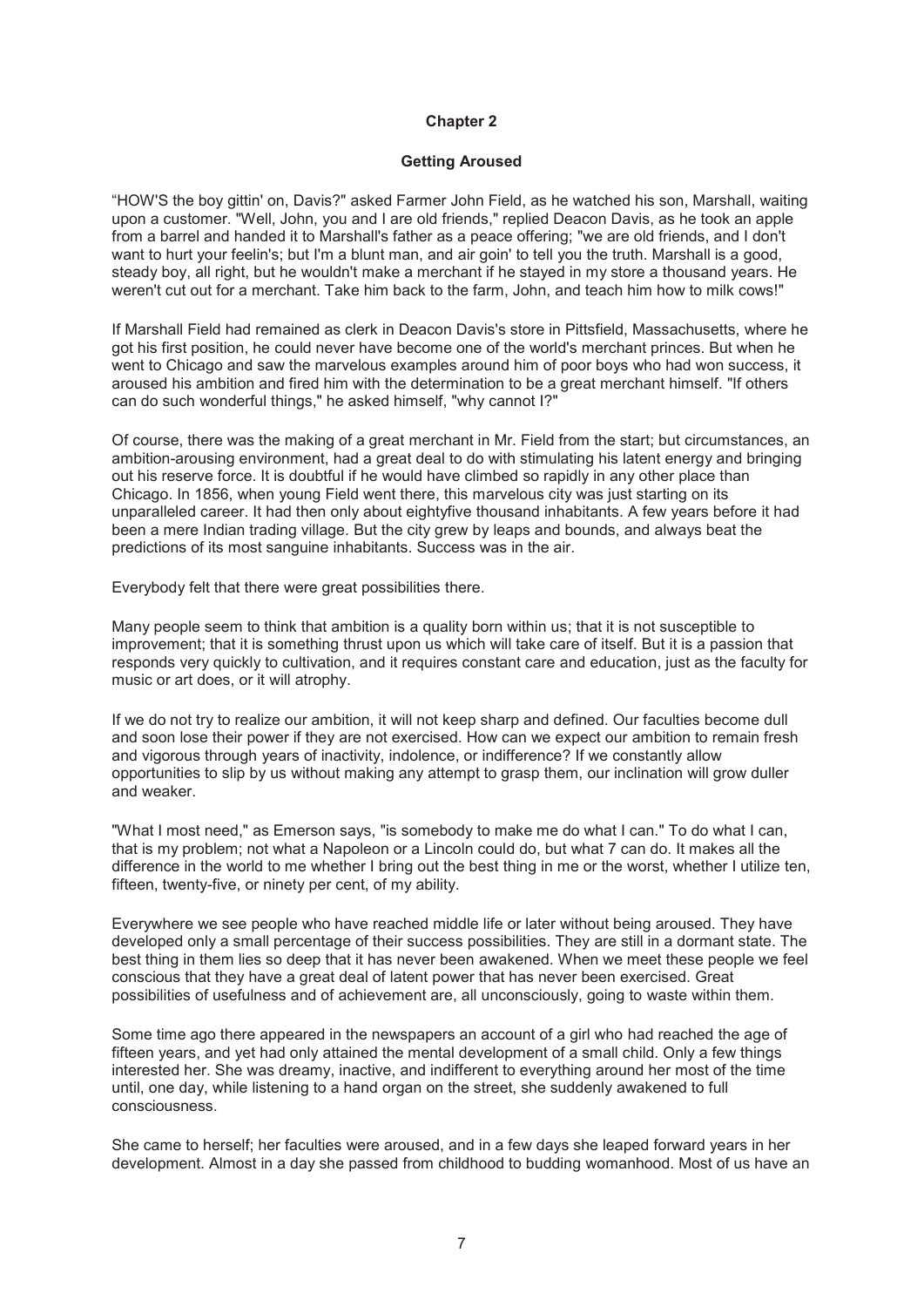enormous amount of power, of latent force, slumbering within us, as it slumbered in this girl, which could do marvels if we would only awaken it.

The judge of the municipal court in a flourishing western city, one of the most highly esteemed jurists in his state, was in middle life, before his latent power was aroused, an illiterate blacksmith. He is now sixty, the owner of the finest library in his city, with the reputation of being its best-read man, and one whose highest endeavor is to help his fellow man.

What caused the revolution in his life? The hearing of a single lecture on the value of education. This was what stirred the slumbering power within him, awakened his ambition, and set his feet in the path of self-development. I have known several men who never realized their possibilities until they reached middle life. Then they were suddenly aroused, as if from a long sleep, by reading some inspiring, stimulating book, by listening to a sermon or a lecture, or by meeting some friend, someone with high ideals, who understood, believed in, and encouraged them.

It will make all the difference in the world to you whether you are with people who are watching for ability in you, people who believe in, encourage, and praise you, or whether you are with those who are forever breaking your idols, blasting your hopes, and throwing cold water on your aspirations.

The chief probation officer of the children's court in New York, in his report for 1905, says: "Removing a boy or girl from improper environment is the first step in his or her reclamation." The New York Society for the Prevention of Cruelty to Children, after thirty years of investigation of cases involving the social and moral welfare of over half a million of children, has also come to the conclusion that environment is stronger than heredity.

Even the strongest of us are not beyond the reach of our environment. No matter how independent, strong-willed, and determined our nature, we are constantly being modified by our surroundings. Take the best-born child, with the greatest inherited advantages, and let it be reared by savages, and how many of its inherited tendencies will remain? If brought up from infancy in a barbarous, brutal atmosphere, it will, of course, become brutal. The story is told of a well-born child who, being lost or abandoned as an infant, was suckled by a wolf with her own young ones, and who actually took on all the characteristics of the wolf, walked on all fours, howled like a wolf, and ate like one.

It does not take much to determine the lives of most of us. We naturally follow the examples about us, and, as a rule, we rise or fall according to the strongest current in which we live. The poet's "I am a part of all that I have met" is not a mere poetic flight of fancy; it is an absolute truth. Everything every sermon or lecture or conversation you have heard, every person who has touched your life has left an impress upon your character, and you are never quite the same person after the association or experience. You are a little different, modified somewhat from what you were before, just as Beecher was never the same man after reading Ruskin. Some years ago a party of Russian workmen were sent to this country by a Russian firm of shipbuilders, in order that they might acquire American methods and catch the American spirit. Within six months the Russians had become almost the equals of the American artisans among whom they worked.

They had developed ambition, individuality, personal initiative, and a marked degree of excellence in their work. A year after their return to their own country, the deadening, non-progressive atmosphere about them had done its work. The men had lost the desire to improve; they were again plodders, with no goal beyond the day's work. The ambition aroused by stimulating environment had sunk to sleep again.

Our Indian schools sometimes publish, side by side, photographs of the Indian youths as they come from the reservation and as they look when they are graduated, well dressed, intelligent, with the fire of ambition in their eyes. We predict great things for them; but the majority of those who go back to their tribes, after struggling awhile to keep up their new standards, gradually drop back to their old manner of living. There are, of course, many notable exceptions, but these are strong characters, able to resist the downward-dragging tendencies about them.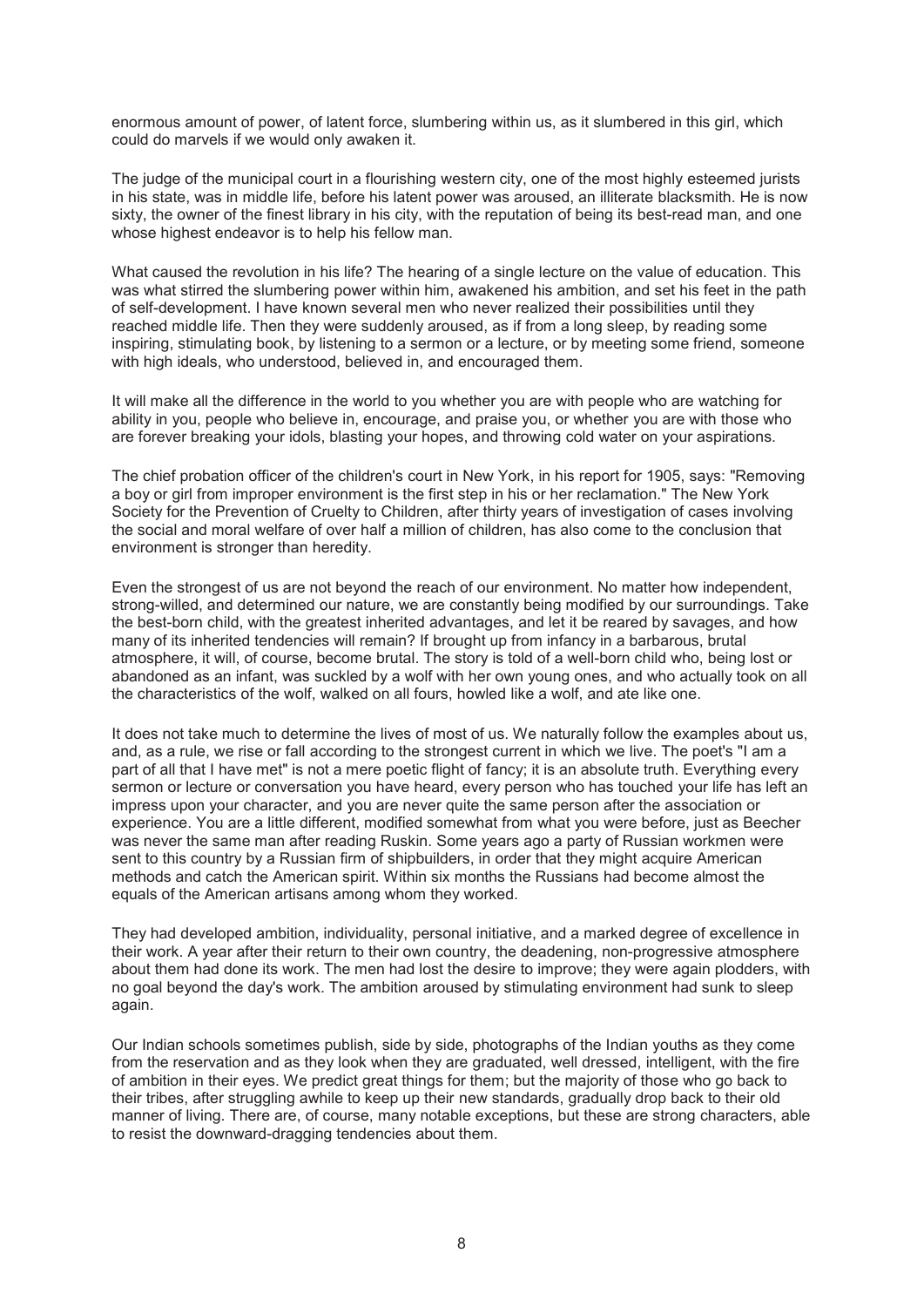If you interview the great army of failures, you will find that multitudes have failed because they never got into a stimulating, encouraging environment, because their ambition was never aroused, or because they were not strong enough to rally under depressing, discouraging, or vicious surroundings. Most of the people we find in prisons and poor-houses are pitiable examples of the influence of an environment which appealed to the worst instead of to the best in them.

Whatever you do in life, make any sacrifice necessary to keep in an ambition-arousing atmosphere, an environment that will stimulate you to self-development. Keep close to people who understand you, who believe in you, who will help you to discover yourself and encourage you to make the most of yourself. This may make all the difference to you between a grand success and a mediocre existence. Stick to those who are trying to do something and to be somebody in the world, people of 'high aims, lofty ambition. Keep close to those who are dead-in-earnest. Ambition is contagious. You will catch the spirit that dominates in your environment. The success of those about you who are trying to climb upward will encourage and stimulate you to struggle harder if you have not done quite so well yourself.

There is a great power in a battery of individuals who are struggling for the achievement of high aims, a great magnetic force which will help you to attract the object of your ambition. It is very stimulating to be with people whose aspirations run parallel with your own. If you lack energy, if you are naturally lazy, indolent, or inclined to take it easy, you will be urged forward by the constant prodding of the more ambitious.

 $-(-)$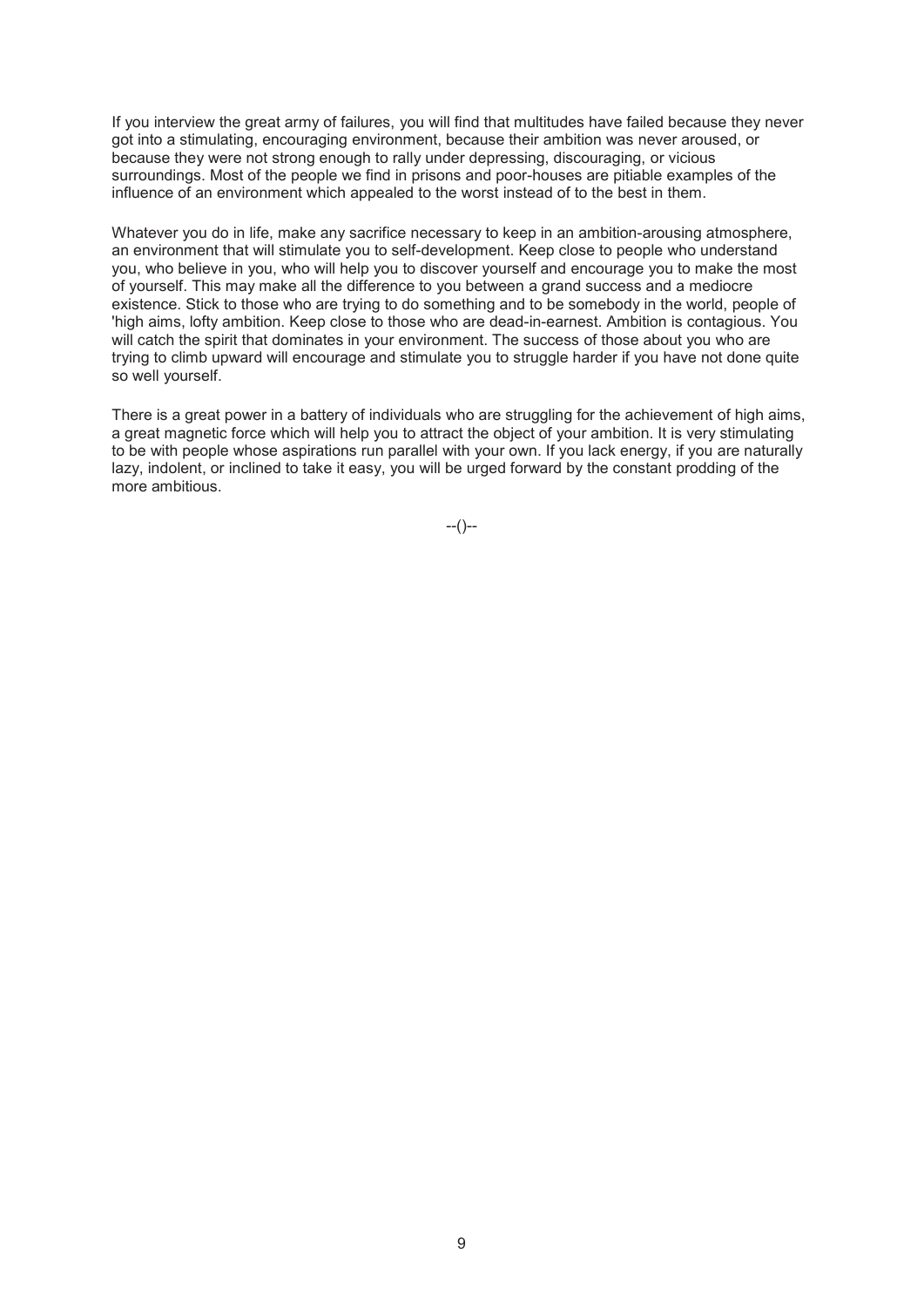#### **Education By Absorption**

JOHN WANAMAKER was once asked to invest in an expedition to recover from the Spanish Main doubloons which for half a century had lain at the bottom of the sea in sunken frigates.

"Young men" he replied," I know of a better expedition than this, right here. Near your own feet lie treasures untold; you can have them all by faithful study.

"Let us not be content to mine the most coal, to make the largest locomotives, to weave the largest quantities of carpets; but, amid the sounds of the pick, the blows of the hammer, the rattle of the looms, and the roar of the machinery, take care that the immortal mechanism of God's own hand the mind is still full-trained for the highest and noblest service."

The uneducated man is always placed at a great disadvantage. No matter how much natural ability one may have, if he is ignorant, he is discounted. It is not enough to possess ability, it must be made available by mental discipline.

We ought to be ashamed to remain in ignorance in a land where the blind, the deaf and dumb, and even cripples and invalids, manage to obtain a good education.

Many youths throw away little opportunities for self-culture because they cannot see great ones. They let the years slip by without any special effort at self -improvement, until they are shocked in middle life, or later, by waking up to the fact that they are still ignorant of what they ought to know.

Everywhere we go we see men and women, especially from twenty-five to forty years of age, who are cramped and seriously handicapped by the lack of early training. I often get letters from such people, asking if it is possible for them to educate themselves so late in life. Of course it is. There are so many good correspondence schools to-day, and institutions like Chautauqua, so many evening schools, lectures, books, libraries, and periodicals, that men and women who are determined to improve themselves have abundant opportunities to do so.

While you lament the lack of an early education and think it too late to begin, you may be sure that there are other young men and young women not very far from you who are making great strides in self-improvement, though they may not have half as good an opportunity for it as you have.

The first thing to do is to make a resolution, strong, vigorous, and determined, that you are going to be an educated man or woman; that you are not going to go through life humiliated by ignorance; that, if you have been deprived of early advantages, you are going to make up for their loss. Resolve that you will no longer be handicapped and placed at a disadvantage for that which you can remedy.

You will find the whole world will change to you when you change your attitude toward it. You will be surprised to see how quickly you can very materially improve your mind after you have made a vigorous resolve to do so. Go about it with the same determination that you would to make money or to learn a trade. There is a divine hunger in every normal being for self-expansion, a yearning for growth or enlargement. Beware of stifling this craving of nature for self-unfoldment. Man was made for growth. It is the object, the explanation, of his being. To have an ambition to grow larger and broader every day, to push the horizon of ignorance a little further away, to become a little richer in knowledge, a little wiser, and more of a man that is an ambition worth while. It is not absolutely necessary that an education should be crowded into a few years of school life.

The best-educated people are those who are always learning, always absorbing knowledge from every possible source and at every opportunity.

I know young people who have acquired a better education, a finer culture, through a habit of observation, or of carrying a book in the pocket to read at odd moments, or by taking courses in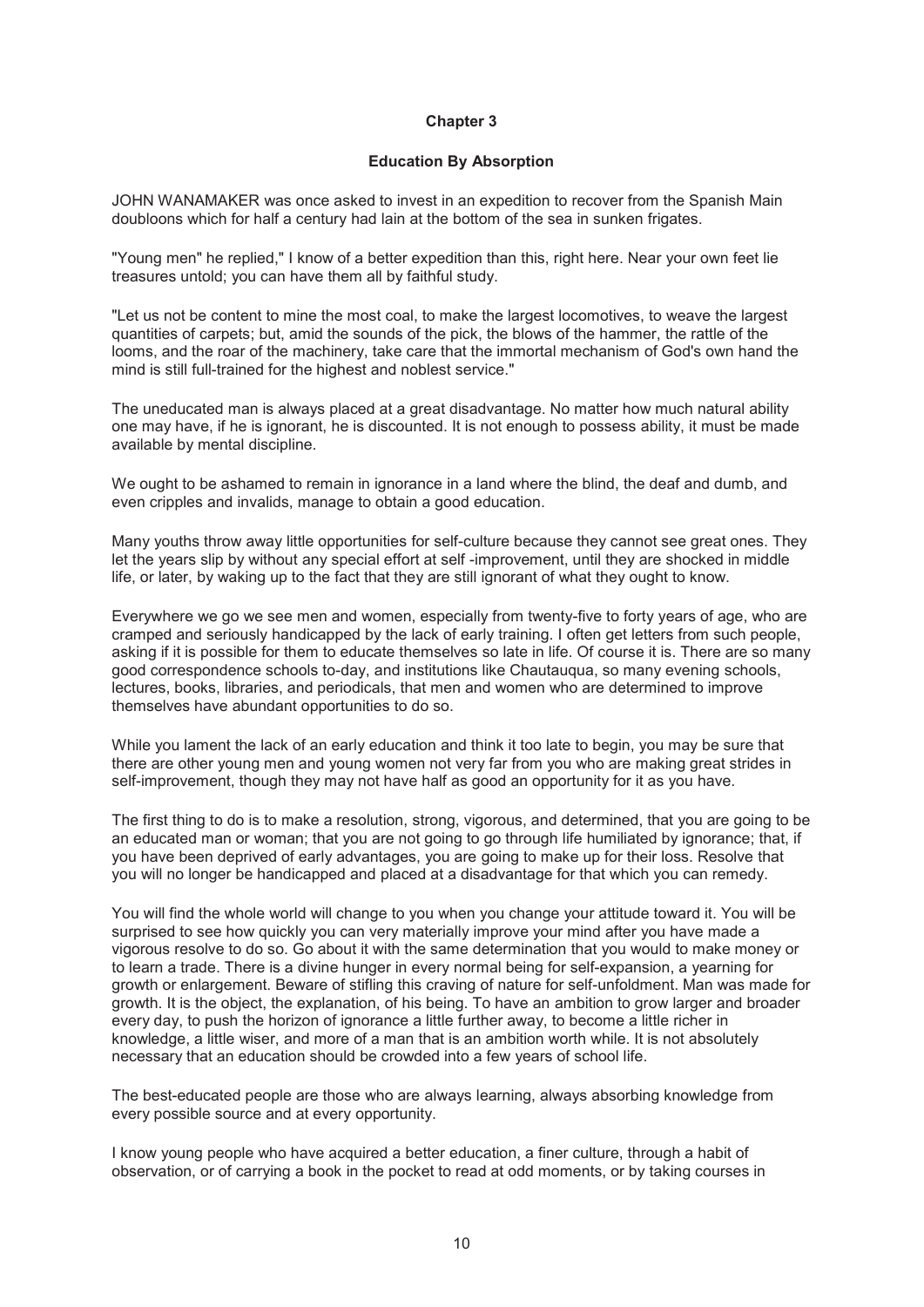correspondence schools, than many who have gone through college. Youths who are quick to catch at new ideas, and who are in frequent contact with superior minds, not only often acquire a personal charm, but even, to a remarkable degree, develop mental power.

The world is a great university. From the cradle to the grave we are always in God's great kindergarten, where everything is trying to teach us its lesson; to give us its great secret. Some people are always at school, always storing up precious bits of knowledge. Everything has a lesson for them. It all depends upon the eye that can see, the mind that can appropriate.

Very few people ever learn how to use their eyes. They go through the world with a superficial glance at things; their eye pictures are so faint and so dim that details are lost and no strong impression is made on the mind. Yet the eye was intended for a great educator. The brain is a prisoner, never getting out to the outside world. It depends upon its five or six servants, the senses, to bring it material, and the larger part of it comes through the eye. The man who has learned the art of seeing things looks with his brain.

I know a father who is training his boy to develop his powers of observation. He will send him out upon a street with which he is not familiar for a certain length of time, and then question him on his return to see how many things he has observed. He sends him to the show windows of great stores, to museums and other public places to see how many of the objects he has seen the boy can recall and describe when he gets home. The father says that this practice develops in the boy a habit of seeing things, instead of merely looking at them.

When a new student went to the great naturalist, Professor Agassiz of Harvard, he would give him a fish and tell him to look it over for half an hour or an hour, and then describe to him what he saw. After the student thought he had told everything about the fish, the professor would say, "You have not really seen the fish yet. Look at it a while longer, and then tell me what you see." He would repeat this several times, until the student developed a capacity for observation. If we go through life like an interrogation point, holding an alert, inquiring mind toward everything, we can acquire great mental wealth, wisdom which is beyond all material riches.

Ruskin's mind was enriched by the observation of birds, insects, beasts, trees, rivers, mountains, pictures of sunset and 4 landscape, and by memories of the song of the lark and of the brook. His brain held thousands of pictures of paintings, of architecture, of sculpture, a wealth of material which he reproduced as a joy for all time. Everything gave up its lesson, its secret, to his inquiring mind.

The habit of absorbing information of all kinds from others is of untold value. A man is weak and ineffective in proportion as he secludes himself from his kind. There is a constant stream of power, a current of forces running to and fro between individuals who come in contact with one another, if they have inquiring minds. We are all giving and taking perpetually when we associate together. The achiever to-day must keep in touch with the society around him; he must put his finger on the pulse of the great busy world and feel its throbbing life. He must be a part of it, or there will be some lack in his life.

A single talent which one can use effectively is worth more than ten talents imprisoned by ignorance. Education means that knowledge has been assimilated and become a part of the person. It is the ability to express the power within one, to give out what one knows, that measures efficiency and achievement. Pent-up knowledge is useless.

People who feel their lack of education, and who can afford the outlay, can make wonderful strides in a year by putting themselves under good tutors, who will direct their reading and study along different lines.

The danger of trying to educate oneself lies in desultory, disconnected, aimless studying which does not give anything like the benefit to be derived from the pursuit of a definite programme for selfimprovement. A person who wishes to educate himself at home should get some competent, welltrained person to lay out a plan for him, which can only be effectively done when the adviser knows the vocation, the tastes, and the needs of the would-be student. Anyone who aspires to an education,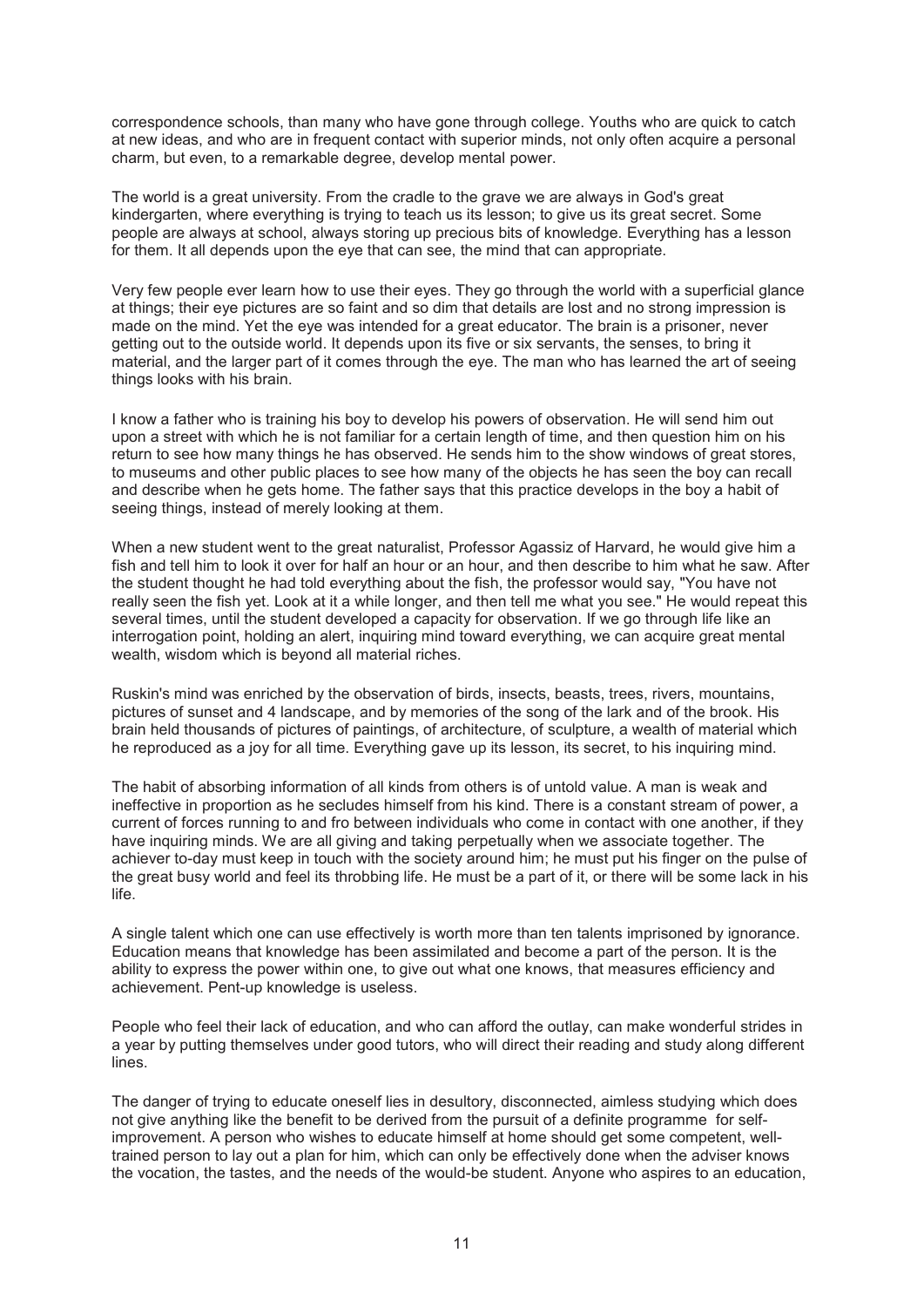whether in country or city, can find someone to at least guide his studies; some teacher, clergyman, lawyer, or other educated person in the community to help him.

There is one special advantage in self-education, you can adapt your studies to your own particular needs better than you could in school or college. Everyone who reaches middle life without an education should first read and study along the line of his own vocation, and then broaden himself as much as possible by reading on other lines.

One can take up, alone, many studies, such as history, English literature, rhetoric, drawing, mathematics, and can also acquire by oneself, almost as effectively as with a teacher, a reading knowledge of foreign languages. The daily storing up of valuable information for use later in life, the reading of books that will inspire and stimulate to greater endeavor, the constant effort to try to improve oneself and one's condition in the world, are worth far more than a bank account to a youth.

How many girls there are in this country who feel crippled by the fact that they have not been able to go to college. And yet they have the time and the material close at hand for obtaining a splendid education, but they waste their talents and opportunities in frivolous amusements and things which do not count in forceful character-building.

It is not such a very great undertaking to get all the essentials of a college course at home, or at least a fair substitute for it. Every hour in which one focuses his mind vigorously upon his studies at home may be as beneficial as the same time spent in college.

Every well-ordered household ought to protect the time of those who desire to study at home. At a fixed hour every evening during the long winter there should be by common consent a quiet period for mental concentration, for what is worth while in mental discipline, a quiet hour uninterrupted by timethief callers.

In thousands of homes where the members are devoted to each other, and should encourage and help each other along, it is made almost impossible for anyone to take up reading, studying, or any exercise for self-improvement. Perhaps someone is thoughtless and keeps interrupting the others so that they cannot concentrate their minds; or those who have nothing in common with your aims or your earnest life drop in to spend an evening in idle chatter. They have no ideals outside of the breadand-butter and amusement questions, and do not realize how they are hindering you.

There is constant temptation to waste one's evenings and it takes a stout ambition and a firm resolution to separate oneself from a jolly, fun-loving, and congenial family circle, or happy-hearted youthful callers, in order to try to rise above the common herd of unambitious persons who are content to slide along, totally ignorant of everything but the requirements of their particular vocations.

A habit of forcing yourself to fix your mind steadfastly and systematically upon certain studies, even if only for periods of a few minutes at a time, is, of itself, of the greatest value. This habit helps one to utilize the odds and ends of time which are unavailable to most people because they have never been trained to concentrate the mind at regular intervals.

A good understanding of the possibilities that live in spare moments is a great success asset.

The very reputation of always trying to improve yourself, of seizing every opportunity to fit yourself for something better, the reputation of being dead-in-earnest, determined to be somebody and to do something in the world, would be of untold assistance to you. People like to help those who are trying to help themselves. They will throw opportunities in their way. Such a reputation is the best kind of capital to start with.

One trouble with people who are smarting tinder the consciousness of deficient education is that they do not realize the immense value of utilizing spare minutes. Like many boys who will not save their pennies and small change because they cannot see how a fortune could ever grow by the saving, they cannot see how a little studying here and there each day will ever amount to a good substitute for a college education.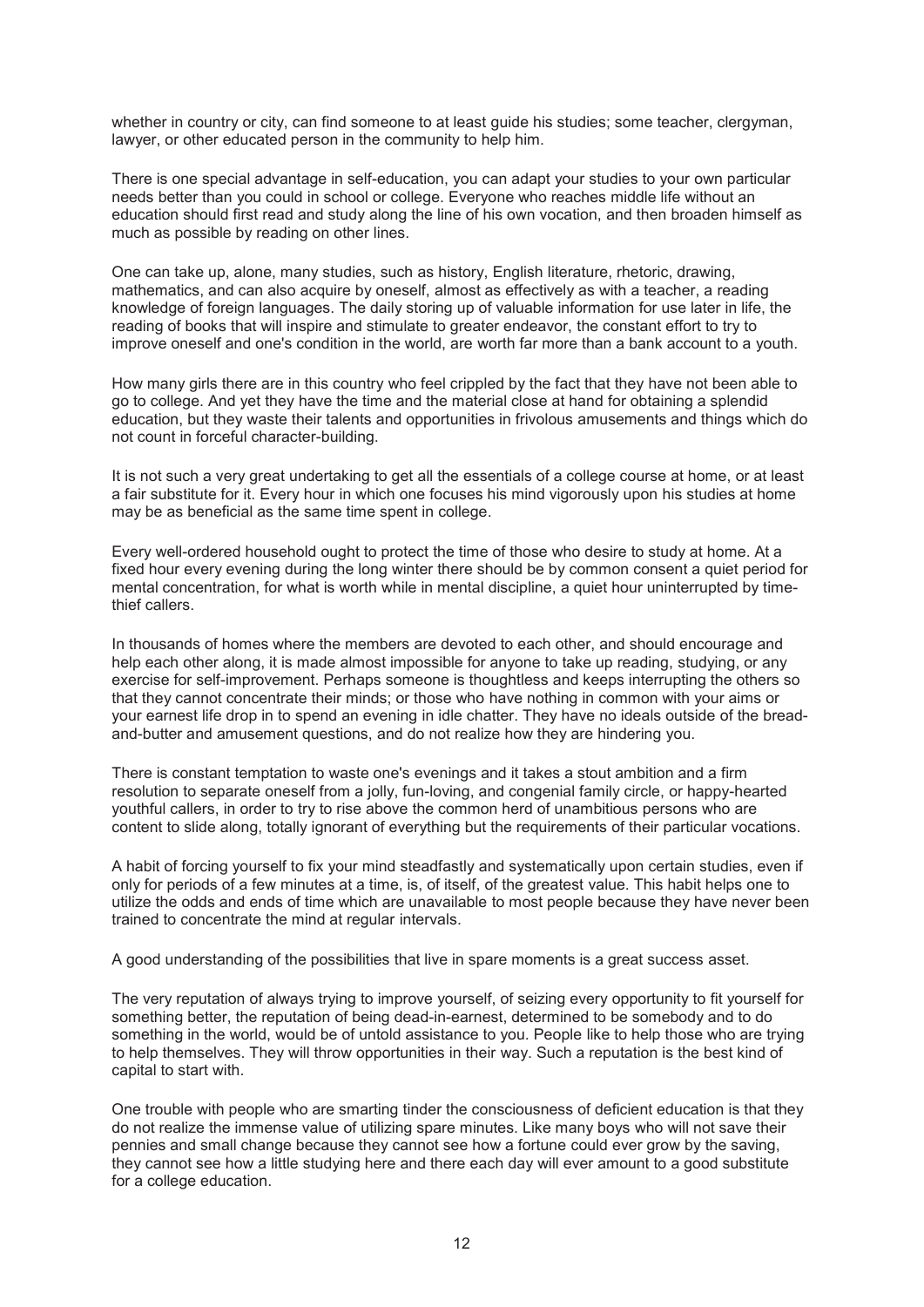I know a young man who never even attended a high school, and yet educated himself so superbly that he has been offered a professorship in a college. Most of his knowledge was gained during his odds and ends of time, while working hard at his vocation. Spare time meant something to him.

The correspondence schools deserve very great credit for inducing hundreds of thousands of people, including clerks, mill operatives, and employees of all kinds, to take their courses, and thus save for study the odds and ends of time which otherwise would probably be thrown away. We have heard of some most remarkable instances of rapid advancement which these correspondence school students have made by reason of the improvement in their education. Many students have reaped a thousand per cent, on their educational investment. It has saved them years of drudgery and has shortened wonderfully the road to their goal.

Wisdom will not open her doors to those who are not willing to pay the price in selfsacrifice, in hard work. Her jewels are too precious to scatter before the idle, the ambitionless. The very resolution to redeem yourself from ignorance at any cost is the first great step toward gaining an education.

Charles Wagner once wrote to an American regarding his little boy, "May he know the price of the hours. God bless the rising boy who will do his best, for never losing a bit of the precious and Godgiven time." There is untold wealth locked up in the long winter evenings and odd moments ahead of you. A great opportunity confronts you. What will you do with it?

 $-(-)$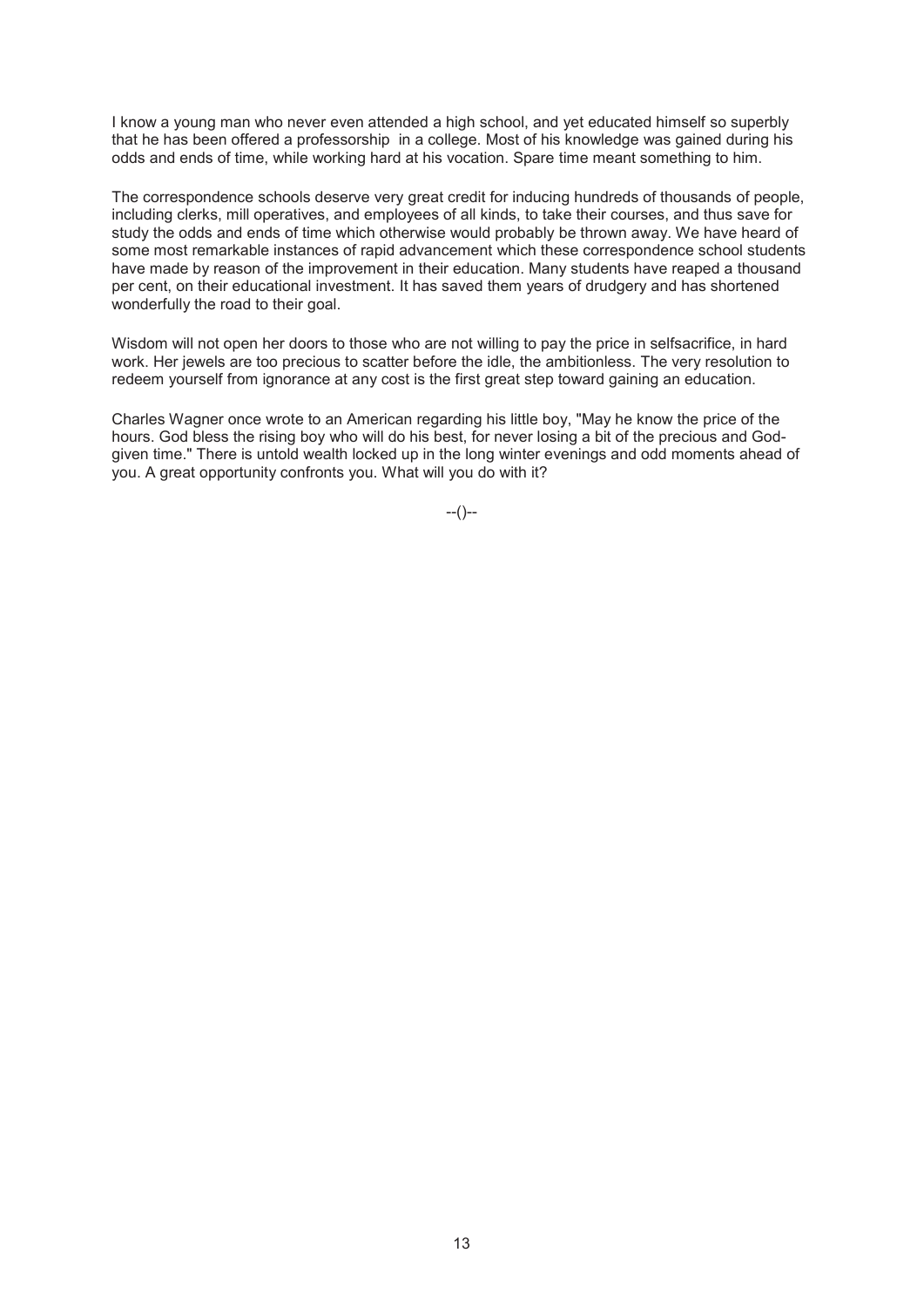#### **Freedom At Any Cost**

WERE you to decide to risk your reputation, your material welfare, your whole future, upon some great physical or mental contest which should extend over a considerable period of time, you would begin long beforehand to train or discipline yourself for the decisive conflict. You would not, if possible to avoid doing so, go into it handicapped.

Every person who is ambitious to make his life count, to do what is worth while, is entering upon just such a contest. In starting upon a conflict so grave, so significant, and which affects the whole future, the first thing to do is to get absolute freedom from everything which strangles ambition, discourages effort, and hinders progress; freedom from everything which saps vitality, enslaves the faculties, and wastes energy; to remove every obstruction from the way and leave a clear path to one's goal

No matter how ambitious a runner may be to win, if he does not train off his surplus fat, if he is hampered with extra clothing, or runs with feet cramped and sore, his race is lost.

The trouble with most of us is that, while ambitious to succeed, we do not put ourselves in a condition to win; we do not cut the cords which bind us, or try to get rid of the entanglements and obstructions that hinder us. We trust too much to luck.

To eliminate everything that can possibly retard us, to get into as harmonious an environment as possible, is the first preparation for a successful career. There are tens of thousands of people who have ability and inclination to rise out of mediocrity, and to do something worth while in the world, but who never do so because they cannot break the chains that bind their movements. Most of us are so bound in some part of our nature that we cannot get free; cannot gain the liberty to do the larger thing possible to us. We go through life doing the smaller, the meaner, when the larger, the grander would be possible could we get rid of the things that handicap us.

Every normal man has a reserve power within him, a mighty coil of force and purpose, which would enable him to make his life strong and complete, were he free to express the largest and the best things in him, were he not fettered by some bond, physical or moral.

You can tie a strong horse with a very small cord, and he cannot show his greatest speed or strength till he is free. On every hand we see people with splendid ability tied down by some apparently insignificant thing which handicaps all their movements. They cannot go ahead until they are free.

A giant would be a weakling if he were confined in so small a space that he did not have room to exert himself with freedom. The majority of people live in a cramped and uncongenial environment; in an atmosphere which dampens enthusiasm, discourages ambition and effort, scatters energy, and wastes time. They have not the courage or stamina to cut the shackles that bind them, to throw away, all crutches and props, and to rely on themselves to get into an environment where they can do what they desire. Their ambition finally dies through discouragement and inaction.

I recall the case of a youth with artistic talent who let precious years go by, drifting by accident from one vocation to another, without encouraging this God-given ability or making any great effort to get rid of the little things which stood in the way of a great career, although he was always haunted by a longing for it. He was conscientious in his everyday work, but his heart was never in it. His artistic nature yearned for expression; to get away from the work against which every faculty protested, and to go abroad and study; but he was poor, and, although his work was drudgery and his whole soul loathed it, he was afraid of the hardships and the obstacles he would have to encounter if he answered the call that ran in his blood. He kept resolving to break away and to follow the promptings of his ambition, but he also kept waiting and waiting for a more favorable opportunity, until, after a number of years, he found other things crowding into his life. His longing for art became fainter and fainter; the call was less and less imperative. Now he rarely speaks of his early aspirations, for his ambition is practically dead. Those who know him feel that something grand and sacred has gone out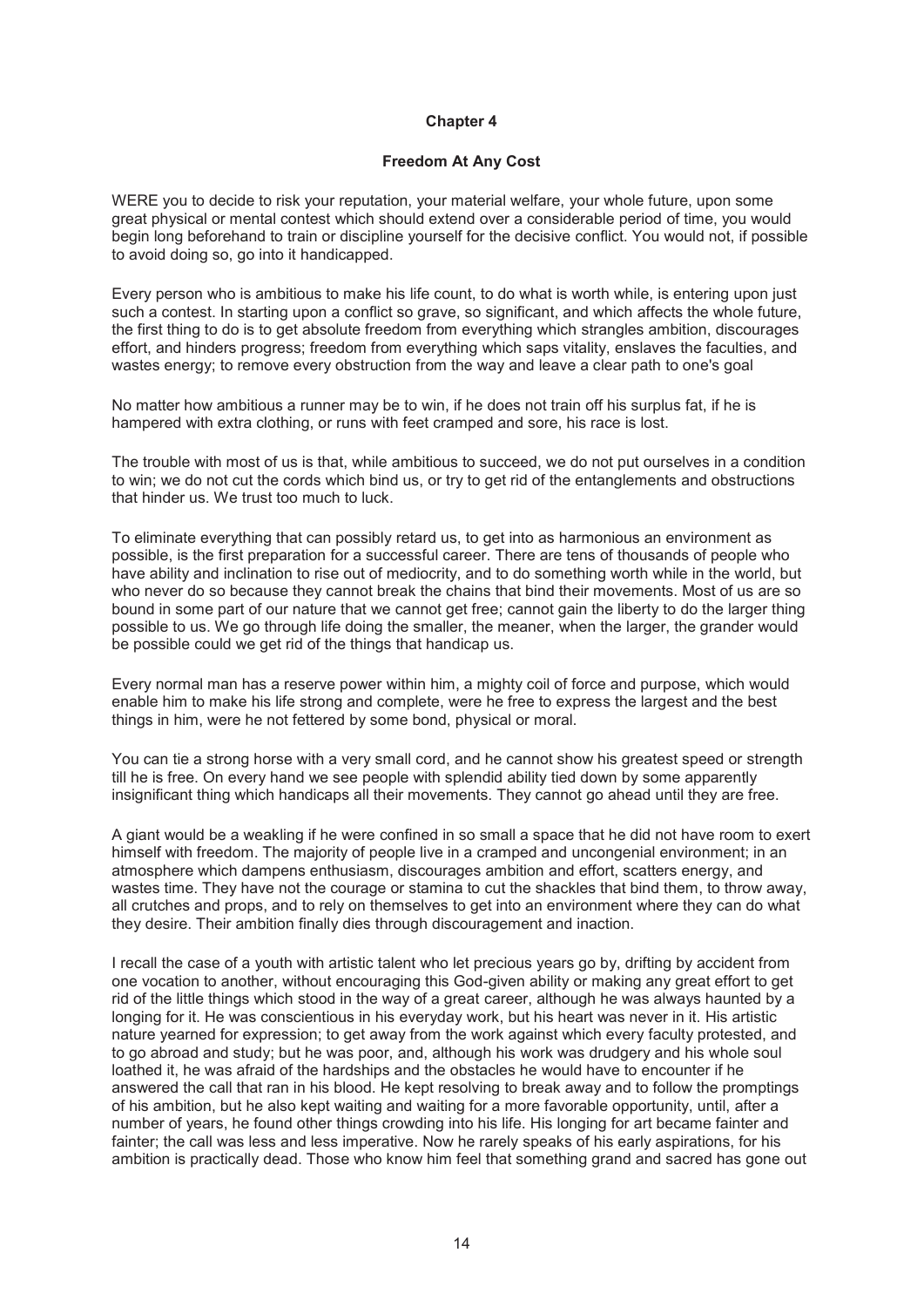of him, and that, although he has been industrious and honest, he has never expressed the real meaning of his life, the highest thing in him.

I know a woman who in her youth and early womanhood had marked musical ability a voice rich, powerful, sympathetic. She had also a beautiful face and a magnetic personality. Nature had .been very generous to her and she longed to express her remarkable powers, but she was in a most discouraging environment. Her family did not understand her or sympathize with her ambition; and she finally became accustomed to her shackles and, like a prisoner, ceased to struggle for freedom. A songstress of international fame who heard her voice said that she had it in her to make one of the world's greatest singers. But she yielded to the wishes of her parents and the fascinations of society until the ambition gradually died out of her life. She says that the dying of this great passion was indescribably painful. She settled down to the duties of a wife, but has never been really happy, and has always carried in her face an absent, far-away look of disappointment.

Her unused talent was a great loss to the world, and a loss indescribable to herself. She drags out a dissatisfied existence, always regretting the past, and vainly wishing, that, instead of letting her ambition die, she had struggled to realize it.

Timidity also hinders freedom. Thousands of able young men and young women in this country are ambitious to make the most of themselves, but are completely fettered or held back by an abnormal timidity, a lack of self-faith. They feel great unused powers within struggling for expression, but dread that they may fail. The fear of being thought forward or egotistical seals their lips, palsies their hands, and drives their ambition back upon itself to die of inaction. They do not dare to give up a certainty for an uncertainty; they are afraid to push ahead. They wait and wait, hoping that some mysterious power may liberate them and give them confidence and hope.

Many people are imprisoned by ignorance. They never reach the freedom which education gives. Their mental powers are never unlocked. They have not the grit to struggle for emancipation, the stamina to make up for the lack of early training. They think they are too old to begin; the price of freedom seems too high to pay at their time of life, and so they plod upon a low plain when they could have gained the heights where superiority dwells. Others are so bound by the fetters of prejudice and superstition that their lives are narrow and mean. These are the most hopeless of all. They are so blinded that they do not even know they are not free, but they think other people are in prison.

If you would attain that largeness of life, that fulness of self-expression, which expands all the faculties, you must get freedom at any cost. Nothing will compensate you for stifling the best thing in you. Bring it out at any sacrifice. It often takes a great deal of friction, of suffering, of struggling with obstacles and misfortunes, before the true strength of one's character is brought out. The diamond could never reveal its depths of brilliancy and beauty, but for the friction of the stone which grinds its facets, polishes it, and lets in the light which discloses its hidden wealth. This is the price of its liberation from darkness.

Ask the majority of men and women who have done great things in the world, to what they owe their strength, their breadth of mind, and the diversity of experience which has enriched their lives. They will tell you that these are the fruits -of struggle; that they acquired their finest discipline, their best character drill, in the effort to escape from an uncongenial environment; to break the bonds which enslaved them; to obtain an education; to get away from poverty; to carry out some cherished plan; to reach their ideal, whatever it was.

The efforts we are obliged to make to free ourselves from the bonds of poverty or heredity, of passion or prejudice, whatever it is that holds us back from our heart's desire, call to our aid spiritual and physical resources which would have remained forever unused, perhaps undiscovered, but for the necessity thrust upon us.

Unsatisfied longings and stifled ambitions eat away the very heart of desire. They sap strength of character, destroy hope, and blot our ideals. They play havoc with the lives of men and women, they make them mere shells, empty promises of what they might have been. I do not believe that anybody in any circumstances can be happy until he expresses that which God has made to dominate in his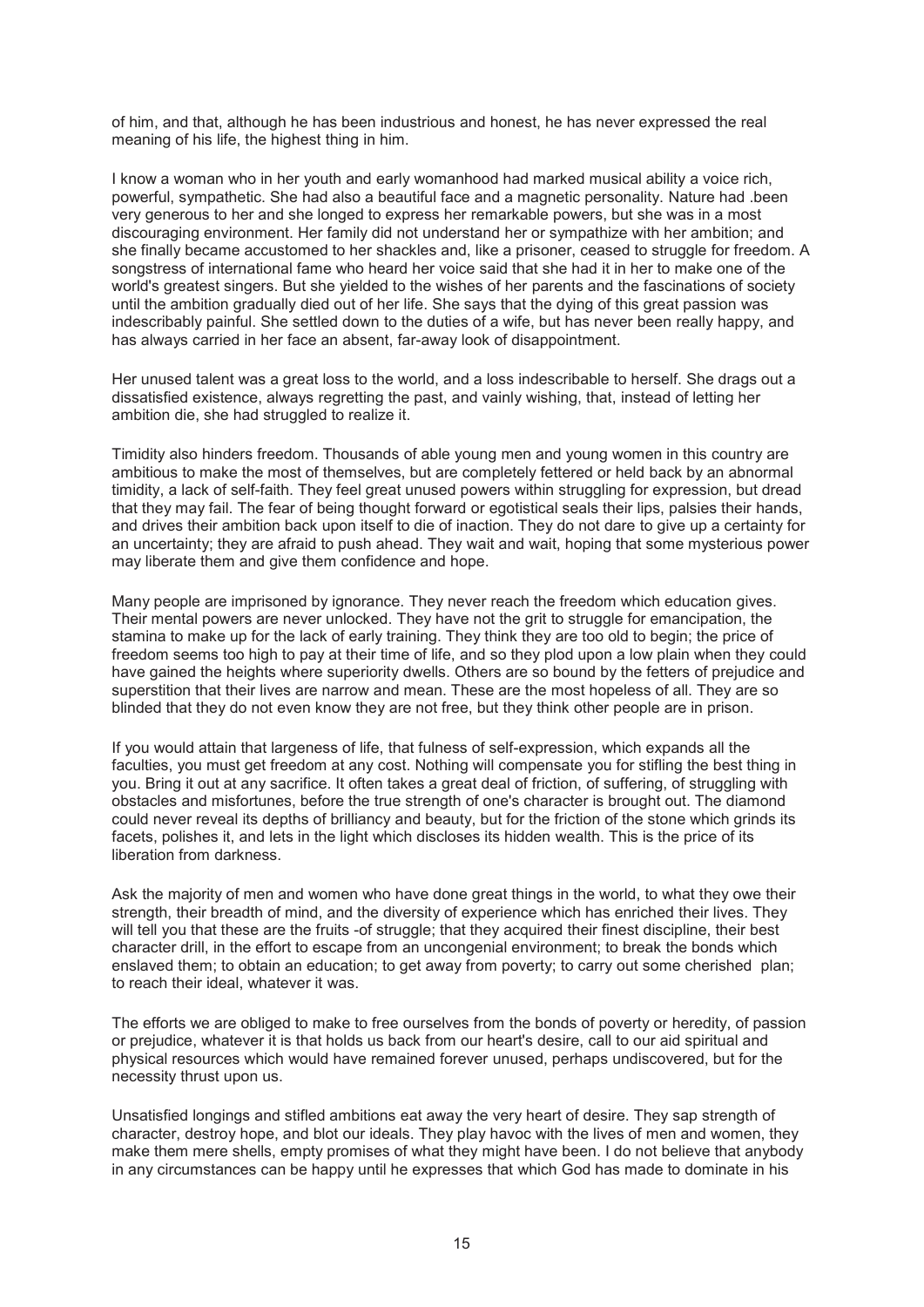life; until he has given vent to that grand passion which speaks loudest in his nature; until he has made the best use of that gift which was intended to take precedence of all his other powers.

"No man can live a half life when he has genuinely learned that it is a half life," said Phillips Brooks. After we have gained a glimpse of a life higher and better than we have been living, we must either (break the bonds that bind us and struggle towards the attainment of that which we see, or development will cease and deterioration set in. Even the longing to reach an ideal will soon die out if no effort is made to satisfy it. No one should follow a vocation, except by inevitable compulsion, which does not tend to unlock his prison-house and let out the man. No one should voluntarily remain in an environment which prevents his development. Civilization owes its greatest triumphs to the struggles of men and women to free themselves from the bonds of circumstance.

No man can live a full life while he is bound in any part of his nature. He must have freedom of thought as well as freedom of action to grow to his full height. There must be no shackles on his conscience, no Stirling of his best powers.

Be yourself. Do not lean or apologize. Few people belong to themselves. They are slaves to their creditors or to some entangling alliance. They do not do what they want to. They do what they are compelled to do, giving up their best energy to make a living, so that there is practically nothing left to make a life. There are plenty of men to-day working for others, who really have more ability than their employers; but who have been so enslaved, so entangled and faculty-bound by debt or unfortunate alliances, that they have not been able to get the freedom to express their ability.

Can anything compensate a promising young man for the loss of his freedom of action, his liberty of speech and conviction? Can any money pay him for cringing and crawling, sneaking and apologizing throughout his life, when it is within his power to hold up his head and without wincing look the world squarely in the face?

Never put yourself in a position, no matter what the inducement whether a big salary or other financial reward, or the promise of position or influence, where you cannot act the part of a man. Let no consideration tie your tongue or purchase your opinion. Regard your independence as your inalienable right, with which you will never part for any consideration. One talent with freedom is infinitely better than genius tied up and entangled so that it must do everything at a disadvantage. Of what use is a giant intellect so restrained and hampered that it can only do a pygmy's work? To make the most of ourselves, we must cut off whatever drains vitality physical or moral and stop all the waste of life. We must cut off everything which causes friction, which tends to weaken effort, lower the ideals, and drag down the life standards; everything which tends to kill the ambition and to make us satisfied with mediocrity.

Multitudes of people, enslaved by bad physical habits, are unable to get their best selves into their work. They are kept back by a leakage of energy and vital force, resulting from bad habits and dissipation. Some are hindered by peculiarities of disposition; by stubbornness, slovenliness, meanness, revengefulness, jealousy, or envy. These are all handicaps. Others go through life galled by their chains, but without making any serious, continuous effort to emancipate themselves. Like the elephants or other wild animals chained in the menageries, at first they rebel at their loss of freedom and try hard to break away; but gradually they become accustomed to slavery, and take it for granted that it is a necessary part of their existence.

Then, again, there are entanglements which retard the progress and nullify the efforts of many business men, such as debt, bad partners, or unfortunate social alliances. Comparatively few men belong to themselves or are really free. They go the way they are pushed. They waste a large part of their energy on that which does not really count in the main issue of life; spend their lives paying for "a dead horse," clearing up old debts that came from bad judgment, blunders, or foolish indorsements. Instead of putting on speed and gaining on life's road, they are always trying to make up for lost time. They are always in the rear never in the vanguard of their possibilities.

An ambitious young man, anxious to do what is right and eager to make a place for himself in the world, entangles himself in complications that thwart his life-purpose and cripple all his efforts; so that,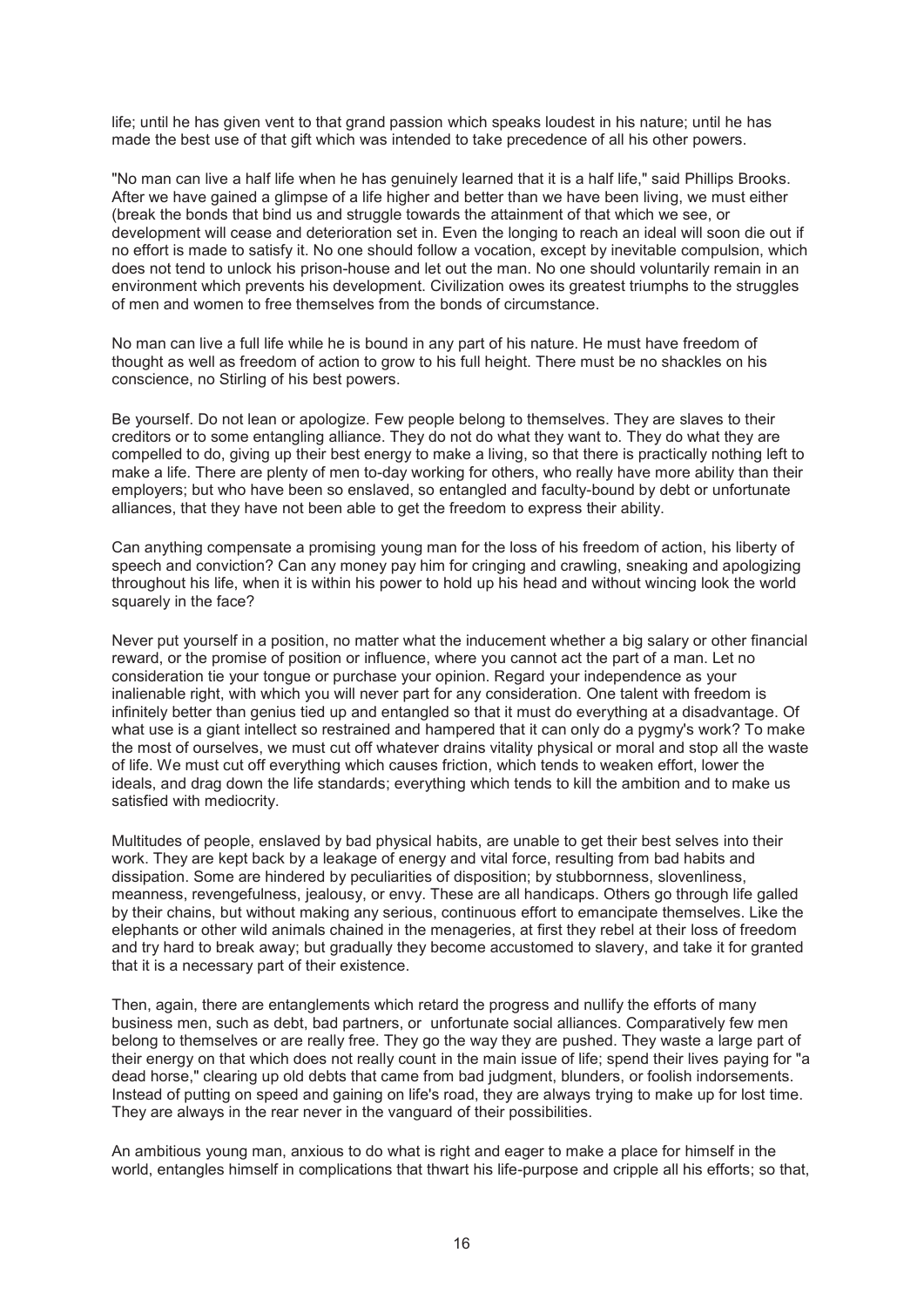no matter how hard he struggles, he is never able to get beyond mediocrity. Hopelessly in debt, with a family to support, he cannot take advantage of the great opportunities about him as he could if he were free; if he had not risked his little savings and tied up his future earnings for years ahead. His great ambition only mocks him, for he cannot satisfy it. He is tied hand and foot. Like a caged eagle, no matter how high he might soar into the ether, he must stop when he strikes the bars.

The man who trusts everybody is constantly crippling himself by entangling alliances. He indorses notes, loans money, helps everybody out, and usually gets left. He ties Up his productive ability and hampers his work by his poor judgment or lack of business sense. A most estimable man of my acquaintance was ruined financially by endorsements and loans which would have been foolish even for a boy of fifteen. For many years it took every dollar he could spare from the absolute necessities of his family to pay these obligations. Our judgment was intended to preside over our mental faculties and to help us discriminate between the wise and the foolish. That man wins who keeps a level head and uses sound judgment in every transaction.

Whatever you do, do not get involved. Make it a life rule to keep yourself clean and clear, with everything safeguarded. Before you go into anything of importance think it through to the end; make reasonably sure that you know where you are coming out. Do not risk a competence, or your home and your little savings, in the hope of getting something for nothing. Do not be carried away by the reports of those who in some venture have made a great deal on a little money, Where one makes, a hundred lose. There is no greater delusion in the world than thinking that by putting out a little "flyer" here and there you can make a few hundreds or a few thousands.

If you cannot make money in the vocation which you have chosen for your life-work, and in which you have become expert; if you cannot get rich in the business whose every detail you understand; how can you expect that somebody else will take your money and give you a tremendous return for it, when it will not get your personal supervision?

I know a lawyer in New York, now a millionaire (who had worked most of his way through college, and came to the metropolis an utter stranger, taking a little desk room in a broker's office near Wall street) who, at the outset, made a cast-iron rule that he would always keep himself free from debt and entangling alliances. By this inflexible rule, it is true, he often lost opportunities which would have brought him excellent returns, but he has never tied himself up in any transaction. The result is that he has not worried himself to death, but has reserved his strength. Nearly every enterprise he has gone into has been very successful, because he has not touched anything unless he could see through to the end and knew how he would come out (even taking into consideration possible shrinkage, accident, and loss). In this way, although he has never made any very brilliant strides or "lucky hits," and has not gone up by leaps and bounds, he has never had to undo what he has done, and has always kept in a sure position. He has gained the confidence not only of men in his profession, but also of capitalists and men of wealth, who have entrusted large sums to him because he has always kept his head level, and himself free from entanglements. People know that their business and their capital will be safe in his hands.

Through steady growth and persistent pushing of practical certainties, he has not only become a millionaire, but a broad, progressive, comprehensive man of affairs.

Develop your judgment early and exercise your caution until it becomes reliable. Your judgment is your best friend; your common sense is your great life partner, given you for guidance and to protect your interests. Depend upon these three great friends sound judgment, caution, and common sense and you will not be flung about at the mercy of adverse winds.

 $-(-)$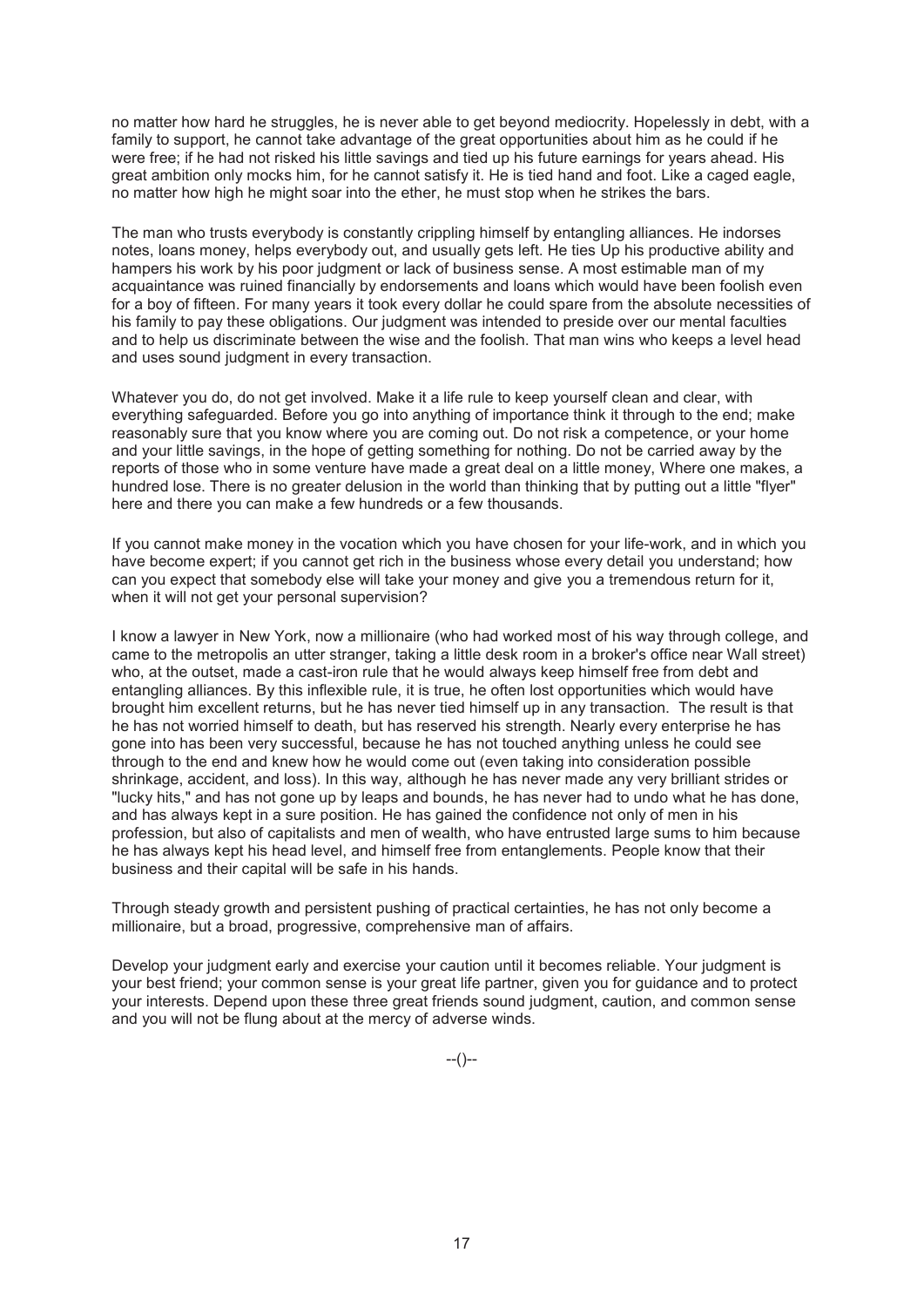#### **What The World Owes To Dreamers**

ONCE when Emerson was in the company of men of affairs, who had been discussing railroads, stocks, and other business matters for some time, he said, "Gentlemen, now let us discuss real things for a while."

Emerson was called "the dreamer of dreams," because he had the prophetic vision that saw the world to be, the higher civilization to come. Tens of thousands of men and women stand to-day where he then stood almost alone.

Edison is a dreamer because he sees people half a century hence using and enjoying inventions, discoveries, and facilities which make the most advanced utilities of to-day seem very antiquated. His mind's eye sees as curiosities in museums, fifty years hence, those mechanisms and devices which now seem so marvelous to us. Dreamers in this sense are true prophets. They see the civilization that will be, long before it arrives.

As it was the dreamers of '49 who built the old San Francisco and made it the greatest port on the Western coast; so after the recent great earthquake and fire, when the city lay in ashes and three hundred thousand people were homeless, it was the dreamers of to-day who saw the new city in the ashes where others saw only desolation, and who, with indomitable grit, and the unconquerable American will that characterized the pioneers of a half-century before, began to plan a restored city greater and grander than the old. It was in dreams that the projectors of the great transcontinental railroads first saw teeming cities and vast business enterprises where the more "practical" men, without imagination, saw only the great American desert, vast alkali plains, sage grass, and impassable mountains. The dreams of men like Collis P. Huntington and Leland Stanford bound together the East and the West with bands of steel, made the two oceans neighbors, reclaimed the desert, and built cities where before only desolation reigned.

It was the persistency and grit of dreamers that triumphed over the congressmen without imagination who advised importing dromedaries to carry the mails across the great American desert; because they said it was ridiculous, a foolish waste of money, to build a railroad to the Pacific Ocean, as there was nothing there to support a population. It was such dreamers as those who saw the great metropolis of Chicago in a straggling Indian village; who saw Omaha, Kansas City, Denver, Salt Lake City, Los Angeles, and San Francisco many years before they arrived, that made their existence possible.

It was such dreamers as Marshall Field, Joseph Leiter, and Potter Palmer, who saw in the ashes of the burned Chicago a new and glorified city, infinitely greater and grander than the old.

Take the dreamers out of the world's history, and who would care to read it? Our dreamers! They are the advance guard of humanity; the toilers who, with bent back and sweating brow, cut smooth roads over which man marches forward from generation to generation.

Most of the things which make life worth living, which have emancipated man from drudgery and lifted him above commonness and ugliness the great amenities of life we owe to our dreamers.

The present is but the sum total of the dreams of the ages that have gone before, the dreams of the past made real. Our great ocean liners, our marvelous tunnels, our magnificent bridges, our schools, our universities, our hospitals, our libraries, our cosmopolitan cities, with their vast facilities, comforts, and treasures of art, are all the result of somebody's dreams.

We hear a great deal of talk about the impracticality of dreamers, of people whose heads are among the stars while their feet are on the earth; but where would civilization be to-day but for the dreamers? We should still be riding in the stage-coach or tramping across continents. We should still cross the ocean in sailing ships, and our letters would be carried across continents by the pony express. "It cannot be done," cries the man without imagination. "It can be done, it shall be done," cries the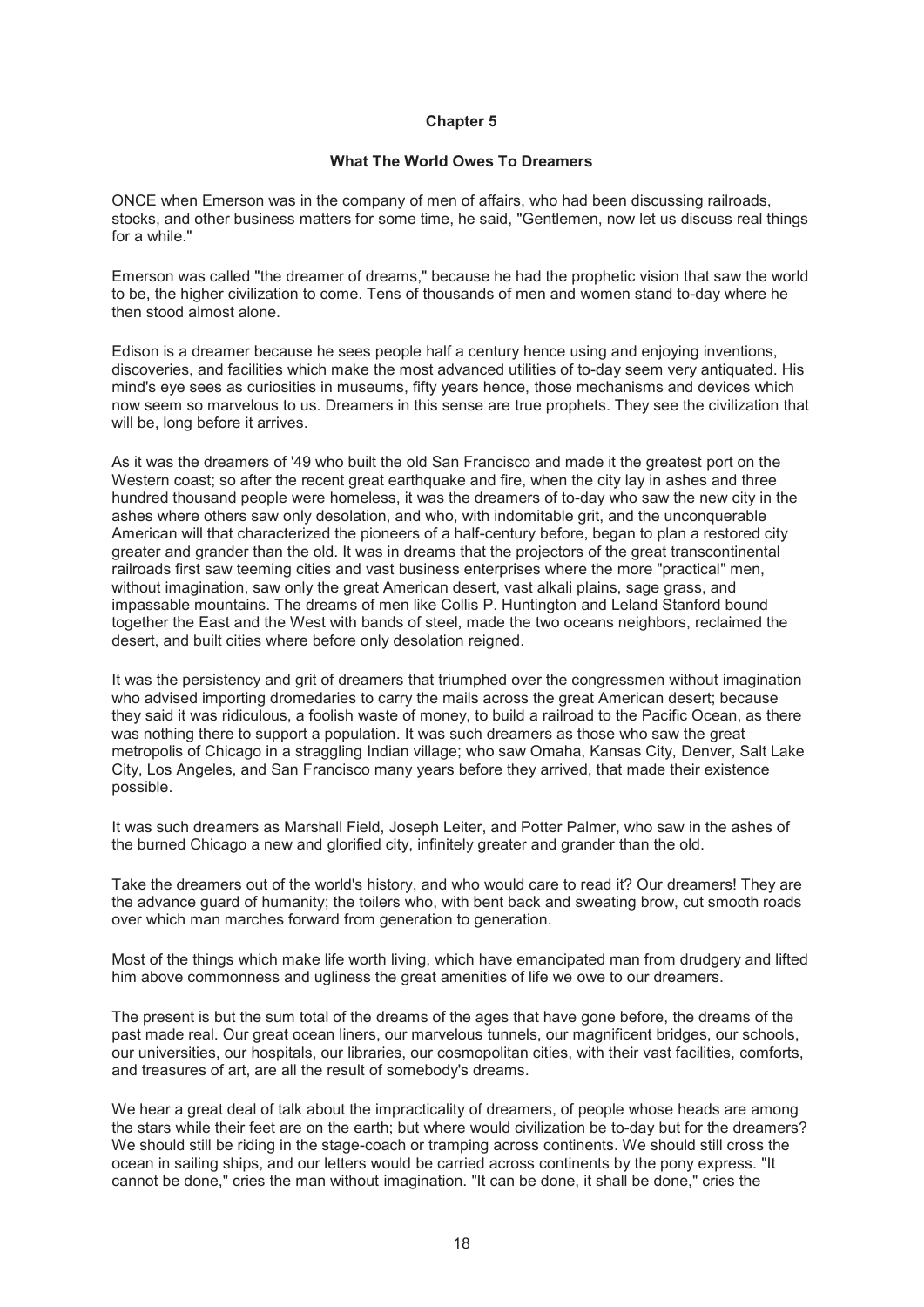dreamer; and he persists in his dreams through all sorts of privations, even to the point of starvation, if necessary, until his visions, his inventions, his discoveries, his ideas for the betterment of the race, are made practical realities.

What a picture the dreamer Columbus presented as he went about exposed to continual scoffs and indignities, characterized as an adventurer, the very children taught to regard him as a madman and pointing to their foreheads as he passed! He dreamed of a world beyond the seas, and, in spite of unspeakable obstacles, his vision became a glorious reality.

It was the men who, a quarter of a century ahead of their contemporaries, saw the marvelous Hoe press in the hand-press that made modern journalism possible. Without these dreamers our printing would still be done by hand. It was the men who were denounced as visionaries who practically annihilated space, and enabled us to converse and transact business with people thousands of miles away as though they were in the same building with us.

How many matter-of-fact, unimaginative men, who see only through practical eyes, would it take to replace in civilization au Edison, a Bell, or a Marconi?

The very practical people tell us that the imagination is all well enough in artists, musicians, and poets, but that it has little place in the great world of realities. Yet all leaders of men have been dreamers. Our great captains of industry, our merchant princes, have had powerful, prophetic imaginations. They had faith in the vast commercial possibilities of our people. If it had not been for our dreamers, the American population would still be hugging the Atlantic coast.

The most practical people in the world are those who can look far into the future and see the civilization yet to be; who can see the coming man emancipated from the narrowing, hampering fetters, limitations, and superstitions of the present day; who have the ability, to foresee things to come with the power to make them realities. The dreamers have ever been those who have achieved the seemingly impossible.

Our public parks, our art galleries, our great institutions are dotted with monuments and statues which the world has built to its dreamers, those who saw visions of better things, better days for the human race. What horrible experiences men and women have gone through in prisons and dungeons for their dreams; dreams which were destined to lift the world from savagery and emancipate man from drudgery.

The very dreams for which Galileo and other great scientists were imprisoned and persecuted were recognized as science only a few generations later. Galileo's dream gave us a new heaven and a new earth. The dreams of Confucius, of Buddha, of Socrates, have become realities in millions of human lives. Christ Himself was denounced as a dreamer, but His whole life was a prophecy, a dream of the coming man, the coming civilization. He saw beyond the burlesque of the man God intended, beyond the deformed, weak, deficient, imperfect man heredity had made, to the perfect man, the ideal man, the image of divinity.

Our visions do not mock us. They are evidences of what is to be, the foreglimpses of possible realities. The castle in the air always precedes the castle on the earth.

George Stephenson, the poor miner, dreamed of a locomotive engine that would revolutionize the traffic of the world. While working in the coal pits for sixpence a day, or patching the clothes and mending the boots of his fellow-workmen to earn a little money to attend a night school, and at the same time supporting his blind father, he continued to dream. People called him crazy. "His roaring engine will set the houses on fire with its sparks," everybody cried. "Smoke will pollute the air "; "carriage makers and coachmen will starve for want of work." See this dreamer in the House of Commons, when members of Parliament were cross-questioning him. "What," said one member, "can be more palpably absurd and ridiculous than the prospect held out of locomotives traveling twice as fast as horses? We should as soon expect the people of Woolwich to suffer themselves to be fired off upon one of Congreve's rockets, as to trust themselves to the mercy of such a machine, going at such a rate. We trust that Parliament will, in all the railways it may grant, limit the speed to eight or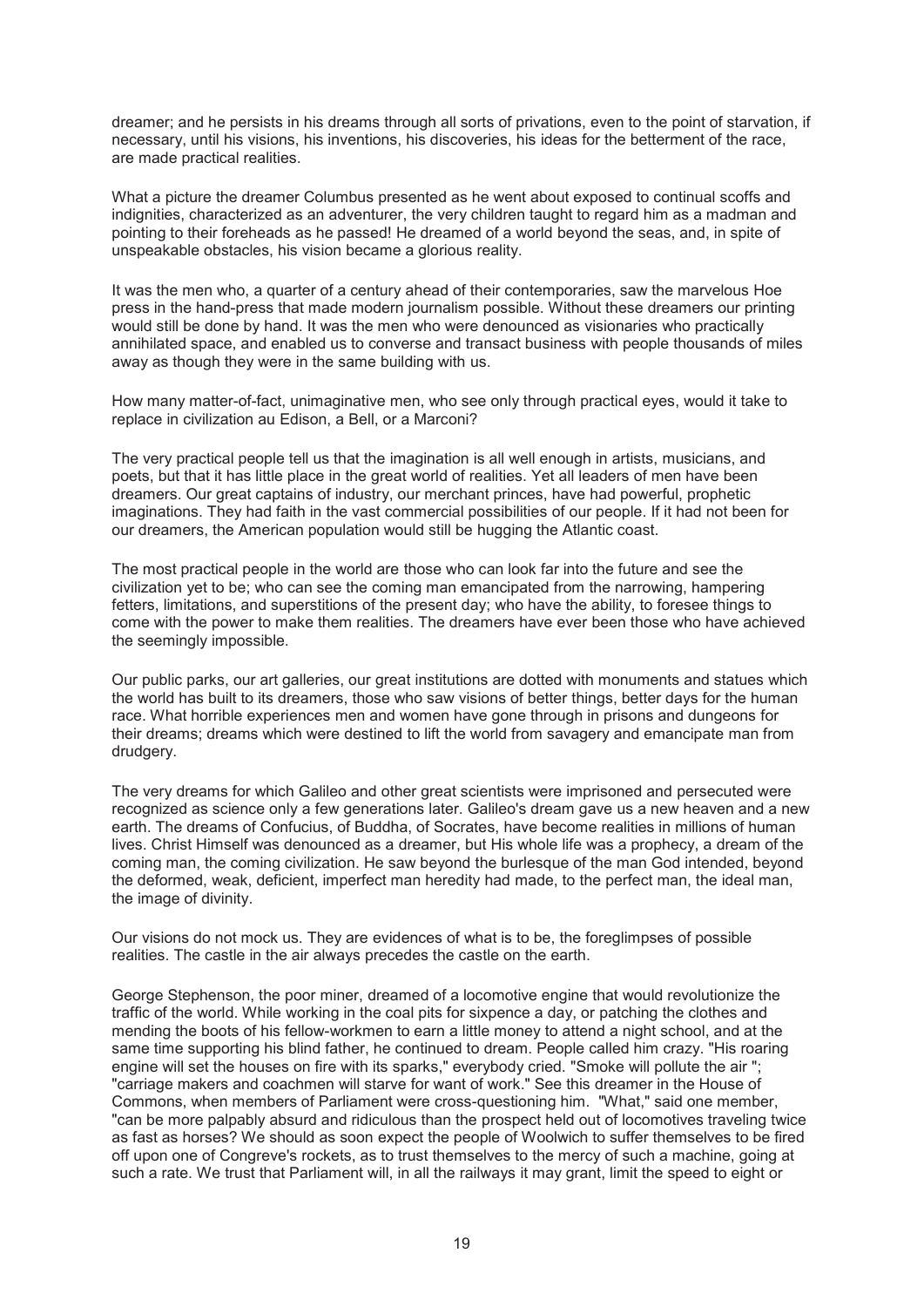nine miles an hour, which is as great as can be ventured upon." But, in spite of calumny, ridicule, and opposition, this "crazy visionary " toiled on for fifteen years for the realization of his vision.

On the fourth of August, 1907, New York celebrated the centennial of the dream of Robert Fulton. See the crowd of curious scoffers at the wharves of the Hudson River at noon on Friday, August 4, 1807, to witness the results of what they thought the most ridiculous idea which ever entered a human brain; to witness what they believed would be a most humiliating failure of the dreams of a "crank" who proposed to take a party of people up the river to Albany in a steam vessel named the "Clermont" "! "Did anybody ever hear of such an absurd idea as navigating against the current of the Hudson River without sail?" scornfully said the scoffing wiseacres. Many of them thought that the man who had fooled away his time and money on the "Clermont" was little better than an idiot, and that he ought to be in an insane asylum. But the "Clermont" did sail up the Hudson, and Fulton was hailed as a benefactor of the human race.

What does the world not owe to Morse, who gave it its first telegraph? When the inventor asked for an appropriation of a few thousand dollars for the first experimental line from Washington to Baltimore, he was sneered at by congressmen. After discouragements which would have disheartened most men, this experimental line was completed, and some congressmen were waiting for the message which they did not believe would ever come, when one of them asked the inventor how large a package he expected to be able to send over the wire. But very quickly the message did come, and derision was changed to praise.

The dream of Cyrus W. Field, which tied two continents together by the ocean cable, was denounced as worse than folly. How long would it take to get the world's day-by-day news but for such dreamers as Field?

When William Murdock, at the close of the eighteenth century, dreamed of lighting London by means of coal gas conveyed to buildings in pipes, even Sir Humphrey Davy sneeringly asked, "Do you intend taking the dome of St. Paul's for a gasometer?" Sir Walter Scott, too, ridiculed the idea of lighting London by "smoke" but he lived to use this same smoke-dream to light his castle at Abbottsford. "What!" said the wise scientists, "a light without a wick? Impossible!" How people laughed at the dreamer, Charles Goodyear, who struggled with hardships for eleven long years while trying to make India-rubber of practical use! See him in prison for debt, still dreaming, while pawning his clothes and his wife's jewelry to get a little money to keep his children from starving! Note his sublime courage and devotion to his vision even when without money to bury a dead child; while his five other children were near starvation, and his neighbors were denouncing him as insane!

Women called Ellas Howe a fool and "crank" and condemned him for neglecting his family to dream of a machine [the automated sewing machine] which has proved a blessing to millions of their sex. The great masters are always idealists, seers of visions. The sculptor is a dreamer who sees the statue in the rough block before he strikes a blow with his chisel. The artist sees a vision of the finished painting in all its perfection and beauty of coloring and form before he touches a brush to the canvas. Every palace, every beautiful structure, is first the dream of the architect. It had no previous existence in reality. The building came out of his ideal before it was made real. Sir Christopher Wren saw Saint Paul's Cathedral in all its magnificent beauty before the foundations were laid. It was his dream which revolutionized the architecture of London.

It was the dreaming Baron Haussmann who made Paris the most beautiful city in the world.

Think what we owe the beauty dreamers for making our homes and our parks so attractive! Yet there are thousands of practical men in New York to-day who, if they could have their way, would cut Central Park up into lots and cover it with business blocks.

The achievements of every successful man are but the realized visions of his youth, his dreams of bettering his condition, of enlarging his power.

Our homes are the dreams that began with lovers and their efforts to better their condition; the dreams of those who once lived in huts and in log cabins.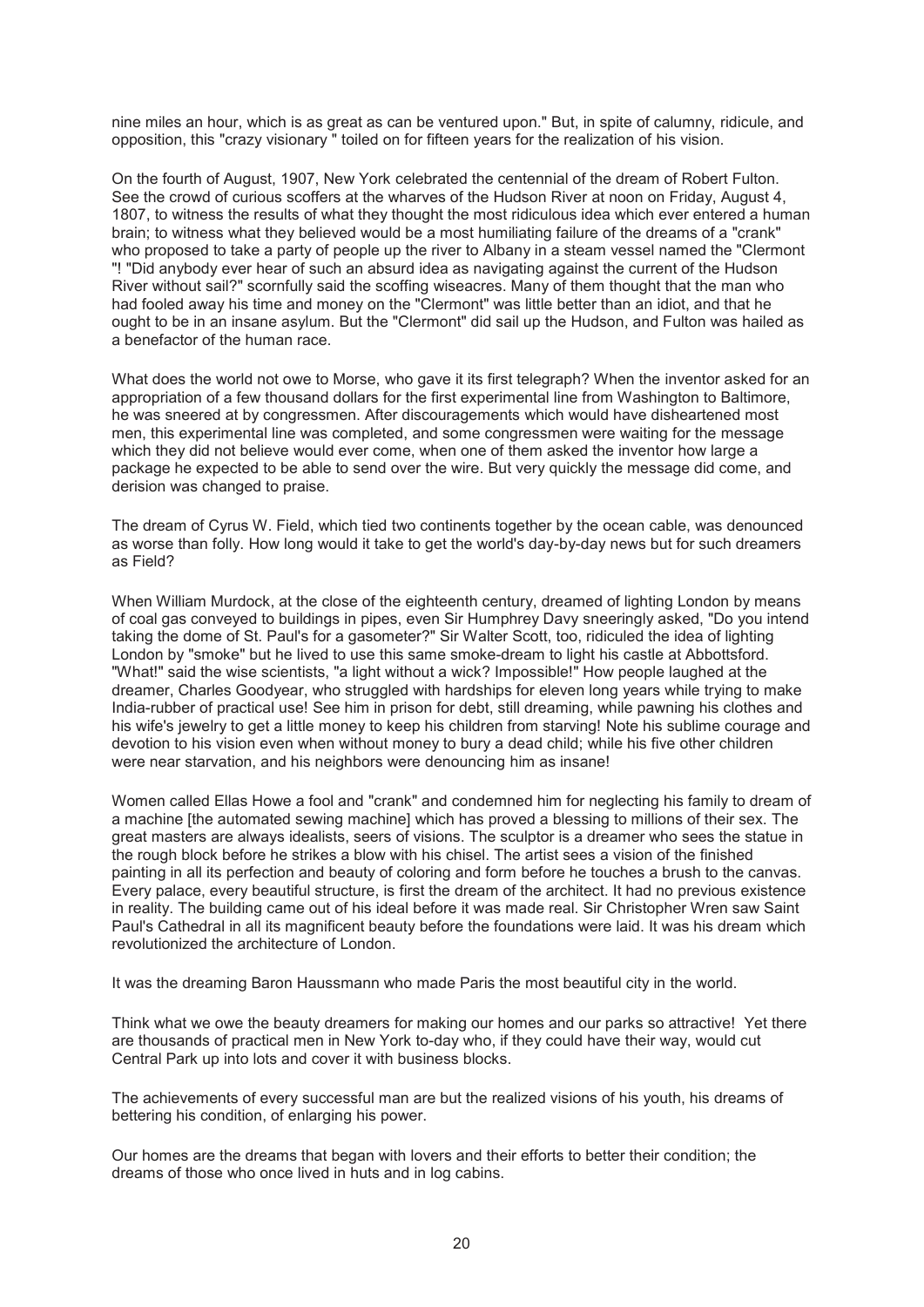The modern luxurious railway train is the dream of those who rode in the old stagecoach. Not more than a dozen years ago the horseless carriage, the manufacture of which now promises to make one of the largest businesses in the world, was considered by most people in the same light as is the airship to-day. But there has recently been an exhibition of these "dreams" in Madison Square Garden, New York, on a scale so vast in the suggestiveness of its possibilities as to stagger credulity.

Half a dozen years since, this invention was looked upon as a mere toy, a fad for a few millionaires. Twelve years ago there was not a single factory in America making cars for the market. Fourteen years ago there were only five horseless vehicles in this country, and they had been imported at extravagant prices. To-day there are over a hundred thousand in actual use. Instead of being a toy for millionaires, the automobile is now being used in place of horses by thousands of people with ordinary incomes.

This dream is already helping us to solve the problem of crowded streets. It is proving a great educator, as well as a health giver, by tempting people into the country. The average man will ultimately, through its full realization, practically travel in his own private car. In fact this dream is becoming one of the greatest joys and blessings that has ever come to humanity.

It was the wonderful dream in steel of Carnegie, Schwab, and their associates, together with that of the elevator creator, that made the modern city with its sky-scrapers possible.

What do we not owe to our poet dreamers, who like Shakespeare, have taught us to see the uncommon in the common, the extraordinary in the ordinary?

The divinest heritage of man is the capacity to dream. It matters not how much we have to suffer today, if we believe there is a better to-morrow. Even "stone walls do not a prison make" to those who can dream. Who would rob the poor of this dreaming faculty, that takes the drudgery out of their dry, dreary occupations? Who would deprive them of the luxuries which they enjoy in their dreams of a better and brighter future, of a fuller education, of more comforts for those dear to them.

There is no medicine like hope, no incentive so great and no tonic so powerful as expectation of something better to-morrow.

Dreaming is especially characteristic of the typical American. No matter how poor, or what his misfortune, he is confident, selfreliant, even defiant at fate, because he believes better days are coming. The clerk can live in a store of his own which his imagination builds. The poorest factory girl dreams of a beautiful home of her own. The humblest dream of power.

The ability to lift oneself instantly out of all perplexities, trials, troubles, and discordant environment, into an atmosphere of harmony and beauty and truth, is beyond price. How many of us would have heart enough, hope enough, and courage enough, to continue the struggle of life with enthusiasm if our power of dreaming were taken away from us?

It is this dreaming, this hoping, this constant expectancy of better things to come, that keeps up our courage, lightens our burdens, and makes clear the way.

I know a lady who has gone through the most trying and heartrending experiences for many years, and yet everybody who knows her marvels at her sweetness of temper, her balance of mind, and beauty of character. She says that she owes everything to her ability to dream; that she can at will lift herself out of the most discordant and trying conditions into a calm of absolute harmony and beauty, and come back to her work with a freshened mind and invigorated body.

The dreaming faculty, like every other faculty, may be abused. A great many people do nothing but dream. They spend all their energies in building air castles which they never try to make real; they live in an unnatural, delusive, theoretical atmosphere until the faculties become paralyzed from inaction. It is a splendid thing to dream when you have the grit and tenacity of purpose and the resolution to match your dreams with realities, but dreaming without effort, wishing without putting forth exertion to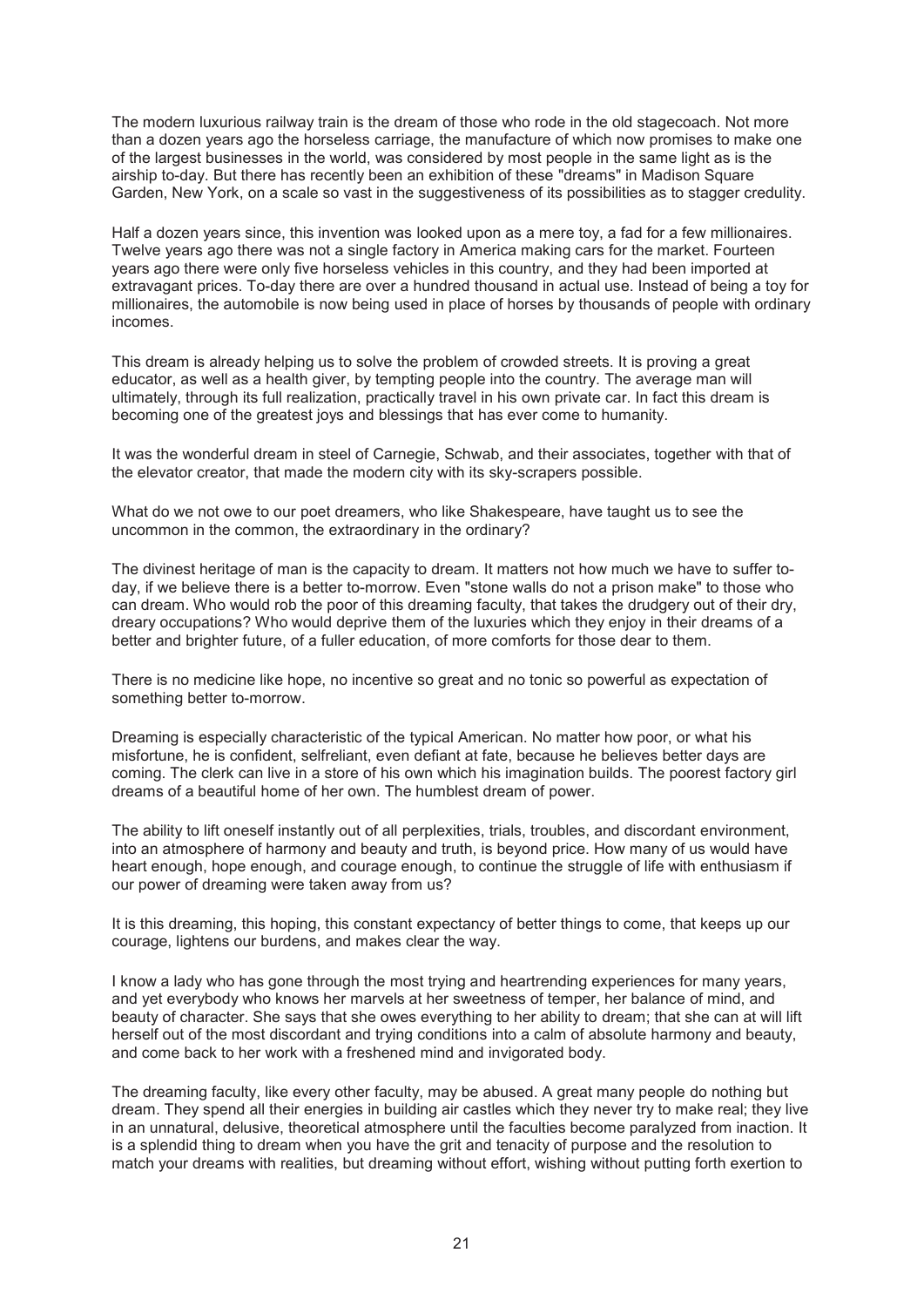realize the wish, undermines the character. It is only practical dreaming that counts, dreaming coupled with hard work and persistent endeavor.

Just in proportion as we make our dreams realities, shall we become strong and effective. Dreams that are realized become an inspiration for new endeavor. It is in the power to make the dream good that we find the hope of this world.

Dreaming and making good, this was what John Harvard did when with his few 'hundred dollars he made Harvard College possible. The founding of Yale College with a handful of books was but a dream made good. President Roosevelt owes everything to his dream of better conditions for humanity, of higher ideals; his dream of a larger, finer type of manhood; of better government, of a finer citizenship, of a larger and cleaner manhood and womanhood.

The child lives in dreamland. It creates a world of its own, and plays with the castles it builds. It traces pictures which are very real to it; it enjoys that which was never on sea or land, but which has a powerful influence in shaping its future life and character. Do not stop dreaming. Encourage your visions and believe in them. Cherish your dreams and try to make them real. This thing in us that aspires, that bids us to look up, that beckons us higher, is God-given.

Aspiration is the hand that points us to the road that runs heavenward. As your vision is, so will your life be. Your better dream is the prophecy of what your life may be, ought to be.

The great thing is to try to fashion the life after the pattern shown us in the moment of our highest inspiration; to make our highest moment permanent.

We are all conscious that the best we do is but a sorry apology for what we ought to do, might do. The average man is but a burlesque of the sublime man God intended him to be. We certainly were made for something larger, grander, and more beautiful than we are. We have a feeling that what we are is out of keeping with does not fit the larger, greater life-plan which the Creator patterned for us; that it is mean, sordid, stingy, and pinched compared with the pattern of that divine man shown us in the moment of our highest vision.

It is this creative power of the imagination, these dreams of the dreamers made good, that will ultimately raise man to his highest power; that will break down the barriers of caste, race, and creed, and make real the poet's vision of 76 WORLD OWES TO DREAMERS the Parliament of man, the Federation of the world.

"The Golden 'Age lies onward, not behind. The pathway through the past has led us up: The pathway through the future will lead on, And higher."

--()--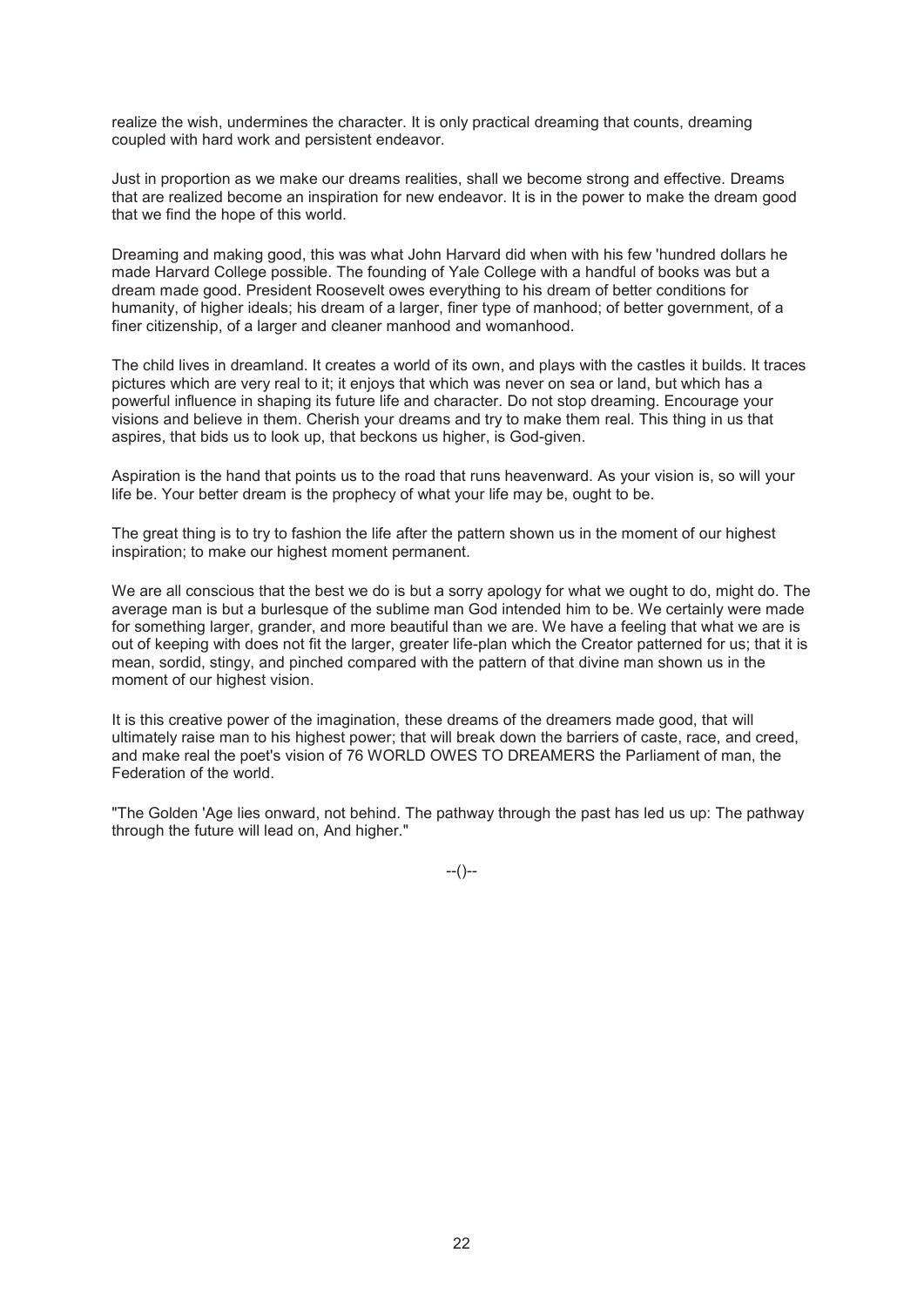#### **The Spirit In Which You Work**

IT ought not to be necessary to ask a man if he likes his work. The radiance of his face should tell that. His very buoyancy and pride in his task; his spirit of unbounded enthusiasm and zest, ought to show. it. He ought to be so in love with his work that he finds his greatest delight in it; and this inward joy should light up his whole being.

A test of the quality of the individual is the spirit in which he does his work. If he goes to it grudgingly, like a slave under the lash; if he feels the drudgery in it; if his enthusiasm and love for it do not lift it out of commonness and make it a delight instead of a bore, he will never make a very great place for himself in the world.

The man who feels his life-yoke galling him; who does not understand why the bread and butter question could not have been solved by one great creative act, instead of every man's being obliged to wrench everything he gets from nature through hard work; the man who does not see a beneficent design and a superb necessity in the principle that every one should earn his own living has gotten a wrong view of life, and will never get the splendid results out of his vocation that were intended for him.

Multitudes of people do not half respect their work. They look upon it as a disagreeable necessity for providing bread and butter, clothing and shelter as unavoidable drudgery, instead of as a great man builder, a great life university for the development of manhood and womanhood. They do not see the divinity in the spur of necessity which compels man to develop the best thing in him; to unfold his possibilities by his struggle to attain his ambition, to conquer the enemies of his prosperity and his happiness. They cannot see the curse in the unearned dollar, which takes the spur out of the motive. Work to them is sheer drudgery an unmitigated evil.

They cannot understand why the Creator did not put bread ready-made on trees. They do not see the stamina, the grit, the nobility, and the manhood in being forced to conquer what they get. No one can make a real success of his life when he is all the time grumbling or apologizing for what he is doing. It is a confession of weakness.

What a pitiable sight to see one of God's noblemen, made to hold up his head and be a king, to be cheerful and happy and to radiate power, going about whining and complaining of his work, even deploring the fact that he should have to work at all! It is demoralizing to allow yourself to do a thing in a half-hearted, grudging manner.

There is a great adaptive power in human nature. The mind is wonderfully adjustive to different conditions; but you will not get the best results until your mind is settled, until you are resolved not only to like your work, but also to do it in the spirit of a master and not in that of a slave. Resolve that, whatever you do, you will bring the whole man to it; that you will fling the whole weight of your being into it; that you will do it in the spirit of a conqueror, and so get the lesson and power out of it which come only to the conqueror.

Put the right spirit into your work. Treat your calling as divine as a call from principle. If the thing itself be not important, the spirit in which you take hold of it makes all the difference in the world to you. It can make or mar the man. You cannot afford grumbling service or botched work in your life's record. You cannot afford to form a habit of half doing things, or of doing them in the spirit of a drudge, for this will drag its slimy trail through all your subsequent career, always humiliating you at the most unexpected times. Let other people do the poor jobs, the botched work, if they will.

Keep your standards up, your ideals high. The attitude with which a man approaches his task has everything to do with the quality and efficiency of his work, and with its influence upon his character. What a man does is a part of himself. It is the expression of what he stands for. Our life-work is an outpicturing of our ambition, our ideals, our real selves. If you see a man's work you see the man.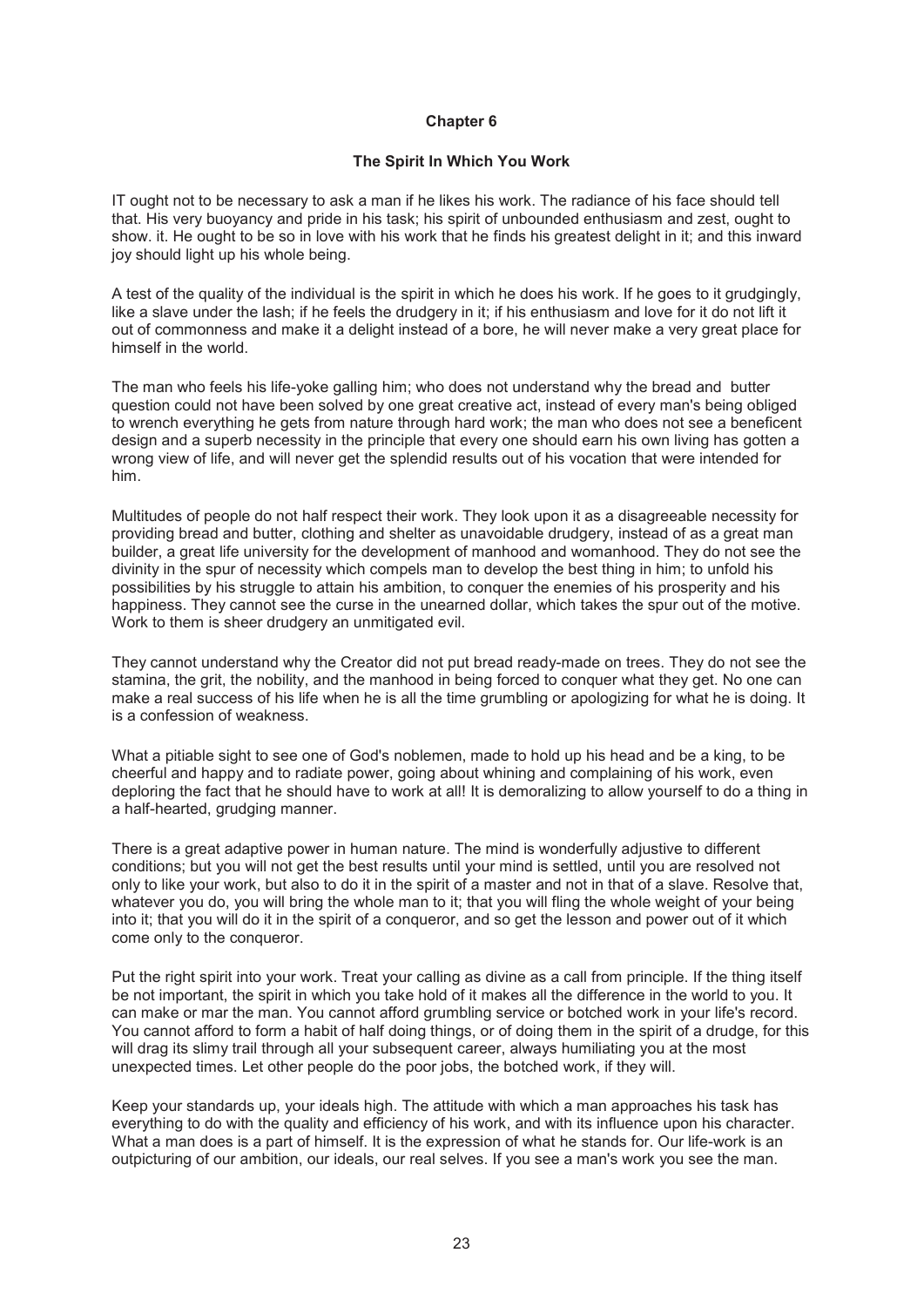No one can respect himself, or have that sublime faith in himself, which is essential to all high achievement, when he puts mean, half-hearted, slipshod service into what he does. He cannot get his highest self-approval until he does his level best. No man can do his best, or call out the highest thing in him, while he regards his occupation as drudgery or a bore.

Under no circumstances allow yourself to do anything as a drudge. Nothing is more demoralizing. No matter if circumstances force you to do something which is distasteful, compel yourself to find something interesting and instructive in it. Everything that is necessary to be done is full of interest. It is all a question of the attitude of mind in which we go to our task.

If your occupation is distasteful, every rebellious thought, every feeling of disgust, only surrounds you with a failure atmosphere which is sure to attract more failure. The magnet that brings success and happiness must be charged with a positive, optimistic, enthusiastic force.

The man who has not learned the secret of taking the drudgery out of his task by flinging his whole soul into it, has not learned the first principles of success or happiness. It is perfectly possible to so exalt the most ordinary business, by bringing to it the spirit of a master, as to make of it a dignified vocation.

The trouble with us is that we drop into a humdrum existence and do our work mechanically, with no heart, no vim, and no purpose. We do not learn the fine art of living for growth, for mind and soul expansion. We just exist.

It was not intended that any necessary employment should be merely commonplace. There is a great, deep meaning in it all a glory in it. Our possibilities, our destiny are in it, and the good of the world.

Why is it that most people think that the glory of life does not belong to the ordinary vocations that this belongs to the artist, to the musician, to the writer, or to some one of the more gentle and what they call "dignified" professions? There is as much dignity and grandeur and glory in agriculture as in statesmanship or authorship.

Some people never see any beauty anywhere. They have no soul for the beautiful.

Others see it everywhere. Farming to one man is a humdrum existence, an unbearable vocation, a monotonous routine; while another sees the glory and the dignity in it, and takes infinite pleasure in mixing brains with the soil and in working with the Creator to produce grander results.

I knew a cobbler in a little village who took infinitely more pride in his vocation than did the lawyer, or even the clergyman, of that town. I know a farmer who takes more pride in his crops than any other person in his community takes in his calling. He walks over his farm as proudly as a monarch might travel through his kingdom. This true master-farmer will introduce his visitor to his horses and cows and other animals as though they were important personages. That is the kind of enthusiasm that takes the drudgery out of the farm and makes a joy out of a life which to many is so dull and commonplace.

I have known a stenographer on small pay who put a higher quality of effort into her work than the proprietor of the great establishment she worked for, and she got more out of life than he did. I knew a school-teacher in a little district twenty-five miles from a railroad, in a schoolhouse right in the forest, who took more pride in her work and in the progress of her pupils than some presidents of colleges whom I have known appeared to take in their duties.

A girl who declared that she never would do housework; that she never would cook, no matter what misfortunes might come to her; married a man who lost his money, and she was forced to part with her servants and to do the cooking herself for the family. She thought she never could do it, but she determined to make breadmaking an art; to elevate cooking and make it a science in her home; and she succeeded.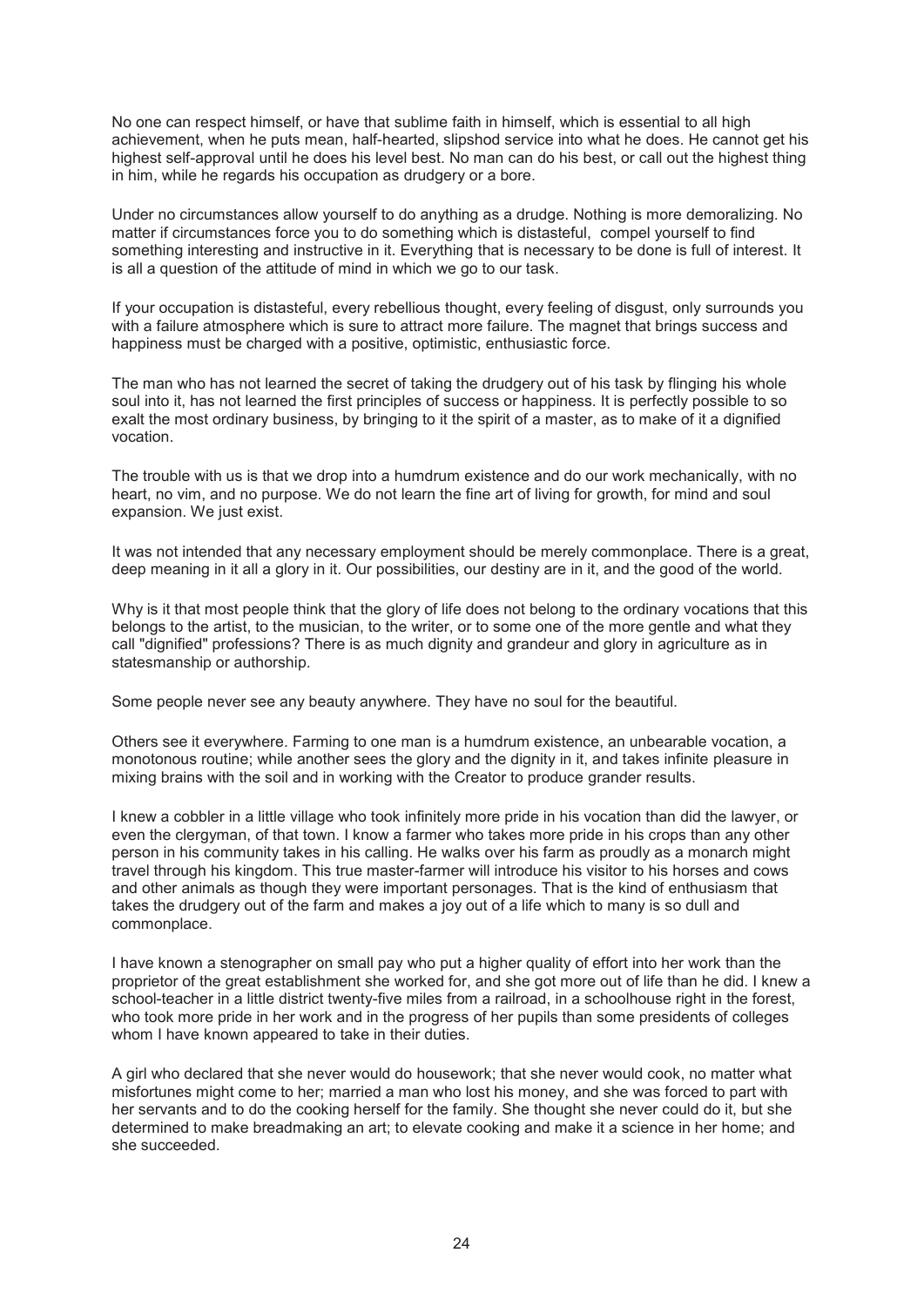No matter how humble your work may seem, do it in the spirit of an artist, of a master. In this way you lift it out of commonness and rob it of what would otherwise be drudgery.

You will find that learning to thoroughly respect everything you do, and not to let it go out of your hands until it has the stamp of your approval upon it as a trade-mark, will have a wonderful effect upon your whole character.

The quality of your work will have a great deal to do with the quality of your life. If your work quality is down, your character will be down, your standards down, your ideals down. The habit of insisting upon the best of which you are capable, and of always demanding of yourself the highest, never accepting the lowest, will make all the difference between mediocrity or failure, and a successful career.

If you bring to your work the spirit of an artist, instead of an artisan if you bring a burning zeal, an allabsorbing enthusiasm if you determine to put the best there is in you in everything you do, no matter what it is, you will not long be troubled with a sense of drudgery. Everything depends on the spirit we bring the task. The right spirit makes an artist in the humblest task, while the wrong spirit makes an artisan in any calling, no matter how high that calling may be.

There is a dignity, an indescribable quality of superiority, in everything we do which we thoroughly and honestly respect. There is nothing belittling or menial which has to be done for the welfare of the race. You cannot afford to give the mere dregs, the mere leavings of your energies, to your work. The best in you is none too good for it.

It is only when we do our best, when we put joy, energy, enthusiasm and zeal into our work, that we really grow; and this is the only way we can keep our highest self-respect. We cannot think much of ourselves when we are not honest in our work when we are not doing our level best. There is nothing which will compensate you for the loss of faith in yourself; for the knowledge of your reputation for doing bungling, dishonest work.

You have something infinitely higher within you to satisfy than to make a mere living, to get through your day's work as easily as possible. It is your sense of right; the demand within you to do your level best; to develop the highest thing in you; to do the square thing to be a man. This should speak so loudly in you that the mere bread-and-butter question, the money-making question, should be absolutely insignificant in comparison.

Start out with the tacit understanding with yourself that you will be a man at all hazards; that your work shall express the highest and the best things in you, and that you cannot afford to debase or demoralize yourself, by appealing to the lowest, the most despicable, mean side of yourself by deteriorating, by botching your work.

How often we see people working along without purpose, half committed to their aim, only intending to pursue their vocation until they strike snags! They intend to keep at it as long as it is tolerable, or until they find something they like better. This is a cowardly way to face a life-work which determines our destiny.

A man ought to approach his life task, however humble, with the high ideals that characterize a great master as he approaches the canvas upon which he is going to put his masterpiece with a resolution to make no false moves that will mar the model that lives in his ideal.

A sacred thing, this, approaching the uncut marble of life. We cannot afford to strike any false blows which might mar the angel that sleeps in the stone; for the image we produce must represent our lifework. Whether it is beautiful or hideous, divine or brutal, it must stand as an expression of ourselves, as representing our ideals.

It always pains me to see a young person approaching his life-work with carelessness and indifference, as though it did not make much difference to him how he did his work if he only got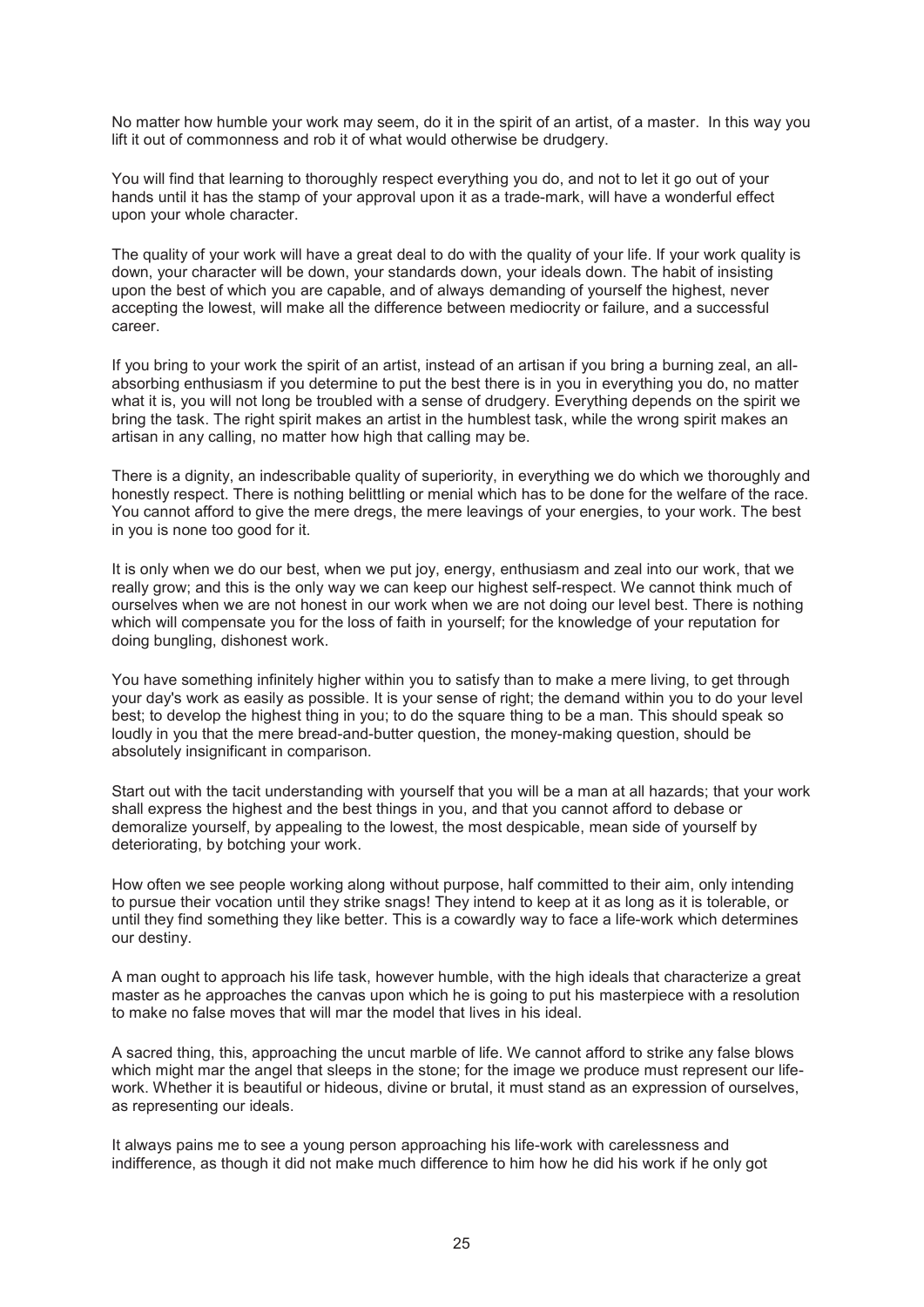through with it and got his pay for it. How little the average youth realizes the sacredness, the dignity, the divinity of his calling!

There is a higher meaning, something broader, deeper, and nobler in a vocation than making a living or seeking fame. Making a life is the best thing in it. It should be a man-developer, a character-builder, and a great life school for broadening, deepening, and rounding into symmetry, harmony, and beauty all the God-given faculties within us.

The part of our life-work which gives us a living, which provides the bread and butter and clothes and houses and shelter, is merely incidental to the great disciplinary, educative phase of it the selfunfoldment. It is a question of how large and how grand a man or woman you can bring out of your vocation, not how much money there is in it.

Your life-work is your statue. You cannot get away from it. It is beautiful or hideous, lovely or ugly, inspiring or debasing, as you make it. It will elevate or degrade. You can no more get away from it than you can, of your own volition, rise from the earth.

Every errand you do, every letter you write, every piece of merchandise you sell, every conversation, every thought of yours everything you do or think is a blow of the chisel which mars or beautifies the statue.

The attitude of mind with which we perform our life-work colors the whole career and determines the quality of the destiny. It is the lofty ideal that redeems the life from the curse of commonness, and imparts a touch of nobility to every calling. But a low, sordid aim will take the dignity out of any occupation.

 $-(-)$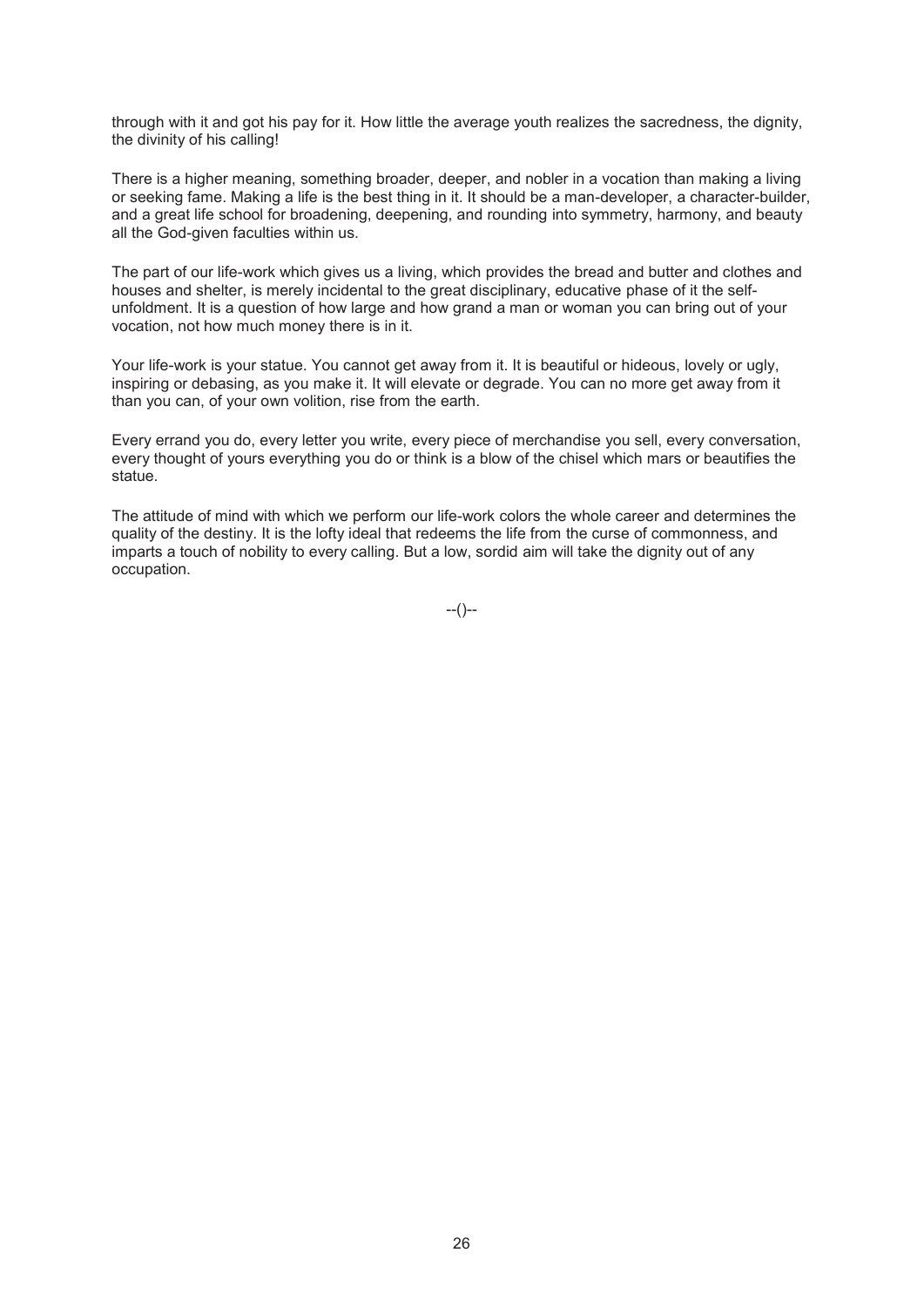#### **Responsibility Develops Power**

THERE is enough latent force in a Maximite torpedo shell to tear a warship to pieces. But the amount of force or explosive power in one of these terrific engines of destruction could never be ascertained by any ordinary concussion. Children could play with it for years, pound it, roll it about, and do all sorts of things with it; the shell might be shot through the walls of an ordinary building, without arousing its terrible dynamic energy. It must be fired from a cannon, with terrific force, through a foot or so of steel plate armor, before it meets with resistance great enough to evoke its mighty explosive power.

Every man is a stranger to his greatest strength, his mightiest power, until the test of a great responsibility, a critical emergency, or a supreme crisis in his life, calls it out. Work on a farm, hauling wood, working in a tannery, storekeeping, West Point, the Mexican War, doing odd jobs about town, were not enough to arouse the sleeping giant in General Grant. There is no probability that he would ever have been heard from outside of his own little community but for the emergency of the Civil War.

There was a tremendous dynamic force in the man, but it required the concussion of the great Civil War to ignite it. No ordinary occasion touched his slumbering power, no ordinary experience could ignite the powder in this giant. Under common circumstances he would have gone through life a stranger to his own ability, just as most of the great dynamite shells now in existence will probably never be exploded because of the lack of a war emergency great enough to explode them. Farming, wood-chopping, rail-splitting, surveying, storekeeping, the state legislature, the practice of law, not even the United States Congress, furnished occasions great enough, resistance strong enough, to ignite the spark of power, to explode the dynamic force in Abraham Lincoln. Only the responsibility of a nation in imminent peril furnished sufficient concussion to ignite the giant powder in perhaps the greatest man that ever trod the American Continent.

There is no probability that Lincoln would have gone down in history as a very great man but for the crisis of the Civil War. The nation's peril was the responsibility thrust upon him which brought out the last ounce of his reserves, his latent power of achievement, the resources which he never would have dreamed he possessed but for this emergency. Some of the greatest men in history never discovered themselves until they lost everything but their pluck and grit, or until some great misfortune overtook them and they were driven to desperation to invent a way out of their dilemma.

Giants are made in the stern school of necessity. The strong, vigorous, forceful, stalwart men who have pushed civilization upward are the products of self-help. They have not been pushed or boosted; but they have fought every inch of the way up to their own loaf. They are giants because they have been great conquerors of difficulties, supreme masters of difficult situations. They have acquired the strength of the obstacles which they have overcome.

Many of our giant business men never got a glimpse of their real power until some great panic or misfortune swept their property away and knocked the crutches out from under them. Many men and women never discovered their ability until everything they thought would help them to success had been taken away from them; until they had been stripped of everything that they held dear in life. Our greatest power, our highest possibility, lies so deep in our natures that it often takes a tremendous emergency, a powerful crisis, to call it out. It is only when we feel that all bridges behind us are burned, all retreat cut off, and that we have no outside aid to lean upon, that we discover our full inherent power. As long as we get outside help we never know our own resources. How many young men and young women owe their success to some great misfortune, which cut off a competence the death of a relative, the loss of business or home, or some other great calamity, which threw them on their own resources and compelled them to fight for themselves!

Responsibility is a great power developer. Where there is responsibility there is growth. People who are never thrust into responsible positions never develop their real strength. This is one reason why it is so rare to find very strong men and women among those who have spent their lives in subordinate positions, in the service of others. They go through life comparative weaklings because their powers have never been tested or developed by having great responsibility thrust upon them. Their thinking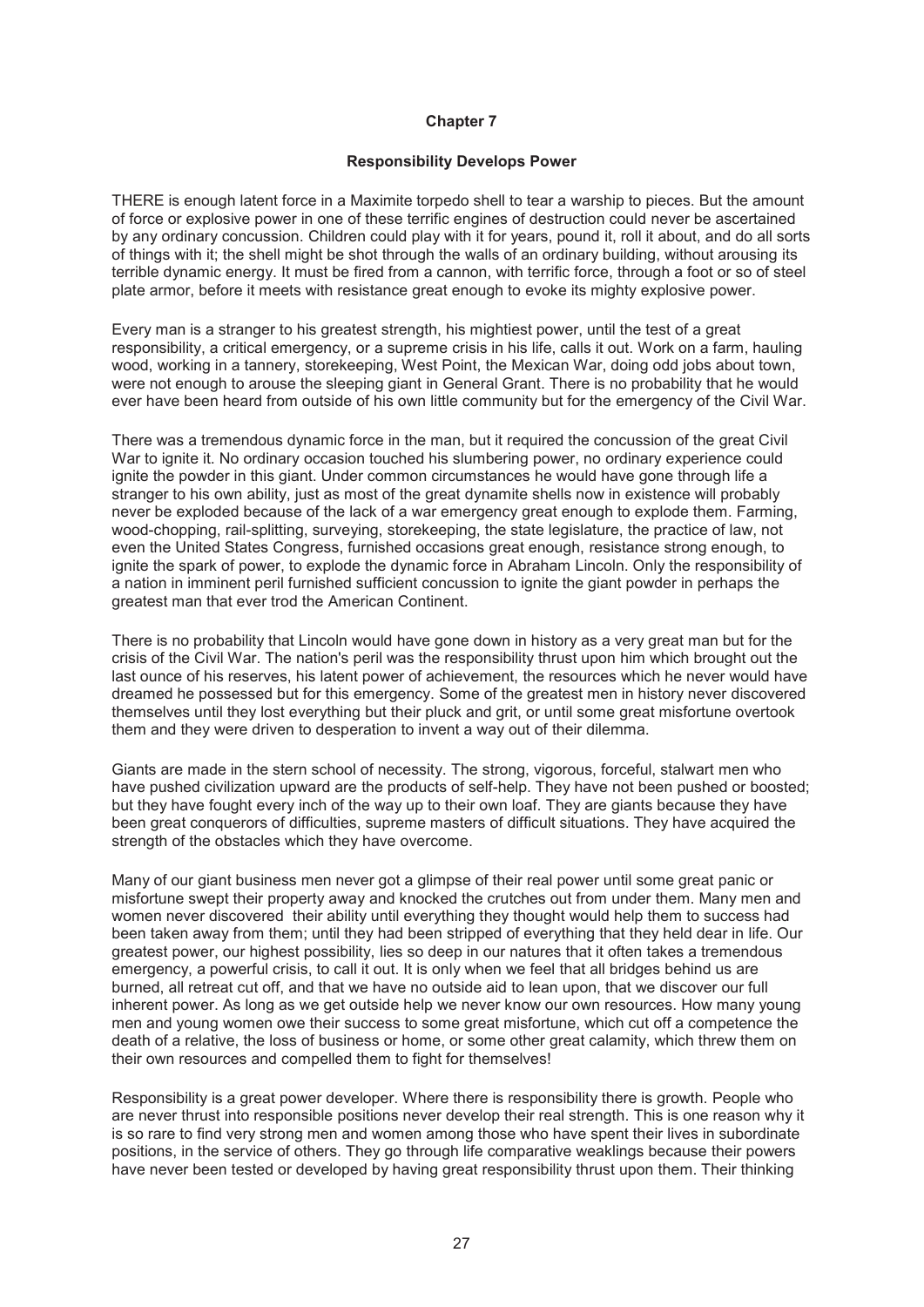has been done for them. They have simply carried out somebody else's programme. They have never learned to stand alone, to think for themselves, to act independently. Because they have never been obliged to plan for themselves, they have never developed the best things in them, their power of originality, inventiveness, initiative, independence, self-reliance, their possible grit and stamina. The power to create, to make combinations, to meet emergencies, the power which comes from continuous marshaling of one's forces to meet difficult situations, to adjust means to ends, that stamina or power which makes one equal to the great crisis in the life of a nation, is only developed by years of practical training under great responsibility.

There is nothing more misleading than the philosophy that if there is anything in a youth it will come out. It may come out, and it may not. It depends largely upon circumstances, upon the presence or absence of an ambition-arousing, a grit-awakening environment. The greatest ability is not always accompanied by the greatest confidence or the greatest ambition.

There is at this moment enough power latent in the clerks or ordinary employees in almost any of our business houses to manage them as well as, or better than they are being managed to-day, if the opportunity and necessary emergency to call out this dynamic force should arise.

But how can clerks who remain behind counters, measuring cloth, selling shoes or hosiery, year in and year out, ever know what latent power for organization, what executive ability or initiative they possess? It is true that some of the more ambitious and courageous get out and start for themselves, but it does not follow that they are always abler than those who remain behind. Sometimes the greatest ability is accompanied by great modesty and even timidity. Then, again, employees conscious of great ability are often deterred from taking the risk of launching out for themselves because of possible disaster to those depending upon them for daily bread. But thrust great responsibility upon a man, drive him to desperation, and the demand will bring out what there is in him. It will call out his initiative, his ingenuity, his resourcefulness, his self-reliance, his power to adjust means to ends. If there are any elements of leadership in him, responsibility will call them out. It will test his power to do things.

I have in mind a young man who developed such amazing ability within six months from the date of a very important promotion, that he surprised everybody who knew him. Even his best friends did not believe that it was in him. But the great responsibilities, the desperate situation, thrust upon him brought out his reserve power, and he very quickly showed of what stuff he was made. This promotion, and a little stock in the concern, which had been given him, aroused his ambition and called out a mighty power which before he did not dream that he possessed.

Tens of thousands of young men and young women to-day are only waiting for a chance to show themselves, waiting for an opportunity to try their wings, and when the opportunity, the responsibility, comes they will be equal to anything that confronts them. Proprietors of large concerns are often very much exercised by the death of a superintendent or lieutenant who has managed with exceptional ability. They are fearful that very disastrous results may follow, and believe it will be almost impossible to fill his place; but, while they are looking around to find a man big enough for the place, some one, perhaps, who was under the former chief, attends to his duties temporarily, and makes even a better manager than his predecessor.

Young men and young women are rising out of the ranks constantly, everywhere, who fill these positions oftentimes much better than those who drop out and whose places it was thought almost impossible to fill. Do not be afraid to pile responsibility upon your employees, You will be amazed to see how quickly they will get out from under their load and what unexpected ability they will develop.

Many employers are always looking for people outside of their own establishment to fill important vacancies, simply because they cannot see or appreciate a man's ability until he has actually demonstrated it; but how can he demonstrate it until he has the chance? There are probably to-day scores of young men in every one of our great business houses who are as capable as the present heads. There is no position that cannot be filled as well or better than it is being filled now, by someone who is still in the ranks and who has not yet been heard from in any distinctive way.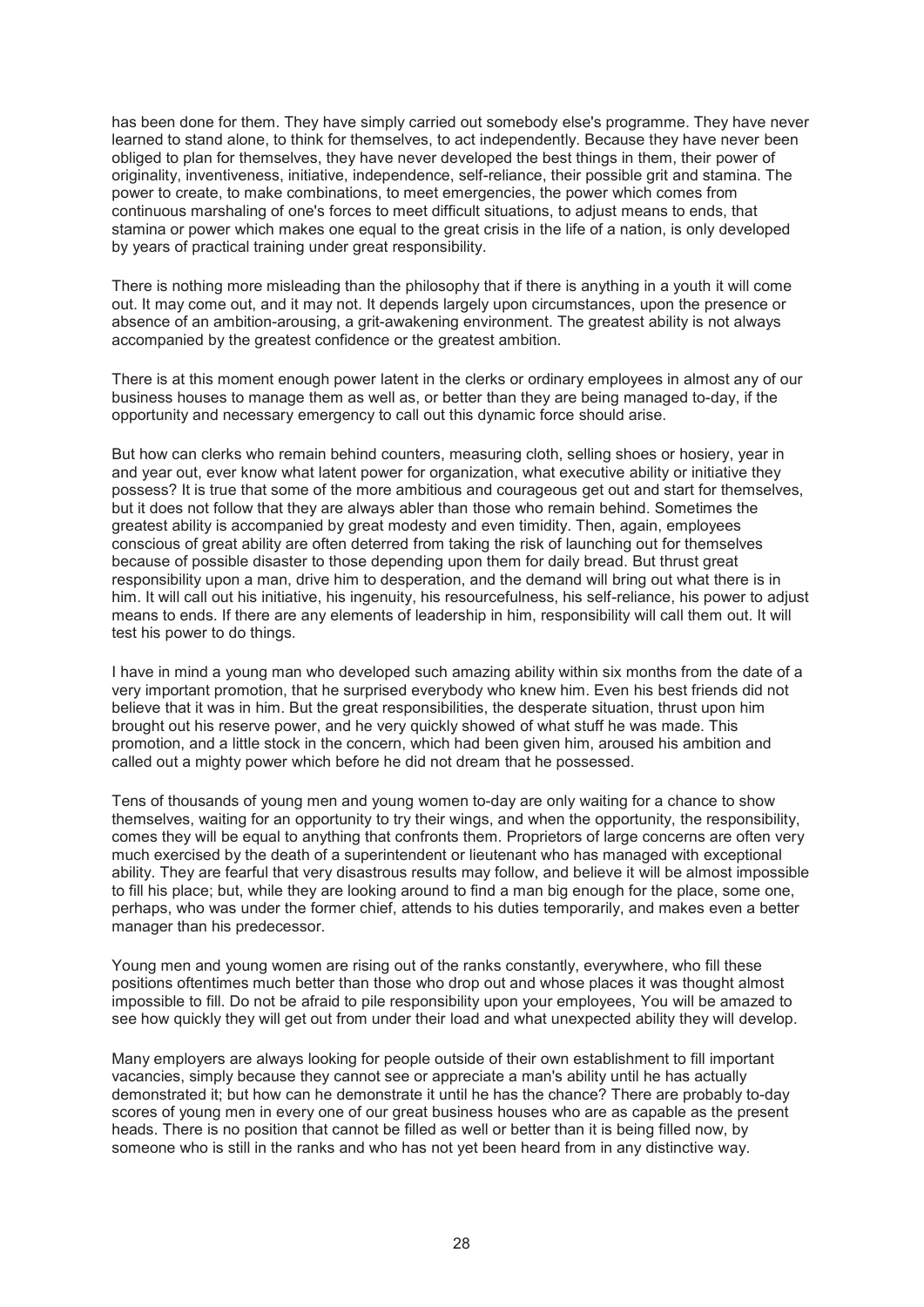When some great statesman falls, the people often look about, to find that there is apparently no one to fill his place; but from an unexpected source perhaps from a little out of-the-way town, from the common ranks there comes a man who is equal to the emergency.

The way to bring out the reserve in a man is to pile responsibility upon him. If there is anything in him this will reveal it. Some of us never quite come to ourselves in fullness and power until driven to desperation. It is when we are shipwrecked like Robinson Crusoe upon an island, with nothing but our own brain and hands, nothing but resources locked up deep in ourselves, that we really come to complete self-discovery. A captain never knows what is in his men until they have been tested by a gale at sea which threatens shipwreck.

That there are great potencies and power possibilities within us which we may never know is proved by the tremendous forces that are aroused in ordinary people in some great crisis or emergency.

The elevator boy may never have dreamed that there was anything heroic in his nature. He may never have thought there was a possibility of his rising in the world to the importance of the men whom he lifted to their offices; but the building takes fire and this boy, who was seldom noticed by anyone, who did not show any special signs of ability, in a few minutes develops the most heroic qualities. He runs his elevator up through the burning floors when choked with smoke, the hot cable blistering his hands, and rescues a hundred people who, but for him, might have lost their lives.

A ship is wrecked at sea, and a poor immigrant becomes the hero of the hour, commanding a lifeboat, and giving orders with calmness, authority, and force, when others have lost their heads.

A hospital takes fire and the delicate, timid girl invalid develops into a heroine almost instantly and does a giant's work. In fires and wrecks, in great disasters or emergencies of all kinds, are enacted deeds of daring and of sublime heroism which, before the great test came, would have been thought impossible by those who did them.

No one ever knows just how much dynamic force there is in him until tested by a great emergency or a supreme crisis. Oftentimes men reach middle life, and even later, before they really discover themselves. Until some great emergency, loss, or sorrow, has tested their timber they cannot tell how much strain they can stand. No emergency great enough to call out their latent power ever before confronted them, and they did not themselves realize what they would be equal to until the great crisis confronted them.

I have known of several instances where daughters reared in luxury were suddenly thrown upon their own resources by the death of their parents and the loss of their inherited fortunes. They had not been brought up to work, did not know how to do anything useful, had no trade, and no idea how to earn a livelihood; and yet all at once they developed marvelous ability for doing things. The power was there, latent; but responsibility had not hitherto been thrust upon them.

Young men suddenly forced into positions of tremendous responsibility by accident or death are often not the same men in six months. They have developed strong manly qualities which no one ever dreamed they possessed. Responsibility has made men of them. And it makes women of inexperienced and untried girls who are suddenly thrust into an emergency where they are obliged to conduct a business or support a family.

Many people distrust their initiative because they have not had an opportunity to exercise it. The monotonous routine of doing the same work year in and year out does not tend to develop new faculties. All the mental powers must be exercised, strengthened, before we can measure their possibilities.

I know young men who believe in everybody but themselves. They seem to have no doubt about other people accomplishing what they undertake, but are always shaky about themselves: "Oh, do not put me at the head of this or that; somebody else can do it better than I." They shrink from responsibility because they lack self-faith.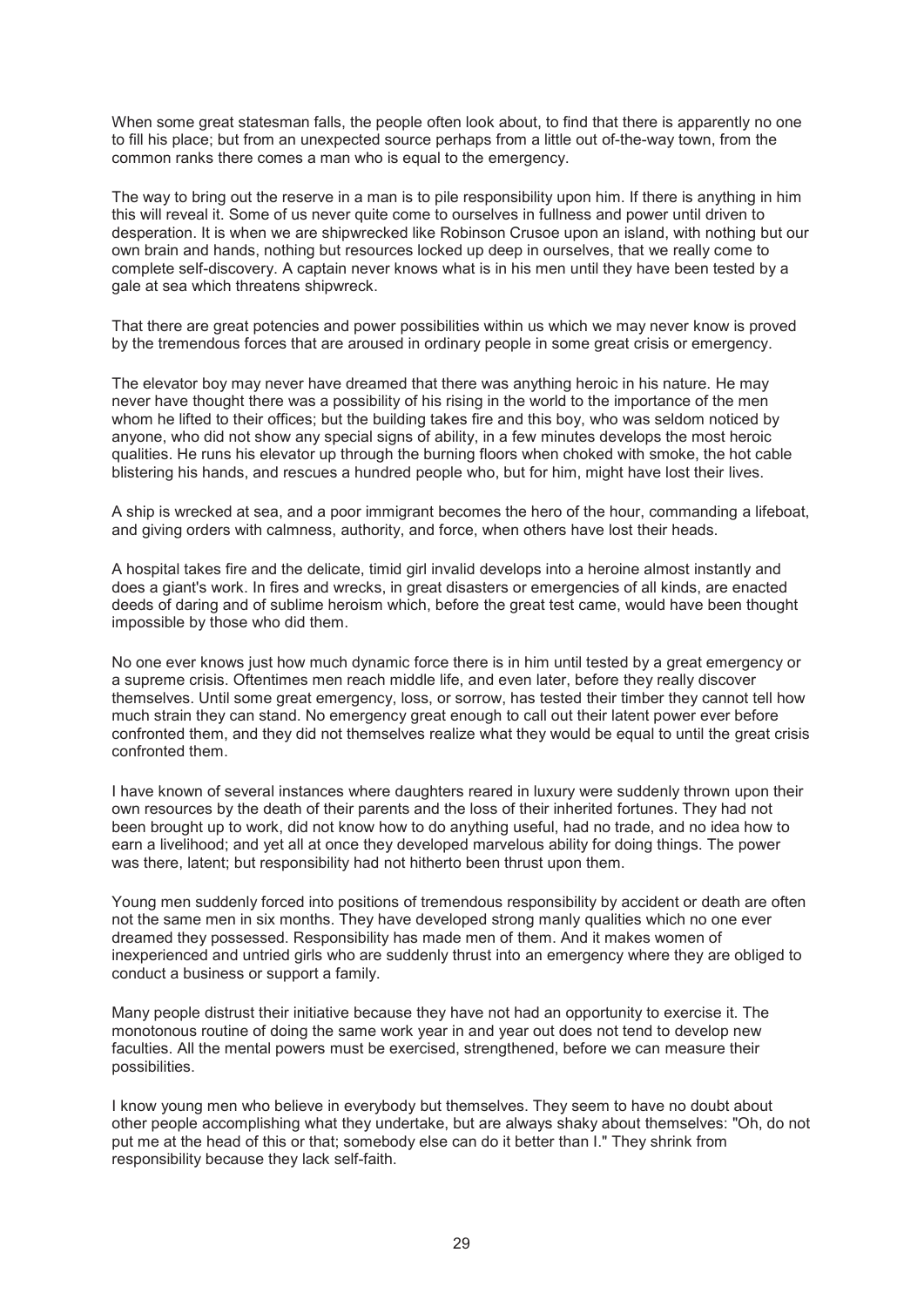The only way to develop power is to resolve early in life never to let an opportunity for doing so go by.

Never shrink from anything which will give you more discipline, better training, and enlarged experience. No matter how distasteful force yourself into it. There is nothing like responsibility for developing ability.

Never mind if the position is hard; take it and make up your mind that you are going to fill it better than it was ever before filled.

I once heard a man say he regretted more than anything else in his life that he had indulged his natural inclination to decline every position of responsibility offered him. He was naturally so shy that any position which attracted attention or gave him the least publicity was distasteful to him. His magnificent possibilities remain undeveloped because he has never had that responsibility which calls out one's reserves and develops his latent powers.

Many a time he thought he would change his course, and made up his mind never to let another opportunity for self-development go by him unimproved. But the habit of delaying until he should be better prepared got such a hold of him that he could not change. The result is that, although he is a man of recognized power, with a superb mind, his life has been an extremely quiet one, very tame and unimportant compared with what it would have been had he made it a rule to thrust himself into every position of responsibility which would have called out the best in him. Many people never discover themselves or know their possibilities because they always shrink from responsibility. They lease themselves to somebody else and die with their greatest possibilities unreleased, undeveloped.

Personally, I believe it is the duty of every young person to have an ambition to be independent, to be his own master, and to resolve that he will not be at somebody else's call all his life come and go at the sounding of a gong or the touch of a bell that he will at least belong to himself; that he will be an entire wheel and not a cog; that he will be a whole machine, although it may be a small one, rather than part of someone else's machine.

The very stretching of the mind toward high ideals, the looking forward to the time when we shall be our own masters, working along the lines of a resolution, a fixed, irrevocable determination, has a strengthening, unifying influence upon all of the faculties, and you will be a stronger man or woman, whatever your future, if you keep steadily, persistently in mind your own individual declaration of independence. It means freedom, it means delivery from restraint, from a certain feeling of slavery which attaches to every subordinate position. I do not believe that it is possible for any one to reach the same magnitude of manhood or womanhood, to grow to the same statute, after giving up the struggle for absolute independence or the hope of going into a business or profession or something else all of one's own.

It is true that not every person has the executive ability or strength of mind, the qualities of leadership, the moral stamina, or the push to conduct a business successfully for himself and stand his ground. There are, also, many instances of young men who have others dependent upon them, and who are not in a position to take the risks of going into business for themselves. A great many, however, work for others merely because they do not dare to take the risk of starting on their own responsibility. They lack the courage to branch out. The fear of possible failure deters them. Moreover, a great many start as boys in certain occupations, work up to a fairly good salary, and, though they may be ambitious to be independent, are yet held back by the distrust of their own powers and the advice of others, to "let well enough alone," until the habit of doing the same thing year in and year out becomes so fixed that it is very difficult to wrench themselves out of their environment.

Again, a great many people prefer a small certainty to a big uncertainty. There is no disposition to hazard, no desire to take risks, in their make-up. They do not want to assume large responsibilities. They prefer steady employment, and the certainty that every Saturday night they will find fixed sums in their pay envelopes, to the great risks, responsibilities, and uncertainties of a business of their own.

You may not have the ambition, the desire, or the inclination to take responsibility. You may prefer to have an easier life, and to let somebody else worry about the payment of notes and debts, the hard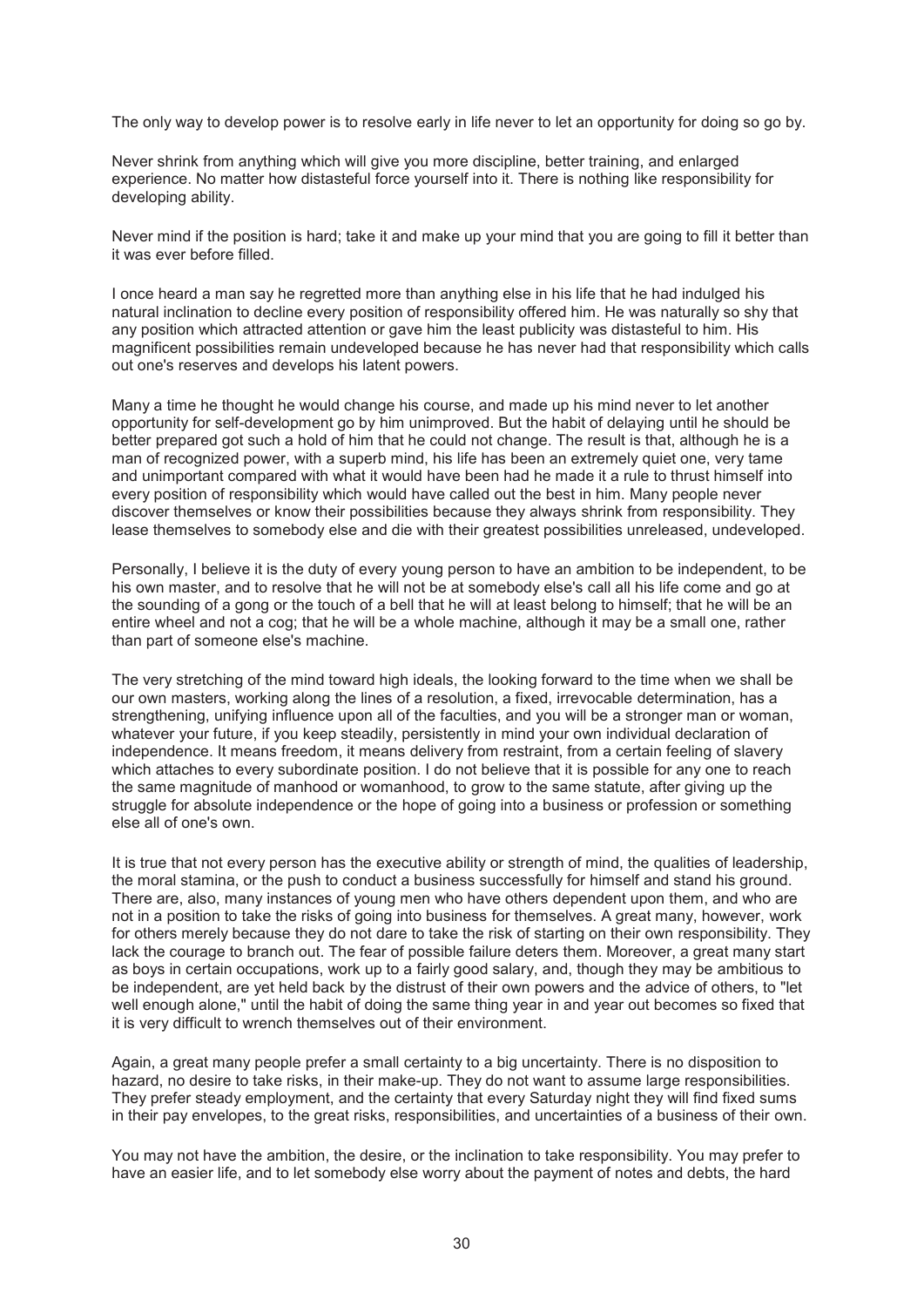times, the dull seasons, and the panics. But, if you expect to bring out the greatest possibilities in you, if growth, with the largest possible expansion of your powers, is your goal, you cannot realize your ambition in the fullest and completest sense while merely trying to carry out somebody else's programme and letting him furnish the ideas.

There must be a sense of complete independence, not partial but complete, in order to reach the highest growth. We do not attain our full stature of manhood or womanhood in captivity or in slavery, but in freedom, in absolute liberty. The eagle must be let out of the cage, no matter how large or how comfortable, before it can exhibit all the powers of an eagle.

It is the locked-up forces within, that lie deep in our natures, not those which are on the surface, that test our mettle. It is within everybody's power to call out these hidden forces, to be somebody and to do something worth while in the world, and the man who does not do it is violating his sacred birthright. Every man or woman who goes through the world with great continents of undiscovered possibilities locked up within him commits a sin against himself and that which borders on a crime against civilization. Don't be afraid to trust yourself. Have faith in your own ability to think along original lines. If there is anything in you, self-reliance will bring it out.

Whatever you do, cultivate a spirit of manly independence in doing it. Let your work express yourself. Don't be a mere cog in a machine. Do your own thinking and carry out your own ideas, as far as possible, even though working for another.

--()--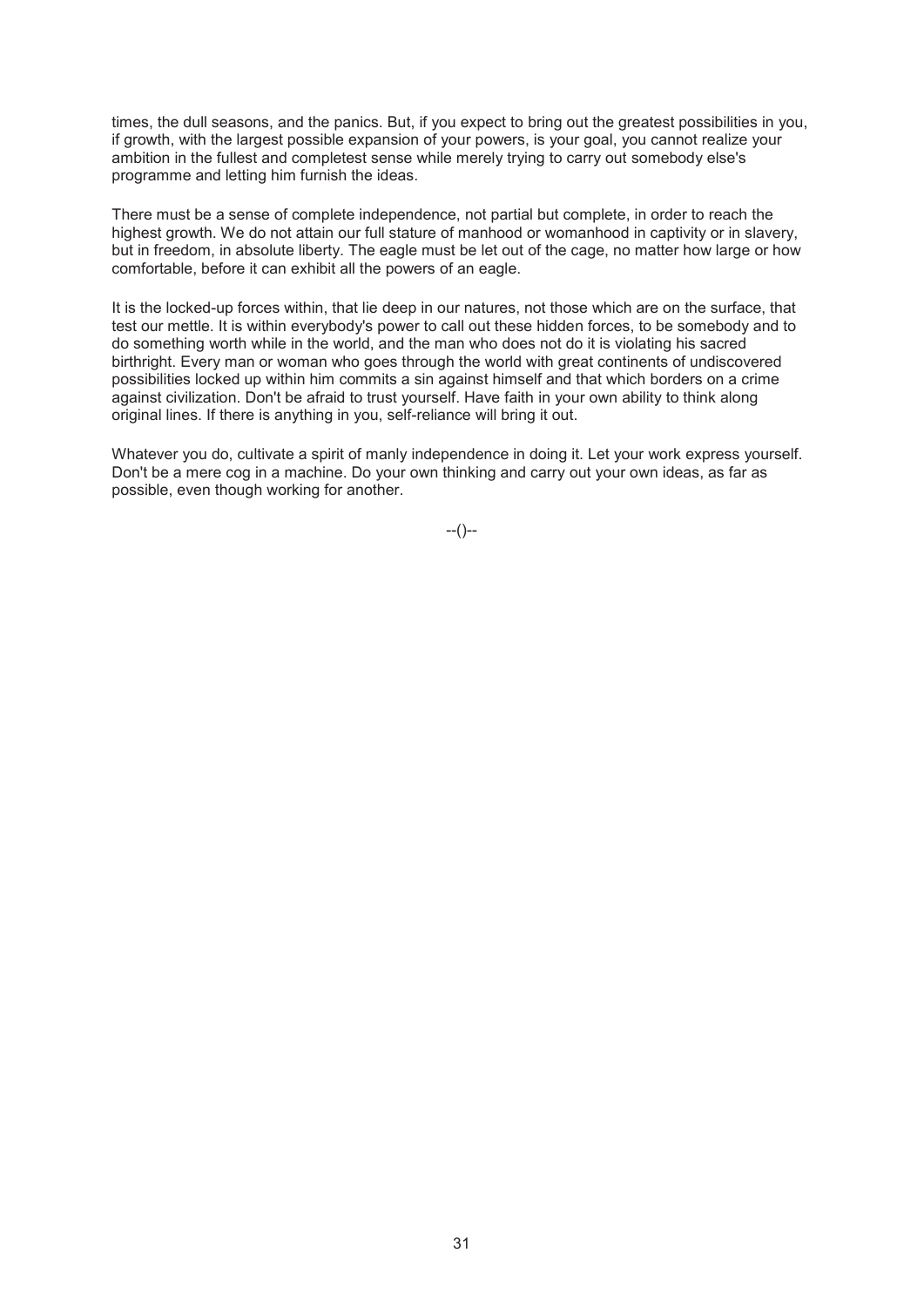#### **An Overmastering Purpose**

BEFORE water generates steam, it must register two hundred and twelve degrees of heat. Two hundred degrees will not do it; two hundred and ten will not do it. The water must boil before it will generate enough steam to move an engine, to run a train. Lukewarm water will not run anything.

A great many people are trying to move their life trains with lukewarm water or water that is almost boiling and they are wondering why they are stalled, why they cannot get ahead. They are trying to run a boiler with two hundred or two hundred and ten degrees of heat, and they cannot understand why they do not get anywhere.

Lukewarmness in his work stands in the same relation to man's achievement as lukewarm water does to the locomotive boiler.

No man can hope to accomplish anything great in this world until he throws his whole soul, flings the force of his whole life, into it.

In Phillips Brooks's talks to young people he used to urge them to be something with all their might. It is not enough simply to have a general desire to be something. There is but one way to accomplish it; and that is, to strive to be somebody with all the concentrated energy we can muster. Any kind of a human being can wish for a thing, can desire it; but only strong, vigorous minds with great purposes can do things.

There is an infinite distance between the wishers and the doers. A mere desire is lukewarm water, which never will take a train to its destination; the purpose must boil, must be made into live steam to do the work. Who would ever have heard of Theodore Roosevelt outside of his immediate community if he had only half committed himself to what he had undertaken; if he had brought only a part of himself to his task?

The great secret of his career has been that he has flung his whole life, not a part of it, with all the determination and energy and power he could muster, into everything he has undertaken. No dillydallying, no fainthearted efforts, no lukewarm purpose for him!

Every life of power must have a great master purpose which takes precedence of all other motives a supreme principle which is so commanding and so imperative in its demands for recognition and exercise that there can be no mistaking its call. Without this the water of energy will never reach the boiling point; the life train will not get anywhere. The man with a vigorous purpose is a positive, constructive, creative force. No one can be resourceful, inventive, original, or creative without powerful concentration; and the undivided focusing of the mind is only possible along the line of the ambition, the life purpose. We cannot focus the mind upon a thing we are not interested in and enthusiastic about.

A man ought to look upon his career as a great artist looks upon his masterpiece, as an outpicturing of his best self, upon which he dwells with infinite pride and a satisfaction which nothing else can give. Yet many people are so loosely connected with their vocation that they are easily separated from it.

I know young men who seem anxious to get on in their careers, but in a single evening they could be induced to give up their calling for something else. They are always wondering whether they are in the right place, or where their ability will count most. They lose heart when they strike obstacles; or they become discouraged when they hear of some one else who has made a success in some other line, and wonder if they had not better try something in the same line. If one is so loosely attached to his occupation that he can be easily induced to give it up, you may be sure that he is not in the right place. If nature has called you to a position, if the call runs in your blood, it is a part of your life and you cannot get away from it. It is not a separate thing from yourself. It exists in every brain cell, every nerve cell; every blood corpuscle contains some of it. You can no more get away from it than a leopard can get away from his spots. So when a young man asks me if I do not think he had better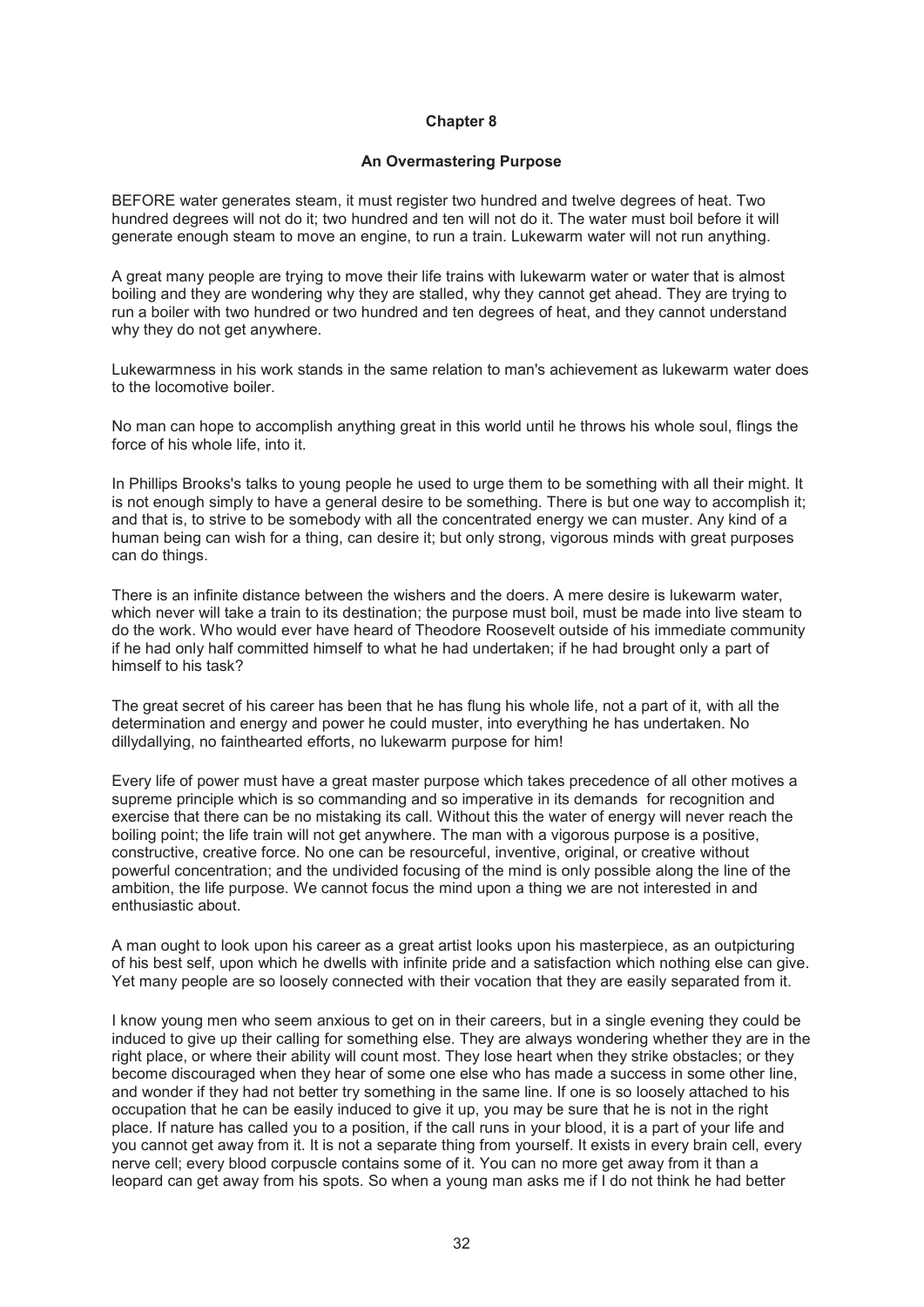make a change, I feel very certain that he is not in the place God called him to, for the thing he was made for is as much a part of his real being as his temperament. It is nearer to him than his heartbeat, closer than his breath.

There is a photograph of the thing he was made for, in every cell in his body. He cannot get away from it.

The thing which will make the life distinctive, which will make it a power, is the one supreme thing which we want to do, and feel that we must do; and, no matter how long we may be delayed from this aim, or how far we may be swerved aside by mistakes or iron circumstances, we should never give up hope or a determination to pursue our object. Some people have not the moral courage, the persistence, the force of character, to get the things out of the way which stand between them and their ambition. They allow themselves to be pushed this way and that way into things for which they have no fitness or taste. Their will power is not strong enough to enable them to fight their way to their goal. They are pushed aside by the pressure about them, and do the things for which they have little or no liking or adaptation. If there is anything in the world a person should fight for, it is freedom to pursue his ideal, because in that is his great opportunity for self-expression, for the unfoldment of the greatest thing possible to him. It is his great chance to make his life tell in the largest, completest way; to do the most original, distinctive thing possible to him.

If he does not pursue his ideal, does not carry out his supreme aim, his life will be more or less of a failure, no matter how much he may be actuated by a sense of duty, or how much he may exert his will power to overcome his handicap.

There is great power in a resolution that has no reservation in it a strong, persistent, tenacious purpose which burns all bridges behind it, clears all obstacles from its path, and arrives at its goal, no matter how long it may take, no matter what the sacrifice or the cost. The inspiration of a great, positive aim transforms the life and revolutionizes a shiftless, ambitionless, dissipated, good-fornothing man as if some divine energy had worked in him even as love sometimes transforms a slovenly, purposeless, coarse man into a clean, methodical, diviner being.

When the awakening power of a new purpose, a resolute aim, is born in a man, he is a new creature. He sees everything in a new light. The doubts, the fears, the apathy, the vicious temptations which dogged his steps but yesterday, the stagnation which had blighted his past life, all vanish as if by magic.

They are dispelled by the breath of a new purpose. Beauty and system take the place of unsightliness and confusion. Order reigns in the place of anarchy. All his slumbering faculties awaken to activity. The effect of this new ambition is like the clarifying change made by a water-way in a stagnant, swampy district. The water clarifies as soon as it begins to move, to do something; flowers spring up in place of poisonous weeds; and vegetation, beauty, birds and song make joyous the once miasmic atmosphere.

Chemists tell us that when a compound is broken up and an atom is released from the attraction of other atoms, it takes on new energy and immediately seeks combination with another free atom; but the longer it remains alone, the weaker it becomes. It seems to lose much of its vitality and power of attraction when idle.

When the atom is first freed from the grasp of its fellows, it is called nascent "new born." It is then that it has its maximum of gripping power; and if it finds a free atom immediately after it is released, it will unite with it with greater vigor than ever. The power seems to go out of it, if it delays its union with another atom.

Mythology tells us that Minerva, the goddess of Wisdom, sprang complete, full-orbed, fullgrown, from Jupiter's brain. Man's highest conception, his most effective thought, most inventive and resourceful ideas, and grandest visions spring full-orbed, complete, with their maximum of power, spontaneously from the brain. Men who postpone their visions, who delay the execution of their ideas, who bottle up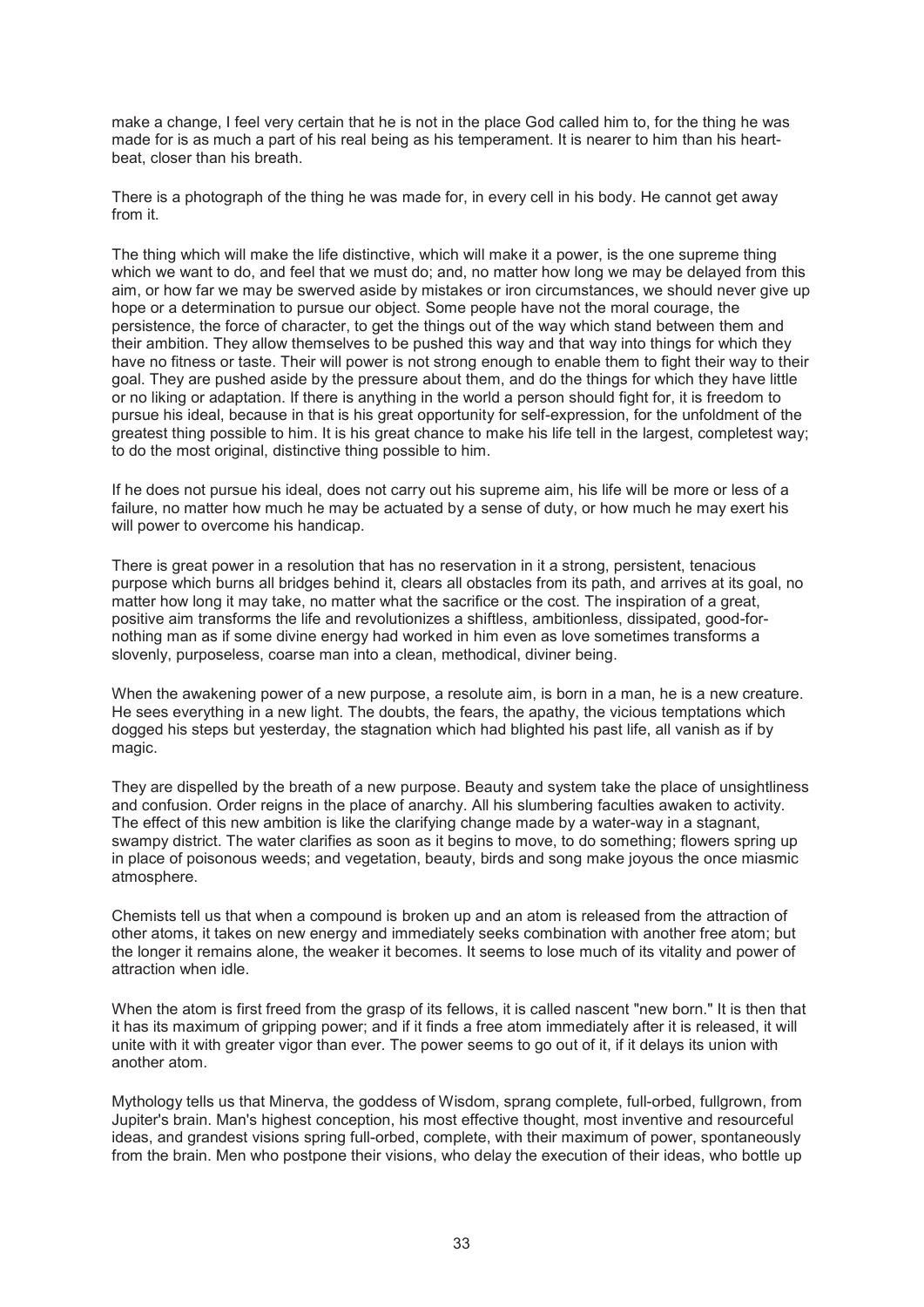their thoughts, to be used at a more convenient time, are always weaklings. The forceful, vigorous, effective men are those who execute their ideas while they are full of the enthusiasm of inspiration.

Our ideas, our visions, our resolutions come to us fresh every day, because this is the divine programme for the day, not for tomorrow. Another inspiration, new ideas will come to-morrow. To-day we should carry out the inspiration of the day.

A divine vision flashes across the artist's mind with lightning-like rapidity, but it is not convenient for him to seize his brush and fasten the immortal vision before it fades. He keeps turning it over and over in his mind. It takes possession of his very soul, but he is not in his studio, or it is not convenient to put his divine vision upon canvas, and the picture gradually fades from his mind.

A strong, vigorous conception flashes into the brain of the writer, and he has an almost irresistible impulse to seize his pen and transfer the beautiful images and the fascinating conception to paper; but it is not convenient at the moment, and, while it seems almost impossible to wait, he postpones the writing.

The images and the conception keep haunting him, but he still postpones. Finally the visions grow dimmer and dimmer, and at hast fade away and are lost forever.

There is a reason for all this. Why do we have these strong, vigorous impulses; these divine visions of splendid possibilities? Why do they come to us with such rapidity and vigor, such vividness and suddenness? It is because it is intended that we shall use them while fresh, execute them while the inclination is hot. Our ideas, our visions are like the manna of the wilderness, which the Israelites were obliged to gather fresh every day. If they undertook to hoard it, it became stale, the nourishment evaporated, the life went out of it. They could not use old manna. There is something about allowing a strong resolution to evaporate without executing it that has a deteriorating influence upon the character. It is the execution of a plan that makes stamina. Almost anybody can resolve to do a great thing; it is only the strong, determined character that puts the resolve into execution.

If we could only make our highest moments permanent, what splendid things we should do in life, and what magnificent beings we should become; but we let our resolutions cool, our visions fade until it is more convenient to execute them, and they are gone.

There is no easier way in which one can hypnotize or deceive himself than by thinking that because he is always making great resolutions he is doing something worth while or carrying them out.

I know a man who would feel insulted if any one were to intimate that he had not been a hard worker, and had not accomplished a great deal in life; and yet, although he is an able man, his whole life has been spent in jumping out of one thing and into another so quickly that one could scarcely see the change.

Yet every time you see him he carries his head high, he is as enthusiastic and optimistic as though his whole life had been one triumphant march. His enthusiasm is intense but it fades away just as quickly as it came. The very fact that he always lives in the clouds, is always dreaming of the great things he is going to do, seems to convince him that he actually does them. But he never stays at one thing long enough to reach effectiveness. His whole life has been spent in starting things brilliantly and enthusiastically; few men have ever begun so many things as he, or completed so few.

The putting-off habit will kill the strongest initiative. Too much caution and lack of confidence are fatal enemies of initiative. How much easier it is to do a thing when the purpose impels us, when enthusiasm carries us along, than when everything drags in the postponement! One is drudgery, the other delight.

Hungering and striving after knowledge is what makes a scholar; hungering and striving after virtue is what makes a saint; hungering and striving after noble action is what makes a hero and a man. The great successes we see everywhere are but the realization of an intense longing, a concentrated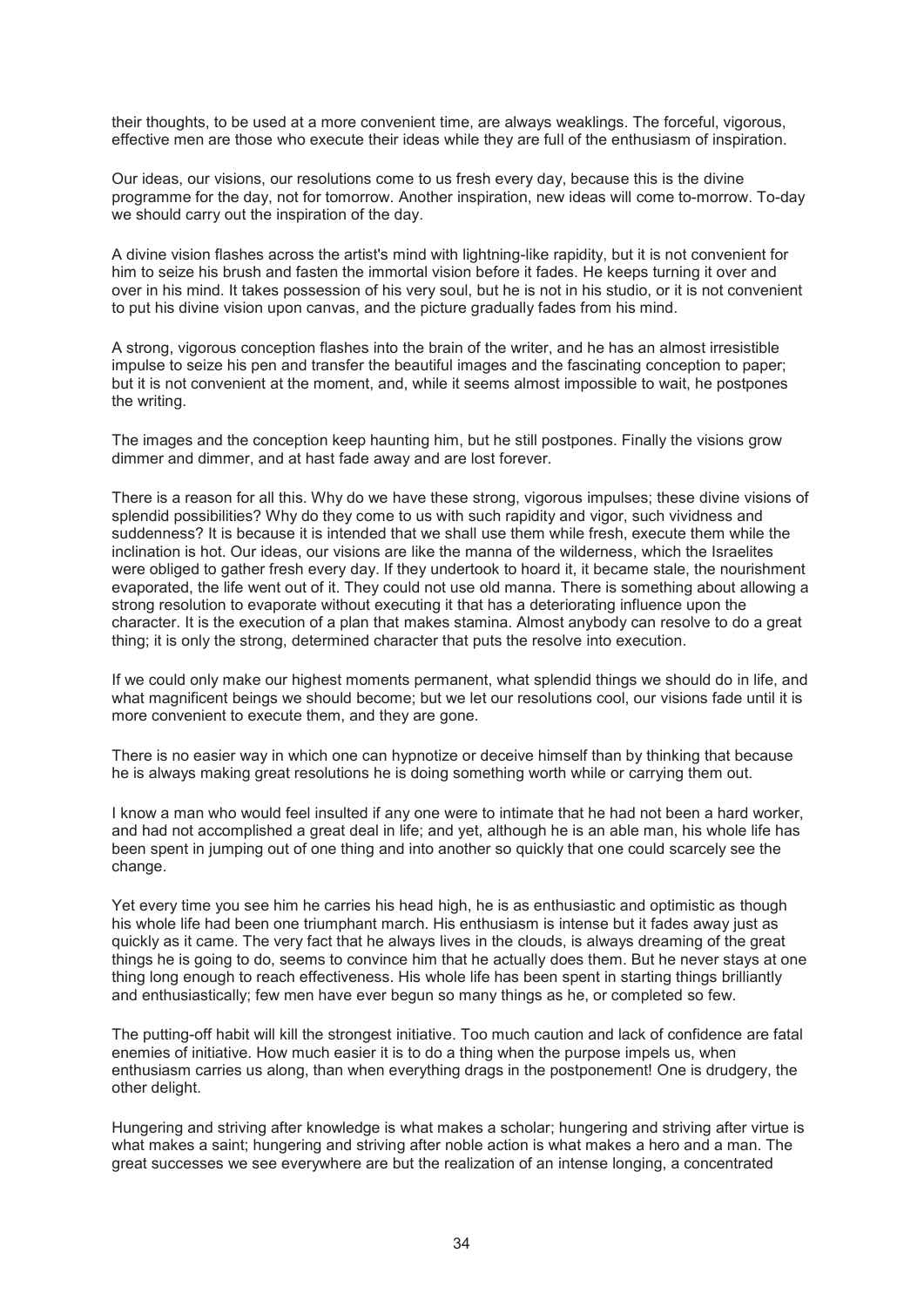effort. Everyone is gravitating toward his aim just in proportion to the power and intensity of his desire, and his struggle to realize it.

One merely "desires" to do this or that, or "wishes" he could, or "would be glad if he could. Another knows perfectly well that, if he lives, he is going to do the thing he sets his heart on if it is within the limits of human possibility. We do not hear him whining because nobody will pay his way to college. He does not say he "wishes" he could go. He says, "I am going to prepare myself for a great life-work. I have faith in my future. I have made a vow to myself to succeed, and I am going to do so on a broad-gauge plan. I am not going to start out half equipped, half fitted. I will have a college training."

When you find a boy who resolves within himself that, come what will, he is going to do the thing he sets his heart on, and that there are no "ifs" or "buts" or "ands" about it, you may be sure he is made of winning stuff. He will not postpone and postpone the realization of his vision until too late, until its glory has vanished. He will lose no time in putting forth all his energy to make it real, and, if it is a possible thing he will succeed.

--()--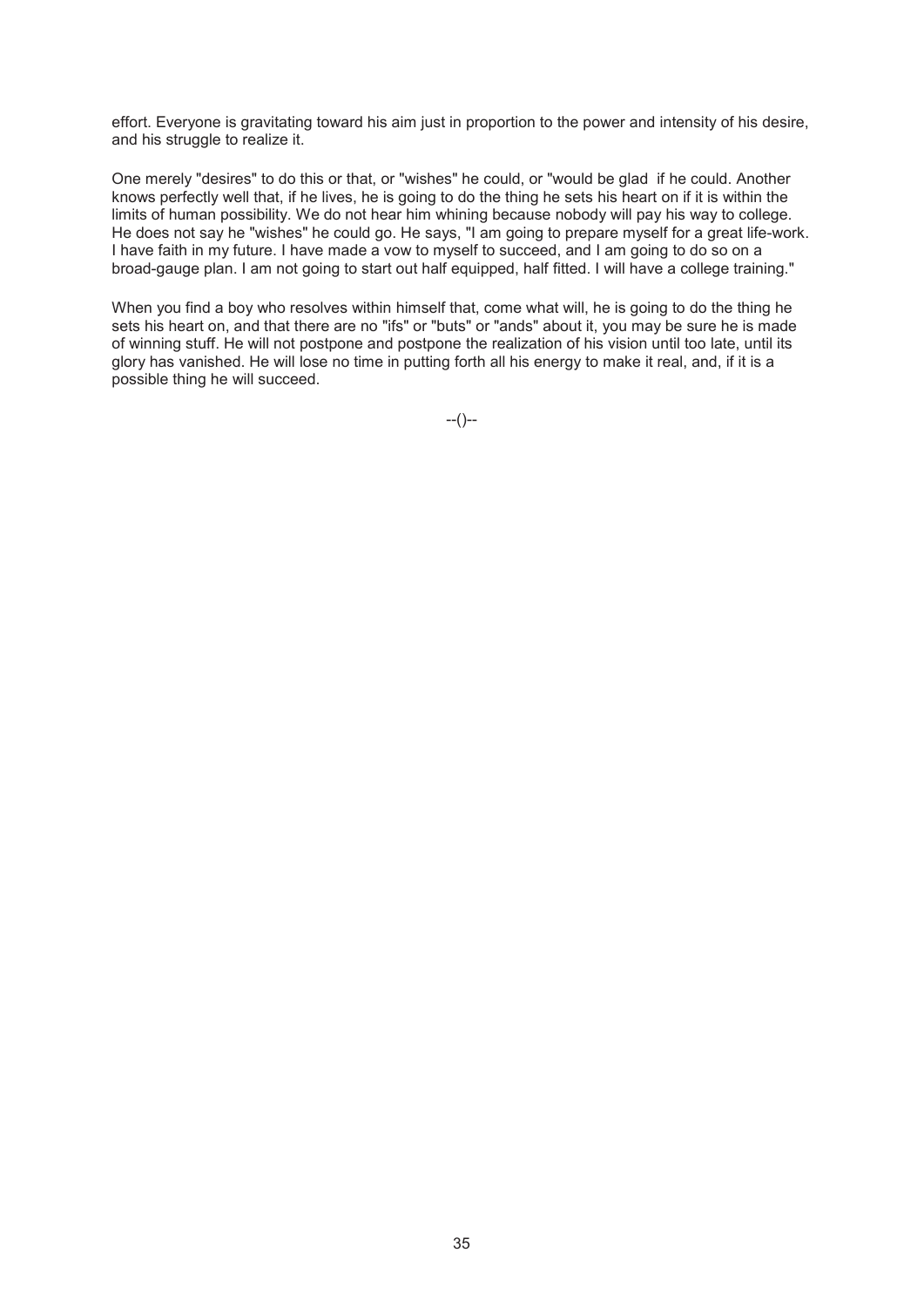#### **Has Your Vocation Your Unqualified Approval?**

QUOTE the following sentences from a letter just received. "In your February editorial, the following paragraph has impressed me mightily: "To spend a life in buying and selling lies, or cheap, shoddy shams, is demoralizing to every element of nobility, to excellence in any form. Now, I happen to be in the sham business and hate it so heartily that I want to get out of it as soon as I can do so with justice to others' interests."

This young man, who gets more than ten thousand dollars a year in salary, says that he is expected to "trade upon the credulity of the poorer classes, who can ill afford to be preyed upon," and he continues:

"While I need the money, I cannot enjoy this kind of work, nor can I write with conviction or ambition on projects which I naturally know to be fakes. Besides, I am afraid of the very thing pointed out in your editorial; namely, growing down to the work. I hate hypocrisy worse than any other thing, and I cannot do my best work in any business based on such a foundation. I do not want to remain in an occupation which pays its highest salaries to the most skillful fakirs."

It is pitiable to see a strong, bright, promising young man, capable of filling a high position, trying to support himself and his family in an occupation which has not received his approval, which is lowering his ideals, which dwarfs his nature, which makes him despise himself, which strangles all that is best and noblest within him, and which is constantly condemning him and ostracizing him and his family from all that is best and truest in life.

How often we hear a young man say: "I do not like the business I am in. I know it has a bad influence on me. I do not believe in the methods used, or the deceptions practiced.

I am ashamed to have my friends know what I am doing, and I say as little about it in public as possible. I know I ought to change, but it is the only business I understand in which I can earn as much money as I need to keep up appearances, for I have been getting a good salary and have contracted expensive habits of living, and I have not the force of character to risk a change."

Do not deceive yourself with the idea that somebody has got to do this questionable work, and that it might as well be you. Let other people do it, if they will; there is something better for you. The Creator has given you a guarantee, written in your blood and brain cells, that if you keep yourself clean and do that which he has indicated in your very constitution, you will be a man, will succeed, and will belong to the order of true nobility; but if you do not heed that edict, you will fail. You may get a large salary, but this alone is not success. If the almighty dollar is dragging its slimy trail all through your career; if money-making has become your one unwavering aim, you have failed, no matter how much you have accumulated. If your money smells of the blood of the innocent, if there is a dirty dollar in it, if there is a taint of avarice in it, if envy and greed have helped in its accumulation, if there is a sacrifice of the rights and comforts of others in it, if there is a stain of dishonor on your stocks and bonds, or if a smirched character looms up in your pile, do not boast of your success, for you have failed. Making money by dirty work is bad business, gild it how we will.

There are a thousand indications in you that the Creator did not fit you for what is wrong, but only for the right. Do the right, and all nature, all law, and all science will help you, because the attainment of rectitude is the plan of the universe. It is the very nature of things. Reverse it, and all these forces are pledged to defeat you.

To the young men who have written for advice, let me say that if you are making money by forcing yourself by sheer will power to do what you loathe, what does not engage your whole heart, or that into which you cannot fling your entire being, because you fear that it is not quite right, you can do a thousand times better in an occupation which has your unreserved, unqualified consent. If you refuse to smirch your ability, no matter what the reward, you will thereby increase your success-power a thousandfold.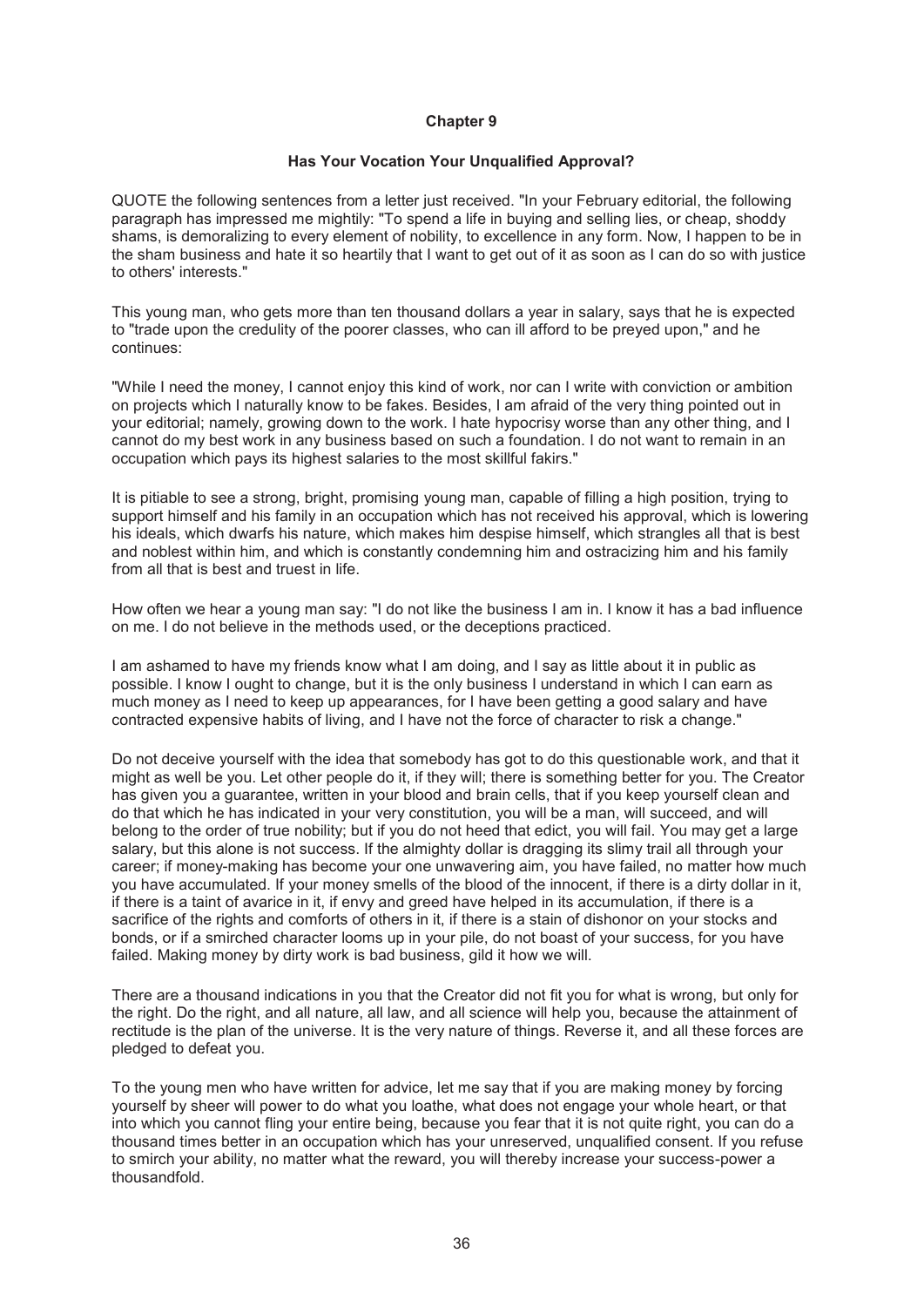The very fact that you can come out of a questionable situation boldly and take a stand for the right, regardless of consequences, will help you immeasurably. The greater selfrespect, increased selfconfidence, and the tonic influence which will come from the sense of victory, will give you the air of a conqueror instead of that of one conquered. Nobody ever loses anything by standing for the right with decision, with firmness, and with vigor. You have a compass within you, the needle of which points more surely to the right and to the true than the needle of the mariner points to the pole star. If you do not follow it you are in perpetual danger of going to pieces on the rocks. Your conscience is your compass, given you when you were launched upon life's high seas. It is the only guide that is sure to take you safely into the harbor of true success.

What if a mariner should refuse to steer by the pointing of his compass, declaring it to be all nonsense that the needle should always point north, and should pull it around so that it would point in some other direction, fasten it there, and then sail by it? He would never reach port in safety.

It takes only a little influence just a little force, to pull the needle away from its natural pointing. Your conscience-compass must not be influenced by greed or expediency. You must not trammel it. You must leave it free. The man who tampers with the needle of his conscience, who pulls it away from its natural love, and who tries to convince himself that there are other standards of right, other stars as reliable as the pole star of his character, and proposes to follow them in some questionable business, is a deluded fool who invites disaster.

Every little while I meet young men who dislike to tell me what their vocation is. They seem ashamed of what they are doing. One young man I met some time ago very reluctantly told me that he was a bartender in a large saloon. I asked him how long he had been there, and he said about six years. He said he hated the business; it was degrading; but that he was making pretty good money, and just as soon as he could get enough laid up, so that he could afford it, he was going to quit and go into something else. Now, this young man had been deceiving himself for years by thinking that he was doing pretty well, and that he would soon leave the business. There is something very demoralizing to the whole nature in doing that against which the better self protests. An effort to reconcile the ideal with that which we cannot respect is fatal to all growth. This is the reason why men shrivel and shrink, instead of expanding, when they are out of place. A man does not grow when a large part of him is entering its protest against his work. A volunteer makes a better soldier than a drafted man.

A great many young men try to justify themselves and check inward protests by the perpetual selfsuggestion that it is better to keep on, for the present, in questionable occupations, because the great financial reward will put them in position to do better later.

This is a sort of sedative to the conscience to keep it quiet until they can afford to listen to it.

Do not deceive yourself by the expectation of making clean money in a dirty occupation. Do not deceive yourself, either, by thinking that you can elevate a bad business, or make it respectable. Many a man has been thus dragged down to his ruin. Some occupations are so demoralizing, brutalizing, and hardening that even a Lincoln could not make them respectable. If what you are doing is wrong, stop it. Have nothing to do with it. If you are in doubt, or if you suspect that you are warping your conscience, give yourself the benefit of the doubt. Take no chances with it. Leave it before it is too late.

Long familiarity with a bad business will make it seem right to you. If it is very profitable, it will at last hush your doubts and blunt your moral faculties. It will make you feel that there is compensation in pursuing it, at least until capital is accumulated for something else. Besides, the philosophy of habit is that every repetition of an act makes it more certain that it will be repeated again and again, quickly making the doer a slave. In spite of the protests of your weakened will, the trained nerves continue to repeat the acts even when you abhor them. What you at first choose, at last compels you. You are as irrevocably chained to your deeds as the atoms are chained by gravitation.

So, my friends, when you are thinking of engaging in an occupation which is a little questionable, and which does not get the complete consent of your faculties, do not forget this tremendous gripping power of habit, which, when you may wish to change, will pull like a giant to get you back into the old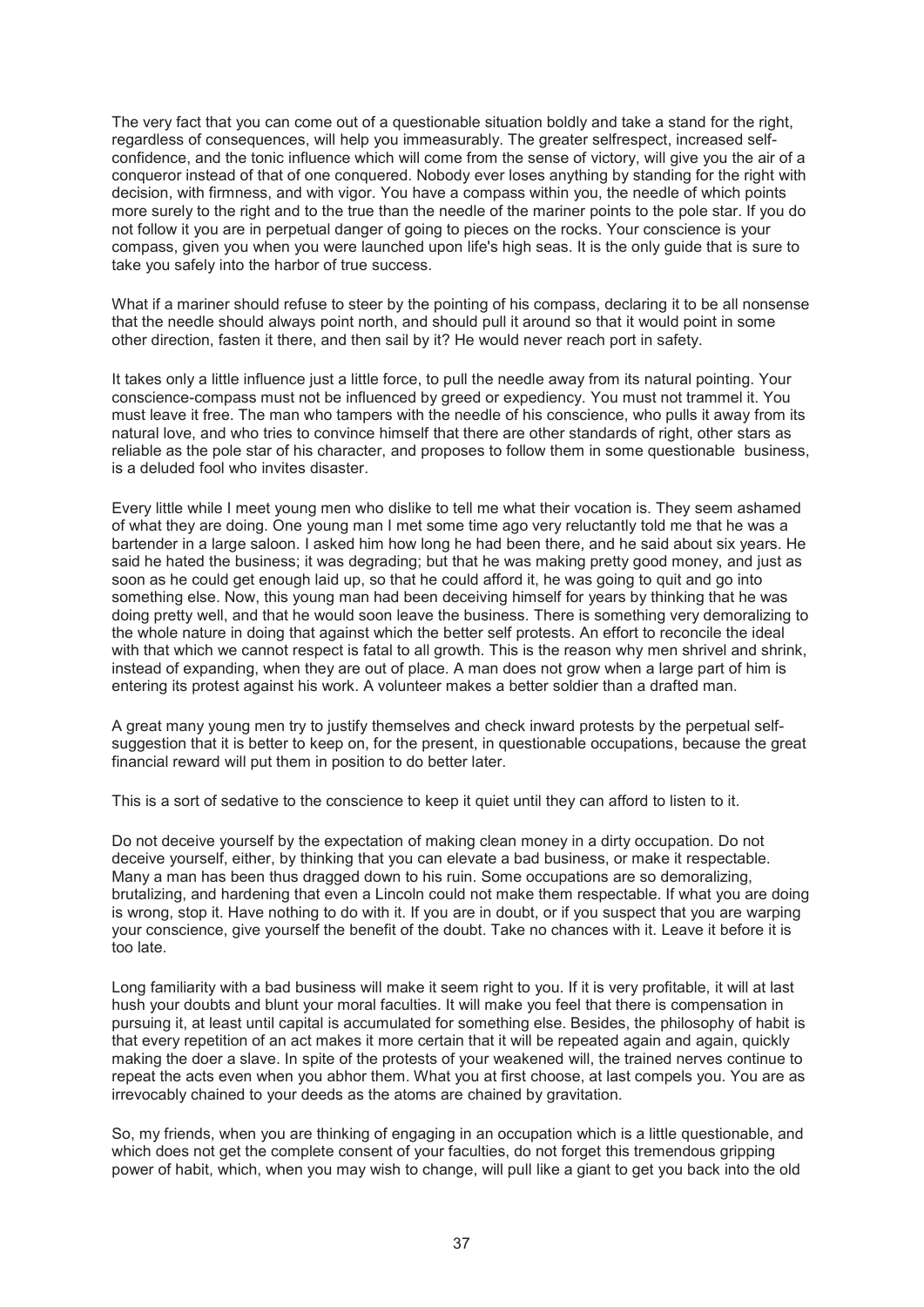rut. You have no right to choose an occupation which calls into play your inferior qualities, the lying, cunning, overreaching, scheming, long-headed, underhanded qualities, those which covet and grasp and snatch, and never give, while all that is noblest in you shrivels and dies.

If you have already made a wrong choice, why should you remain in an occupation which does not have your unqualified approval, or in one of which you are ashamed, and in which you have to stretch your conscience every day to make deceitful statements and false representations to influence purchasers unduly; to induce them by a smooth manner and a lying tongue to do that which you know is not for their advantage, and for which you will reproach yourself afterwards?

Why should you desecrate your manhood and pervert your ability in a contemptible occupation, when there are so many clean, respectable vocations which are searching for your ability and hunting for your talent?

You say that it is hard for you to change.

Of course it is hard to jog along in humdrum toil for the sake of being honest when acquaintances all around are getting rich by leaps and bounds. Of course it takes courage to refuse to bend the knee to questionable methods, lies, schemes, and fraud, when they are so generally used. Of course it takes courage to tell the exact truth when a little deception or a little departure from the right would bring great temporary gain. Of course it takes courage to refuse to be bribed when it could be covered up by a little specious mystification.

Of course it takes courage to stand erect when by bowing and scraping to people with a pull you can get inside information which will make you win what you know others must lose. Of course it takes courage to determine never to put into your pocket a dirty dollar, a lying, deceitful dollar, a dollar that drips with human sorrow, or a dollar that has made some poor gullible wretch poorer, or has defeated another's cherished plans, or robbed him of ambition or education. But this is what character is for. This is what manhood means. This is what backbone and stamina were given us for, to stand for the right and oppose the wrong, no matter what the results.

Wear threadbare clothes, if necessary; live on one meal a day in a house with bare floors and bare walls, if you must; but under no circumstances ever consent to prostitute your manhood, or to turn your ability to do an unclean thing. Dig trenches; carry a hod; work as a section-hand on a railroad; shovel coal, anything rather than sacrifice your self-respect, blunt your sense of right and wrong, and shut yourself off forever from the true joy of living, and the approbation which comes only from the consciousness of doing your level best to reach the highest that is possible to you.

Do not choose that occupation which has the most money in it, the greatest promise of material reward, notoriety, or fame, even; but choose that which will call out the man in you, and which will develop your greatest strength and symmetry of manhood, personal nobility. Manhood is greater than wealth and grander than fame. Personal nobility is greater than any calling, or any reward that it can bring.

 $-(-)$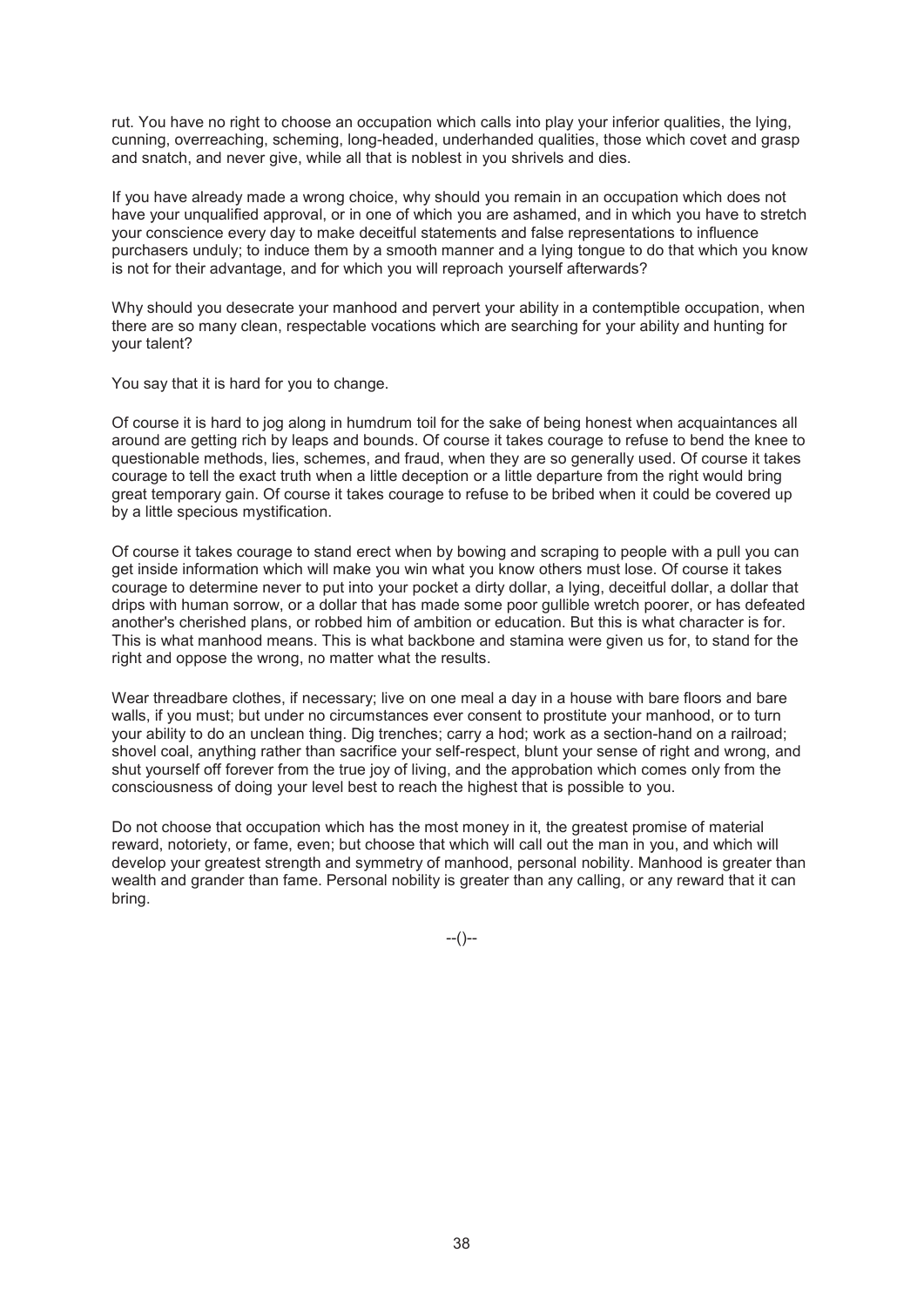### **Stand For Something**

THE greatest thing that can be said of a man, no matter how much he has achieved, is that he has kept his record clean.

Why is it that, in spite of the ravages of time, the reputation of Lincoln grows larger and his character means more to the world every year? It is because he kept his record clean, and never prostituted his ability nor gambled with his reputation.

Where, in all history, is there an example of a man who was merely rich, no matter how great his wealth, who exerted such a power for good, who was such a living force in civilization, as was this poor backwoods boy? What a powerful illustration of the fact that character is the greatest force in the world! A man assumes importance and becomes a power in the world just as soon as it is found that he stands for something; that he is not for sale; that he will not lease his manhood for salary, for any amount of money or for any influence or position; that he will not lend his name to anything which he cannot indorse.

The trouble with so many men to-day is that they do not stand for anything outside their vocation. They may be well educated, well up in their specialties, may have a lot of expert knowledge, but they cannot be depended upon. There is some flaw in them which takes the edge off their virtue. They may be fairly honest, but you cannot bank on them.

It is not difficult to find a lawyer or a physician who knows a good deal, who is eminent in his profession; but it is not so easy to find one who is a man before he is a lawyer or a physician; whose name is a synonym for all that is clean, reliable, solid, substantial. It is not difficult to find a good preacher; but it is not so easy to find a real man, sterling manhood, back of the sermon. It is easy to find successful merchants, but not so easy to find men who put character above merchandise.

What the world wants is men who have principle underlying their expertness principle under their law, their medicine, their business; men who stand for something outside of their offices and stores; who stand for something in their community; whose very presence carries weight.

Everywhere we see smart, clever, longheaded, shrewd men, but how comparatively rare it is to find one whose record is as clean as a hound's tooth; who will not swerve from the right; who would rather fail than be a party to a questionable transaction!

Everywhere we see business men putting the stumbling-blocks of deception and dishonest methods right across their own pathway, tripping themselves up while trying to deceive others.

We see men worth millions of dollars filled with terror; trembling lest investigations may uncover things which will damn them in the public estimation! We see them cowed before the law like whipped spaniels; catching at any straw that will save them from public disgrace ! What a terrible thing to live in the limelight of popular favor, to be envied as rich and powerful, to be esteemed as honorable and straightforward, and yet to be conscious all the time of not being what the world thinks we are; to live in constant terror of discovery, in fear that something may happen to unmask us and show us up in our true light! But nothing can happen to injure seriously the man who lives four-square to the world; who has nothing to cover up, nothing to hide from his fellows; who lives a transparent, clean life, with never a fear of disclosures. If all of his material possessions are swept away from him, he knows that he has a monument in the hearts of his countrymen, in the affection and admiration of the people, and that nothing can happen to harm his real self because he has kept his record clean.

Mr. Roosevelt early resolved that, let what would come, whether he succeeded in what he undertook or failed, whether he made friends or enemies, he would not take chances with his good name he would part with everything else first; that he would never gamble with his reputation; that he would keep his record clean. His first ambition was to stand for something, to be a man. Before he was a politician or anything else the man must come first.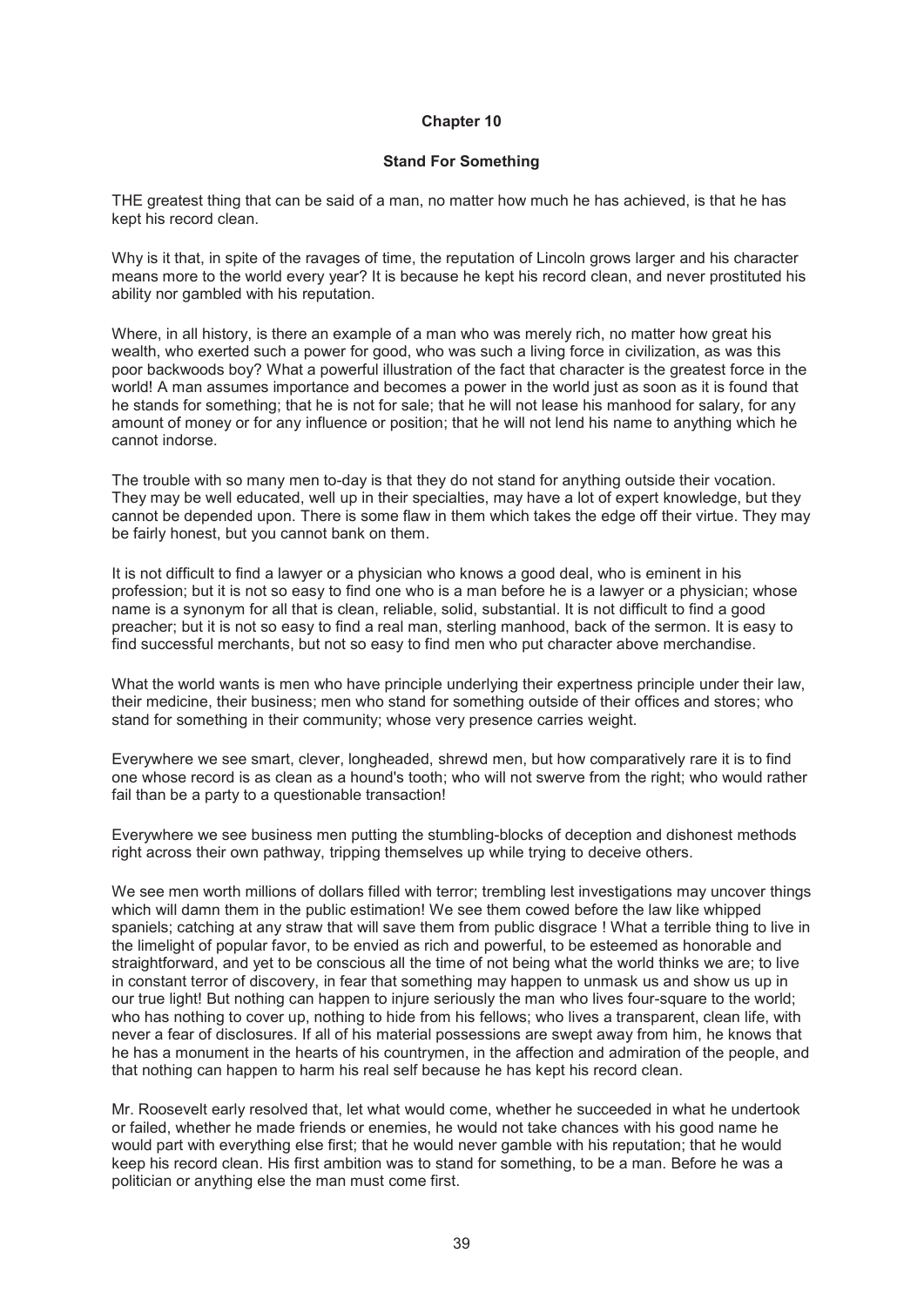In his early career he had many opportunities to make a great deal of money by allying himself with crooked, sneaking, unscrupulous politicians. He had all sorts of opportunities for political graft. But crookedness never had any attraction for him. He refused to be a party to any political jobbery, any underhand business. He preferred to lose any position he was seeking, to let somebody else have it, if he must get smirched in the getting it. He would not touch a dollar, place, or preferment unless it came to him clean, with no trace of jobbery on it. Politicians who had an "axe to grind" knew it was no use to try to bribe him, or to influence him with promises of patronage, money, position, or power. Mr. Roosevelt knew perfectly well that he would make many mistakes and many enemies, but he resolved to carry himself in such a way that even his enemies should at least respect him for his honesty of purpose, and for his straightforward, "square-deal" methods. He resolved to keep his record clean, his name white, at all hazards. Everything else seemed unimportant in comparison.

In times like these the world especially needs such men as Mr. Roosevelt men who hew close to the chalk-line of right and hold the line plumb to truth; men who do not pander to public favor; men who make duty and truth their goal and go straight to their mark, turning neither to the right nor to the left, though a paradise tempt them.

Who can ever estimate how much his influence has done toward purging politics and elevating the American ideal. He has changed the view-point of many statesmen and politicians. He has shown them a new and a better way. He has made many of them ashamed of the old methods of grafting and selfish greed. He has held up a new ideal, shown them that unselfish service to their country is infinitely nobler than an ambition for selfaggrandizement.

American patriotism has a higher meaning to-day, because of the example of this great American. Many young politicians and statesmen have adopted cleaner methods and higher aims because of his influence. There is no doubt that tens of thousands of young men in this country are cleaner in their lives, and more honest and ambitious to be good citizens, because here is a man who always stands for the "square deal," for civic righteousness, for American manhood. Every man ought to feel that there is something in him that bribery cannot touch, that influence cannot buy; something that is not for sale; something he would not sacrifice or tamper with for any price; something he would give his life for if necessary.

If a man stands for something worth while, compels recognition for himself alone, on account of his real worth, he is not dependent upon recommendations; upon fine clothes, a fine house, or a pull. He is his own best recommendation.

The young man who starts out with the resolution to make his character his capital, and to pledge his whole manhood for every obligation he enters into, will not be a failure, though he wins neither fame nor fortune. No man ever really does a great thing who loses his character in the process.

No substitute has ever yet been discovered for honesty. Multitudes of people have gone to the wall trying to find one. Our prisons are full of people who have attempted to substitute something else for it.

No man can really believe in himself when he is occupying a false position and wearing a mask; when the little monitor within him is constantly saying, "You know you are a fraud; you are not the man you pretend to be." The consciousness of not being genuine, not being what others think him to be, robs a man of power, honeycombs the character, and destroys self-respect and self-confidence.

When Lincoln was asked to take the wrong side of a case he said, "I could not do it. All the time while talking to that jury I should be thinking, ' Lincoln, you're a liar, you're a liar/ and I believe I should forget myself and say it out loud."

Character as capital is very much underestimated by a great number of young men.

They seem to put more emphasis upon smartness, shrewdness, long-headedness, cunning, influence, a pull, than upon downright honesty and integrity of character. Yet why do scores of concerns pay enormous sums for the use of the name of a man who, perhaps, has been dead for half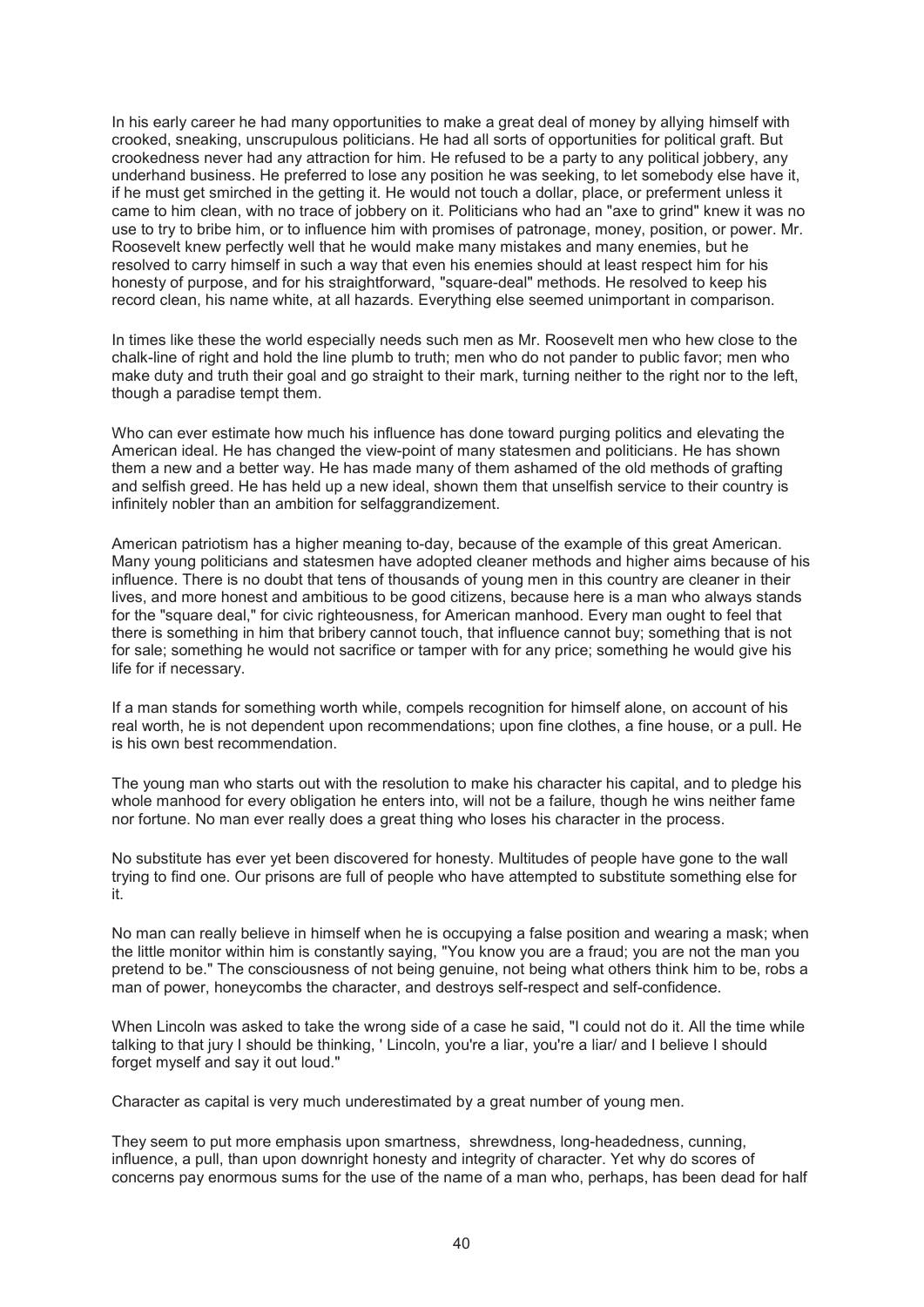a century or more? It is because there is power in that name; because there is character in it; because it stands for something; because it represents reliability and square dealing. Think of what the name of Tiffany, of Park and Tilford, or any of the great names which stand in the commercial world as solid and immovable as the rock of Gibraltar, are worth!

Does it not seem strange that young men who know these facts should try to build up a business on a foundation of cunning, scheming, and trickery, instead of building on the solid rock of character, reliability, and manhood? Is it not remarkable that so many men should work so hard to establish a business on an unreliable, flimsy foundation, instead of building upon the solid masonry of honest goods, square dealing, reliability?

A name is worth everything until it is questioned; but when suspicion clings to it, it is worth nothing. There is nothing in this world that will take the place of character. There is no policy in the world, to say nothing of the right or wrong of it, that compares with honesty and square dealing.

In spite of, or because of, all the crookedness and dishonesty that is being uncovered, of all the scoundrels that are being unmasked, integrity is the biggest word in the business world to-day. There never was a time in all history when it was so big, and it is growing bigger. There never was a time when character meant so much in business; when it stood for so much everywhere as it does to-day.

There was a time when the man who was the shrewdest and sharpest and cunningest in taking advantage of others got the biggest salary; but to-day the man at the other end of the bargain is looming up as never before.

Nathan Straus, when asked the secret of the great success of his firm, said it was their treatment of the man at the other end of the bargain. He said they could not afford to make enemies; they could not afford to displease or to take advantage of customers, or to give them reason to think that they had been unfairly dealt with, that, in the long run, the man who gave the squarest deal to the man at the other end of the bargain would get ahead fastest.

There are merchants who have made great fortunes, but who do not carry weight among their fellow men because they have dealt all their lives with inferiority. They have lived with shoddy and shams so long that the suggestion has been held in their minds until their whole standards of life have been lowered; their ideals have shrunken; their characters have partaken of the quality of their business.

Contrast these men with the men who stood for half a century or more at the head of solid houses, substantial institutions; men who have always stood for quality in everything; who have surrounded themselves not only with ability but with men and women of character.

We instinctively believe in character. We admire people who stand for something; who are centered in truth and honesty. It is not necessary that they agree with us. We admire them for their strength, the honesty of their opinions, the inflexibility of their principles.

The late Carl Schurz was a strong man and antagonized many people. He changed his political views very often; but even his worst enemies knew there was one thing he would never go back on, friends or no friends, party or no party and that was his devotion to principle as he saw it. There was no parleying with his convictions. He could stand alone, if necessary, with all the world against him. His inconsistencies, his many changes in parties and politics, could not destroy the universal admiration for the man who stood for his convictions. Although he escaped from a German prison and fled his country, where he had been arrested on account of his revolutionary principles when but a mere youth, Emperor William the First had such a profound respect for his honesty of purpose and his strength of character that he invited him to return to Germany and visit him, gave him a public dinner, and paid him great tribute.

Who can estimate the influence of President Eliot in enriching and uplifting our national ideas and standards through the thousands of students who go out from Harvard University? The tremendous force and nobility of character of Phillips Brooks raised every one who came within his influence to higher levels. His great earnestness in trying to lead people up to his lofty ideals swept everything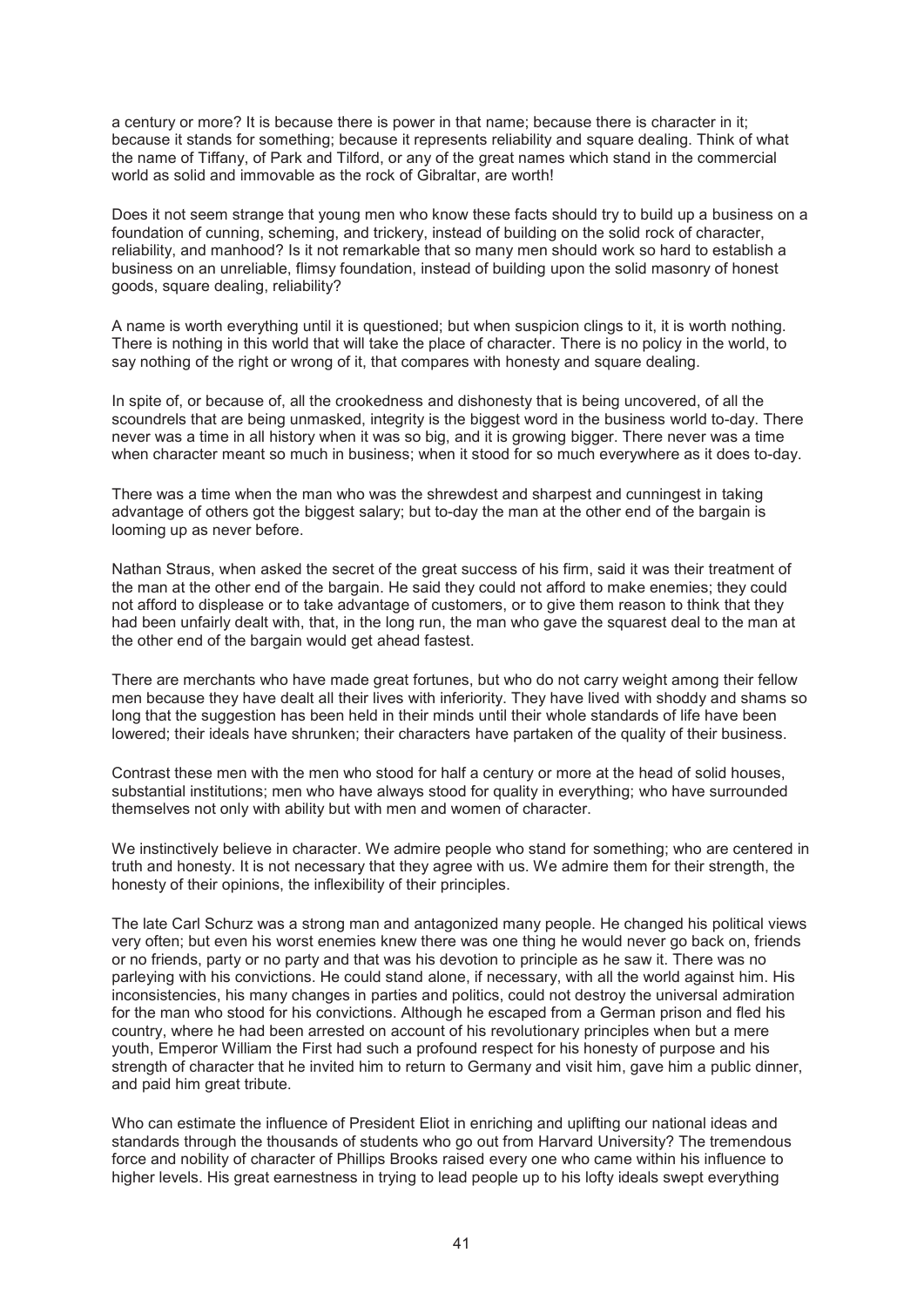before it. One could not help feeling while listening to him and watching him that there was a mighty triumph of character, a grand expression of superb manhood. Such men as these increase our faith in the race; in the possibilities of the grandeur of the coming man. We are prouder of our country because of such standards.

It is the ideal that determines the direction of the life. And what a grand sight, what an inspiration, are those men who sacrifice the dollar to the ideal!

The principles by which the problem of success is solved are right and justice, honesty and integrity; and just in proportion as a man deviates from these principles he falls short of solving his problem.

It is true that he may reach something. He may get money, but is that success? The thief gets money, but does he succeed? Is it any honester to steal by means of a long head than by means of a long arm? It is very much more dishonest, because the victim is deceived and then robbed a double crime. We often receive letters which read like this:

"I am getting a good salary; but I do not feel right about it, somehow. I cannot still the voice within me that says, 'Wrong, wrong/ to what I am doing."

"Leave it, leave it," we always say to the writers of these letters. "Do not stay in a questionable occupation, no matter what inducement it offers. Its false light will land you on the rocks if you follow it. It is demoralizing to the mental faculties, paralyzing to the character, to do a thing which one's conscience forbids."

Tell the employer who expects you to do questionable things that you cannot work for him unless you can put the trade-mark of your manhood, the stamp of your integrity, upon everything you do. Tell him that if the highest thing in you cannot bring success, surely the lowest cannot. You cannot afford to sell the best thing in you, your honor, your manhood, to a dishonest man or a lying institution. You should regard even the suggestion that you might sell out for a consideration as an insult.

Resolve that you will not be paid for being something less than a man; that you will not lease your ability, your education, your inventiveness, your self-respect, for salary, to do a man's lying for him; either in writing advertisements, selling goods, or in any other capacity.

Resolve that, whatever your vocation, you are going to stand for something; that you are not going to be merely a lawyer, a physician, a merchant, a clerk, a farmer, a congressman, or a man who carries a big money-bag; but that you are going to be a man first, last, and all the time.

--()--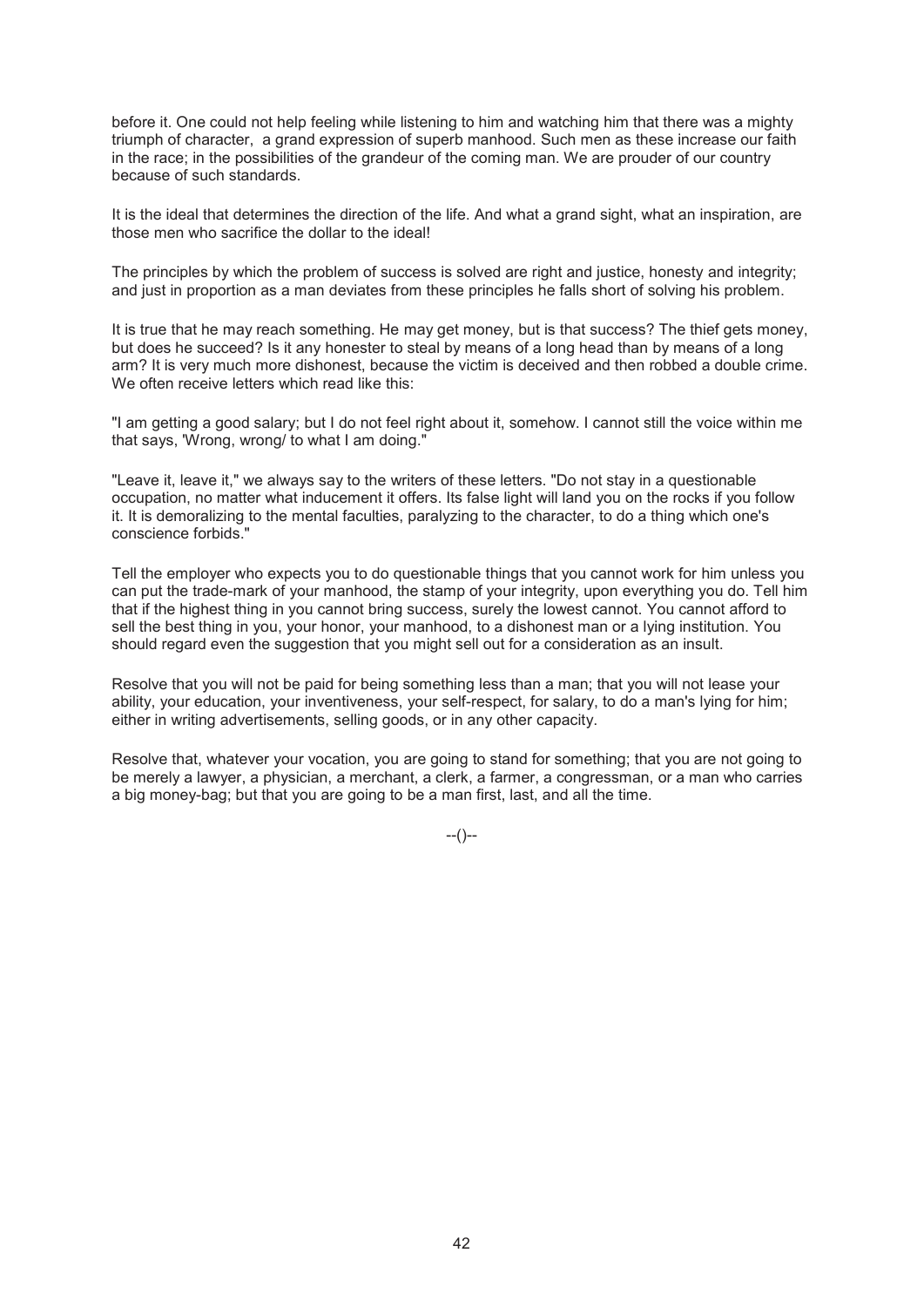### **HAPPY? IF NOT, WHY NOT?**

I have seen many painful examples during the past few months of the failure of wealth to produce happiness. We have seen that a fortune without a man behind it does not stand for much. The X-rays of public investigation have revealed some ghastly spectacles. Of a number of rich men who were in positions of great responsibility and trust at the beginning of the recent financial panic, some have committed suicide, others have died from the effects of the disgrace which they had brought upon themselves and their families, and still others have suffered tortures, not so much because of their wrongdoings, as from the fear of disclosure.

A few months ago, these men were supposed to possess the things which make men happy. They had what all the world is seeking so strenuously money. They lived in palatial homes and were surrounded with luxuries, and yet, the moment misfortune came, what they called "happiness" fled as though it had the wings of a bird.

These men felt secure because they had that which most people are struggling so hard to get. They had supposed themselves so firmly intrenched in the wherewithal of life, so buttressed by their "solid" investments, that nothing could shake them. But, almost in the twinkling of an eye, their foundations slipped from under them, their reputations vanished, and, instead of being the big men they thought they were, they not only found that they were nobodies, but also that their "happiness" had flown with their reputations.

Happiness is not such a transient visitor as that. If these men had had the genuine article, no panic could have shaken it, no fire burned it out, no ocean swallowed it up. Real happiness is not a fluttering, fly-away unreality. It is not superficial. It does not live in things. It does not depend upon money.

It inheres in character, in personality. It consists in facing life the right way, and no one who faces it the wrong way, no matter how much money he may have, can ever be happy.

The trouble with many of the men who went down in the panic was that they put the emphasis upon the wrong thing.

Man is built upon the plan of honesty, of rectitude the divine plan. When he perverts his nature by trying to express dishonesty, chicanery, and cunning, of course he cannot be happy. The very essence of happiness is honesty, sincerity, truthfulness. He who would have real happiness for his companion must be clean, straightforward, and sincere. The moment he departs from the right she will take wings and fly away.

What a pitiable thing it is to see the human race chasing the dollar material things trying to extract happiness, to squeeze joy, out of money alone! How little people realize that the very thing they are hunting lives in themselves or nowhere; that if they do not take happiness with them they may hunt the earth over without finding it. Happiness is a condition of mind. It is a fundamental principle, and he who does not understand the principle cannot possibly be happy.

All the misery and the crime of the world rest upon the failure of human beings to understand the principle that no man can really be happy until he harmonizes with the best thing in him, with the divine, and not with the brute. No one can be happy who tries to harmonize his life with his animal instincts. The God (the good) in him is the only possible thing that can make him happy.

Real happiness cannot be bribed by anything sordid or low. Nothing mean or unworthy appeals to it. There is no affinity between them. Founded upon principle, it is as scientific as the laws of mathematics, and he who works his problem correctly will get the happiness answer.

There is only one way to secure the correct answer to a mathematical problem; and that is to work in harmony with mathematical laws. It would not matter if half the world believed there was some other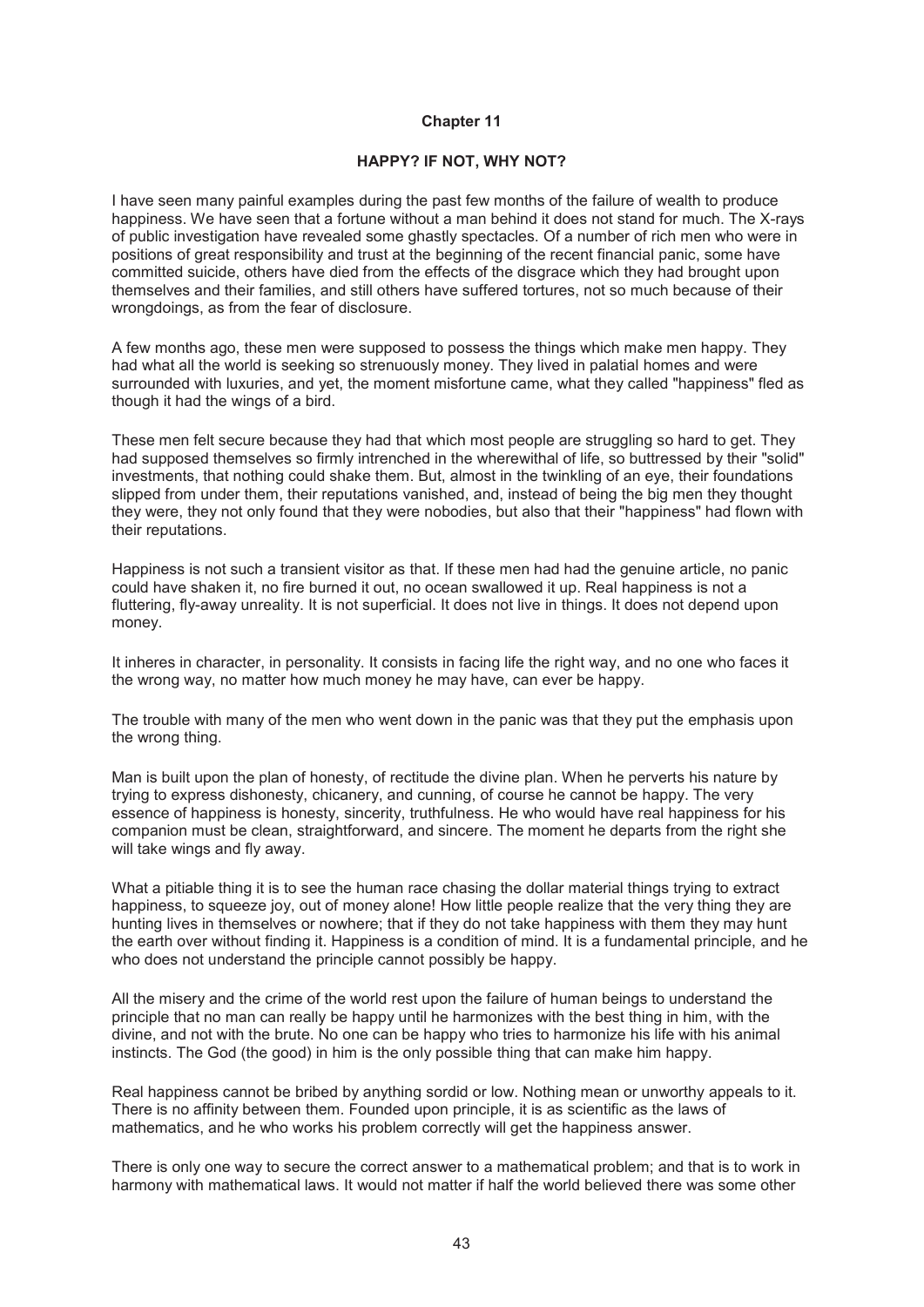way to get the answer, it would never come until the law was followed with the utmost exactitude. It does not matter that the great majority of the human race believe there is some other way of reaching the happiness goal. The fact that they are discontented, restless, and unhappy, shows that they are not working their problem scientifically.

We are all conscious that there is another man inside of us; that there accompanies us through life a divine, silent messenger that other, higher, better self which speaks from the depths of our nature and which gives its consent, its "Amen," to every right action, and condemns every wrong one.

Men and women in all times have tried to bribe this constant monitor; to purchase its approval; to silence it in nervous excitement; to drown it in vicious pleasure, with drink and with drugs but all in vain. Men in every age have disregarded its warning; have tried in every possible way to get away from its tormenting reproofs when they have done wrong; but no amount of dissipation or excitement has ever been able to silence its voice.

It always continues to give its unbiased, unbribed approval or disapproval to whatever we do.

There is nothing in which people deceive themselves so much as in the pursuit of happiness. There is only one way to find it that is, by obeying the laws upon which we are built. We are constructed along the lines of truth and justice, and we cannot reach felicity by disobeying these, the very laws of our nature. So long as we continue to do evil, to get money by unfair means by robbing others or taking advantage of them so long as our ambition is to get rich anyway, we can never attain true happiness, because we are going in the wrong direction. We are introducing discord into our natures; encouraging the very opposite to what we are seeking.

It is just as impossible for a person to reach the normal state of harmony while he is practicing selfish, grasping methods, as it is to produce harmony in an orchestra with instruments that are all jangled and out of tune.

To be happy, we must be in tune with the Infinite within us, in harmony with our better selves. There is no way to get around it. The idea that we can practice wrong in our vocations, in our dealings with men, or in our pleasures, and then periodically seek forgiveness in our prayers or through our churches the idea that a man can do wrong and be forgiven without remedying the wrong, or without forsaking the sin, has done more harm than almost any other thing in civilization. A clear conscience, a clean life, the elimination of selfishness, jealousy, envy, and hatred, are necessary to all high enjoyment.

One trouble with many of us is that we try to make happiness too complicated an affair. But happiness really flees from complication, ceremony, and pretense. Nature has fixed her everlasting edict against complicated living.

You can never force pleasure it must be natural; it must come from sane living. Real happiness is so simple that most people do not recognize it. They think it comes from doing something on a big scale, from a big fortune, or from some great achievement, when, in fact, it is derived from the simplest, the quietest, the most unpretentious things in the world.

Our great problem is to fill each day so full of sunshine, of plain living and high thinking, that there can be no commonness or unhappiness in our lives. Little kindnesses, pleasant words, and helps by the way; trifling courtesies and encouragements; duties faithfully done, unselfish service, work that we enjoy; friendships, love, and affection all these are simple things, yet they are what constitute happiness.

The great sanitariums, the noted springs of the world, are crowded with rich people, sent there by their physicians to get rid of the effects of complicated living. They tried to force their pleasures and came to grief.

Not long ago, I dined in the home of a very rich man, and it took two hours and a half to serve the dinner. There were thirteen courses, made up of the richest kinds of food, and many of them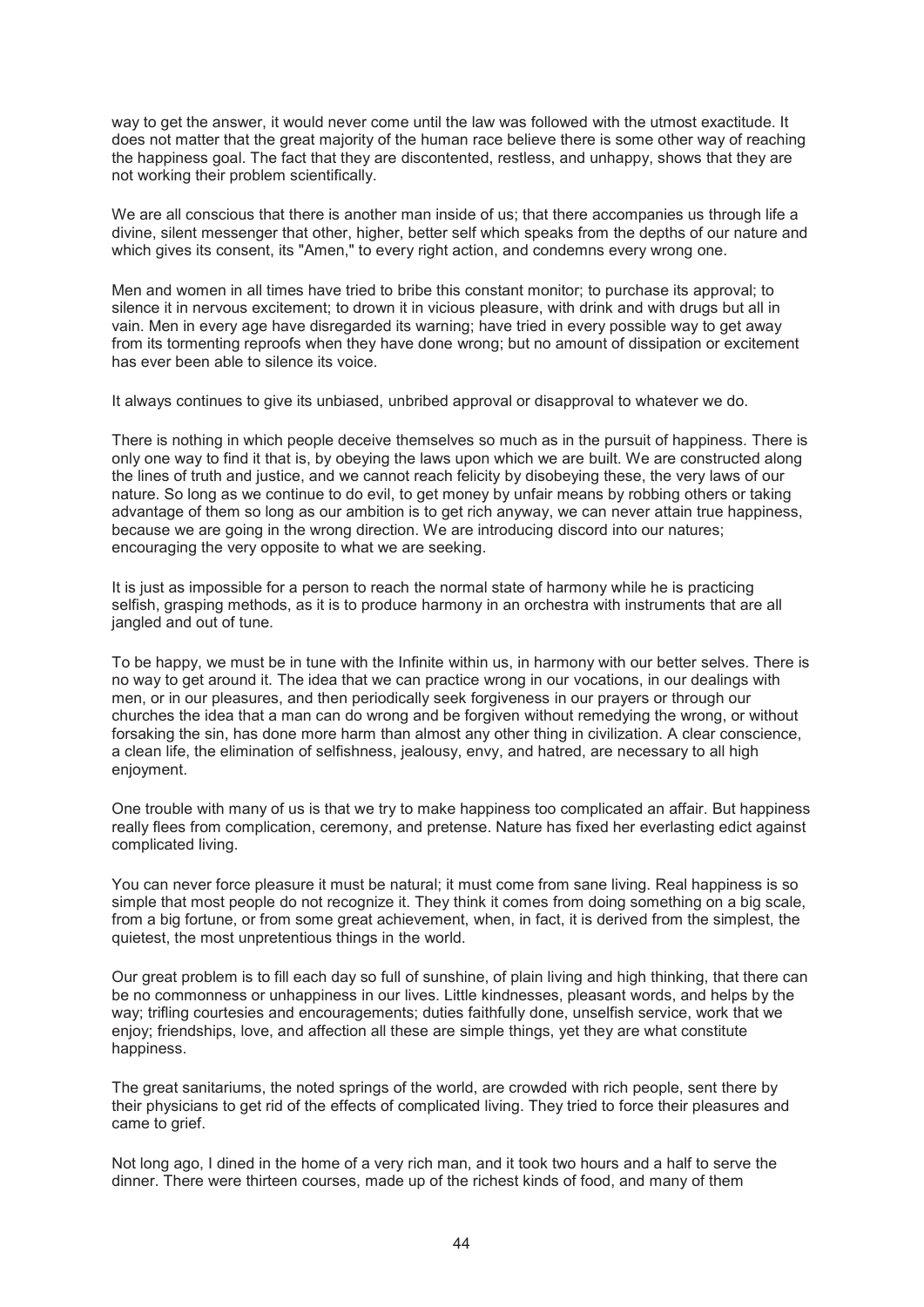absolutely incompatible with one another. In addition to this, there were seven kinds of wine! Think of any one being healthy or happy living upon such a diet! What are the enjoyments of the average rich? Is there anything more vapid, insipid, unsatisfying than the chasing after that indefinite, mysterious something which they call happiness; that will-o'-the-wisp which is always beckoning them on, but ever eluding their grasp; that rainbow which recedes as they approach? They may enjoy the titillation of the nerves for a moment, the temporary excitement and exhilaration which come from even vicious pleasures. But what of it all? It is only animal enjoyment. Nothing but regret, disappointment, and disgust follow.

There is within every normal person a strong desire to do something and to be something in the world; and every idler knows that he is violating the fundamental demand of his nature; that he is really cheating himself out of a very sacred prize, the getting of which would mean more to him than everything else in the world. I have talked with idle rich young men who said they knew that it was all wrong for them to refuse to do their part of the world's work; that it was a mistake for them not to enter into the activities of life and struggle for a prize which the Creator had fitted them to take; but that the paralyzing effect of not being obliged to work had undermined their inclination.

Recently a rich young man was asked why he did not work. "I do not have to," he said. "Do not have to" has ruined more young men than almost anything else. The fact is, Nature never made any provision for the idle man. Vigorous activity is the law of life; it is the saving grace, the only thing that can keep a human being from retrograding.

Activity along the line of one's highest ambition is the normal state of man, and he who tries to evade it pays the penalty in deterioration of faculty, in paralysis of efficiency. Do not flatter yourself that you can be really happy unless you are useful. Happiness and usefulness were born twins. To separate them is fatal.

It is as impossible for a human being to be happy who is habitually idle as it is for a fine chronometer to be normal when not running.

The highest happiness is the feeling of wellbeing which comes to one who is actively employed in doing what he was made to do; carrying out the great life-purpose patterned in his individual bent. The practical fulfilling of the life-purpose is to man what the actual running and keeping time are to the watch.

Without action both are meaningless.

There is no tonic like that which comes from doing things worth while. There is no happiness like that which comes from doing our level best every day, everywhere; no satisfaction like that which comes from stamping our superiority, putting our royal trade-mark, upon everything which goes through our hands.

Man was made to do things. Nothing else can take the place of achievement in his life.

Real happiness without achievement of some worthy aim is unthinkable. One of the greatest satisfactions in this world is the feeling of enlargement, of growth, of stretching upward and onward. No pleasure can surpass that which comes from the consciousness of feeling one's horizon of ignorance being pushed farther and farther away of making headway in the world of not only getting on, but also of getting up.

Happiness is incompatible with stagnation. A man must feel his expanding power lifting, tugging away at a lofty purpose, or he will miss the joy of living.

The discords, the bickerings, and divorces; the breaking up of rich homes, and the resorting to all sorts of silly devices by many rich people in their pursuit of happiness, prove that it does not dwell within them; that happiness does not abide with low ideals, with selfishness, idleness, and discord. It is a friend of harmony; of truth and beauty; of affection and simplicity.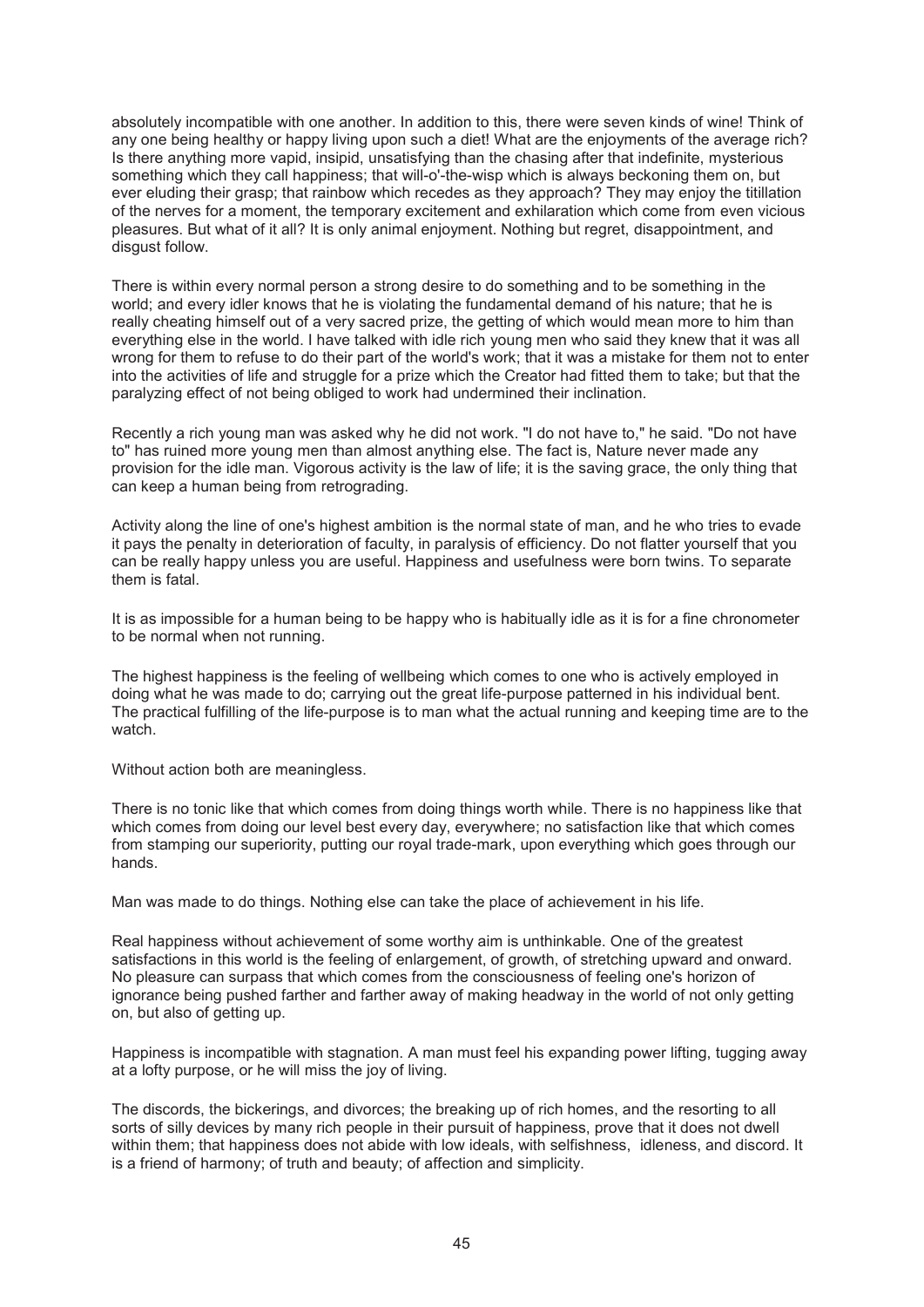Multitudes of men have made fortunes, but have murdered their capacity for enjoyment in the process. How often we hear the remark, "He has the money, but cannot enjoy it." A man can have no greater delusion than that he can spend the best years of his life coining all of his energies into dollars, neglecting his home, sacrificing friendships, selfimprovement, and everything else that is really worth while, for money, and yet find happiness at the end!

If a man coins his ability, his opportunities into dollars, and during all the years he is accumulating wealth neglects the cultivation of the only faculties which are capable of appreciating the highest happiness, he cannot effectively revive his atrophied brain cells. His enjoyment, after he makes his money, must come from the exercise of the same faculties which he has employed in making it. He cannot undo the results of a life habit after he retires from business.

If you have not kept alive your ability to appreciate the beautiful, the good, and the true, you will be as surprised to find that it has left you as Darwin was when, in middle life, he discovered all at once that he had lost his power to appreciate Shakespeare and music.

We ought to be able to get a good living, even to make fortunes, and yet have a jolly good time every day of our lives. This idea of being a slave most of the time, and of only occasionally enjoying a holiday, is all wrong.

Every day should be a holiday, a day of joy and gladness, a day of supreme happiness; and it would be, if we lived sanely, if we knew the secret of right thinking and normal living. Isn't it strange that so few people ever think of making happiness a daily duty; that they should put this everlasting emphasis upon their vocations, on money making, and let the thing for which they really live come incidentally or without planning? The making of a life should be emphasized infinitely more than the making of a living.

Few people ever learn the art of enjoying the little things of life as they go along. Yet it is the little, everyday enjoyments and satisfactions that count most in a lifetime. Almost every person I know is living in anticipation, not in reality. He is not actually living the life he has always looked forward to, or expected to attain; but is just getting ready to live, just getting ready to enjoy it. When he gets a little more money, a little better house, a little more of the comforts of life, a little more leisure, a little more freedom from responsibility, he will then be ready to enjoy life.

It is a rare thing to find a person who can truthfully say: "I am really living. This is the life I have been striving for, the life that I have looked forward to as being as near my ideal as I am likely to find in this world." It is a great thing so to cultivate the art of happiness that we can get pleasure out of the common experiences of every day. The happiness habit is just as necessary to our best welfare as the work habit, or the honesty or square-dealing habit.

No one can do his best, his highest work, who is not perfectly normal, and happiness it a fundamental necessity of our being. It's an indication of health, of sanity, of harmony, The opposite is a symptom of disease, of abnormality. There are plenty of evidences in the human economy that we were intended for happiness, that it is our normal condition; that suffering, unhappiness, discontent, are absolutely foreign and abnormal to our natures.

There is no doubt that our life was intended to be one grand, sweet song. We are built upon the plan of Harmony, and every form of discord is abnormal. There is something wrong when any human being in this world, tuned to infinite harmonies and beauties that are unspeakable, is unhappy and discontented.

One of the most inexplicable mysteries that has ever puzzled the selfish rich is their failure to find happiness where -they had expected to find it. The bitterest disappointment that comes to people who have made fortunes is that the wealth did not bring the happiness which it promised, or anything like it. They find that the affections do not feed on material things, that the heart would starve in the midst of the greatest luxuries alone. They find that, while money can do many things, it has little power to satisfy the heart yearnings, the heart hunger. How many women there are in palatial homes in this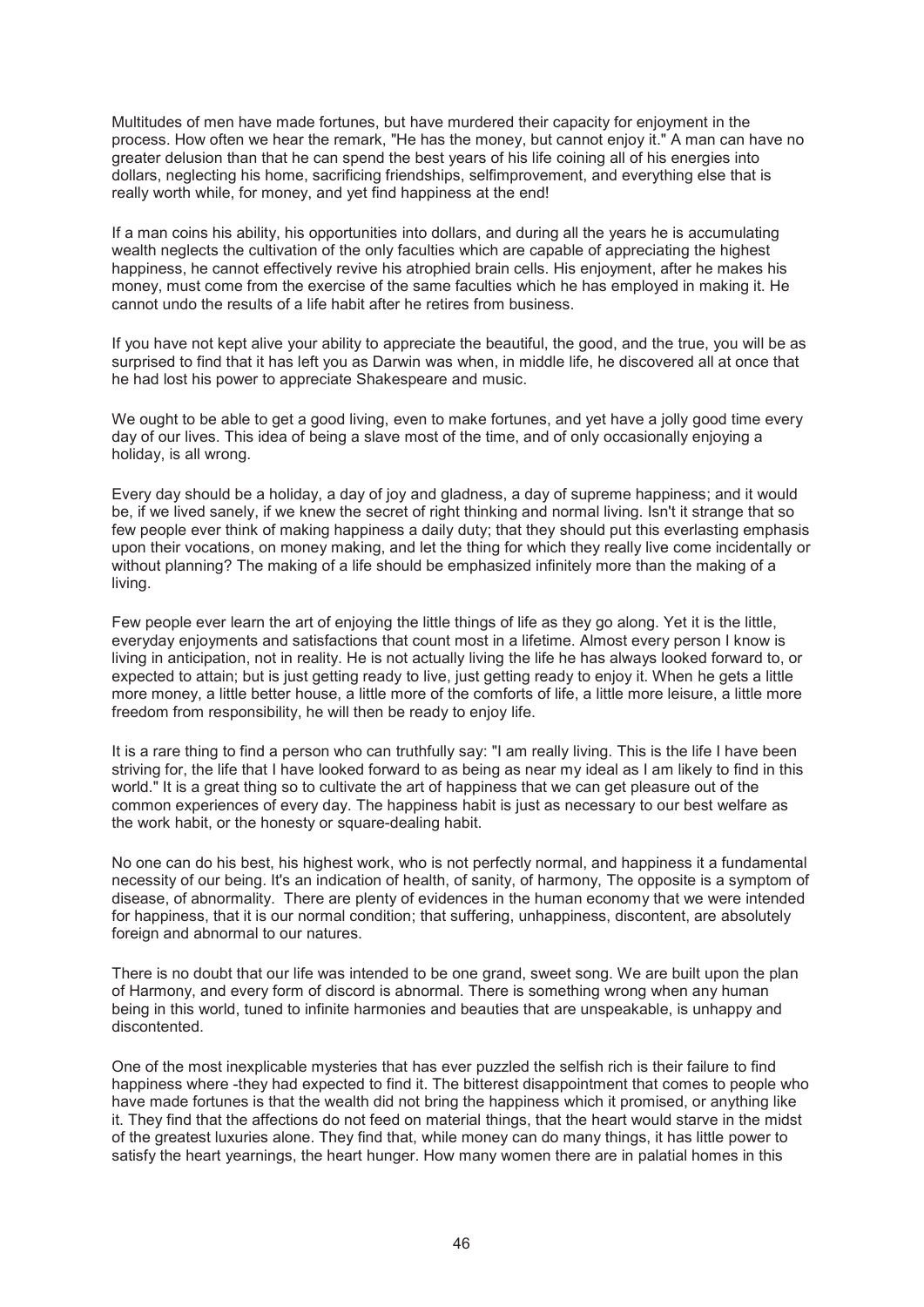country who are starving for happiness and who would gladly exchange all their luxuries for the love of a good man, even if he had not a dollar in the world!

No selfish life can ever be happy. I am acquainted with a self-made man who has made a fortune, who tells me that the greatest enigma and disappointment of his life lie in the fact that, although he has made millions, he is not happy. He says that somehow he has never been able to make many friends; that people avoid him; that he has never been able to get the confidence of others to any very great extent, and that he is not popular even among his own neighbors. He cannot understand why he is not happy, for, he tells me, he has tried very hard to find happiness. The trouble with him is that he has always done everything with reference to himself.

He did not mean to be selfish; but the whole passion of his life has been to make money, because he thought that would bring everything else that is desirable. He has chosen his friends for their ability to advance his interests, and has considered every step in life with reference to the effect it would have upon him. "What is there in it for me? "seems to have been the interrogation point in his life.

Now, happiness is a reflection, an echo, a part of what we do and think. It does not depend upon our material possessions. Thoreau's cabin, at Walden Pond, cost only thirty-one dollars, and yet Thoreau was rich and happy because he had a rich mind.

It is as impossible for the selfish, greedy, grasping thought, the thought always centered upon one's own interest, to produce a happy state of mind as it is for thistle seeds to produce wheat. But if we sow helpfulness, kindness, unselfishness, we shall reap a harvest of satisfaction, harmony, and happiness. Selfishness and real happiness never go together.

They are fatally antagonistic.

An inordinate ambition, a desire to get ahead of others, a mania to keep up appearances at all hazards, whether we can afford it or not, all these things feed selfishness, that corrosive acid which eats away our possible enjoyment and destroys the very sources of happiness. The devouring ambition to get ahead of others in money making, to outshine others socially, develops a sordid, grasping disposition which is the bane of happiness. No man with greed developed big within him can be happy. Neither contentment, satisfaction, serenity, affection, nor any other member of the happiness family can exist in the presence of greed.

It is as impossible for a man who has been dishonest, who has gotten his wealth by crushing others, and by taking advantage of them, to be happy as it is for a person really to enjoy himself while walking with pebbles in his shoes, or while constantly being nettled with pin pricks.

No man can be happy who is conscious of being a drone, of shirking his share in the great world's work, who knows that he is taking all the good things he can get hold of in life's great granary, put there by the toilers, and is putting nothing back.

A debauched mind that has departed from the principles of right thinking and right living has incapacitated itself for real enjoyment. The only way to get the happiness that is worth while is to live a straight, clean, pure, honest, useful life. There is no power in the universe that can make a human being happy along any other lines.

Straightforward, honest work, a determined endeavor to do one's best, an earnest desire to scatter flowers instead of thorns, to make other people a little better off, a little happier because of our existence, these are the only recipes for real happiness.

No man can be happy when he despises his own acts, when he has any consciousness of wrong, whether of motive or act. No man can be happy when he harbors thoughts of revenge, jealousy, envy, or hatred. He must have a clean heart, and a clean conscience, or no amount of money or excitement can make him happy.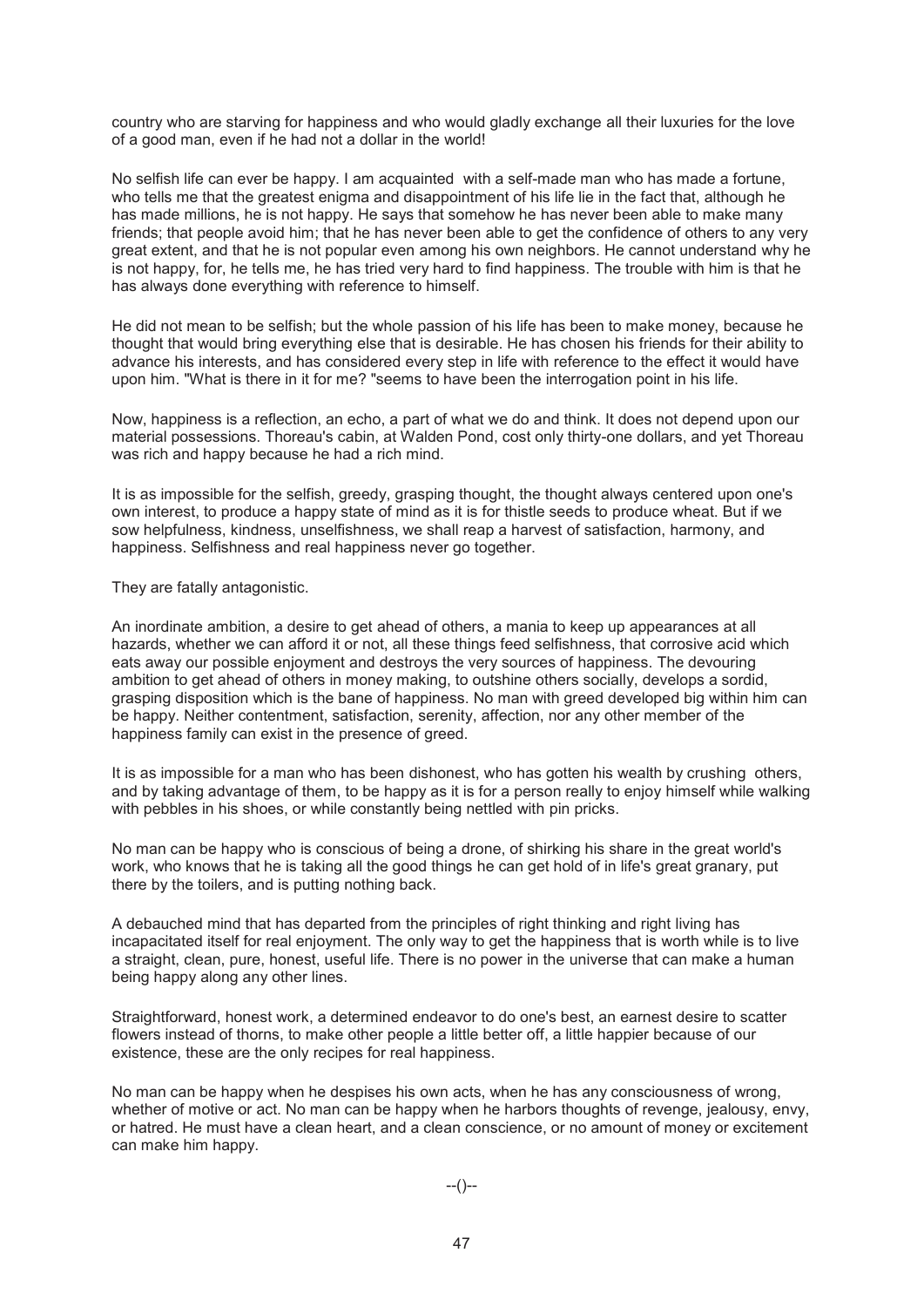# **Originality**

NO human being ever yet made a success trying to be somebody else, even if that person was a success.

Success cannot be copied cannot be successfully imitated. It is an original force an individual creation. Every man will be a failure just in proportion as he gets away from himself and tries to be somebody else and to express somebody else instead of himself. Power comes from within or from nowhere. Be yourself. Listen to the voice within. There is room for improvement in every profession, in every trade, and in every business. The world wants men who can do things in new and better ways. Don't think, because your plan or idea has no precedent, or because you are young and inexperienced, that you will not get a hearing. The man who has anything new and valuable to give to the world will be listened to and will be followed.

The man of strong individuality, who dares to think his own thought and originate his own method, who is not afraid to be himself, and is not a copy of someone else, quickly gets recognition. Nothing else will attract the attention of an employer or the rest of the world so quickly as originality and unique ways of doing things, especially if they are effective.

Blaze your own way, make your own path, or you will never make any impression on the world. It is striking originality that attracts attention. The world admires the man who has the courage to lift his head above the crowd, who dares to step to the front and declare himself. Never before was originality so much at a premium. The world makes way for the man with an idea. It is the thinker, the man with original ideas and new and up-to-date methods, who is the real productive force in a community. He is wanted everywhere. But there is very little demand for human machines.

The world is full of followers, leaners, and taggers, who are willing to walk in old trails, and to have their thinking done for them; but it is seeking the man with original force, who leaves the beaten track and pushes into new fields, the physician who departs from the precedent of those who have gone before him, the lawyer who conducts his case in an original way, the teacher who brings new ideas and methods into the schoolroom, and the clergyman who has the courage to proclaim the message which God has given to him, not that given to some other man who has put it into a book. The world wants preachers who get their sermons out of life, not out of a library.

There are a thousand people who will do faithfully what they are told, to one who can lay out a programme or execute it; a thousand who can only follow, to one who can lead. It is a rare thing to find a young man who has the power of initiative and the ability to put a thing through with the force of originality.

What ever your work in life, do not follow others. Do not imitate. Do not do things just as everybody else has done them before, but in new, ingenious ways. Show the people in your specialty that precedents do not cut much of a figure with you, and that you will make your own programme. Resolve that, whether you accomplish much or little in the world, it shall be original your own. Do not be afraid to assert yourself in a bold individual way. Originality is power, life; imitation is death. Do not be afraid to let yourself out. You grow by being original, never by copying; by leading, never by following. Resolve that you will be a man of ideas, always on the lookout for improvement. Think to some purpose. There is always a place for an original man.

There is nothing else which will kill the creative faculty and paralyze growth more quickly than following precedents in everything, and doing everything in the same old way. I have known progressive young men to stop growing, become hopelessly rutty, and lose all their progressiveness by going into their fathers' stores, factories, or places of business, where everything was done in the same old-fashioned way, and precedents were followed in everything. They lost all expansiveness. There was no motive for reaching out for the new and the original, because their fathers would not change. I have seen splendid fellows, who might have become great and grand men, shrivel to pygmies in their fathers' ruts.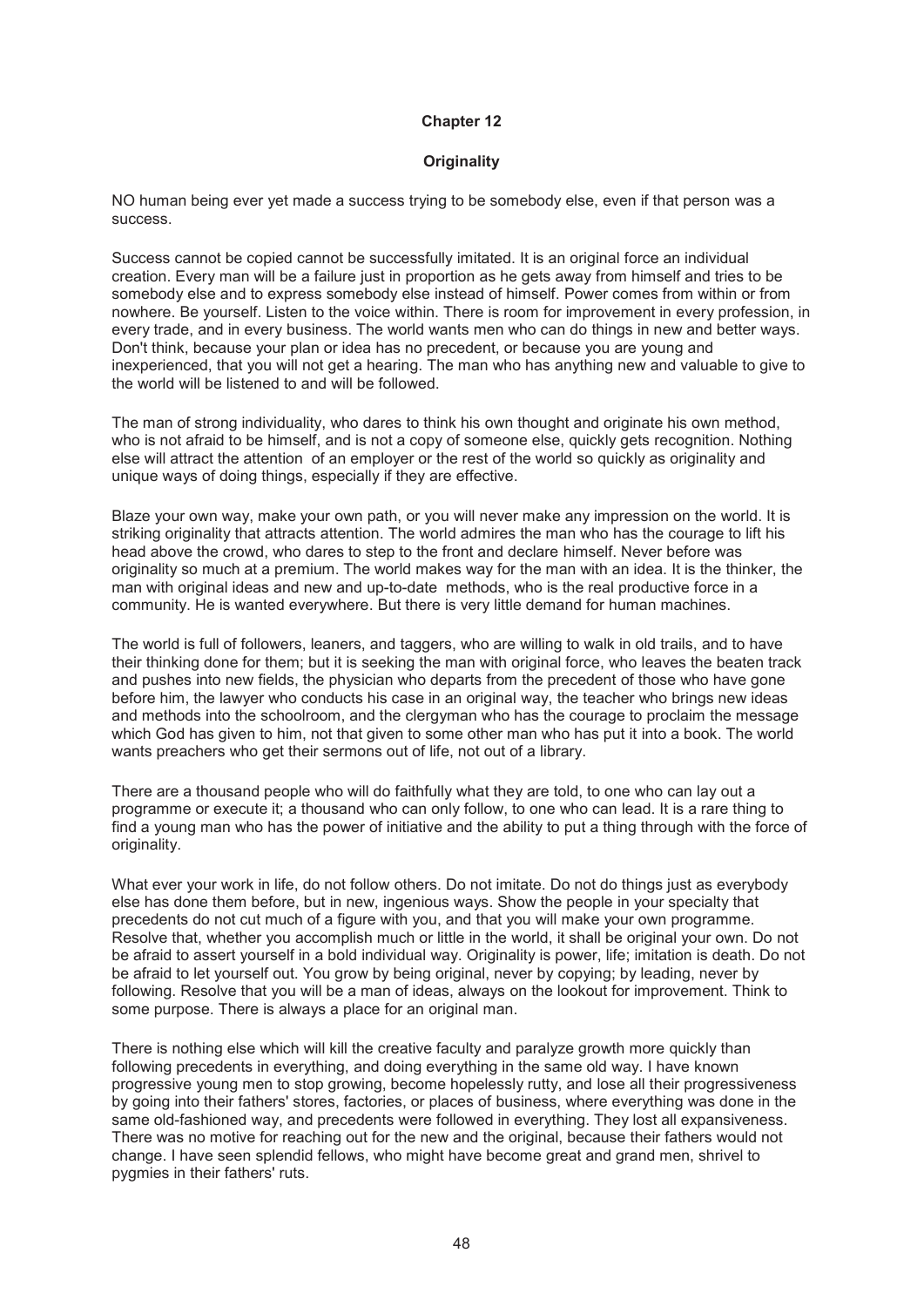How many of our business houses are weighted down with machinery, old, antiquated methods, ponderous bookkeeping, and out-of-date appliances, when new devices, or new methods with shortcut ways of doing things would enable them to economize greatly on room and to get along with much less help; but they cling to the old with a fatal tenacity.

This is why so many old concerns, which have been strong and powerful for generations, gradually shrink, shrivel, get into ruts, and fail, while their newer competitors, the bright young men who have gone out from these houses, do things in a new way, adopt up-to-date methods, keep up with the times, and go on to greater success.

There is a great advertising quality in originality, or uniqueness. The man who does business like the great majority of men, although he may have superior ability, does not attract much attention. But if he makes his own path, adopts original and progressive methods, puts his specialty in a class by itself, and attracts attention, everybody who patronizes him is a traveling advertisement for him.

There is a specialty store in Boston whose progressive proprietors make a study of original ways of doing everything. For example, all change is given in brand new money, direct from the United States treasury or mint. This does not cost much, and causes but little trouble, yet it is a very shrewd advertisement.

It is especially attractive to women and children, and has brought a great deal of trade. Aside from the danger of handling old, soiled money, which has been no one knows where, it gives a sense of pleasure to handle new, crisp bills, and brand new, bright coins. This is only one of the many unique methods this concern adopts.

People flock to the most up-to-date establishments, for they know that the newest styles, the latest and freshest goods, the greatest variety, the best display of taste, and the most appropriate things are to be found there. It is well known that those up-to-date houses pay the largest salaries and have the best buyers. There is a hotel in New York which needs no advertising. It is one of the institutions which people visit out of interest, and they are always talking about it. Other things being equal, they will patronize it. If they cannot afford to have rooms there, they will go there to dine, to see the fashions, and prominent people. The amount of free advertising which this hotel has had, in addition to what, perhaps, other first-class hotels get, would probably have cost, if paid for, half as much as the hotel is worth.

The same is true in every line of endeavor. It is the newest and the most up-to-date concern, that has the latest devices and the freshest, and most original ideas, that draws the people. Do not, however, make the mistake of thinking that if you simply do things in new ways you will necessarily be successful. It is effective originality that counts. There are thousands of men who are always chasing new ideas, new ways of doing things, who never accomplish anything of note, because they are not effective, not practical. I know a man who adopts every new device that comes along, and has thus practically run through a large estate left him, because he did not have the judgment or the sagacity to select really effective devices or methods in the management of his affairs.

The shrewdest thing a young man can do to say nothing of the influence upon his character is to put the greatest possible originality and the highest possible excellence into everything he does; to make a resolution, at the very outset of his career, to stamp his individuality upon everything that goes out of his hands, and to determine that everything he does shall have the imprint of his character upon it as a trade-mark of the highest and best that is in him. If he does this, he will not require a large amount of capital to start a business, and to advertise it. His greatest resources will be in himself. Originality is the best substitute for advertising, as well as the best thing to advertise, if quality goes with it. Some men are absolutely afraid to do things in a new way. They must follow somebody else. "What was good enough for my father and grandfather is good enough for me" seems to be their motto. They cannot see any reason for changing. They must have a precedent for everything or they reject it. They cannot appreciate a new idea or a new way of doing things. They think there must be something the matter with it if it has not been used before. They have a peculiar love for the old; the antique appeals to them. They think the value of things lies in their age.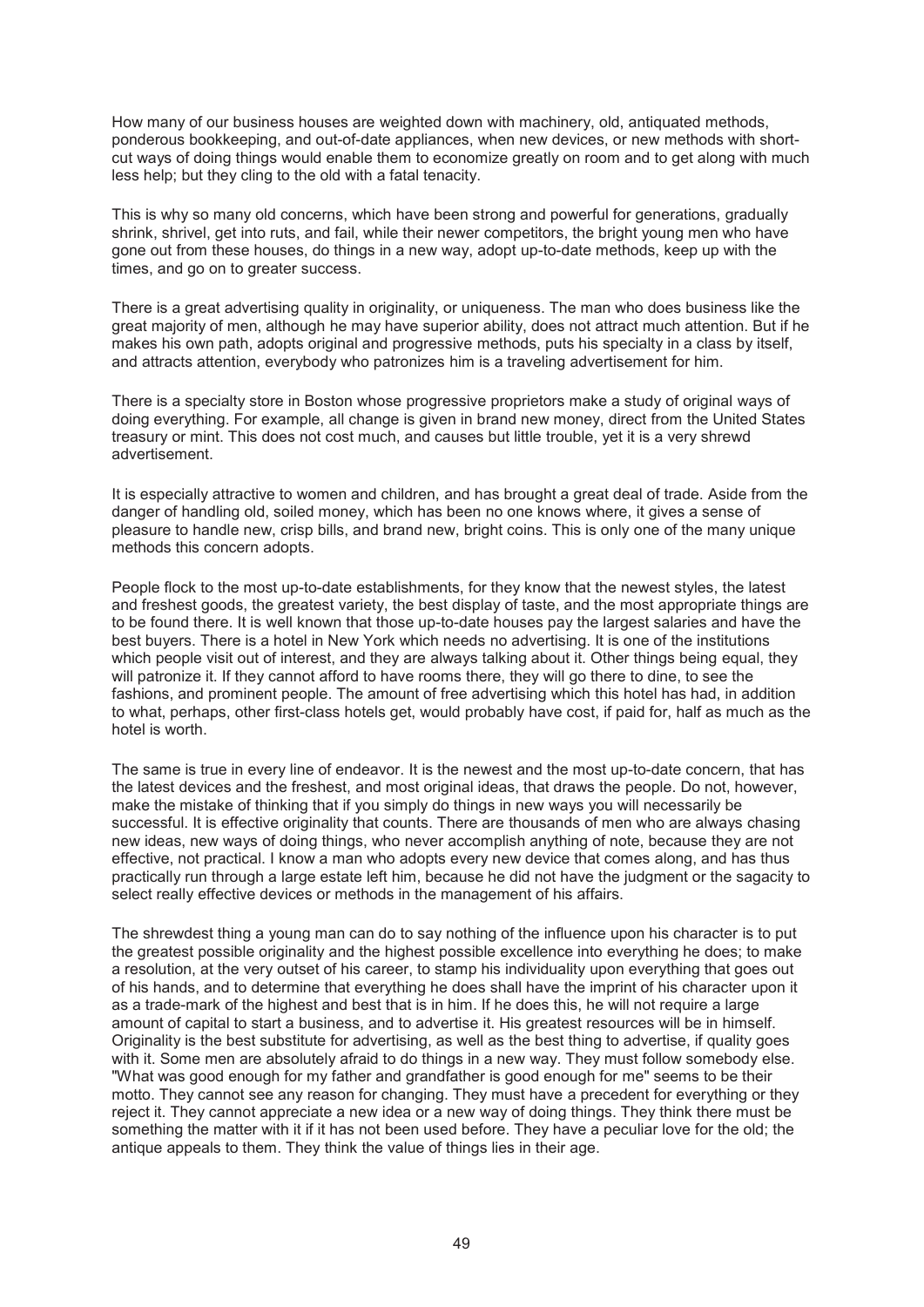These people with hide-bound intellects stand in the way of progress. Every town has these "precedent men" in the same oldsized stores with the same old, out-of-date show-windows, the same methods of displaying goods, the same old, cumbersome systems in the countingroom. They are progressproof. New ideas frighten them. The precedent man is always nonplussed, embarrassed by anything new, or when confronted with a condition which requires something original. He must get hold of something which has been used before, or he is powerless.

Many people think it is unfortunate to be unlike others in their personalities. They are always afraid of being thought peculiar, or eccentric. Yet the Creator never made two things alike, nor any two people alike. Nature breaks her mold at every new birth. Great characters always have strong individuality and originality, characteristics which mark them from the crowd. To be eccentric is not to be weak, but more often it is a sign of strength. Lincoln had eccentricities, but they were inseparable from his great character. Eccentricities which do not make a person disagreeable or repulsive are often advantageous rather than disadvantageous.

What is more monotonous than a deadlevel, insipid character, that has no strongly marked features which individualize it? We all love a great nature, a strong, vigorous, rugged personality, which impresses us with power something colossal which looms above us and inspires us with awe and admiration, such as we feel when standing under some mighty mountain cliff towering above us into the clouds. We do not wish the rugged crags smoothed off. They add to the peak's sublimity. They suggest majesty and power. Why should we want to plane off the eccentricities of a great character, or the individuality which characterizes him and distinguishes him from all others?

We believe in the original man or woman who does not remind us of others, who makes a new, strong, vigorous, and lasting impression upon us, who does not imitate, or follow, who makes his own programme, who acts upon his own judgment, who leans upon nobody, and who does not ask advice, but acts fearlessly, boldly, independently. We know there is force there that can do things that can achieve a reserve power that makes its possessor a master. Fearlessness is a quality absolutely necessary to great achievement, courage always accompanies force. It is a marked quality of the original man. Imitators are timid, weak.

Do not be afraid of being original. Be an independent, self-reliant, new man, not just one more individual in the world. Do not try to be a copy of your grandfather, your father, or your neighbor. That is as foolish as for a violet to try to be like a rose, or for a daisy to ape a sunflower. Nature has given each a peculiar equipment for its purpose. Every man is born to do a certain work in an original way. If he tries to copy some other man, or to do some other man's work, he will be an abortion, a misfit, a failure.

Do not imitate even your heroes. Scores of young clergymen attempted to make their reputations by imitating Beecher. They copied his voice and conversation, and imitated his gestures and his habits, but they fell as far short of the great man's power as the chromo falls short of the masterpiece. Where are those hundreds of imitators now? Not one of them has ever made any stir in the world. The world puts its ban upon all imitations.

It despises a man who tags on to somebody else, leans or imitates. He is always classed as a weakling, without force, power, or individuality. We hear a great deal about the dangers of the one man power in our great corporations. People say that they should be managed by large committees, or boards of directors; that too much power should not be put into the hands of one man. But there is one original, dominating character in every committee, on every board of directors, who towers above all the others and ultimately rules. It is impossible to get away from the domination of a strong, original, forceful character.

Just be yourself. The consciousness that you are not another in the slightest degree, that there is no suggestion of being a copy of somebody else about you, is a great power in itself. It increases your confidence. The very reputation of being original buttresses you in any community. It helps you to have people say, after talking with you, "There, I met an original man, to-day, who did not even remind me of anybody else I have ever seen." It is refreshing to talk with a man who never reminds you of others, who uses no cant, who is not the slave of precedent, who walks on his own legs, who has no use for crutches, and who never leans, a man of force, who radiates power.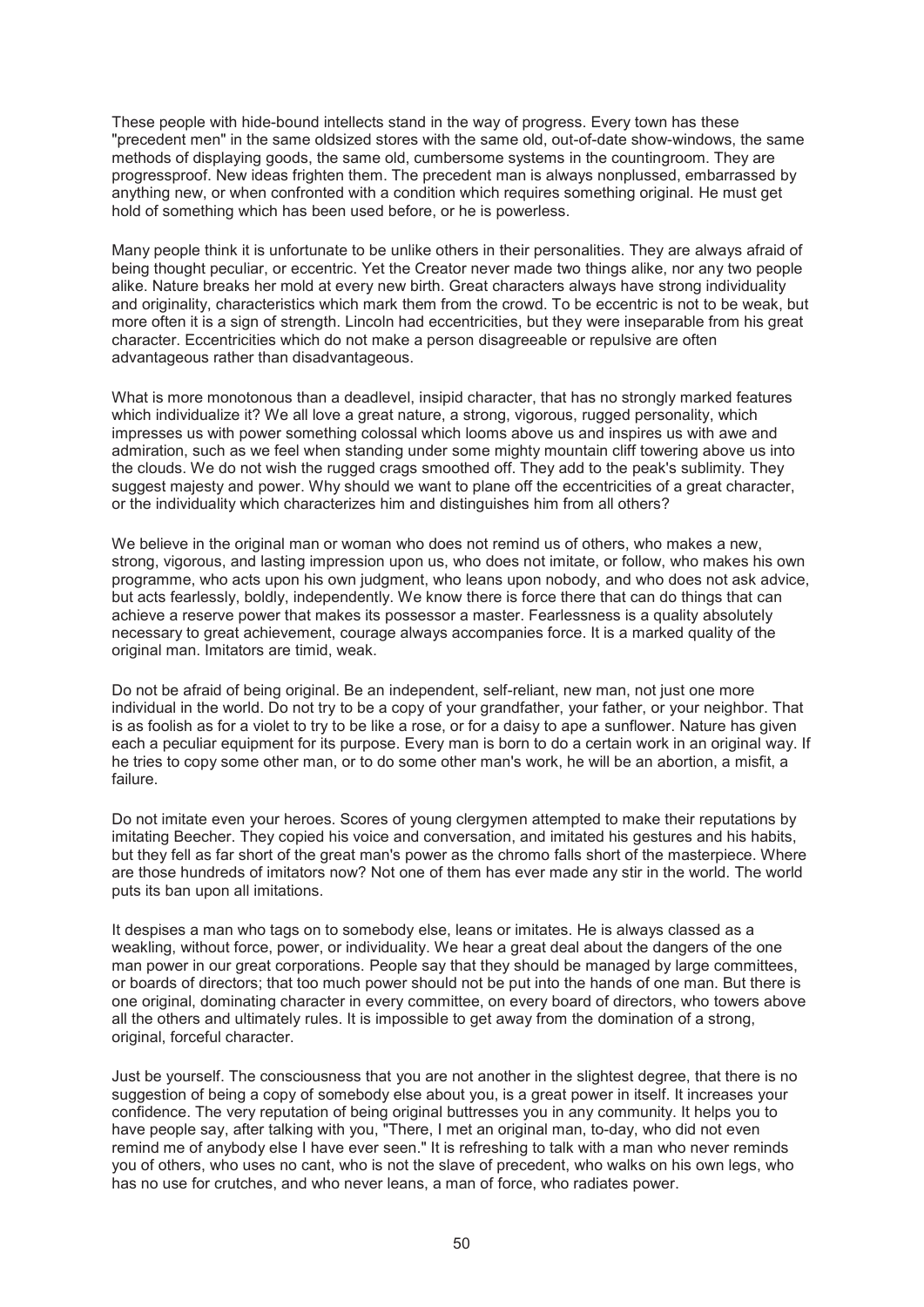Why try to be somebody else? To be yourself, or to express yourself with originality and power, is the greatest thing you can do. You cannot be another if you try. It only makes you unnatural and ridiculous, and robs you of the power which comes from selfexpression, from being yourself. The more you differ from another man by nature, the more ridiculous you will make yourself by attempting to imitate him. Real strength inheres in personality.

--()--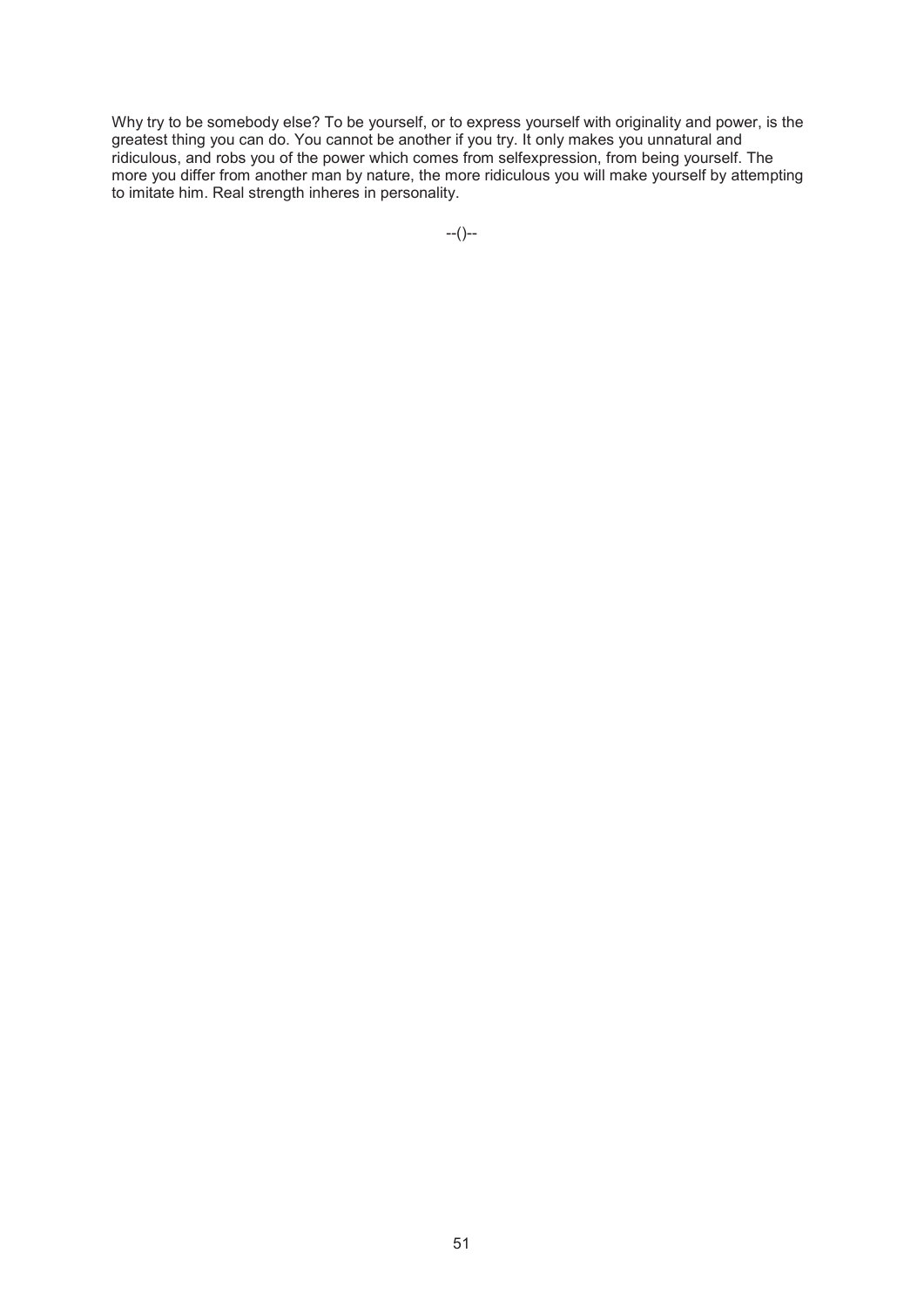## **Had Money But Lost It**

A PROMINENT New York lawyer of wide experience says that, in his opinion, ninety-nine out of every hundred of those who make money or inherit it, lose it, sooner or later. What a spectacle, everywhere in this land of plenty, of inexhaustible resources and unlimited opportunity, where every man ought to be a king, to see God's noblemen living like European peasants because they never learned to do business in a business way!

How many thousands of good, honest men and women there are in this country who have worked very hard and made all sorts of sacrifices of comfort and luxury in order to lay up something for the future, and yet have reached middle life or later without having anything to show for it; many of them, indeed, finding themselves without a home or any probability of getting one, without property or a cent of money laid by for sickness, for the inevitable emergency, or for their declining years!

It seems incredible that a strong, sturdy, self-made man, who has had to fight his way up from poverty, and who feels the backache in every dollar he has earned, should let his savings slip through his fingers in the most foolish investments, with scarcely any investigation, often sending his money thousands of miles away to people he has never seen, and about whom he knows practically nothing, except through an advertisement which has attracted his attention, or through the wiles of some smooth, unprincipled promoter.

Great numbers of vast fortunes in this country have been and are being built up on the very ignorance of the masses in regard to business methods. The schemers bank on it that it is easy to swindle people who do not know how to protect their property. They thrive on the ignorance of their fellows. They know that a shrewd advertisement, a cunningly worded circular, a hypnotic appeal will bring the hard earnings of these unsuspecting people out of hiding-places into their own coffers.

For the sake of your home, for the protection of your hard earnings, for your peace of mind, your selfrespect, your self-confidence, whatever else you do, do not neglect a good, solid business training, and get it as early in life as possible. It will save you from many a fall, from a thousand embarrassments, and perhaps from the humiliation of being compelled to face your wife and children and confess that you have been a failure. It may spare you the mortification of having to move from a good home to a poor one, of seeing your property slip out of your hands, and of having to acknowledge your weakness and your lack of foresight and thoughtfulness, or it may prevent your being made the dupe of sharpers.

Many men who once had good stores of their own, are working as clerks, floorwalkers, or superintendents of departments in other people's stores, just because they risked and lost everything in some venture. As they now have others depending on them, they do not dare to take the risks which they took in young manhood to get a new start, and so they struggle along in mediocre positions, still mocked with ambitions which they have no chance to gratify.

How many inventors and discoverers have fought the fight of desperation amidst poverty and deprivation for years and years, and have succeeded in giving the world that which helps to emancipate man from drudgery and to ameliorate the hard conditions of civilization, and yet have allowed others to snatch their victories away from them and leave them penniless, just because they did not know how to protect themselves!

Thousands of people who were once in easy circumstances are living in poverty and wretchedness to-day because they failed to put an understanding or an agreement in writing, or to do business in a business way.

Families have been turned, penniless, out of house and home, because they trusted to a relative or a friend to "do what was right" by them, without making a hard and fast, practical business arrangement with him.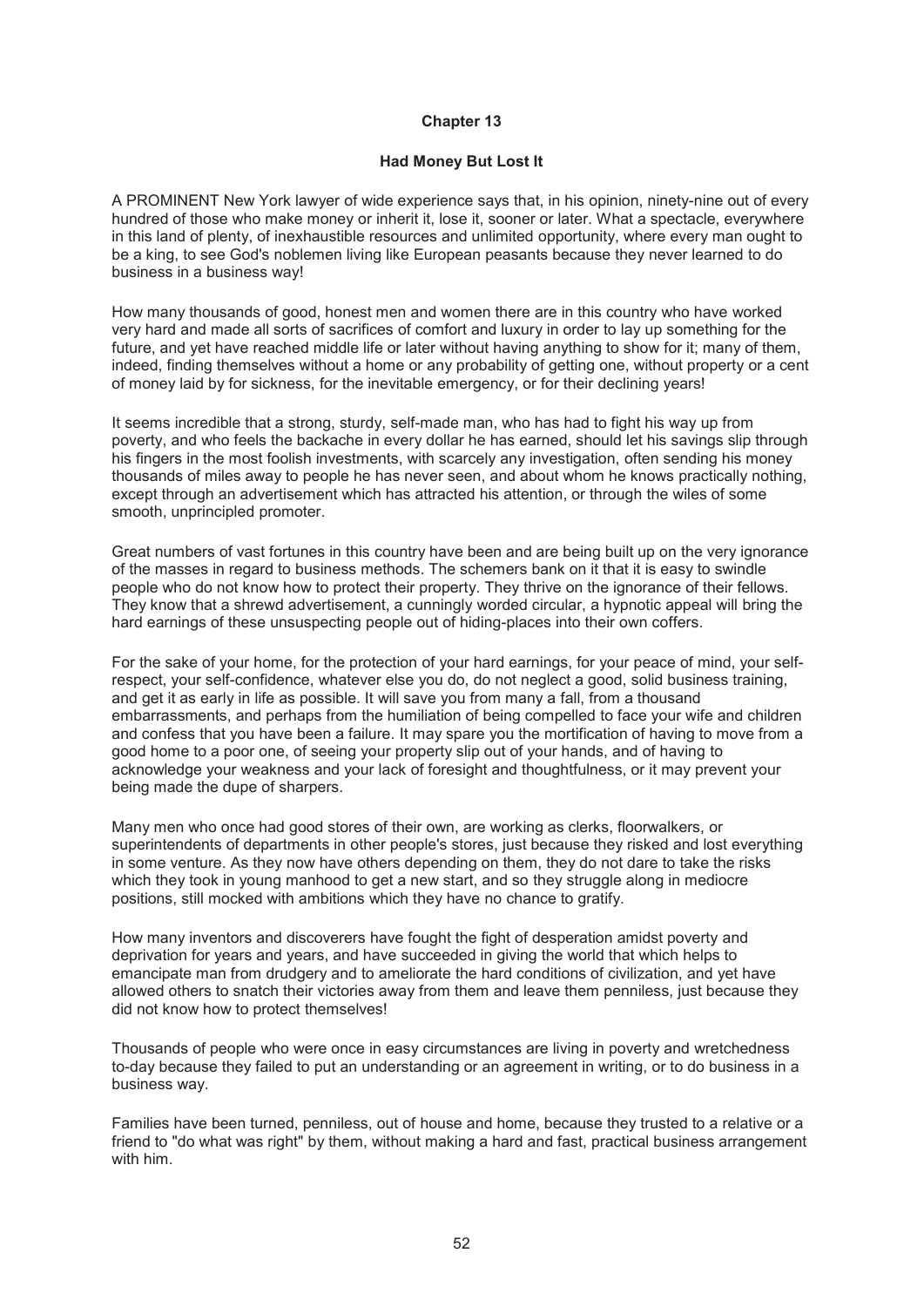It does not matter how honest people are, they may forget, and it is so easy for misunderstandings to arise that it is never safe to leave anything of importance to a mere oral statement. Reduce it to writing. It costs but little, in time or money, and when all parties interested are agreed, that is the best time to formulate the agreement in exact terms. This will often save lawsuits, bitterness, and alienations.

How many friendships have been broken because understandings were not put in writing! Thousands of cases are in the courts to-day for this reason, and a large part of lawyers' incomes is derived from them.

Many people have a foolish idea that others, especially friends or relatives, will be sensitive and think their honesty questioned if they are asked to put their proposition, or agreement, or understanding in writing. It is not a question of confidence. It is a question of business, and business should be done in a business way, so that in case of death, or some other unforeseen event, every possibility of complication or misunderstanding will be eliminated. The very people you may think will be sensitive or offended because you are so exacting will really think more of you for your straightforward business methods and your carefulness in avoiding misunderstanding.

Many a cultured girl has been thrown suddenly on her own resources by the failure or the death of her father, and has found herself wholly incapable of administering his affairs or of earning a living. Many women, their husbands having died suddenly, are left with large business responsibilities, which they are utterly unfit to assume. They are at the mercy of designing lawyers or dishonest business men, who well know that they are mere babies in their hands when it comes to important transactions.

Business talent is as rare as a talent for mathematics. We find boys and girls turned out of school and college full of theories, and of all sorts of knowledge or smatterings of knowledge, but without the ability to protect themselves from human thieves who are trying to get something for nothing. No girl or boy should be allowed to graduate, especially from any of the higher institutions, without being well grounded in practical business methods. Parents who send their children out in life, without seeing that they are well versed in ordinary business principles, do them an incalculable injustice.

I have heard a young woman boast that she did not know anything about money matters, and had no desire to. She said that she had no idea of the value of a dollar, that she could spend all the money she could get, but that it was distasteful to her to discuss economy. Many such women object to any common-sense consideration of the financial question. They think it is not necessary for them to know anything about money from the purely business point of view, as they consider that phase of life belongs wholly to their fathers or brothers or husbands.

An instructive example of the result of such spirit and ignorance I found in a lady who had lost her property through a lack of business knowledge. She told me that she knew nothing whatever about business. She had never known the value of money. Her husband died and left her with a large property, and it was her custom to sign any paper or document that her lawyer or agents presented to her, usually without reading. The people who had charge of her property knew that she knew nothing about business and took advantage of her ignorance. They got her property away from her, and she did not have enough left even to conduct a legal fight to get it back.

Thousands of girls are sent out into the world with what is called finished educations, who cannot even give a proper receipt for money, to say nothing of drawing a promissory note, a draft or a bill, or understanding the significance and importance of business contracts. Such a woman presented a check for payment to the paying teller of her bank. He passed it back to her with the request that she be kind enough to indorse it. The lady wrote on the back of the check, "I have done business with this bank for many years, and I believe it to be all right. Mrs. James B. Brown."

A society woman in "New York presented a check for payment at a bank, and the teller told her that it was not signed. "Oh, do they have to be signed?" she responded. "What an awful lot of red tape there is about the banking business."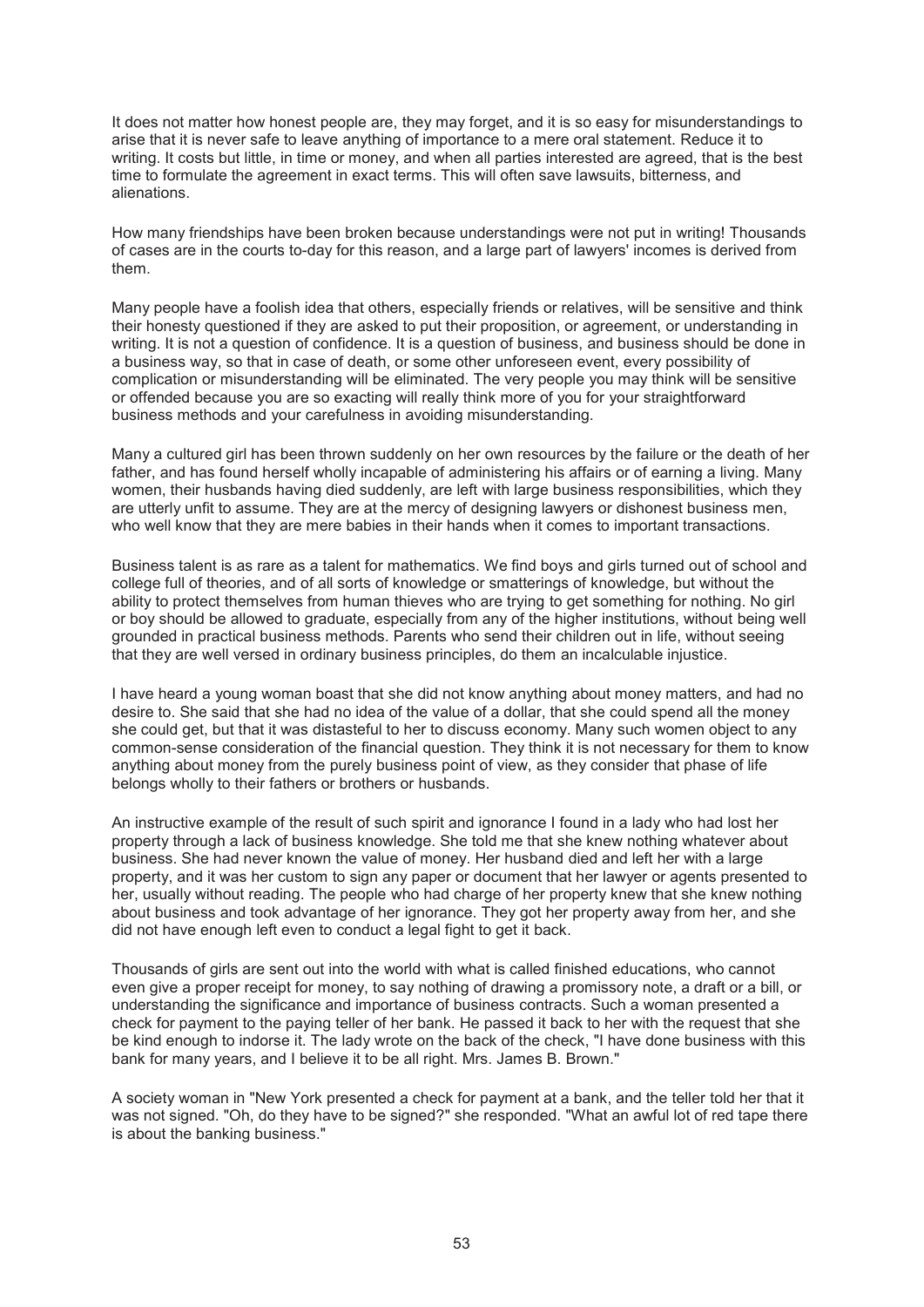I know of a lady whose husband made a deposit for her in a bank and gave her a check book so that she could pay her bills without calling on him for money. One day she received a notice from the bank that her account was overdrawn. She went to the bank and told the teller that there must be a mistake about it, because she still had a lot of checks left in her book. She knew so little about business methods that she thought she could keep drawing any amount until the checks were all gone.

This sounds ridiculous and almost incredible, yet the very girl who laughs at it may make even more absurd blunders. Many an accomplished woman, when given a pen and asked to sign an important document drawn up by an attorney or a long-headed business man, will sign it without reading it or even asking to be informed of its contents, only to learn afterwards by disastrous results that she has signed away her property and turned herself out of her home. Only a short time ago I read of a lady who had won a suit involving about \$20,000. New evidence, however, was brought forward, which caused the court immediately to reverse its decision. It was proved that the lady had sworn falsely. She was perfectly innocent of any such intention, but she had sworn that she had never signed her name to a certain document. The document was produced, and, to her utter astonishment, she saw her signature affixed to it. She acknowledged at once that the signature was hers, although she had just sworn that she had never signed the paper in question. It appeared that, during her husband's lifetime, whenever papers were to be signed, he told her where to write her name, and she did as she was told, without having the slightest idea of the contents of the papers.

Many people have come to grief by giving full power of attorney to their lawyer or business agent. Very few impractical people, especially women, understand the significance of a full power of attorney, which authorizes the person so empowered to deal with your property in all respects as if it were his own, or as if he had for the time being assumed your personality. He may sign your name to any instrument; he may "bind you to anything he pleases; he may draw money from your bank; he may impersonate you in all business transactions. In short, as far as business arrangements are concerned, he stands practically and legally for yourself. This is a tremendous power to place in the hands of another, and people should be very careful to whom they assign It. It should never be conferred on any person but one whose honesty is above suspicion, and whose knowledge of business and of men and affairs has been tried and proved.

"Oh, I signed a paper, giving full power of attorney to my lawyer before I went abroad, I trusted everything to him, and when I came back practically everything was gone.

My business affairs were so complicated that I have not had the money to fight the man I trusted." This was, in brief, the story of one man's wrecked finances, as he told it to me. Women will often pay out large sums of money, and never think of asking for a receipt, especially if they are dealing with friends or people they know well. Intelligent women, however, ought to know that our government is a good example of how we should do business. It does not doubt President Roosevelt's honesty, and yet he must sign a voucher for his salary, just the same as the cheapest government employee. The justices of the United States Supreme Court, who are considered to be the soul of honor, and are the final arbiters of all great questions, must also sign a receipt for their salaries.

If every child in America had a thorough business training, tens of thousands of promoters, longheaded, cunning schemers, who have thriven on the people's ignorance, would be out of an occupation.

I believe that the business colleges are among the greatest blessings in American civilization to-day, because through their teaching they have been the means of saving thousands of homes, and have made happy and comfortable tens of thousands of people who might otherwise be living in poverty and wretchedness.

'This ignorance of practical business principles is very common among professional men. I know clergymen, journalists, authors, doctors, teachers, men in every profession, who are constantly subjected to serious embarrassment by their incapacity in business matters. Some of them do not know how to interpret the simplest business forms. Not long ago, a Harvard graduate, occupying a very important position as a teacher, went to the president of a commercial school and asked him to give him some lessons on how to handle money, notes, etc. He said that when he went to his bank and asked them how much money he had there, they laughed at him; and that when a bank draft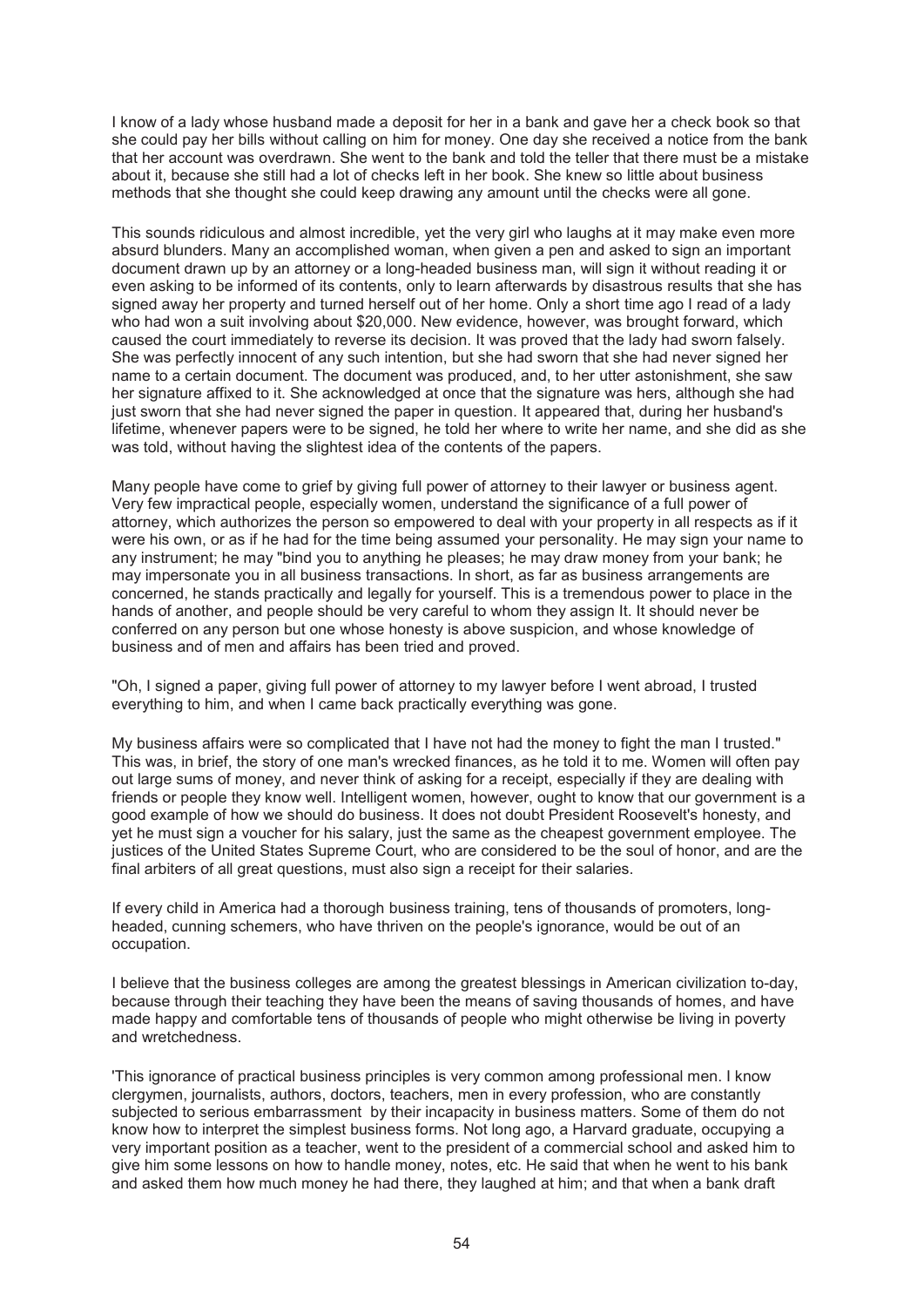came to him he did not know what to do with it. Nothing will stand you in better stead, in the hard, cold practical everyday world, than a good, sound business education. You will find that your success in any trade, occupation, or profession will depend as much on your general knowledge of men and affairs as on your technical training.

No matter what your vocation may be, you must be a business man first, or you will always be placed at a great disadvantage in the practical affairs of life. We cannot entirely ignore the money side of existence any more than we can the food side, and the very foundation of a practical, successful life is the ability to know how to manage the money side effectively.

It is infinitely harder to save money and to invest it wisely than to make it, and, if even the most practical men, men who have had a long training in scientific business methods, find it a difficult thing to hold on to money after they make it, what is likely to happen to people who have had practically no training in business methods?

 $-(-)$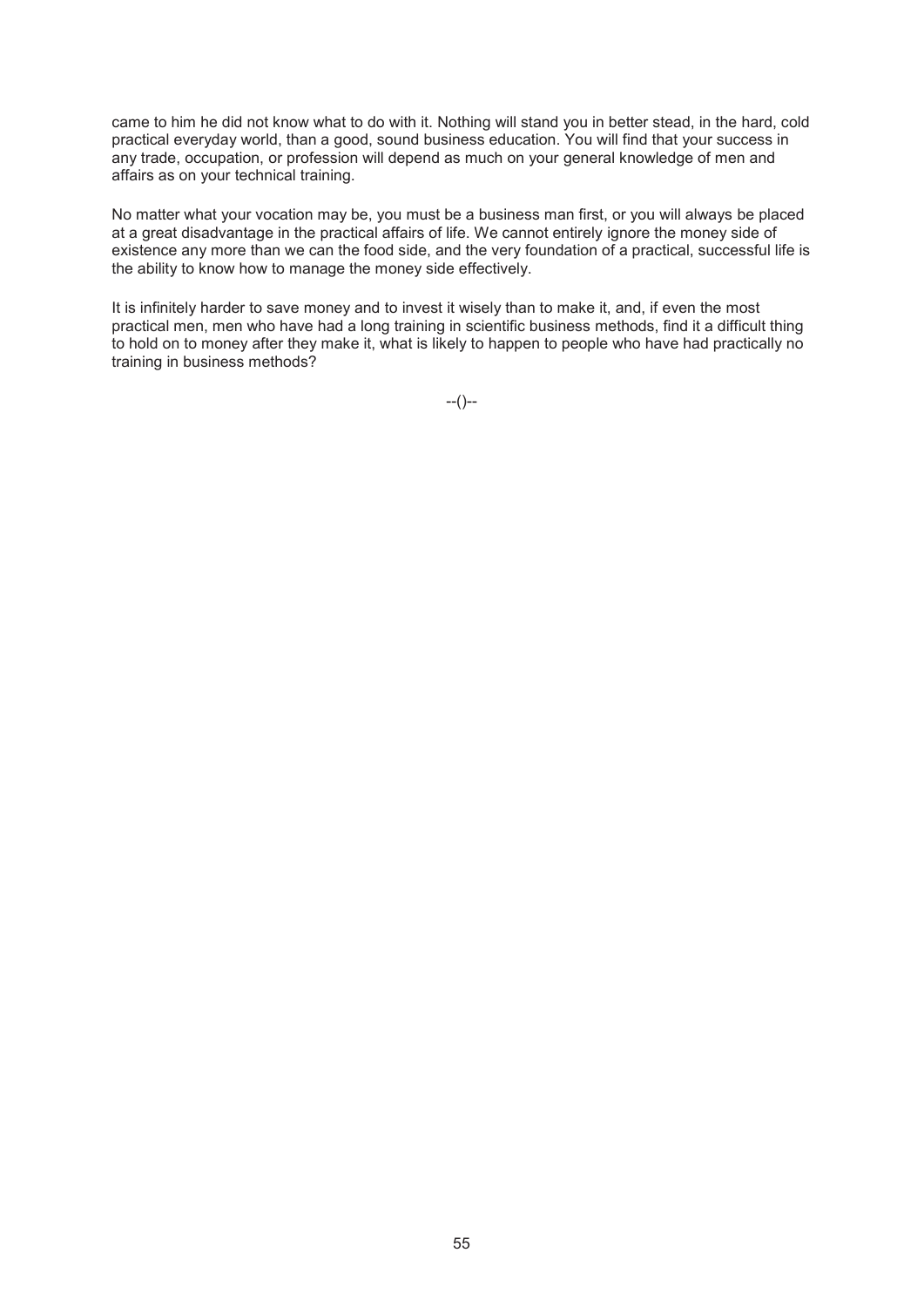# **Sizing Up People**

AFTER Alexander the Great had conquered the Persians he became suddenly very ill. One of his generals sent him a letter saying that his attending physician had resolved to poison him. He read the letter without the slightest sign of emotion, and put it under his pillow. When the physician came and prepared medicine, Alexander said he would not take it just then, but told him to put it where he could reach it, and at the same time gave him the letter from his general. Alexander raised himself on his elbow, and watched the physician's face with the most searching scrutiny, looking into his very soul; but he did not see in it the slightest evidence of fear or guilt. He immediately reached for the medicine bottle, and, without a word, drank its contents. The amazed physician asked him how he could do that after receiving such a letter. Alexander replied, "Because you are an honest man."

Alexander was a remarkable student of human nature. He knew men, and the motives which actuated them. He could read the human heart as an open book.

The art of all arts for the leader is this ability to measure men, to weigh them, to "size them up," to estimate their possibilities, to place them so as to call out their strength and eliminate their weakness.

This is the epitaph which Andrew Carnegie has chosen for himself: "Here lies a man who knew how to get around him men much cleverer than himself."

People wonder how a Morgan, a Harriman, a Ryan, a Wanamaker, can carry on such prodigious enterprises. The secret lies in their ability to project themselves through a mighty system, and to choose men who will fit the places they are put in, men who can carry out their employer's programme to the letter.

Marshall Field was always studying his employees and trying to read their futures. Nothing escaped his keen eye. Even when those about him did not know that he was thinking of them, he was taking their measure at every opportunity. His ability to place men, to weigh and measure them, to pierce all pretense, amounted to genius. When he missed a man from a certain counter, he would often ask his manager what had become of him. When told that he was promoted, he would keep track of him until he missed him again, and then would ask where he was.

He always wanted to see how near the man came to his estimate of him. He thus kept track of men of promise in his employ and watched their advancement. In this way, he became an expert in human nature reading.

Mr. Field would sometimes pick out a man for a position the choice of whom his advisers would tell him they thought a mistake; but he was nearly always right, because he had greater power of discernment than the others.

He did not pay much attention to the claims of the applicant, or to what he said, because he could see through the surface and measure the real man. He had a wonderful power for taking a man's mental caliber. He could see in which direction his strength lay, and he could see his weak points as few men could.

A man who had been his general manager for many years, once resigned very suddenly to go into business for himself. Without the slightest 'hesitation or concern, Mr. Field called to his office a man whom he had been watching, unknown to the man, for a long time.

With very few words, he made him general manager. And so great was his confidence that he had measured the man correctly, that the very next day he sailed for Europe. He did not think it necessary to wait and see how his new manager turned out. He believed he had the right man and that he could trust him. He was not disappointed.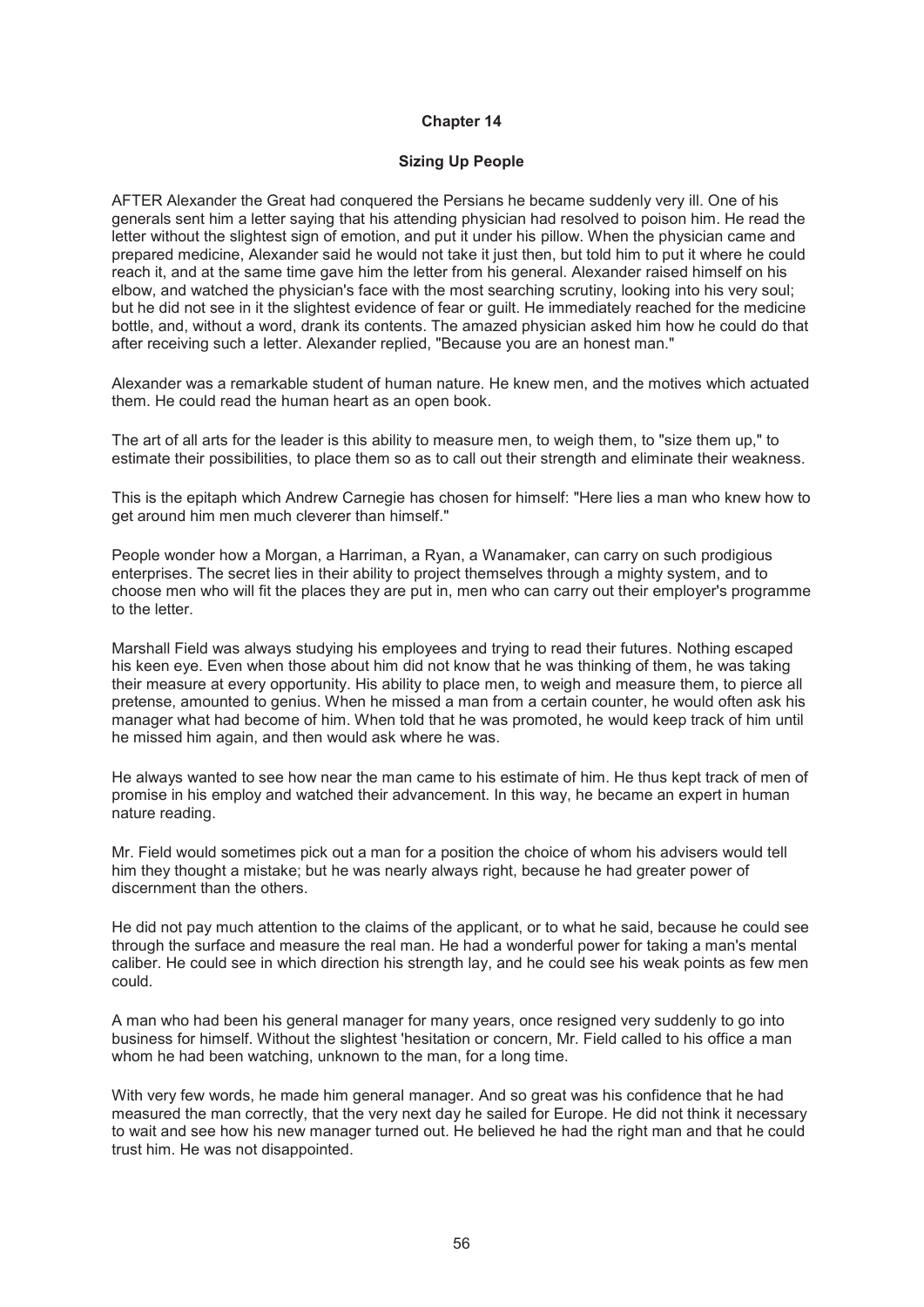Men who are capable of succeeding in a large way are shrewd enough to know that they do not "know it all," shrewd enough to employ men who are strong where they are weak, to surround themselves with men who have the ability which they lack, who can supplement their weakness and shortcomings with strength and ability. Thus, in their combined power, they make an effective force.

Many men, because of their inability to read human nature, duplicate their own weaknesses in their employees, thus multiplying their chances of failure. Few men are able to see their own weaknesses and limitations, and those who do not, surround themselves with men who have the same weak links in their character, and the result is that their whole institution is weak.

The leader must not only be able to judge others, but he must also be able to read himself, to take an inventory of his own strong points and weak points.

Men who have been elected to high office or to fill very important positions at the head of great concerns because of their recognized ability have often disappointed the expectations of those who placed their hopes in them, simply because they could not read people.

They may have been well educated, well posted, strong intellectually, may have had a great deal of general ability; but they lacked the skill to read men, to measure them, to weigh them, to place them where they belonged. Grant was cut out for a general, a military leader; but when he got into the White House he felt out of place, he was shorn of his great power. He could not use his greatest ability.

He was obliged to depend too much upon the advice of friends. The result was that, as President, he did not maintain the high reputation he had made as a general.

If he had had the same ability to read politicians and to estimate men for government positions that he had for judging of military ability, he would have made a great President; but he felt his weakness in the position which he was not fitted by nature to fill, and made the fatal mistake of putting himself into the hands of his friends.

The young man starting out for himself ought to make a study of his power of penetration, of his character-reading ability. He ought to make it a business to study men, to estimate their capabilities and the motives which actuate them. He should scrutinize their actions, watch their tendencies in little things, and learn to read them as an open book.

The involuntary acts and natural manner of a man indicate more than does his studied conversation. The eye cannot lie. It speaks the truth in all languages. It often contradicts the tongue. While the man is trying to deceive you with words, his eyes are telling you the truth; his actions are indicative of the real man, while the tongue may only represent the diplomat, the man who is acting.

A very successful business man in New York, noted for his ability to read men, will sometimes study an applicant for an important position for a long time, talking very little himself, but all the time trying to call the man out, watching every movement, scrutinizing every word, trying to read the motive behind every glance of the eye. His manner, everything, are all letters of the alphabet by which he spells out the real man. I have been in his office when he was measuring a man. It was a great lesson to watch his face as he seemed to read the applicant through and through, weigh him on the scale of his judgment, penetrate to the very marrow of his being, and estimate his capabilities and possibilities to a nicety.

After a few minutes' conversation, and the man had passed out, he would tell me just how large that man was, what he was capable of doing, what his future would be, and what were his limitations. And he seldom makes a mistake. I have never known a man to succeed to any extent when he said there was nothing in him, and I have never known one to turn out badly when he indorsed him without reserve.

We all know heads of business houses who work like slaves, dig and save, and yet do not make much headway, simply because they do not know how to surround themselves with the right men.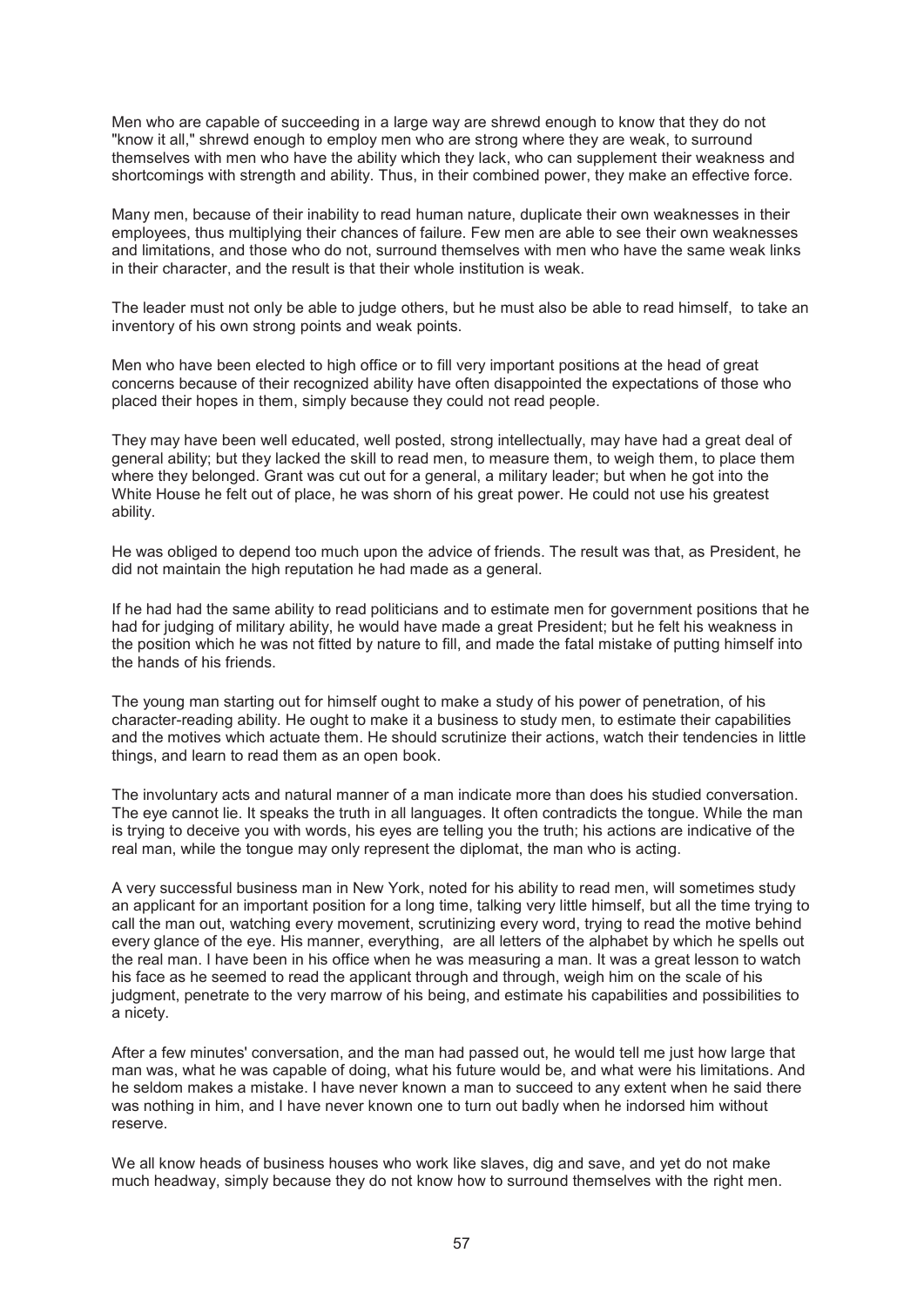Some men seem incapable of projecting system and order through their establishments. They may do their own work well, and then they strike their limitations. They are not good judges of human nature; their discernment is not sharp. They are misled by conversational powers, display of education, and often place a theoretical man where only practical talent could succeed. They are likely to place a man of great refinement, sensitiveness, delicate make-up, in a position where a strong, robust, thickskinned man is required, where an oversensitive soul will chafe and shrink from the cold, aggressive business methods necessary to effective, efficient management.

People are continually being led into all sorts of unfortunate positions, entangling alliances, and mortifying, embarrassing situations because of their lack of ability to read human nature and to estimate character at a glance. Good people everywhere are being imposed upon and are losing their money in all sorts of foolish investments because of their ignorance of human nature. They are not able to see the rascal, the scoundrel behind the mask. They have not developed the power of discernment, the ability to see the "wolf in sheep's clothing." The knowledge of human nature as a protector of money, of character, as a protector against frauds and imposition is inestimable.

Gullible people are proverbially poor readers of human nature, and hence they are always open to imposition. Oily, cunning promoters are keen observers of human nature, and they can tell very quickly when they strike a goodnatured, large-hearted professor, scholar, clergyman or artist who knows very little about business matters and who trusts everybody. They know that if they can only get an opportunity they can very quickly make such a man believe almost anything. They know he will be an easy prey to their wiles and their keener knowledge of men.

These promoters would not think of tackling a shrewd, level-headed business man for their nefarious schemes, because he is too keen, too sharp, too good a judge of human nature. Such a man would be likely to penetrate the mask and see the real motive beneath the oily, honeyed words, the smooth seductive manner.

The ability to read people at sight is a great business asset. Expertness in reading human nature is just as valuable to a young lawyer as a knowledge of law; it is as valuable to a physician as a knowledge of medicine. The man who can read human nature, who can "size up" a person quickly, who can arrive at an accurate estimate of character, no matter what his vocation, or profession, has a great advantage over others.

With some men the power to read people aright amounts to an instinct. They look through all pretenses; they tear off all masks. They see the man as he is, his reality, and measure him for what he is worth.

A man possessing this power of character reading pays little attention to what a person seeking employment may say of himself. He can see for himself. Human nature is to him an open book, while to others it is a sealed book. They do not have the faculty of going back of pretensions. They are largely at the mercy of what he claims for himself, and they are always being duped. They make very poor employers.

I know a popular business man, a very able man in many respects, and one much beloved by everybody who knows him, but he has always been the victim of his ignorance of human nature. He cannot read motives, weigh or estimate the ability of others to do certain things. If an applicant for a position talks well, he immediately jumps to the conclusion that he is a good man for the position, and hires him, usually to be disappointed. He has a great weakness for clergymen who have lost their positions through failing health or for other reasons, and also for ex-teachers and professors. The result is that he has a lot of impractical people about him who know nothing of progressive, scientific business building.

It is an education in itself to form the habit of measuring, weighing, estimating the different people we meet, for in this way we are improving our own powers of observation, sharpening our perspective faculties, improving our judgment. The ability to read human nature is a cultivable quality, and we have a great opportunity in this country, with its conglomerate population, to study the various types of character.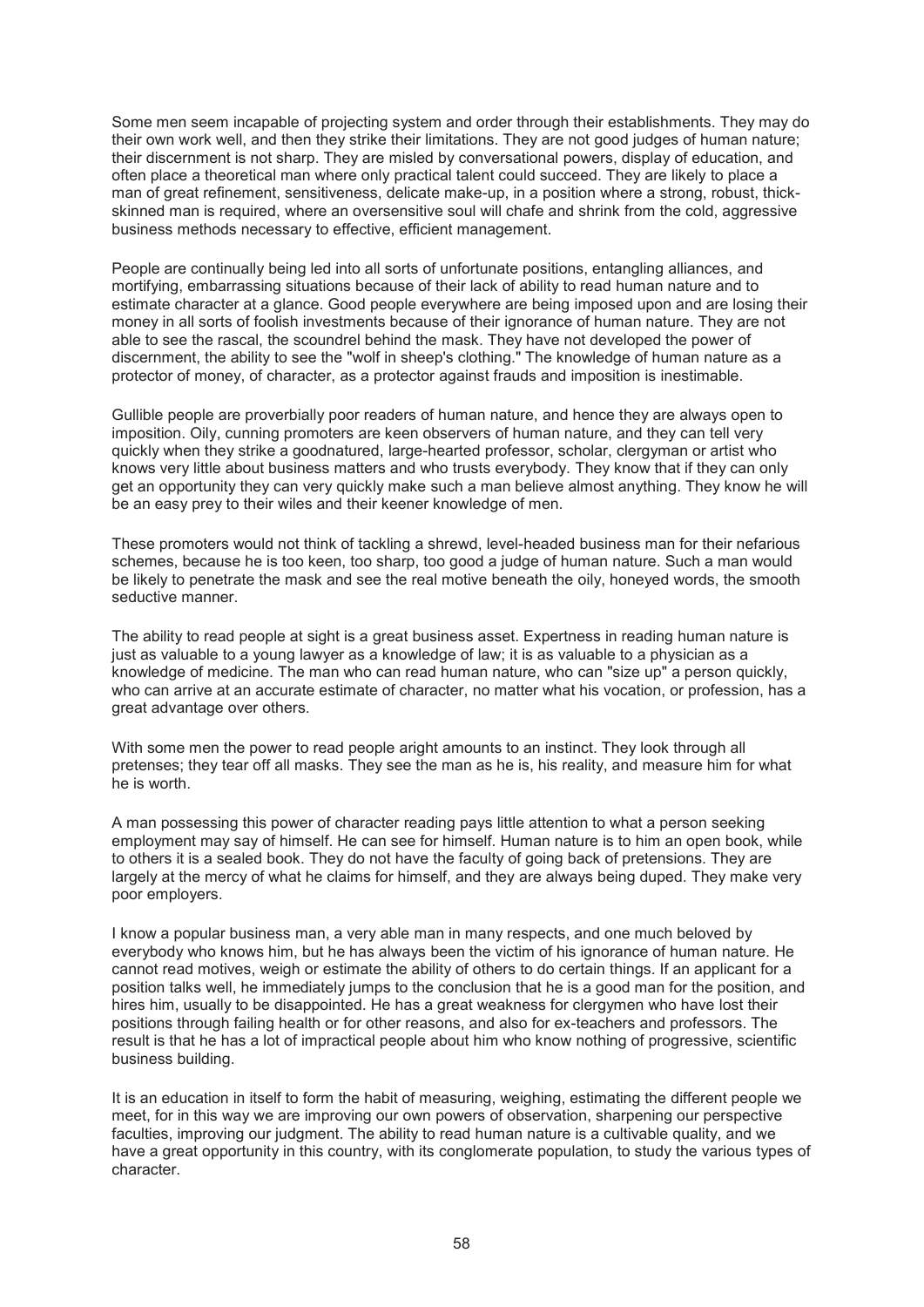What a wonderful school most of us are in practically all of the time, especially in large cities, where we are constantly coming in contact with strangers! What a chance to become experts in reading human nature, in studying motives!

The face, the eye, the manners, the gestures, the walk, all these are hieroglyphics which, if we can only decipher them, spell out the character. Sometimes a single glance of the eye, when one is unconscious, will give you a glimpse into his innermost soul and reveal secrets which he would never dare to utter with his tongue. The facial expression and the manner, especially when people are off their guard, or unconscious that they are being watched, are great revealers of character.

You will find, as you become an expert in face study, in reading character, human nature, that you will develop marvelous skill in seeing things which you never noticed before.

You will be able to protect yourself from the promoter, the insinuating man who is trying to persuade you into something which may not be to your benefit, but which will be to his. You will be able to discriminate between friendship and duplicity. You will be able to protect yourself from a thousand annoyances and embarrassments and humiliations which might cripple your career.

How many people are living in poverty, are wretched, homeless to-day because they could not read human nature and were robbed of their property and their rights!

To discern the difference between the false and the true, to place the right values upon men, to emphasize the right thing in them, to discriminate between the genuine and the pretended, is an accomplishment which may be worth infinitely more to you than a college education without this practical power, and may make all the difference to you between success and failure, happiness and misery.

 $-(-)$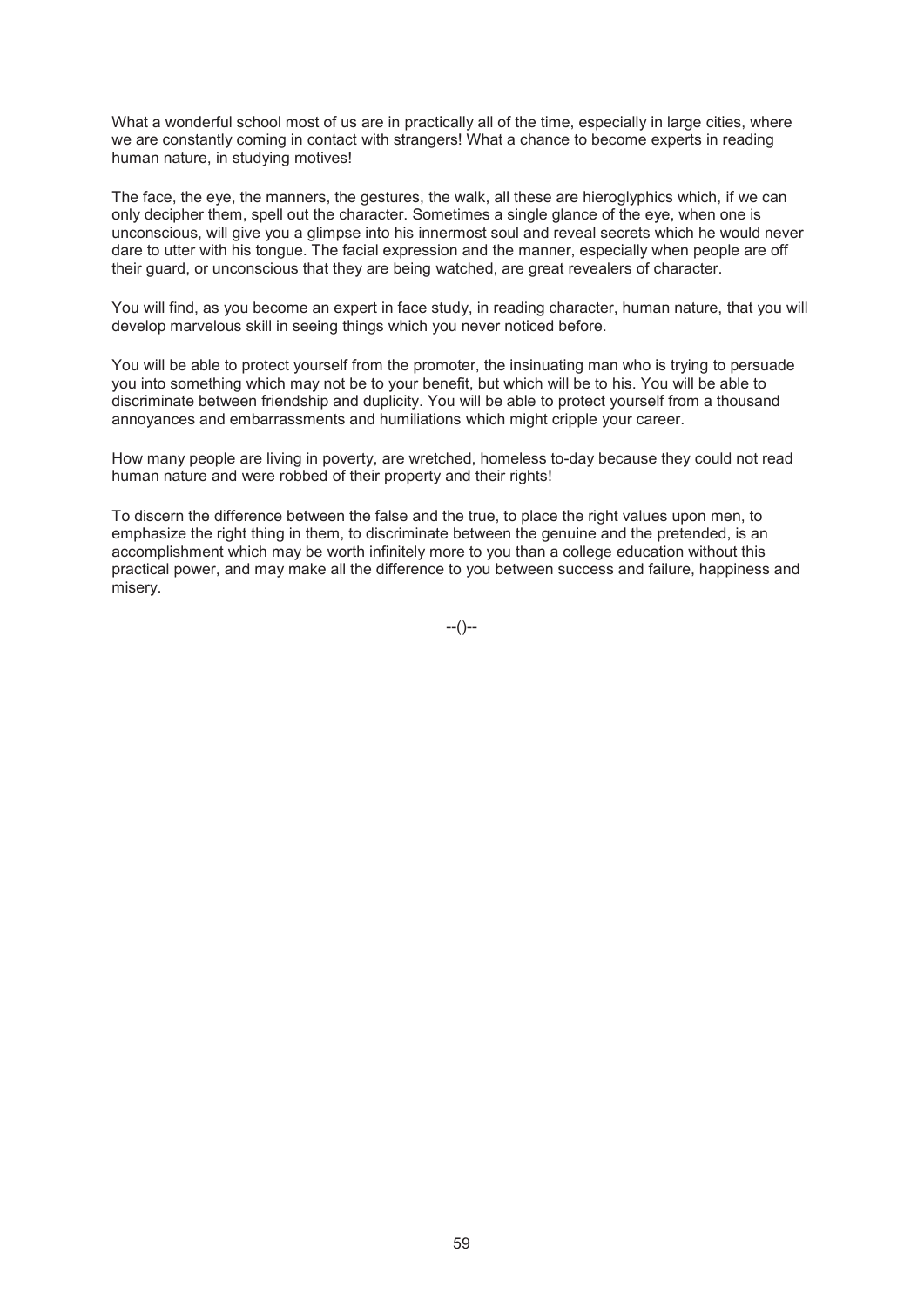# **Does The World Owe You A Living?**

A FIFTEEN-YEAR-OLD bell boy, was arrested in Cleveland, for stealing eight dollars. When asked in court why he stole, he said "Because the world owes me a living." No doubt the youth had heard this many times from older lips.

When the armies of Louis XIV. were devastated in Flanders, the monarch exclaimed: "Has God forgotten all that I have done for him?" A vast number of people seem to think that God and the world are under great obligations to them, and that the world owes them a living without any return service from them.

Not long ago I heard a young woman say that she did not consider that she owed the world anything, that she was thrust into it without being consulted, that she proposed to get out of it what she could with as little effort as possible, and that she did not feel under the slightest obligation to the past.

Did you ever think, my idle friend, what you really owe the world for the privilege of living in it? Did you ever think that all the civilizations of the globe have been working for you through all the ages up to the present moment, and that you are reaping the harvest of all the hard-working, sacrificing, suffering, drudging sowers that have preceded you?

Can you look the workers of the world in the face and tell them that you intend to have all the benefits of their labor, to enjoy all the good things of the world without doing anything to compensate for them?

The man who does not feel his heart throb with gratitude every day of his life for being born in the very golden age of the world, and who does not feel that he owes a tremendous debt to the past, to all the people who have struggled and striven and sacrificed before him, is not made of the right kind of stuff. In other words, he is not a man, and he ought to be treated as a drone, a thief of other men's labors.

Everything that has gone before you, enters into your life and time. You enjoy the sum of all the past every moment of your life. Think of the untold thousands who have laid down their lives to make possible the comforts, the blessings, and the immunities you now enjoy. Think of the rivers of blood that have been spilt, of the thousands who have perished or lived in the misery of prison and dungeon to purchase the liberties of speech and freedom of action which you enjoy to-day.

How many lives have been lived in solitude and misery in order to develop sciences which are to-day beacon lights of the world! And think what multitudes of people are engaged in producing, manufacturing and forwarding your clothing, your furniture, your food, the tropical fruits on your table, the foreign textiles, the bric-a-brac, and all the things which come from foreign lands to minister to your comfort and convenience.

You buy an orange on the street for two or three cents, but did you ever think of what it has cost to bring it to you? Did you ever think of the number of people who have aided in its production and its transportation so that you might buy it for a few pennies?

You get a yard of cotton cloth for ten cents; but did you ever think of the toil and the hardships of the poor people in the South, of the operatives in the mill, the packers, shippers, and clerks who have handled and rehandled, and shipped it by steamship and railroad that you might buy it for a song?

Suppose these people who say that they owe the world nothing were obliged to make all the comforts and luxuries they enjoy! How long would it take them to produce even a lead pencil, a sheet of writing paper, a jackknife, a pair of spectacles, a pair of shoes, or a suit of clothes, representing an untold amount of drudgery and sacrifice? There is toil, struggle, and sacrifice in everything you purchase, everything you enjoy. How many thousands of people have worked like slaves to make it even possible for you to ride on a railroad or on a steamship, and how many lives have been sacrificed in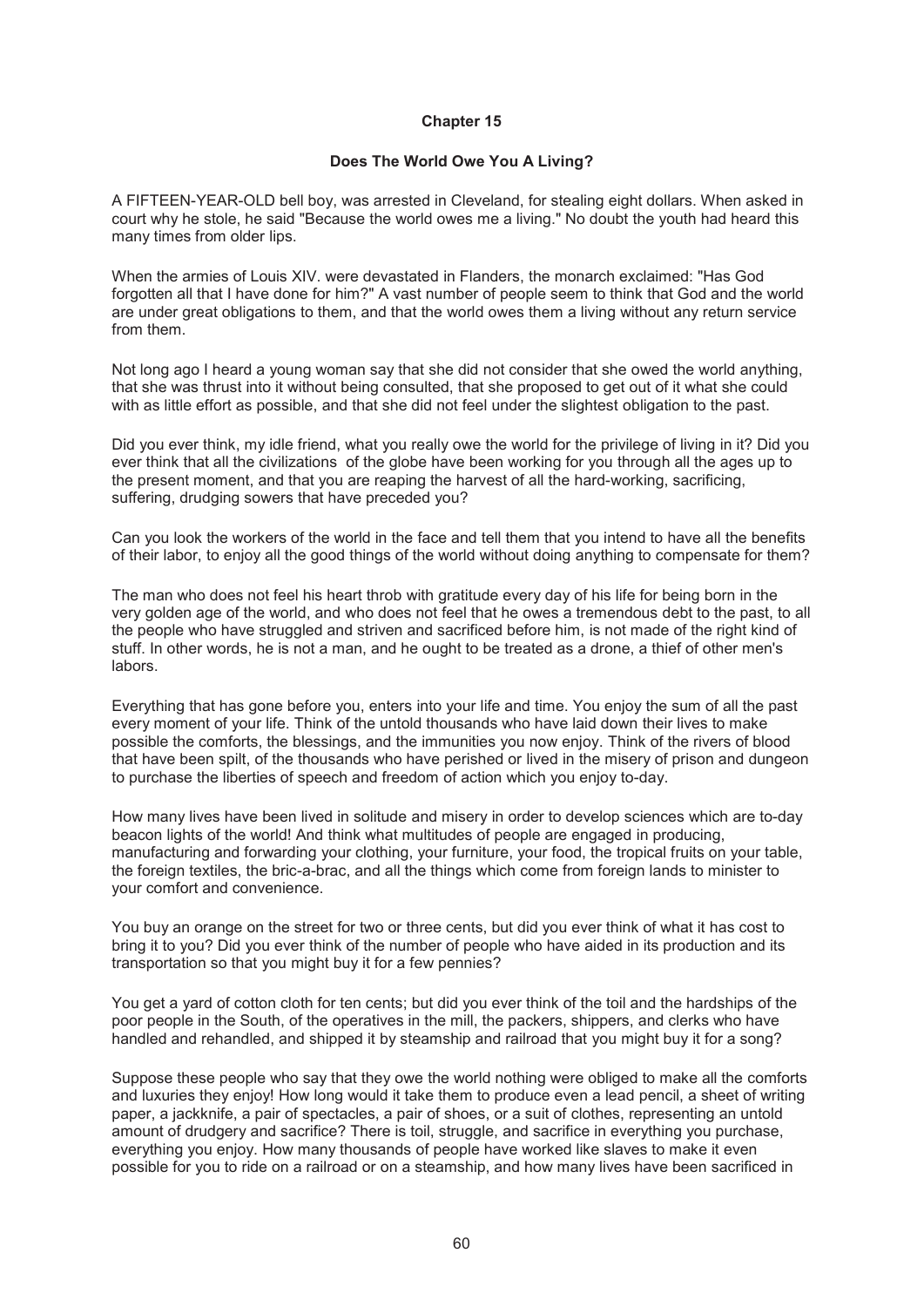order to reach the perfection and safety attained by modern trains and steamers, and to enable you to enjoy the comforts and luxuries which they provide!

Wherever you go, tens of thousands of people have been preparing the way and getting things ready, guarding against danger, saving you trouble and drudgery; and yet you say that you do not consider yourself in debt to the world.

If all the workers and all the wealth of the world to-day had been employed for thousands of years for your special benefit, to prepare for your reception upon the earth, they could not have provided the comforts, the conveniences, the facilities, the immunities, the luxuries which you found waiting for you when you were born, and for which you gave not even a penny or a thought, and yet you say that the world owes you this and the other, and that you owe it nothing!

Did you ever think, my idle friend, that there are some things which are not purchasable with money? Do not deceive yourself by thinking that you will get something for nothing. All the laws of the universe are fighting such a theory. You must open an account with the world personally. No one else can pay the debt you owe. Whatever money or advantages your father or any one else gets by his own efforts nature has stamped "untransferable." The law of the universe recognizes only one legal tender, and that is, personal service.

Whatever you get of real value you must pay for. The things that are done for you are delusions. You are a personal debtor to the world. When you were born, civilization opened an account with you. On one side of the ledger you find: "John Smith, debtor to all the past ages for the sum total of the results of the toil of the men and the women who have lived and toiled before him. Debtor to the privations, the sufferings, and the sacrifices of those who have bought freedom from bondage, immunity from slavery, emancipation from drudgery." You are debtor to all the inventions that have ameliorated the hard conditions of mankind and which have emancipated you from the same hard drudgery and stern conditions, the same narrow, limited life of your prehistoric ancestors.

Who are you, Mr. Idler, that you claim a living from the world, when you have not earned the clothing you have on your back or the shelter which covers your head? Why should tens of thousands of people drudge and endure hardships and privations to produce all of the useful things, the beautiful things, the luxuries for you to enjoy without effort?

You say the world owes you a living. What if the sheep should refuse to furnish its wool to cover your lazy back, the earth refuse to produce the crops to fill your lazy stomach, the army of laborers refuse to let you take all the good things out of the world's great granary without putting anything back? What would become of you who have never lifted your finger to learn a trade or to prepare yourself for a career, or to do work of any kind, if an edict were to come from the skies that would force you henceforth to do your share of the world's work or starve?

Is he not a thief, an enemy of civilization who thrusts his arm into the great world's storehouse, pulling out all the good things he wishes and refusing to put anything back in exchange?

We hear a great deal about indiscriminate giving making paupers; but what shall we say about the giving of fortunes to youth who have never been taught that they should give anything in return for all they receive?

What are the chances of growth in character, in sturdy manhood, for the boy who knows that a fortune is waiting for him when he is twenty-one, and who is told every day that his father is rich and that he is a fool to work; that he should just make a business of having a good time? What are the chances of his developing a rugged, sturdy independence, resourcefulness, originality, inventiveness, and all the other qualities that make for vigorous manhood? It is cruel, little less than criminal, to leave vast fortunes to youth without stamina of character, a superb, practical training, or the experience or wisdom to use them wisely.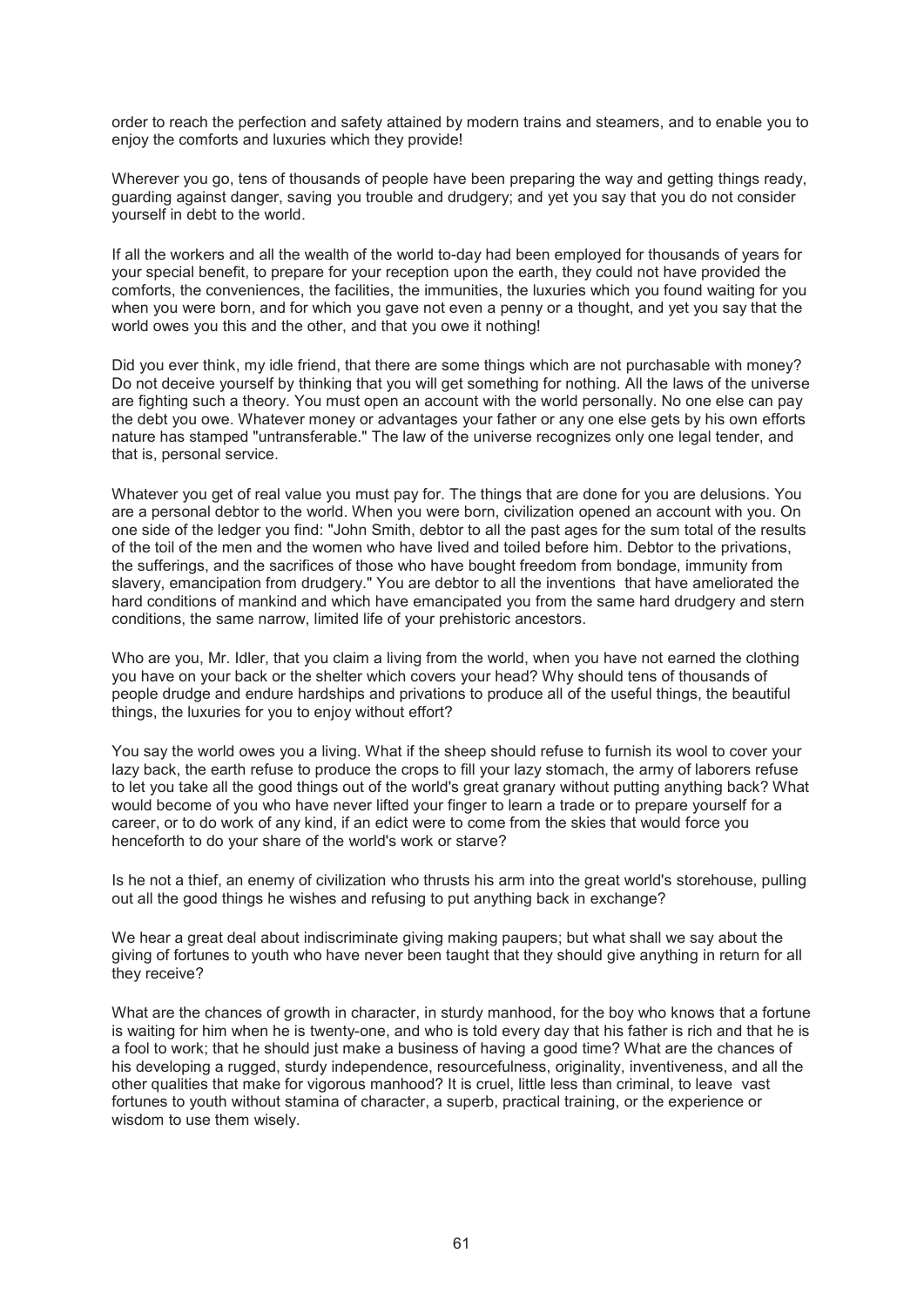Things are so arranged in this world that happiness as a profession must ever be a failure. It cannot be found by seeking. It is reflex action. It is incidental; a product which comes from doing noble things. It is impossible for a person to be really happy by making pleasure a profession.

No idle life can produce a real man. A life of luxury calls out only the effeminate, destructive qualities. The creative forces are developed only by stern endeavor to better one's condition in the world. No wealth or efforts of the parents can bring the latent energies out in the son which make for sturdy manhood. He must work out his problem himself. It can never be done for him.

How little Harry Thaw's parents realized the cruelty of bringing their son up in idleness, without a trade or a profession, helpless to earn his own living in case of necessity! One would think they would have learned wisdom from the tens of thousands of lessons which ruined lives have taught; that there is no getting around God's fiat, no evading the law, that work, exercise of faculty, self-effort are the only things that will develop a real man. The Creator has put an enormous penalty upon idleness the penalty of weakness, of deterioration, of destruction, of annihilation. "Use or lose" is Nature's edict.

The idle man is like an idle machine. It destroys itself very quickly. A score of enemies are in readiness to attack anything as soon as it is at rest. Rust, decay, and all sorts of disintegrating processes start in a man just as soon as he becomes idle. Self-destruction begins in the mind the moment it ceases to work. There is no power in heaven or on earth that can save an idle brain from deterioration, no power that can make a man strong and vigorous unless he obeys the natural laws of his life, written in his very constitution. Work, steady, persistent, with a purpose, with zeal, with enthusiasm, with a love for it, is the only thing that can save a man from the disgrace of being a nobody. Work is the inexorable law of growth. There is no getting away from it.

The time will come when an able-bodied man who has the audacity, the presumption, to try to get all the good things out of the world and give nothing in return will be looked upon as a monstrosity, an enemy to civilization, and will be ostracized by all decent people.

The youth who thinks he is going to go through this world on what somebody else has produced or done, and still develop into the highest type of a man, is attempting to fight against his Maker. The very laws of the universe have made it forever impossible. Leave this vast, living, complicated machine idle, if you will, try to divert it to some other use, try to make a pleasure machine out of it when it was intended for a work machine, but all nature protests.

One of the most demoralizing features of our American civilization to-day is found in the influence of the idle rich great human drones, who refuse to work, but who demand the best products of other men's labor and brains.

I have heard rich fathers boast that necessity was the spur which made men of them, which gave them the foresight, the stamina, the shrewdness, the creative power, the ability necessary to make and protect their fortune; and yet they turn right around and leave a fortune to a son, which is likely to take away his energy, to take the spring out of his ambition, to rob him of the zest, the enthusiasm which can only come from the exercise of earnest, honest effort.

No man is so rich, no matter how honestly he got his money, as to be able to confer immunity from work upon his offspring. The very nature of things, the eternal law of the universe has made it forever impossible for you to transfer the stamina, the vigorous manhood, the stability, the character, everything that is of real value which you have gained in your struggle to get on in the world, to your son or daughter. Your offspring owes a debt to civilization which goes back of the parent.

It is a debt which can only be wiped out by the individual. It cannot be discharged by proxy. Personal effort is the condition of the child's development. It is the inevitable price of manhood.

No, there are some things you rich fathers cannot do for your boy. There is a law of nature which prohibits it, an omnipotent principle which protests against it.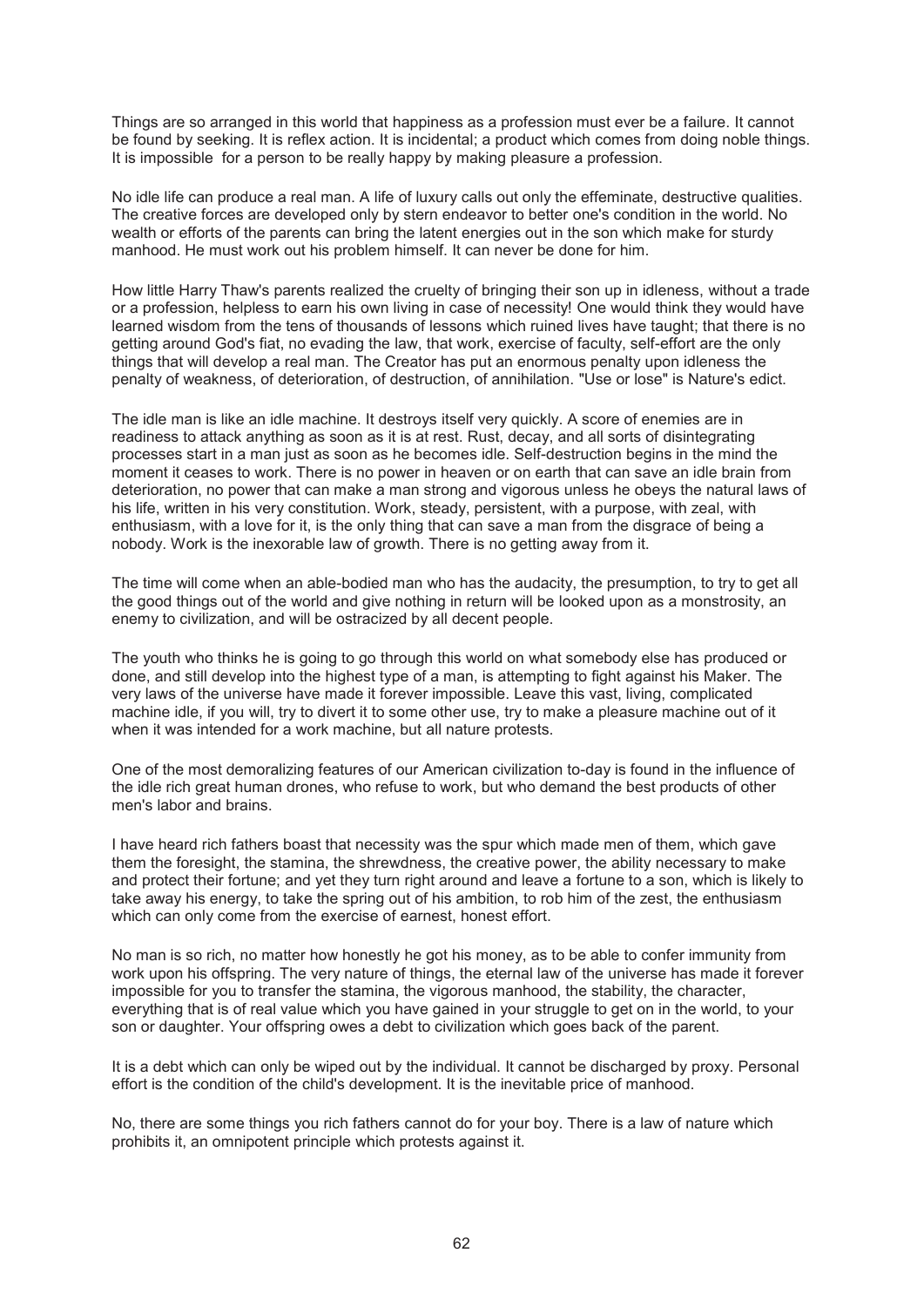If a phrenologist should examine the heads of the idle, grown-up sons of rich men, he would find very marked deficiencies, an underdevelopment of nearly all of the qualities which make strong men. He would usually find selfishness very largely developed; self-reliance, originality, inventiveness, resourcefulness, and all the other qualities which are drawn out and strengthened only by self-help and the struggle to make one's way in the world, little developed.

If he should compare them with the heads of their self-made fathers, he would find very marked inferiority, so marked that there would apparently be no relationship between the owners of the heads. The contrast would be as great as that between the hard, tough, firm fiber of the mountain oak and the fiber of the soft, spongy sapling which never struggled with the storm and tempest because sheltered by surrounding trees.

How little a father realizes that it is one of the cruelest things he could do to his boy to practically rob him of the opportunity of making a real man of himself, of developing qualities which make strength, power, which build vigorous, stalwart manhood!

There is something about the actual making of one's way in the world, of burning behind one all bridges which others have built, throwing away all crutches and refusing to lean, to be boosted, refusing all assistance and standing erect upon one's own feet, thinking his own thoughts, fighting his own battles, bringing out his own latent possibilities by actual exercise, bringing into action every bit of one's inventiveness, resourcefulness, ingenuity and originality, tact, that makes a man strong, vigorous, and stalwart, which indicates that this is the normal life of a man, the only life which can develop the true man.

The army of inefficients the namby-pambies, the dressed-up nobodies, with soft hands and softer heads, who are expert only in saying "silly nothings to silly women," or in the practice of some useless fad, the "amount to nothings "everywhere, ought to convince you that there is no way of getting something for nothing.

If you will not do a man's work, if you will not pay a man's price for manhood, you will be only an apology for a man. Of course, you can live the life of the idle if you will. If you are the son of a foolish rich father, no one may be able to hinder you; but you must take the idler's reward. You must go through life branded with the shame, labeled with the weakness, marked with the deformities of idleness. You must pay the penalty of your choice and be a nobody.

 $-(-)$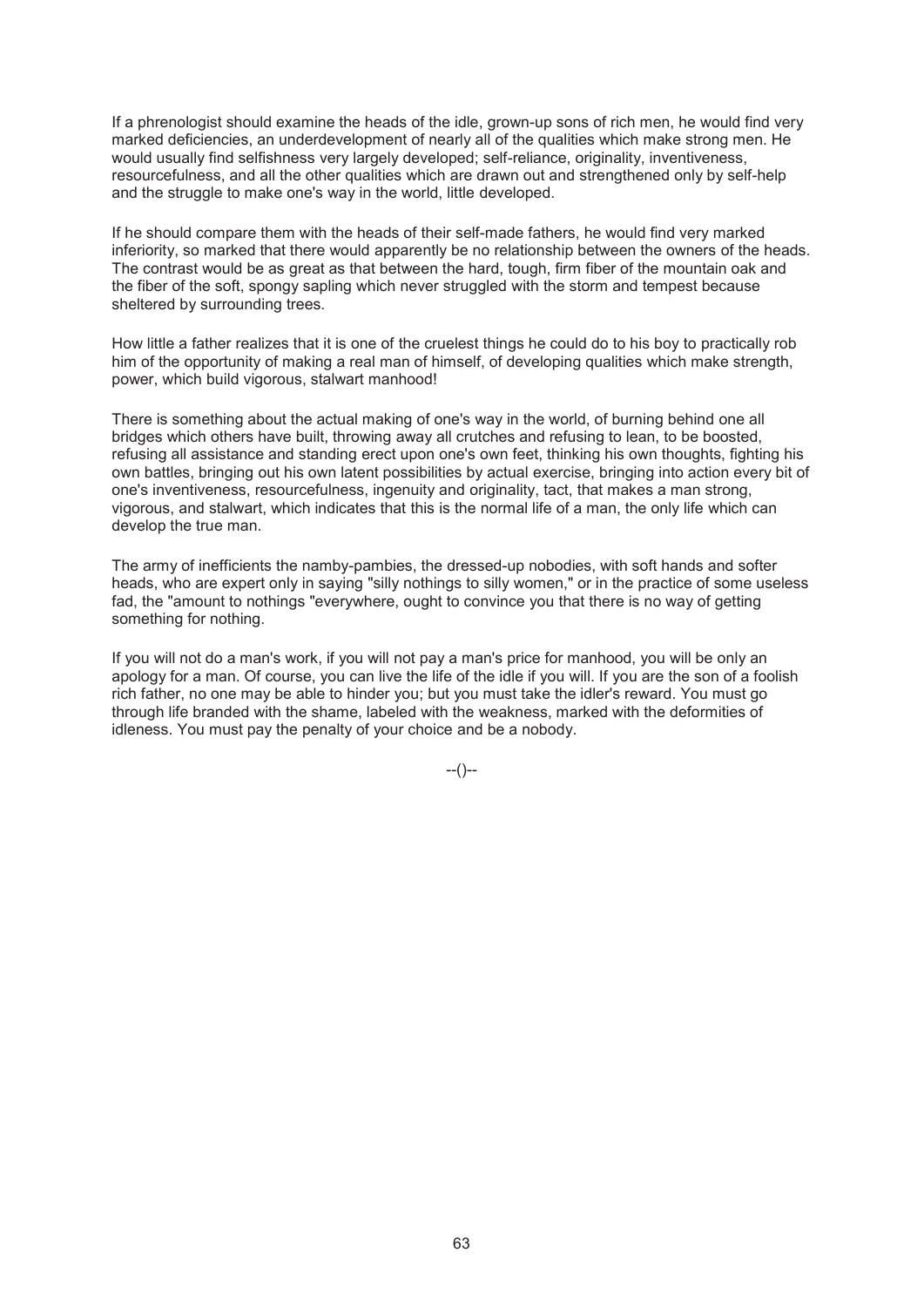## **What Has Luck Done For You?**

"FORTUNE brings in some boats that are not steer'd." People may say what they will about there not being any such thing as "luck," or "chance," but we must all admit there is such a thing. We must all concede that things over which a man has no control, unforeseen happenings, or events with which he has had nothing to do and on which he had not calculated, often change the whole course of his career.

Good positions do not always come by merit, or as the result of one's own direct efforts. It is now a poor laboring man or washerwoman who falls heir to a fortune by the death of some relative; or, again it is a poor girl who is suddenly raised to wealth and what the world calls high position by marrying a man of rank or fortune.

Every schoolboy knows that there is a great advantage in being in the right place in just the nick of time, and that being there is often a matter of chance. Men are constantly being moved up into positions which they did not get wholly by merit. Their elevation is due, perhaps, to a railroad accident, a stroke of paralysis, or the death of men in high places. We had a striking instance of this, recently, in the death of two presidents of the Long Island Railroad within a few months, which led to unexpected promotions. Everyone knows that men are constantly being put at the head of large concerns because of kinship with the owners of the business, when perhaps a score of those who are working in the establishments, at the time, are much better fitted to fill the positions.

But, after all, who will be foolish enough to say that man is the toy of chance, or that true success is the result of accident or fate?

No; luck is not God's price for success, nor does He dicker with men. When we consider the few who owe fortune or position to accident or luck, in comparison with the masses who have to fight every inch of the way to their own loaves, what are they, in reality, but the exceptions to the rule that character, merit not fate, or luck, or any other bogy of the imagination controls the destinies of men?

The only luck that plays any great part in a man's life is that which inheres in a stout heart, a willing hand, and an alert brain. What has chance ever done in the world? Has it invented a telegraph or telephone? Has it laid an ocean cable? Has it built steamships, or established universities, asylums, or hospitals? Has it tunneled mountains, built bridges, or brought miracles out of the soil?

What did luck have to do with making the career of Washington, of Lincoln, of Daniel Webster, of Henry Clay, of Grant, of Garfield, or of Elihu Root? Did it help Edison or Marconi with his inventions? Did it have anything to do with the making of the fortunes of our great merchant princes? Do such men as John Wanamaker, Robert Ogden, or Marshall Field owe their success to luck?

Many a man has tried to justify his failure on the ground that he was doomed by the cards which fate dealt him, that he must pick them up and play the game, and that no effort, however great, on his part, could materially change the result. But, my young friend, the fate that deals your cards is in the main your own resolution. The result of the game does not rest with fate or destiny, but with you.

You will take the trick if you have the superior energy, ability, and determination requisite to take it. You have the power within yourself to change the value of the cards which, you say, fate has dealt you. The game depends upon your training, upon the way you are disciplined to seize and use your opportunities, and upon your ability to put grit in the place of superior advantages.

Just because circumstances sometimes give clients to lawyers and patients to physicians, put commonplace clergymen in uncommon pulpits, and place the sons of the rich at the head of great corporations even when they have only average ability and scarcely any experience, while poor youths with greater ability, and more experience, often have to fight their way for years to obtain ordinary situations, are you justified in starting out without a chart or in leaving a place for luck in your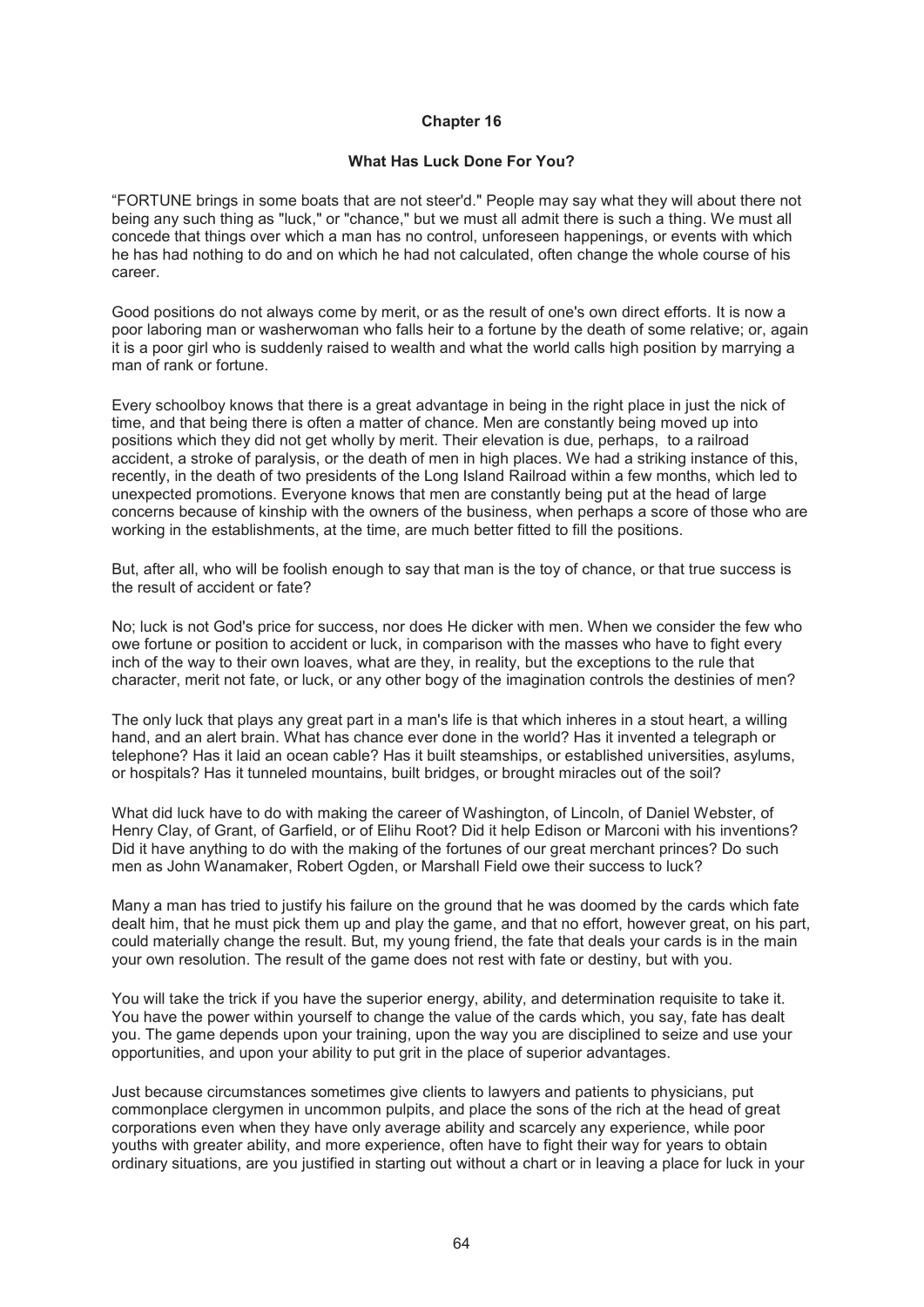programme? What would you think of a captain of a great liner who would start out to sea without any port in view, and trust to luck to land his precious cargo safely?

Did you ever know of a strong young man making out his life-programme and depending upon chance to carry out any part of it? Men who depend upon luck do not think it worth while to make a thorough preparation for success.

They are not willing to pay the regular price for it. They are looking for bargains. They are hunting for short cuts to success.

We hear a great deal about "Roosevelt's luck"; but what would it have availed him if he was not ready for the opportunity when it came if he had not trained himself through years of persistent drill to grasp it if he had not been prepared to make the best use of it?

I have never known a man to amount to much until he cut out of his vocabulary such words as "good luck" and "bad luck," and from his life-maxims all the "I can't" words and the "I can't" philosophy. There is no word in the English language more misused and abused than "luck." More people have excused themselves for poor work and mean, stingy, poverty-stricken careers, by saying "luck was against them" than by any other plea.

That door ahead of you, young man, is probably closed because you have closed it closed it by lack of training; by a lack of ambition, energy, and push. While, perhaps, you have been waiting for luck to open it, a pluckier, grittier fellow has stepped in ahead of you and opened it himself. Power gravitates to the man who knows how. "Luck is the tide, nothing more. The strong man rows with it if it makes toward his port; he rows against it if it flows the other way."

When Governor John A. Johnson, of Minnesota, was asked, "How do you account for your success?" he answered, simply, "I just tried to make good."You will find, nine hundred and ninety-nine times out of a thousand, that the man who tries to make good is the "lucky man." Young Johnson had to fight against poverty, heredity and environment everything that could be put forward as an excuse for "bad luck," or "no chance," yet in his hard battle with fate he never once faltered, or whined, or complained that luck was against him.

One of the most unfortunate delusions that ever found its way into a youth's brain is that there is some force or power outside of himself that will, in some mysterious way, and with very little effort on his part, lift him into a position of comfort and luxury. I never knew any one who followed the ignis fatuus, luck who did not follow it to his ruin.

"Good luck" follows good sense, good judgment, good health, a gritty determination, a lofty ambition, and downright hard work.

When you see horses in a race, you know perfectly well that the one in the lead is ahead because he has run faster than the others, and you would not have much sympathy for the horse behind if he should bemoan his fate and declare that the horse ahead had a snap! When you see any one doing better than you are doing under similar circumstances, just say to yourself, "There must be some reason for it. There is a secret back of it, and I must find it out." Do not try to ease your conscience or lull your ambition by pleading "hard luck" for yourself, or good fortune for another.

Napoleon said that "God is always on the side of the strongest battalions" He is always on the side of the best prepared, the best trained, the most vigilant, the pluckiest, and the most determined. If we should examine the career of most men who are called lucky, we should find that their success has its roots far back in the past, and has drawn its nourishment from many a battle in the struggle for supremacy over poverty and opposition.

We should probably find that the "lucky" man is a closer thinker than the "unlucky" man, that he has a finer judgment, that he has more system and order; that his brain acts more definitely and concisely, that he thinks more logically, more vigorously, and that he is more practical. Life is not a game of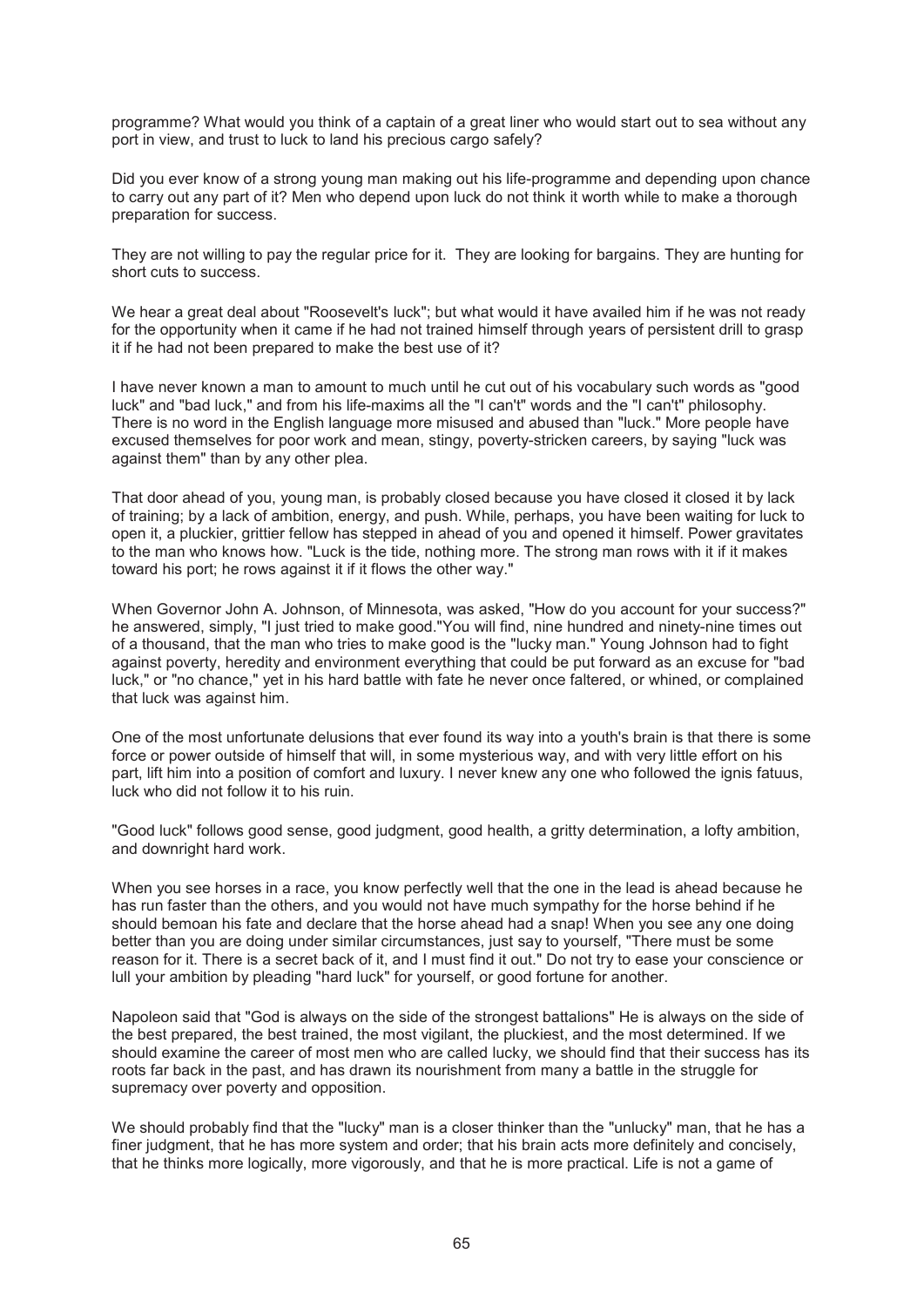chance. The Creator did not put us where we would be the sport of circumstances, to be tossed about by a cruel fate, regardless of our own efforts.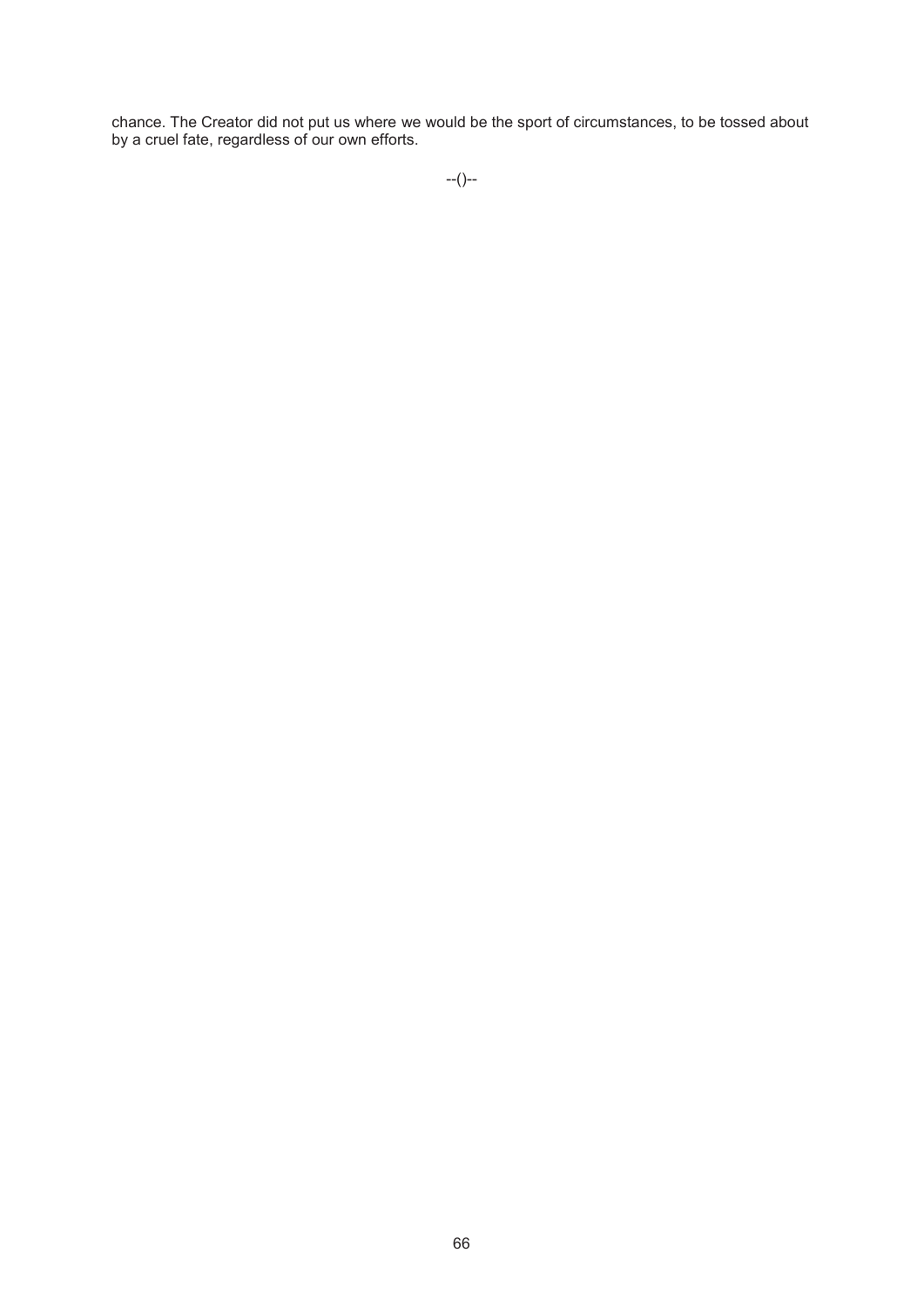### **Success With A Flaw**

JUST now the American people are receiving some painful lessons in practical ethics," said President Nicholas Murray Butler, recently.

"They are having brought home to them, with severe emphasis, the distinction between character and reputation. ... Of late we have been watching reputations melt away like snow before the sun. . . . Put bluntly, the situation which confronts the American people to-day is due to the lack of moral principle."

Never before in the history of our country have the American people received a greater shock to their faith in human nature than during the past year, by the exposure of the diabolical methods practised by men in high places upon an admiring and unsuspecting people.

Every little while the public press throws X-rays upon the characters of men who have long stood high and spotless in the public eye, and have been looked up to as models of manhood, men of honorable achievement revealing great ugly stains of dishonor, which, like the blood spot on Lady Macbeth's hands, all the oceans of the globe cannot wash out.

A tiny flaw sometimes cuts the value of an otherwise thousand-dollar diamond down to fifty dollars or less. The defect is not noticeable to the average person. It is only the fatal magnifying glass that will detect it, and yet its presence is a perpetual menace to the commercial value of the stone.

A great many human diamonds which, a little while ago, were thought to be flawless brilliants of the first water, and which dazzled the financial and social world, when the microscope of official scrutiny was turned upon them, were found to contain great ugly flaws.

A United States senator, seventy years of age, was recently sentenced to serve a term in prison, besides paying a fine, for his connection with great land frauds. Still another senator and several representatives have been indicted for crooked work in connection with their exalted positions. Congressmen have been convicted of land frauds and army officers of peculation. The exposure of post office contracts and the notorious "cotton statistics leak," not long ago, showed that minor officials had sold themselves to manufacturers and Wall Street brokers.

Think of the men at the head of great public trusts juggling with sacred funds, not only taking for themselves, from the hardearned savings of the poor, salaries two or three times as great as that of the President of the United States, but also giving enormous salaries to a large number of their relatives out of these same sacred funds of those who have struggled for years to make possible a better condition for those who should survive them! Think of their paying out hundreds of thousands of dollars for secret services of a suspicious nature, and using trust funds to effect stock manipulations for private gain!

Was there ever before such a shameful story spread before Americans? Were people ever before so mercilessly betrayed by men they looked up to, admired, and implicitly trusted? Never before has there been such colossal stealing carried on so brazenly and openly by men in high positions.

Some of these men, when they appeared in public a year ago, were applauded to the echo. Wherever they went they were followed by admiring crowds. Some months ago I saw one of them, a man who has been for many years a great public favorite, at a reception in the White House. He was pointed out by guests, and seemed to attract almost as much attention as the President himself. People seemed to regard it as a great honor to be introduced to him. Now he would hardly dare to appear before an audience for fear of being hissed.

What a humiliation for those whose names have been household words for a quarter of a century or more to be asked to withdraw from trusteeships or directorships in institutions which perhaps worked for years to secure these men, on account of their great influence, and high reputations.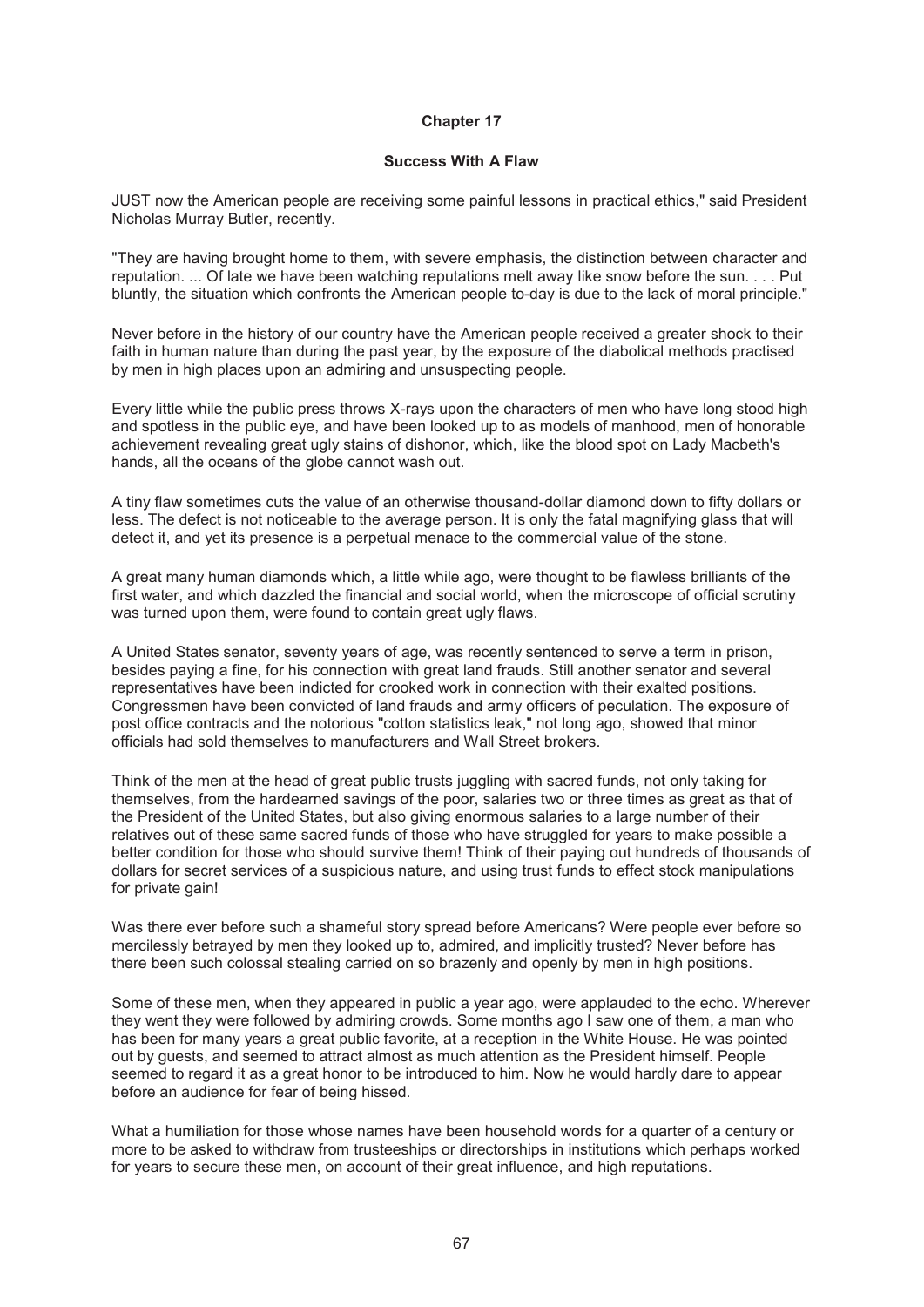What is there left worth living for when a man has lost the finest, the most sacred thing in him, and when he has forfeited the confidence and respect of his fellow men? Is there any quality which inheres in dollars that can compensate for such a loss? Is there any thing which ought to be held more precious than honor or more sacred than the esteem and confidence of friends and acquaintances? The man who has nothing which he holds dearer than money or some material advantage is not a man. The brute has not been educated out of him. The abler a man and the more money he has, the more we despise him if he has gotten that money dishonestly, because of the tremendous contrast between what he has done and what he might have done.

What the world demands of you, whatever your career, whether you make money or lose it, whether you are rich or poor, is that you be a man. It is the man that gives value to achievement. You cannot afford success with a flaw in it. You cannot afford to have people say of you, "Mr. Blank has made money, but there is a stain on it. It is smirched. It has cost him too much. He exchanged his manhood for it."

Every human being has it within his power to keep the foundation under him his manhood absolutely secure under all circumstances. Nothing can shake that but himself. The citadel can never be taken until he himself surrenders the keys. Calumny, detraction, slander, or monetary failure cannot touch this sacred thing.

Every man, whether in private or public life, should so carry himself before the world that he will show in his very face and manner that there is something within him not for sale something so sacred that he would regard the slightest attempt to debauch it as an unpardonable insult. He should so carry himself that no one would even dare to suggest that he could be bought or bribed.

Who was so corrupt during the Civil War that he would have dared to attempt to bribe Abraham Lincoln? There was something in that face that would have cowed the hardest character. Who would be bold enough to presume to bribe our present President?

Many a one has failed because he was not a man before he was a merchant, or a lawyer, or a manufacturer, or a statesman because character was not the dominating influence in his life. If you are not a man first if there is not a man behind your book, behind your sermon, behind your law brief, or your business transaction if you are not larger than the money you make, the world will expose and despise your pretense and discount your success; history will cover up your memory no matter how much money you may leave.

That is the lesson of the startling disclosures of late. These men whose reputations have melted away so rapidly men who have had such a drop in the public regard were not real men to start with. There were flaws in their character foundations, and the super-structures of their achievement have fallen before the flood of public indignation. Those criminals in high places are beginning to realize that no smartness, brilliancy, genius, scheming, long-headed cunning, bluffing, or pretense can take the place of manhood or be a substitute for personal integrity.

There are men in New York, to-day, whose names have been a power, who would give every dollar they have for a clean record if they could wipe off all their underhanded, questionable methods from the slate and start anew; but there is no way to buy a good name. It is above riches, and beyond the price of rubies.

How many men there are, to-day, in high positions who are in perpetual terror lest something should happen to expose the real facts of their lives something which would pierce their masks and reveal them in their true light. How must a man feel who is conscious that he is walking all the time on the thin crust of a volcano which is liable to open at any moment and swallow him? There is one thing no money or influence can buy; that is, the heart's approval of a wrong deed or a questionable transaction. It will be bobbing up all along the future to remind you of your theft, of your dishonesty, or of your unfair advantage. It will take the edge off your enjoyment. It will appear, like Banquo's ghost, at every feast to which you sit down.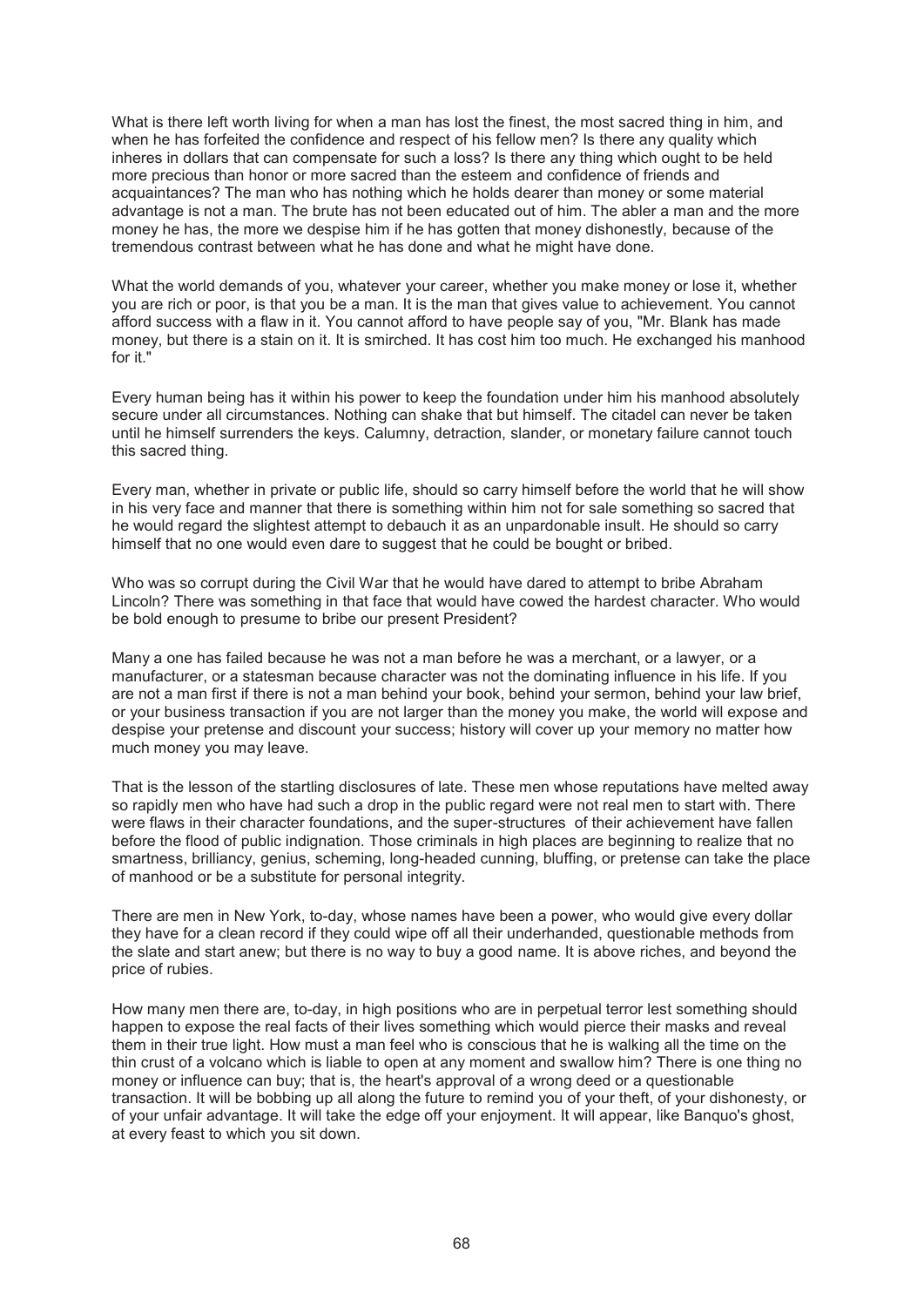Methinks that some of the men who have been exposed recently must have had strange dreams and horrid nightmares during their sleep, when the ghosts of the poor people whom they have wronged appeared to them and haunted their rest. Methinks they must have had strange visions as these sacred dollars intended for widows and orphans slipped through their fingers for luxuries and amusements dollars which had been wrung out of the lives of those who trusted them. What a pitiable picture those great financial giants made, under investigation in courts of inquiry, squirming, ducking, dodging, and resorting to all sorts of ingenuity to avoid telling the exact truth to keep from uncovering their tracks or exposing their crooked methods!

No man has a right to put himself in a position where he has to cover up anything or where he must be afraid of the truth. Every man should live so that he can hold up his head, look his kind in the face without wincing, and defy the world.

A man went to President Roosevelt, before the last presidential election, and told him that someone had unearthed a letter of his which would be extremely damaging to his canvass were it made public, and that, with a little diplomacy, the damaging part of the letter could be suppressed. After listening to the man, the great President said, "I have never written a letter which I am afraid to have published. Let them print the letter, the whole of it. I have nothing to conceal. I am not afraid to face anything I have ever done."

How many of our public men dare take that attitude?

Isn't it a disgrace to this fair land that there are men in our Senate and House of Representatives, and in almost every legislature, whose votes and influence can be bought, and upon whose honor there is a price?

If there is anything which a man in a responsible position ought to prize, it is the esteem of the young men who look up to him as their idol or hero. Is it strange, when our youth find their idols smashed, and their heroes betraying them, that their ideals should become blurred and twisted? Is it strange that they should ignore the old-fashioned methods of slow fortune-making when they see the smooth, oily, diplomatic schemers getting rich in a few months, and young men who were mere clerks a year ago, now riding in costly automobiles, giving expensive entertainments, and living in fine houses? Why should they not catch the spirit, and try to do the same thing themselves?

You wrongdoers in high places, if you should live as long as Methuselah, should devote every minute of the balance of your lives to doing good, and should give every farthing of your wealth to charity, you could not repair the damage you have done in crushing the ideals of these tens of thousands of youths who have looked up to you as their models of successful men. How can you escape responsibility for the crookedness which may be repeated in their lives when they shall come to fill these high positions which you now hold? They thought that square dealing, honesty, and integrity had been the secrets of your success, and now they see that it was won by your smooth, oily, cunning dishonesty your ability to deceive, to cover your tracks, and to live a double life. Who but yourselves will be responsible for the cracks in their characters which may come from the terrible shaking of their confidence in humanity?

But, young men, don't lose your faith in humanity don't let your fallen idols shake your faith in your fellow men for the great majority of people are honest. Let these terrible examples that have recently been held up to you make you all the more determined to build your own superstructure on the eternal rock of right and justice. Let the man in you stand out so boldly in every transaction that the deed, or task you do, however great, will look insignificant in comparison. Get what you can and keep your own good name not a penny more. A dollar more than that would make your whole fortune valueless. If there is a pitiable sight in the world, it is that of a man with the executive ability, sagacity, and foresight, to make a clean fortune, yet using his energies and abilities in making a dirty one a fortune which denounces and condemns him, and is a perpetual disgrace to himself and his family.

The right ought to thunder so loudly in a man's ears, no matter what the business or transaction in which he is engaged, that he cannot hear the wrong or baser suggestion.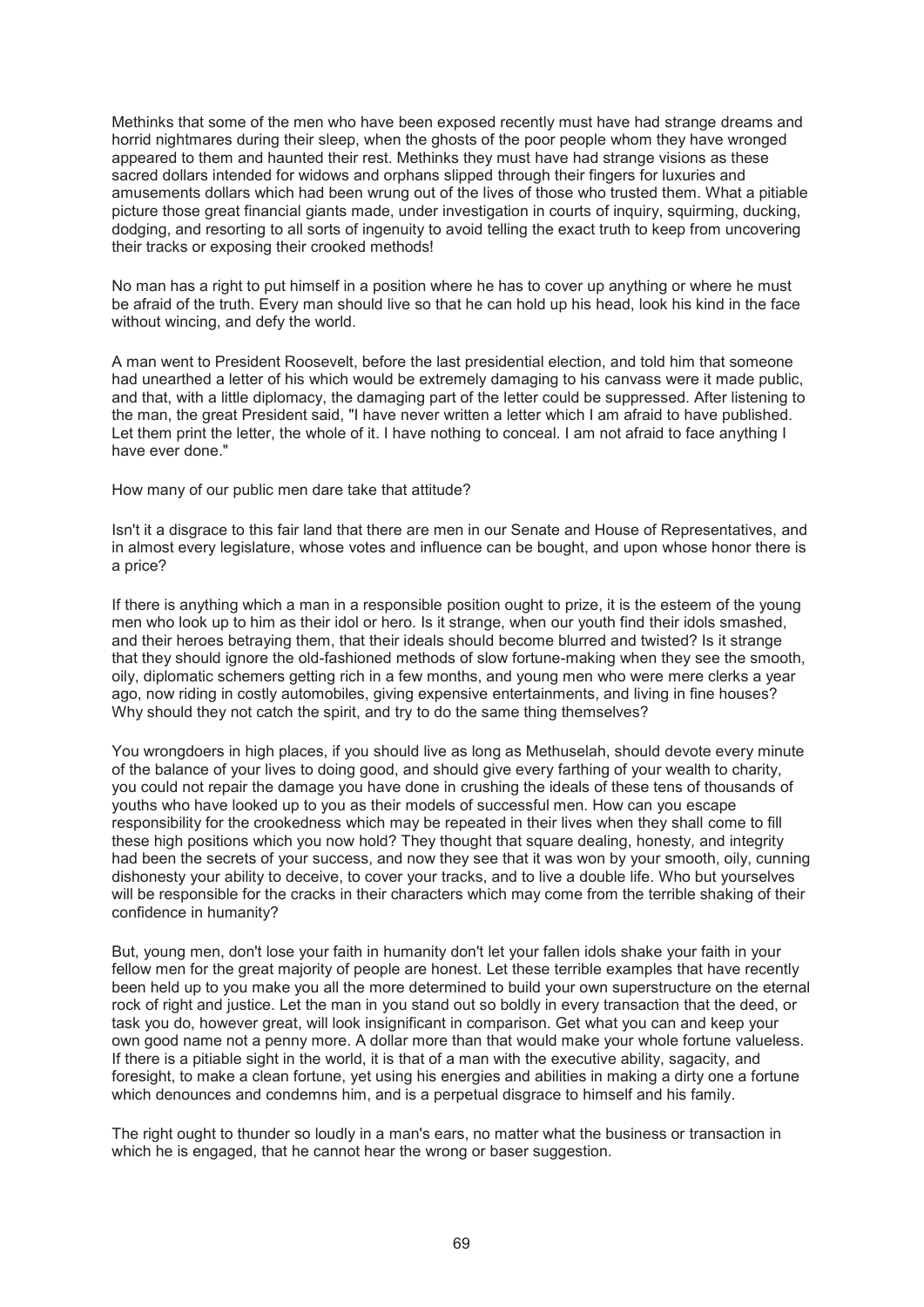Men have two kinds of ambition: one for dollar-making, the other for life-making.

Some turn all their ability, education, health, and energy toward the first of these dollarmaking and call the result success. Others turn them toward the second into character, usefulness, helpfulness, lifemaking and the world sometimes calls them failures; but history calls them successes. No price is too great to pay for an untarnished name.

The highest service you can ever render the world, the greatest thing you can ever do, is to make yourself the largest, completest, and squarest man possible. There is no other fame like that no achievement like that.

--()--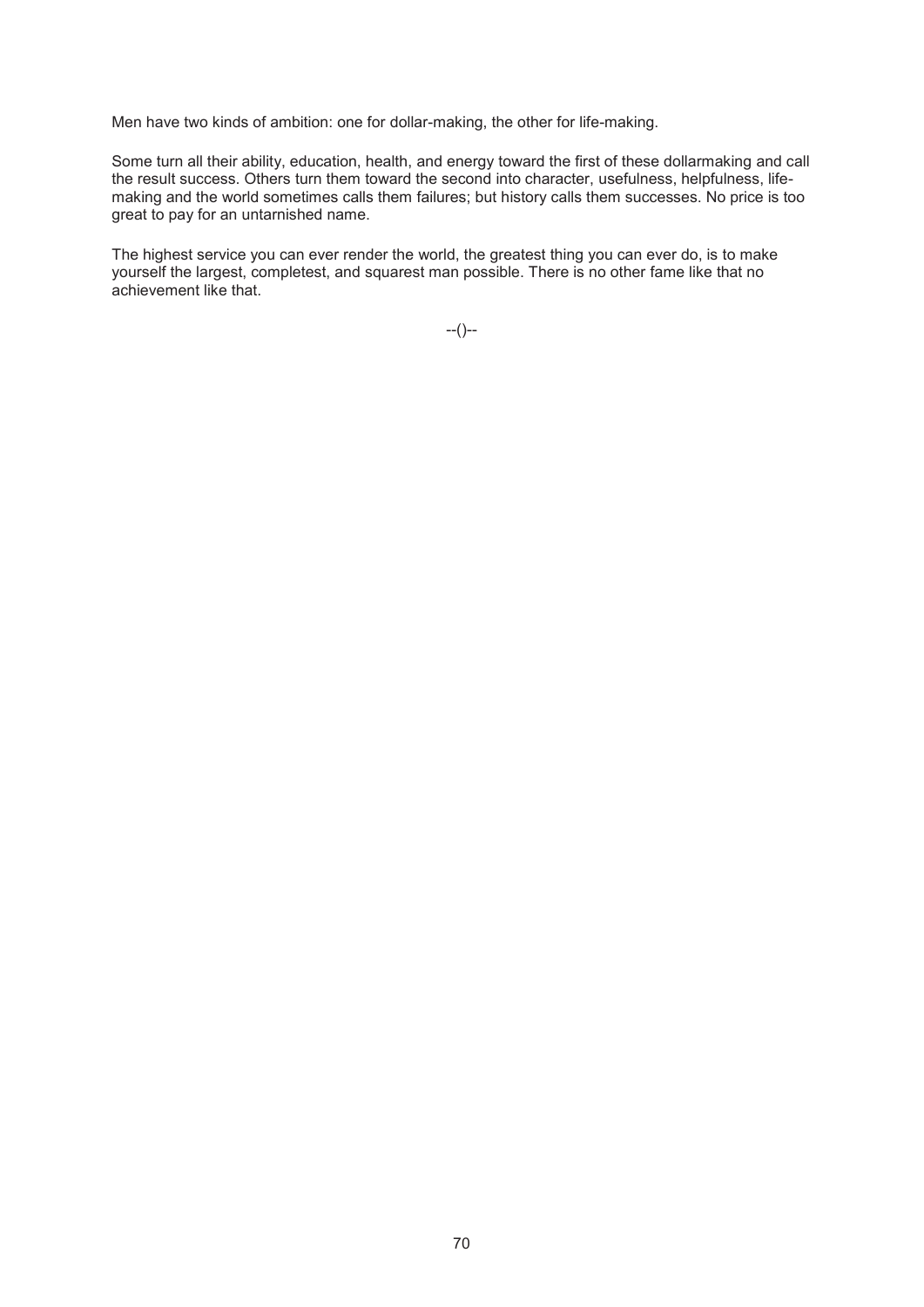# **Getting Away From Poverty**

THOSE who have the misfortune to be rich men's sons are heavily weighted in the race," says Andrew Carnegie. "The vast majority of rich men's sons are unable to resist the temptations to which wealth subjects them, and they sink to unworthy lives. It is not from this class that the poor beginner has rivalry to fear. The partner's sons will never trouble you [the poor boys,] much, but look out that some boys poorer, much poorer, than yourselves, whose parents cannot afford to give them any schooling, do not challenge you at the post and pass you at the grandstand. Look out for the boy who has to plunge into work directly from the common school, and who begins by sweeping out the office. He is the probable dark horse that will take all the money and win all the applause."

The struggle to get away from poverty has been a great man-developer. Had every human being been born with a silver spoon in his mouth had there been no necessity put upon him to work the race would still be in its infancy. Had everybody in this country been born wealthy, ours would be one of the dark ages. The vast resources of our land would still be undeveloped, the gold would still be in the mines, and our great cities would still be in the forest and the quarry. Civilization owes more to the perpetual struggle of man to get away from poverty than to anything else. We are so constituted that we make our greatest efforts and do our best work while struggling to attain that for which the heart longs. It is practically impossible for most people to make their utmost exertions without imperative necessity for it. It is the constant necessity to improve his condition that has urged man onward and developed the stamina and sterling character of the whole race. History abounds in stories of failures of men who started with wealth; and, on the other hand, it is illuminated with examples of those who owe everything to the spur of necessity.

A glance at the history of our own country will show that the vast majority of our successful men in every field were poor boys at the start. Benjamin Franklin, Alexander Hamilton, Andrew Jackson, Henry Clay, Daniel Webster, Abraham Lincoln, Horace Mann, George Peabody, Ulysses S. Grant, James A. Garfield to mention but a few of the great names of past generations rose to distinction from an iron environment and direst poverty. Our most useful and successful men of to-day have, also, been evolved from the school of want and stern necessity. Our great merchants, railroad presidents, university presidents and professors, inventors, scientists, manufacturers, statesmen men in every line of human activity have for the most part, been pushed forward by the goad of necessity, and led onward by the desire to make the most of themselves.

A youth, born and bred in the midst of luxury, who has always leaned upon others, who has never been obliged to fight his way up to his own loaf, and who has been coddled from his infancy, rarely develops great stamina or staying power. He is like the weak sapling in the forest compared with the giant oak which has fought every inch of its way up from the acorn by struggling with storms and tempests.

Power is the result of force overcome. The giant is made strong in wrestling with difficulties. It is impossible for one who does not have to struggle and to fight obstacles to develop fiber or stamina. "To live without trial is to die but half a man."

Strength of character is a thing which must be wrung out of obstacles overcome. Life is a great gymnasium, and no man who sits in a chair and watches the parallel bars and other apparatus ever develops muscles or endurance. A father, by exercising for his son, while he sits down, will never develop his muscle. The son will be a weakling until he uses the dumb-bells and pulley weights himself. How many fathers try to do the exercises for their boys, while they sit on soft benches or easy chairs, watching the process! And still those fathers wonder that their boys come out of the gymnasium weak, with as soft and flabby muscles as they had when they entered.

Isn't it strange that so many successful men who take pride in having made themselves, and consider it the most fortunate thing in the world that they were thrown upon their own resources and were obliged to develop their independence and stamina and self-reliance, should work so hard to keep their children from having the same experience? Isn't it strange that they should provide crutches so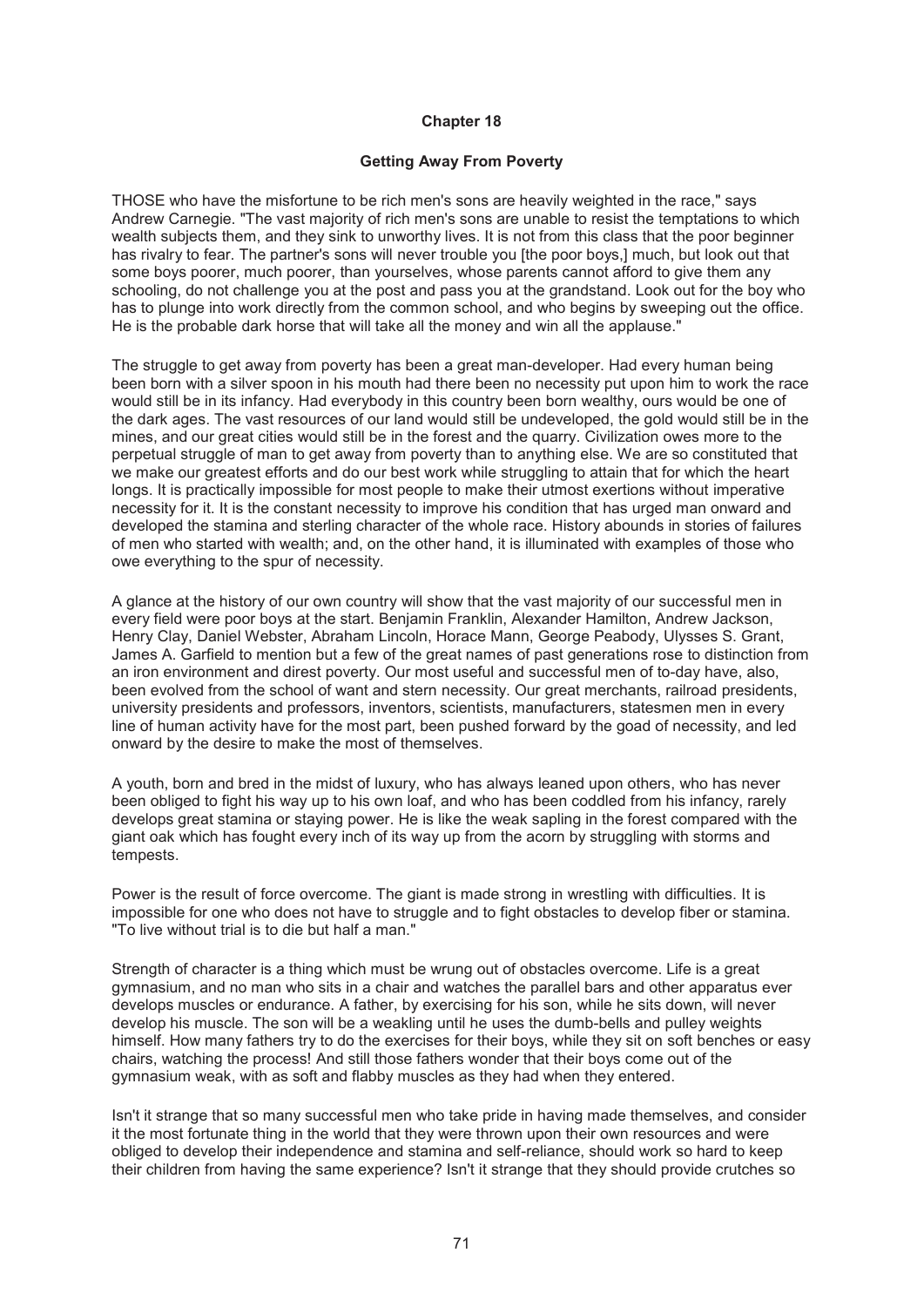that it will be all the more difficult for them to walk alone? that they should take away the strongest possible motive for the development of power by making it unnecessary for them to strive, by providing for every want and guarding them on all sides by wealth?

A famous artist, who was asked if he thought a young man who was studying with him would make a great painter, replied, "No, never: He has an income of six thousand pounds a year." This artist knew how the great struggle against thwarting difficulties brings out power, and how hard it is to develop a strong, manly fiber in the sunshine of wealth.

How many young immigrants have come to this country uneducated, ignorant of our language, friendless and penniless, and yet have risen to positions of distinction and wealth, putting to shame tens of thousands of nativeborn youths who possessed every advantage of wealth, education, and opportunity, but who have never been heard from!

I have in mind a young man of this class who came to this country a comparatively short time ago, but who has already risen to a very important position wholly unaided. He is a remarkable example of a self-educated self-trained, self-disciplined man; and, in the persistent process of his development he has evolved a very strong, positive, aggressive character. He has brought out his latent powers and strengthened his weaker faculties. He has pruned out of his mentality and habits those things which would embarrass and hinder his progress, and has gained such a strong momentum that there seems to be scarcely any limits to what he is likely to become. His is an inspiring example of the possibilities of manhood in America, one which explodes all excuses of the poor boy and girl who think they have absolutely no chance to get up in the world.

I am no advocate of the blessings of poverty, considered as a finality. Poverty is of no value except as a vantage ground for a starting point. It is only good as is the apparatus in the gymnasium to develop the man. In itself it is a curse slavery but it is the great thing to get away from; and it is the getting away from it if honestly and conscientiously done that calls out the man, that develops the human giant.

We did not always see, at the time, that what we got incidentally on the way up from poverty was infinitely better and more precious than the thing we were aiming for a living, a competence; that the development of a strong man in the mighty struggle with necessity was a thousand times more valuable than the living, the money, or the property gained.

Grover Cleveland, who was once a poor clerk at a salary of fifty dollars a year, in speaking of poverty as a developer, says: "There is surely no development of mental traits, and no stimulation of the forces of true manhood so thorough and so imperiously effective as those produced by the combination of wellregulated ambition with the healthful rigors of poverty."

It is the student who has to struggle hardest to obtain an education that gets the most discipline and good out of it. Boys who are "born scholars," and who only need to read a lesson over to know it and to be able to pass an examination upon it, do not derive half so much from their college course as do those who have to fight hard for everything they get. It is not, as a rule, the youth who has a regular income and every want supplied by indulgent parents who makes the most of his opportunities at college, but the one who has to work his way through, who has to toil in college and out to make his expenses, or else go without an education.

What would the average youth do if he were not compelled by necessity to work if he were not obliged to exert himself in order to get the thing he wants? If he already has all he wants, why should he struggle for more? Not one in ten thousand would go through the struggle with poverty the wrestling with necessity just to produce character and make himself a stronger man, but he would do it for selfish reasons to satisfy his ambition and get that which he longs for, for himself and those he loves.

"I'm not wasting my sympathy on the children of the poor," says U. S. Senator J. P. Dolliver, once a poor boy himself. "What little sympathy I have I will give to the children of the rich. If you have one hundred thousand dollars, and give it to a boy to start him out in life, he doesn't start. I suggest keeping that hundred thousand and that boy apart; it will be better for the boy. The cabin where